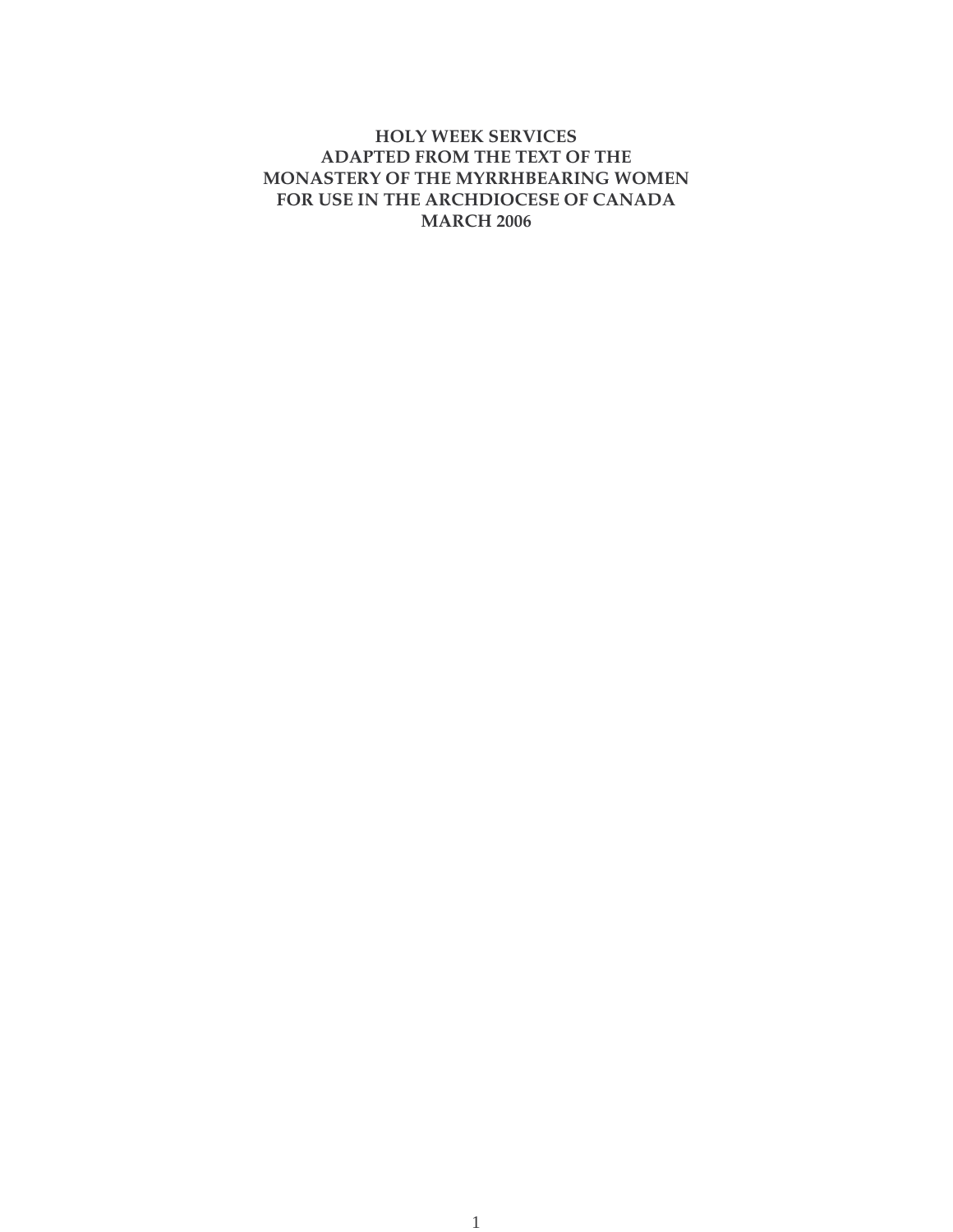**ENDING SIXTH (PALM) WEEK OF LENT, AND HOLY WEEK**

# LAZARUS SATUROAY VESPERS

*Friday Evening*

*The Liturgy of the Presanctified Gifts is prescribed*

**SESSION OF PSALMS:** Session 18

**LORD I CALL: TONE 8**

WE HAVE COMPLETED THE FORTY DAYS WHICH PROFIT OUR SOULS. NOW LET US BESEECH THE LOVER OF MAN : ENABLE US TO SEE THE HOLY WEEK OF YOUR PASSION, THAT WE MAY GLORIFY YOUR MIGHTY WORKS, AND YOUR INEFFABLE DISPENSATION FOR OUR SAKES, SINGING WITH ONE HEART AND VOICE,// O LORD : GLORY TO YOU. (*twice*)

O MARTYRS OF THE LORD : WE BESEECH YOU TO INTERCEDE WITH OUR GOD, THAT HE MAY FORGIVE OUR MANY SINS, AND GRANT OUR SOULS ABUNDANT MERCY.

**TONE 6**

WISHING TO SEE THE TOMB OF LAZARUS, O LORD— SINCE OF YOUR OWN WILL, YOU WERE SOON TO DWELL IN A TOMB— YOU ASKED: WHERE HAVE YOU LAID HIM? LEARNING THAT WHICH WAS ALREADY KNOWN TO YOU, YOU CRIED OUT TO YOUR BELOVED FRIEND : LAZARUS, COME FORTH. HE WHO HAD NO BREATH OBEYED THE LORD WHO GAVE HIM BREATH :// YOU, THE SAVIOUR OF OUR SOULS. (*twice*)

YOU HAVE COME TO THE PLACE OF THE BURIAL OF LAZARUS, O LORD, THE TOMB OF A MAN FOUR DAYS DEAD. WEEPING FOR YOUR FRIEND, O BREAD OF LIFE, YOU RAISED HIM UP. THEREFORE DEATH WAS BOUND BY YOUR VOICE, THE GRAVE CLOTHES WERE LOOSED BY YOUR HAND. THE BAND OF DISCIPLES WAS FILLED WITH JOY. ONE SONG OF ADORATION WAS SUNG BY ALL :// BLESSED ARE YOU, O SAVIOUR. HAVE MERCY ON US. (*twice*)

YOUR VOICE DESTROYED THE KINGDOM OF HADES, O LORD. YOUR POWERFUL WORD RAISED FROM THE TOMB THE ONE WHO HAD BEEN FOUR DAYS DEAD.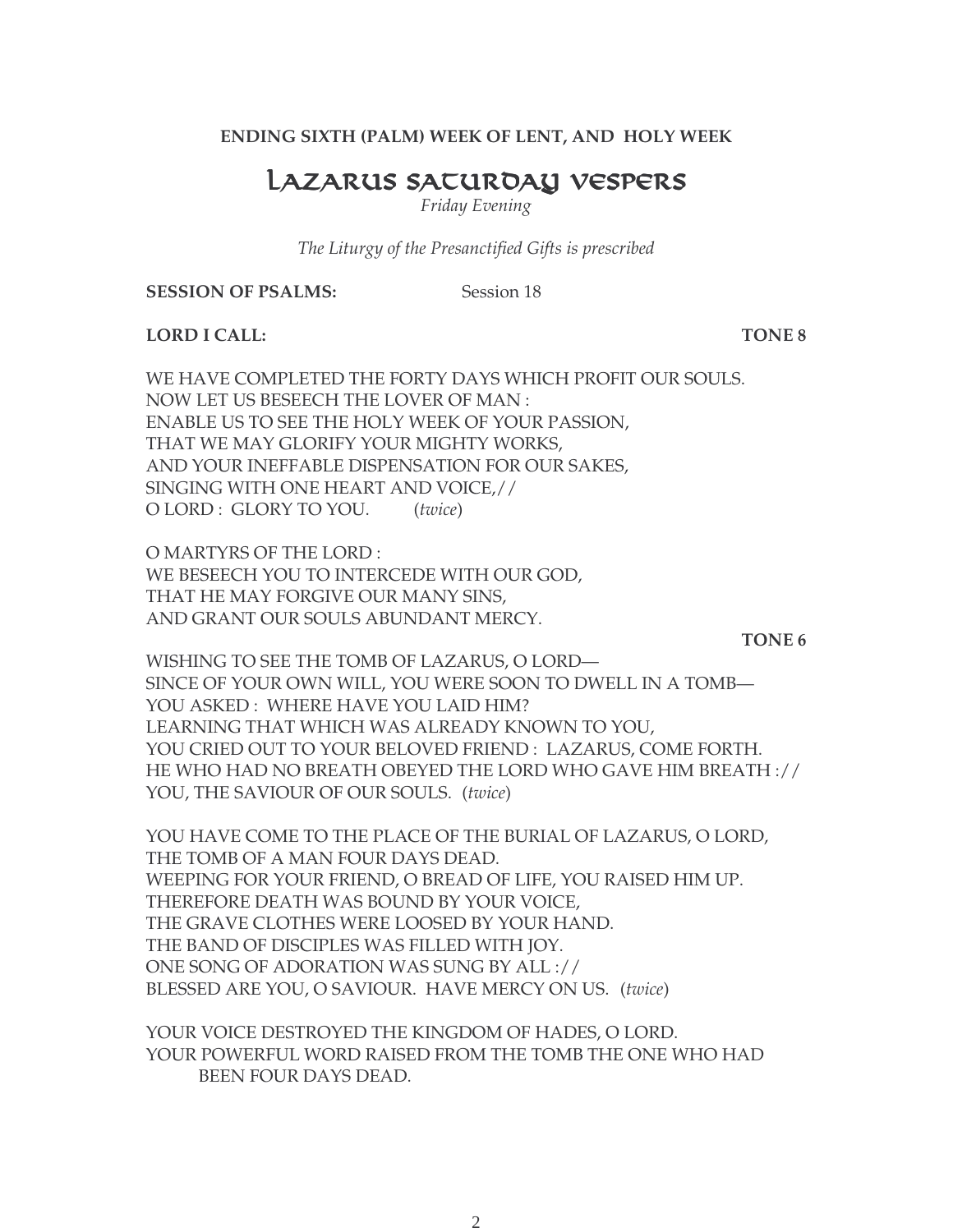LAZARUS BECAME THE SAVING FIRST-FRUITS OF THE REGENERATION OF THE WORLD. ALL THINGS ARE POSSIBLE FOR YOU, O LORD AND KING OF ALL.// GRANT YOUR SERVANTS CLEANSING AND GREAT MERCY.

YOU CAME TO THE TOMB OF LAZARUS, O LORD. WISHING TO ASSURE YOUR DISCIPLES OF YOUR OWN RESURRECTION, YOU CALLED HIM BY NAME. HADES WAS DESPOILED. IT RELEASED LAZARUS WHO WAS FOUR DAYS DEAD. HE CRIED OUT TO YOU :// GLORY TO YOU, O BLESSED LORD.

ACCOMPANIED BY YOUR DISCIPLES, YOU CAME TO BETHANY TO WAKE LAZARUS, O LORD. ACCORDING TO THE LAW OF HUMAN NATURE, YOU WEPT FOR HIM., BUT AS GOD YOU RAISED HIM UP. A MAN FOUR DAYS DEAD CRIED OUT TO YOU, OUR SAVIOUR :// GLORY TO YOU, O BLESSED LORD.

GLORY BE TO THE FATHER, AND TO THE SON, AND TO THE HOLY SPIRIT.

**TONE 8**

STANDING BY THE TOMB OF LAZARUS, O SAVIOUR, YOU CALLED TO YOUR FRIEND, WHO WAS DEAD. HE HEARD YOUR VOICE, AND AWOKE AS FROM SLEEP. CORRUPTION WAS SHAKEN OFF BY INCORRUPTION. BY YOUR WORD THE BOUND WAS UNBOUND. ALL IS POSSIBLE. ALL THINGS SERVE AND SUBMIT TO YOU, O LOVING LORD.// O OUR SAVIOUR : GLORY TO YOU.

NOW, AND EVER, AND UNTO THE AGES OF AGES. AMEN.

WE HAVE COMPLETED THE FORTY DAYS WHICH PROFIT OUR SOULS. LET US SING : REJOICE, O CITY OF BETHANY, HOME OF LAZARUS. REJOICE, O MARY AND MARTHA, HIS SISTERS. TOMORROW CHRIST WILL COME AND RAISE YOUR DEAD BROTHER TO LIFE. BITTER AND INSATIABLE, HADES WILL HEAR HIS VOICE. SHAKING AND GROANING, IT WILL RELEASE BOUND LAZARUS. THE ASSEMBLY OF HEBREWS WILL BE AMAZED BY THIS MIRACLE. THEY WILL GREET HIM WITH PALMS AND BRANCHES. THOUGH THEIR PRIESTS AND ELDERS LOOK ON HIM WITH MALICIOUS ENVY,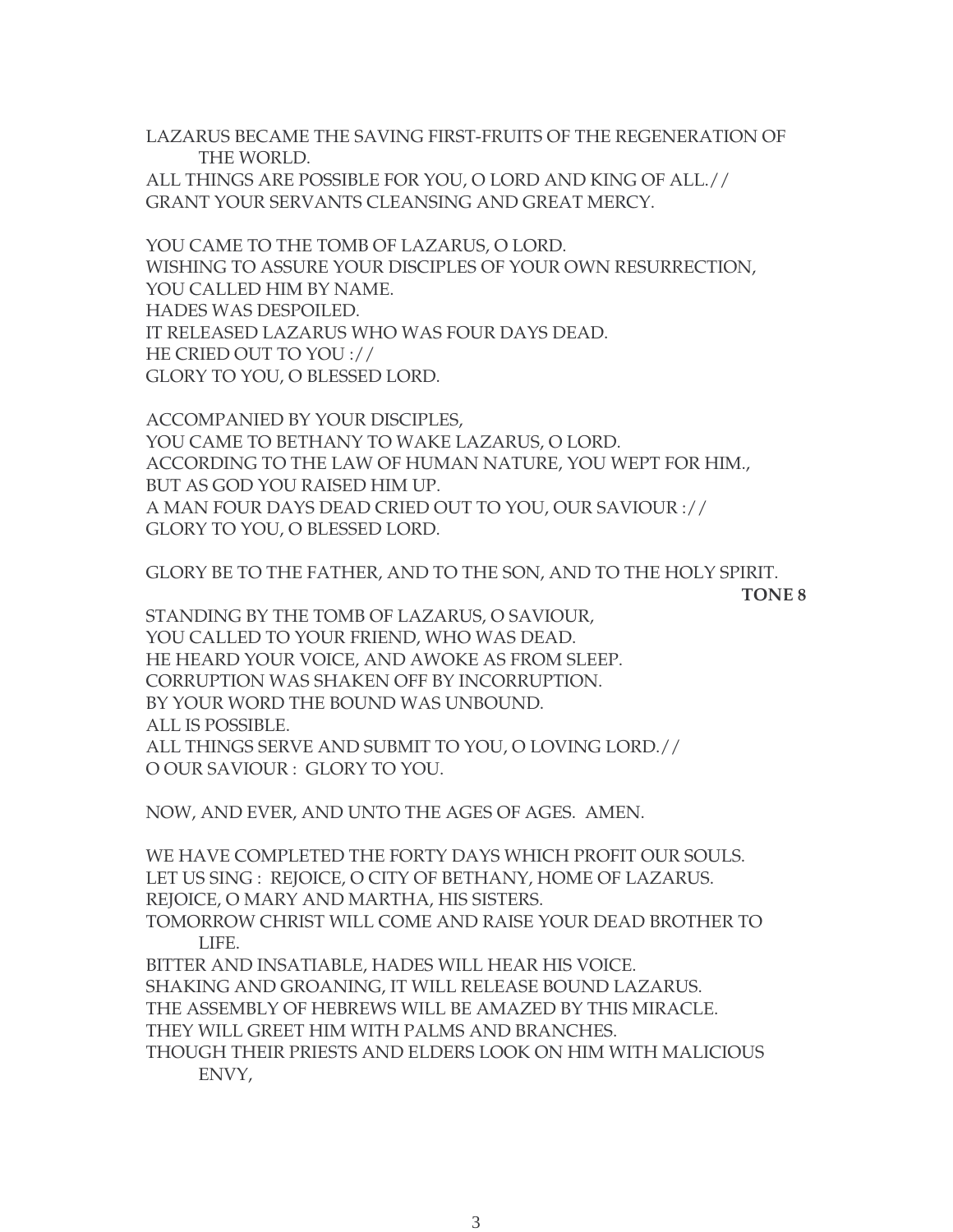# THE CHILDREN SHALL PRAISE HIM IN SONG : BLESSED IS HE THAT COMES IN THE NAME OF THE LORD,// THE KING OF ISRAEL.

*O Gladsome Light...*

### **PROKEIMENON** TONE 6

OUR HELP IS IN THE NAME OF THE LORD \* WHO MADE HEAVEN AND EARTH.

- **V:** If it had not been the Lord Who was on our side, let Israel now say.
- **READING:** GENESIS 49,33 50,26

### **PROKEIMENON TONE 4**

- THOSE, WHO TRUST IN THE LORD, ARE LIKE MOUNT SION, \* WHICH CANNOT BE MOVED, BUT ABIDES FOREVER.
	- **V:** For the sceptre of wickedness shall not rest upon the land alloted to the righteous.

# **READING:** PROVERBS 31,8-31

*And the rest of the Liturgy of the Presanctified Gifts*.

*But if there be no Liturgy of the Presanctified, then:*

# **APOSTIKHA: TONE 8**

WE HAVE COMPLETED THE FORTY DAYS, WHICH PROFIT OUR SOULS. NOW, LET US BESEECH THE LOVER OF MAN : ENABLE US TO SEE THE HOLY WEEK OF YOUR PASSION, THAT WE MAY GLORIFY YOUR MIGHTY WORKS YOUR INEFFABLE DISPENSATION FOR OUR SAKES, SINGING WITH ONE HEART, AND VOICE,// O LORD : GLORY BE TO YOU.

**V:** To You I lift up my eyes....

WE HAVE COMPLETED THE FORTY DAYS, WHICH PROFIT OUR SOULS. NOW, LET US BESEECH THE LOVER OF MAN :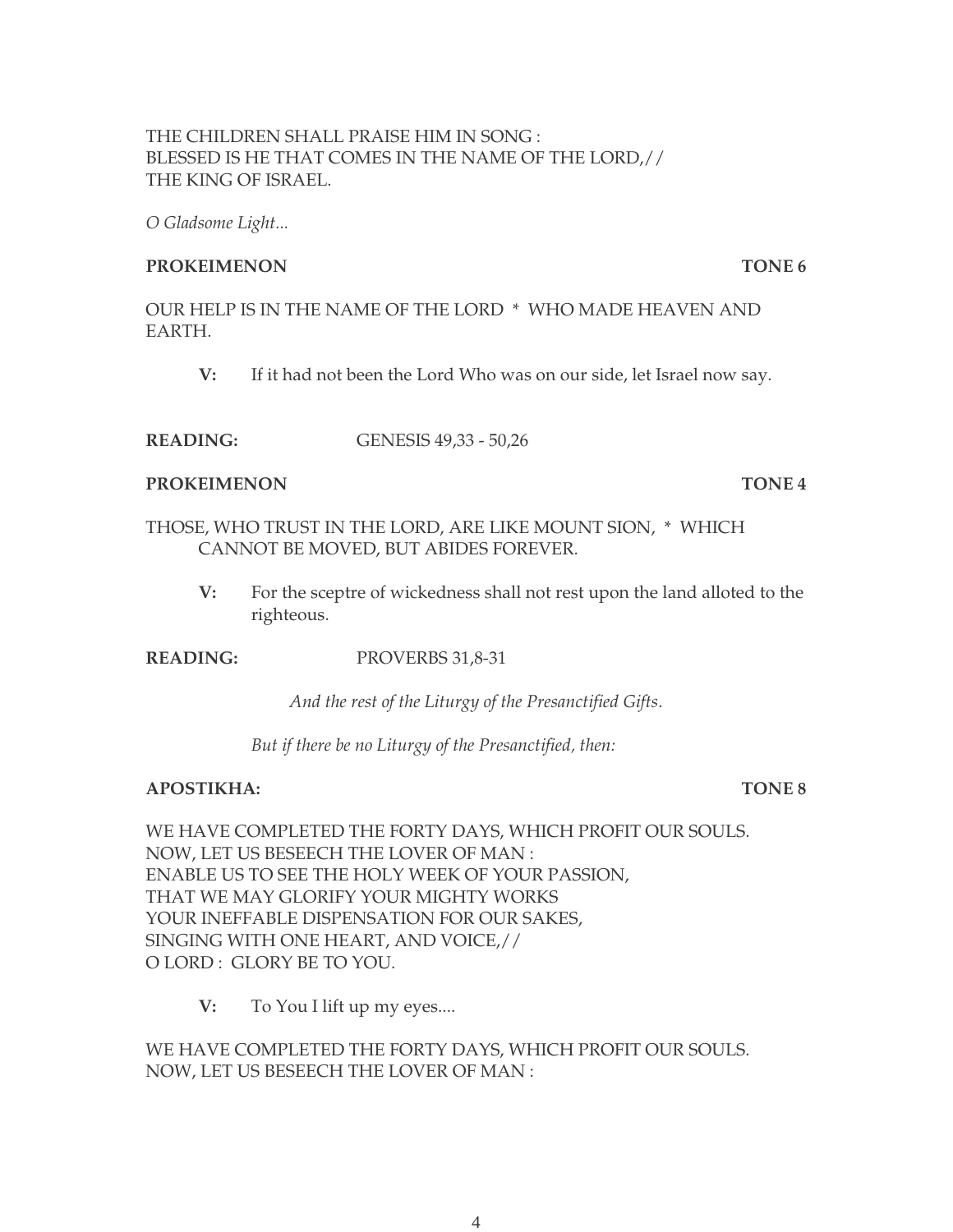ENABLE US TO SEE THE HOLY WEEK OF YOUR PASSION, THAT WE MAY GLORIFY YOUR MIGHTY WORKS, YOUR INEFFABLE DISPENSATION FOR OUR SAKES, SINGING WITH ONE HEART, AND VOICE,// O LORD : GLORY BE TO YOU.

**V:** Have mercy on us, O Lord....

O MARTYRS OF THE LORD : WE BESEECH YOU TO INTERCEDE WITH OUR GOD, THAT HE MAY FORGIVE OUR MANY SINS, // AND GRANT OUR SOULS ABUNDANT MERCY.

> **V:** Glory be to the Father, and to the Son, and to the Holy Spirit, now, and ever, and unto the ages of ages. Amen.

STANDING BY THE TOMB OF LAZARUS, O SAVIOUR, YOU CALLED TO YOUR FRIEND, WHO WAS DEAD. HE HEARD YOUR VOICE, AND AWOKE, AS FROM SLEEP. CORRUPTION WAS SHAKEN OFF BY INCORRUPTION. BY YOUR WORD THE BOUND WAS UNBOUND. ALL IS POSSIBLE. ALL THINGS SERVE AND SUBMIT TO YOU, O LOVING LORD.// O OUR SAVIOUR : GLORY BE TO YOU.

#### **TROPAR TONE 1**

BY RAISING LAZARUS FROM THE DEAD BEFORE YOUR PASSION, YOU CONFIRMED THE UNIVERSAL RESURRECTION, O CHRIST GOD. THEREFORE, WE ALSO, LIKE THE CHILDREN, CARRY THE ENSIGNS OF VICTORY, AND WE CRY OUT TO YOU, O VANQUISHER OF DEATH : HOSANNA IN THE HIGHEST. BLESSED IS HE THAT COMES IN THE NAME OF THE LORD.

*And the rest of Vespers as usual.*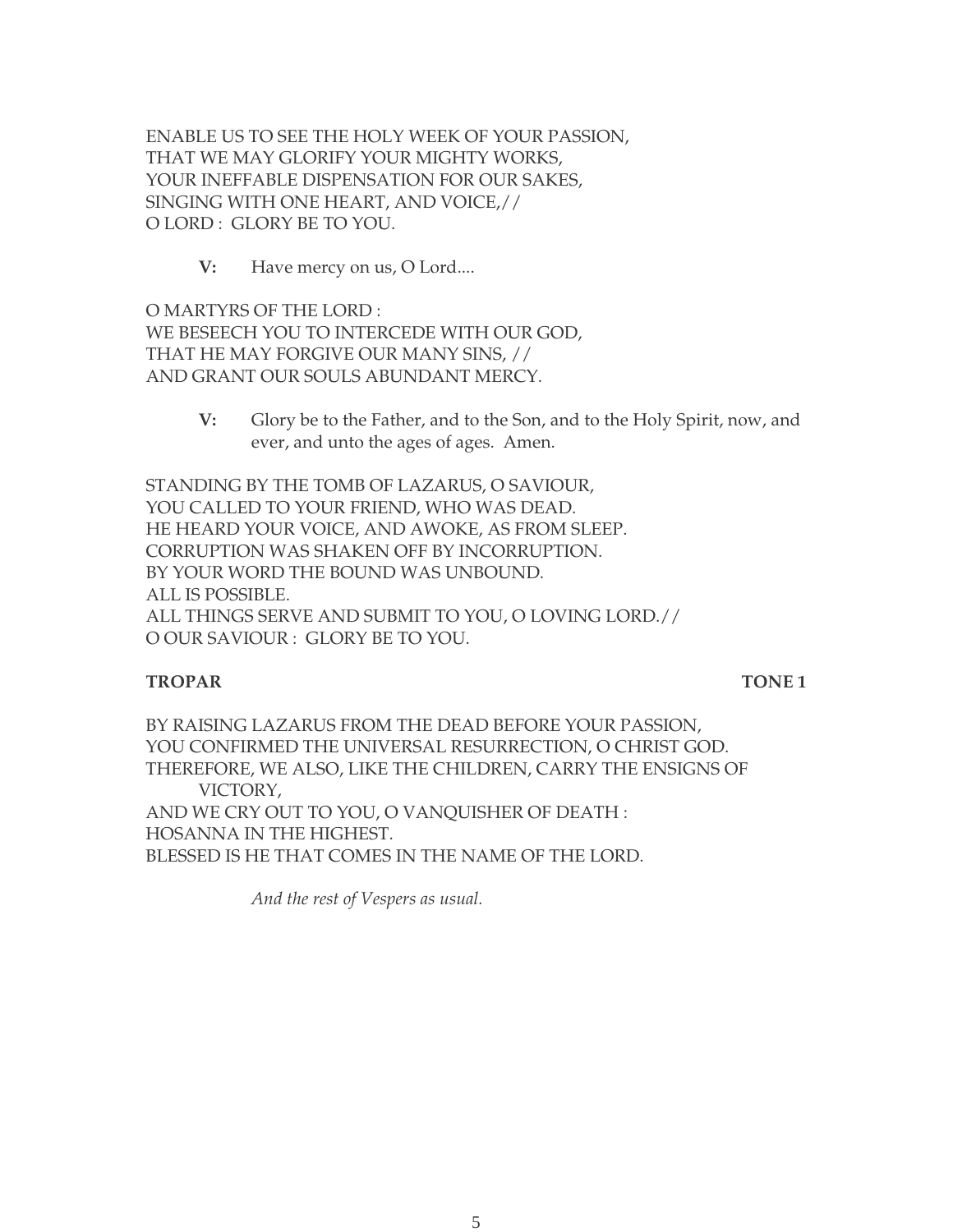# LAZARUS SACUROAY MACIDS

If Matins follow Vespers immediately, it is begun as a Vigil. However, if it be *followed alone, as more customary, and following after the Liturgy of the Presanctified Gifts, then it takes the Usual Beginning.*

# **Great Litany**

**God is the Lord** 

# **TROPAR TONE 1**

BY RAISING LAZARUS FROM THE DEAD BEFORE YOUR PASSION, YOU CONFIRMED THE UNIVERSAL RESURRECTION, O CHRIST GOD. THEREFORE WE ALSO, LIKE THE CHILDREN, CARRY THE ENSIGNS OF VICTORY, AND WE CRY OUT TO YOU, O VANQUISHER OF DEATH : HOSANNA IN THE HIGHEST. BLESSED IS HE THAT COMES IN THE NAME OF THE LORD. *three times*

**Session of Psalms: Session 16**

*After the 1st reading of the Psalter:*

# **SESSIONAL HYMN:** TONE 1

FILLED WITH PITY BY THE TEARS OF MARY, AND MARTHA, YOU COMMANDED THE STONE TO BE ROLLED AWAY FROM THE TOMB. CALLING THE DEAD MAN, YOU RAISED HIM TO LIFE, FOR YOU ARE THE LIFE OF THE WORLD, O CHRIST OUR GOD. THROUGH HIM, YOU HAVE GIVEN US ASSURANCE OF OUR RESURRECTION. GLORY BE TO YOUR MIGHT, O SAVIOUR. GLORY BE TO YOUR ALMIGHTY POWER.// GLORY BE TO YOU, THAT SUSTAIN ALL THINGS BY YOUR WORD.

# **Glory... Now and ever.......**

# FILLED WITH PITY BY THE TEARS OF MARY, AND MARTHA....

# **Session of Psalms: Session 17**

*After the 2nd reading of the Psalter:*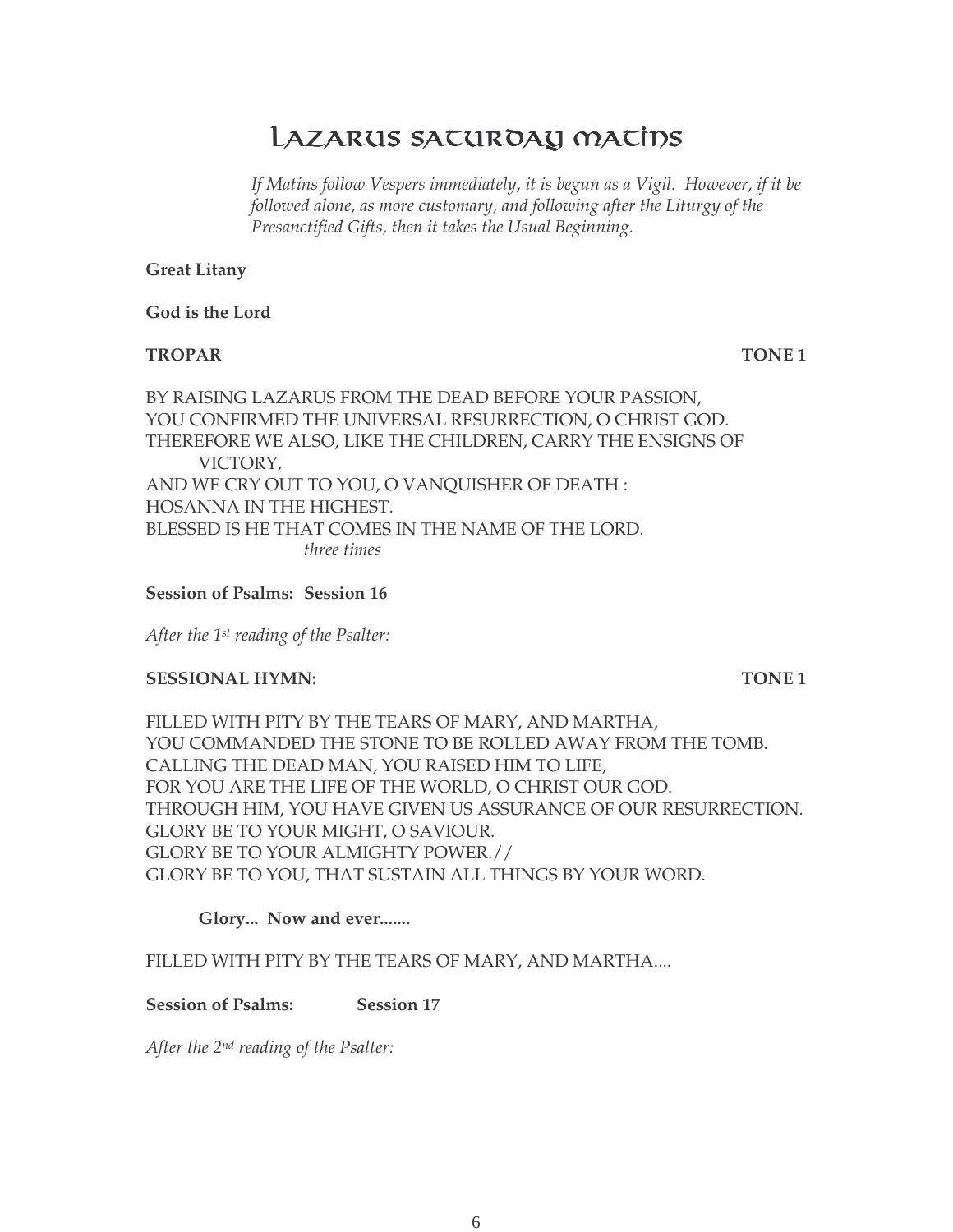#### **RESURRECTIONAL VERSES: TONE 5**

### **Refrain:** BLESSED ARE YOU, O LORD : TEACH ME YOUR STATUTES.

*And the rest of the Resurrectional verses as usual, followed by:*

#### **SESSIONAL HYMN: TONE 5**

O LORD, THE GIVER OF LIFE, FOUNTAIN OF WISDOM, AND KNOWLEDGE : YOU CAME TO BETHANY, AND ASKED MARTHA'S COMPANIONS : WHERE HAVE YOU BURIED MY FRIEND LAZARUS ? SHEDDING TEARS OF TENDER LOVE, YOU CALLED TO HIM, IN YOUR COMPASSION. BY YOUR VOICE, HE WAS RAISED TO LIFE,// ALTHOUGH HE HAD BEEN FOUR DAYS DEAD.

**Glory... Now and ever.......**

O LORD, THE GIVER OF LIFE....

*There is no Gospel reading, but at once we sing:*

HAVING BEHELD THE RESURRECTION OF CHRIST....

**ODE ONE: IRMOS:**

LET US SING TO THE LORD A SONG OF VICTORY. HE LED HIS PEOPLE THROUGH THE RED SEA. HE IS GREATLY GLORIFIED.

**Refrain:** GLORY, O LORD, BE TO YOUR HOLY RESURRECTION **Tropars:**

With your divine command, You have raised dead Lazarus, in Your love for mankind ; for You are the Fashioner and Guardian of Life.

# **R:**

O immortal Lord : with Your word, You have raised Lazarus, who was four days dead, and by Your power, You have destroyed the dark kingdom of Hades.

#### **R:**

You, O Master, raising Lazarus from the dead on the fourth day, have given to all a proof of Your transcendent Godhead.

**R:**

**THE CANON** *By Theophanes<sup>\*</sup>* **<b>TO**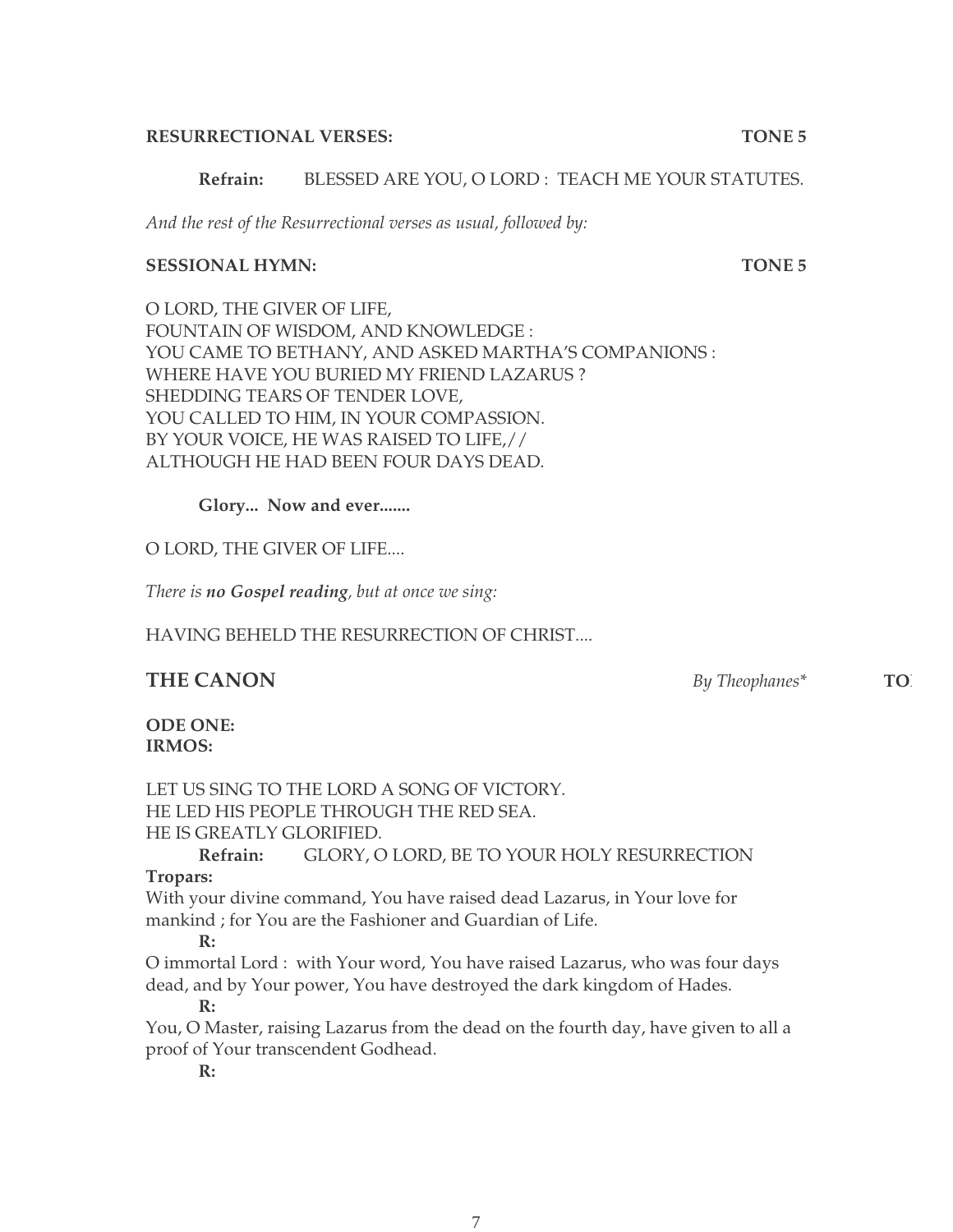Today, Bethany proclaims beforehand the Resurrection of Christ, the Giver of Life, and it rejoices in the rising of Lazarus.

### **Another Canon** *By Kosmas the monk*

#### **Irmos:**

Israel's children....

**R:**

# **Tropars:**

In the beginning, You have created all things from nothing. You know the secrets of our hearts. Now, as Master, You have foretold to Your apostles, the falling-asleep of Lazarus.

**R:**

You became man, O Christ. You took human nature from the Virgin. As a man, You asked where Lazarus was buried, although as God, You know all things.

**R:**

You have given us a pledge of Your own resurrection, by raising Your friend as if from sleep, O Word of God, although his flesh had tasted corruption, and stank from four days in the tomb.

# **KATAVASIA:**

ISRAEL'S CHILDREN CROSSED THE WATERS AS THOUGH THEY WERE DRY LAND.

THEY ESCAPED THE WICKEDNESS OF EGYPT, AND SANG : PRAISE TO OUR DELIVERER, AND OUR GOD.

#### **ODE THREE: IRMOS:**

YOU ARE THE STRONG SUPPORT OF THOSE WHO RUN TO YOU. YOU ARE THE LIGHT OF THOSE IN DARKNESS. MY SOUL SINGS PRAISES TO YOU, O LORD.

**Refrain:** GLORY, O LORD, BE TO YOUR HOLY RESURRECTION. **Tropars:**

Displaying Your two energies, O Saviour, You have made manifest Your two natures, for You are both God, and Man.

# **R:**

Although You are the Abyss of knowledge, You ask where they have laid the body of Lazarus ; for it was Your purpose, O Giver of Life, to raise him from the dead. **R:**

Going from one place to another, You have, as a mortal man, appeared uncircumscribed ; but as God uncircumscribed, You fill all things.

**R:**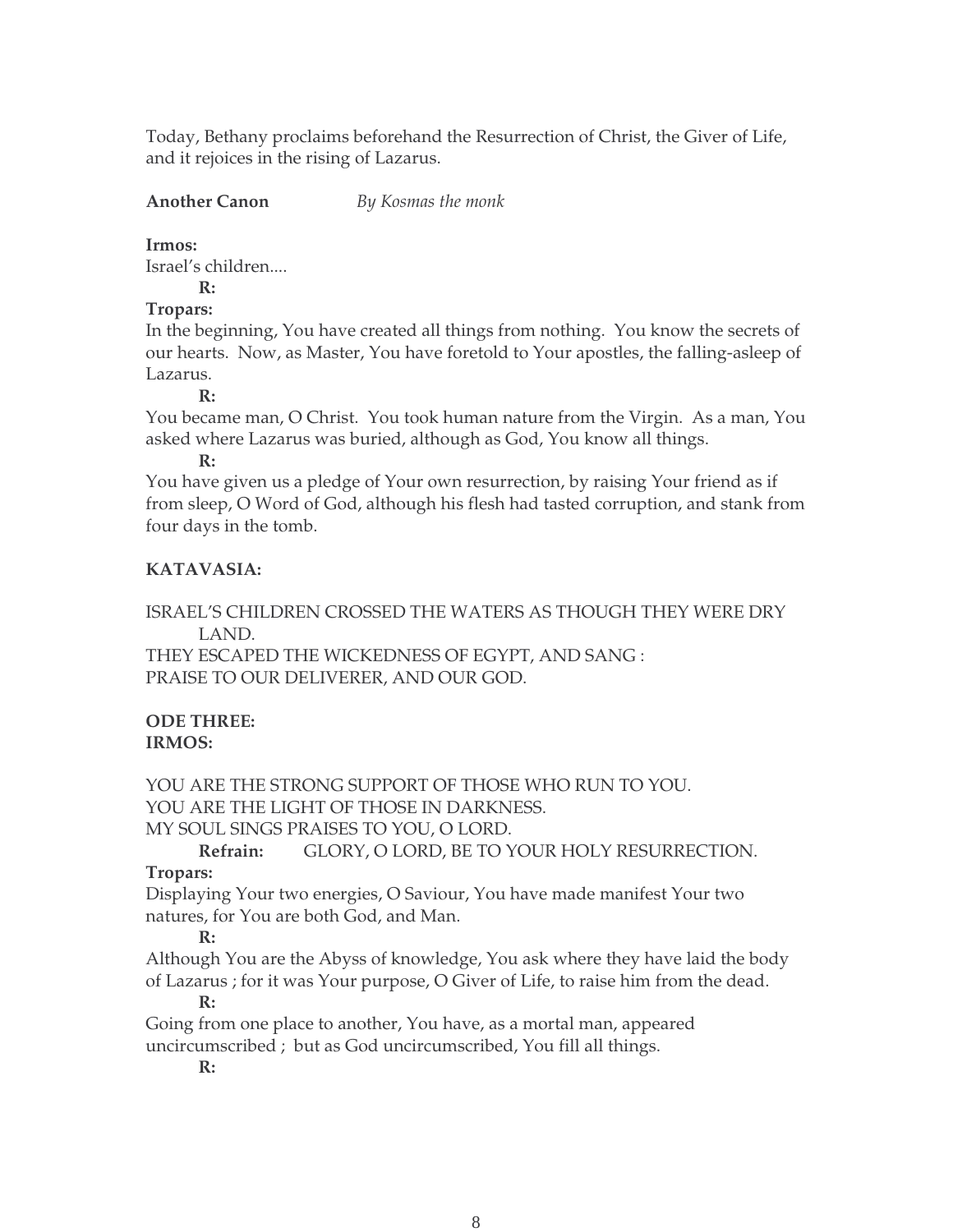At Your divine word, O Christ, You have raised Lazarus. I pray You : raise me also, dead through my many sins.

#### **Another Canon:**

#### **Irmos:**

O Lord, Builder of the vault of heaven....

#### **Tropars:**

O Lord, Worker of Wonders : You stood in Bethany by the tomb of Lazarus, weeping for him, as is the way of mortal men, since You assumed the fullness of human weakness, O Jesus, my God.

#### **R:**

You revealed Your almighty power, O Saviour. The tears of Martha, and Mary were wiped away. As You Yourself have said, You are truly the Resurrection, The Life, and the Lord of all.

**R:**

From the ranks of the dead, and the darkness of Hades, You have stolen Your friend Lazarus, still bound in his shroud. By Your all-powerful word, You have broken the gates of the kingdom of death.

\*(*The irmoses of a second Canon not given are used as Katavasia*)

# **KATAVASIA:**

O LORD, THE BUILDER OF THE VAULT OF HEAVEN AND FOUNDER OF THE CHURCH: CONFIRM ME IN LOVE FOR YOU, MY SUPREME DESIRE, PROTECTION OF THE FAITHFUL AND LOVER OF MANKIND.

# **SESSIONAL HYMN :** TONE 4

THE SISTERS OF LAZARUS STOOD AT JESUS' SIDE. WEEPING BITTERLY, THEY SAID TO HIM : LAZARUS IS DEAD, O LORD. ALTHOUGH HE IS GOD, TO WHOM ALL THINGS ARE KNOWN, JESUS ASKED : WHERE HAVE YOU LAID HIM ? HE CAME TO THE TOMB, AND CALLED LAZARUS BY NAME.// THE MAN WHO WAS FOUR DAYS DEAD AROSE, AND WORSHIPPED THE LORD, WHO RAISED HIM.

Glory be to the Father, and to the Son, and to the Holy Spirit, now, and ever, and unto the ages of ages. Amen.

**TONE 8**

O CREATOR : ALL THINGS ARE KNOWN TO YOU. YOU WARNED YOUR DISCIPLES, BEFORE COMING TO BETHANY :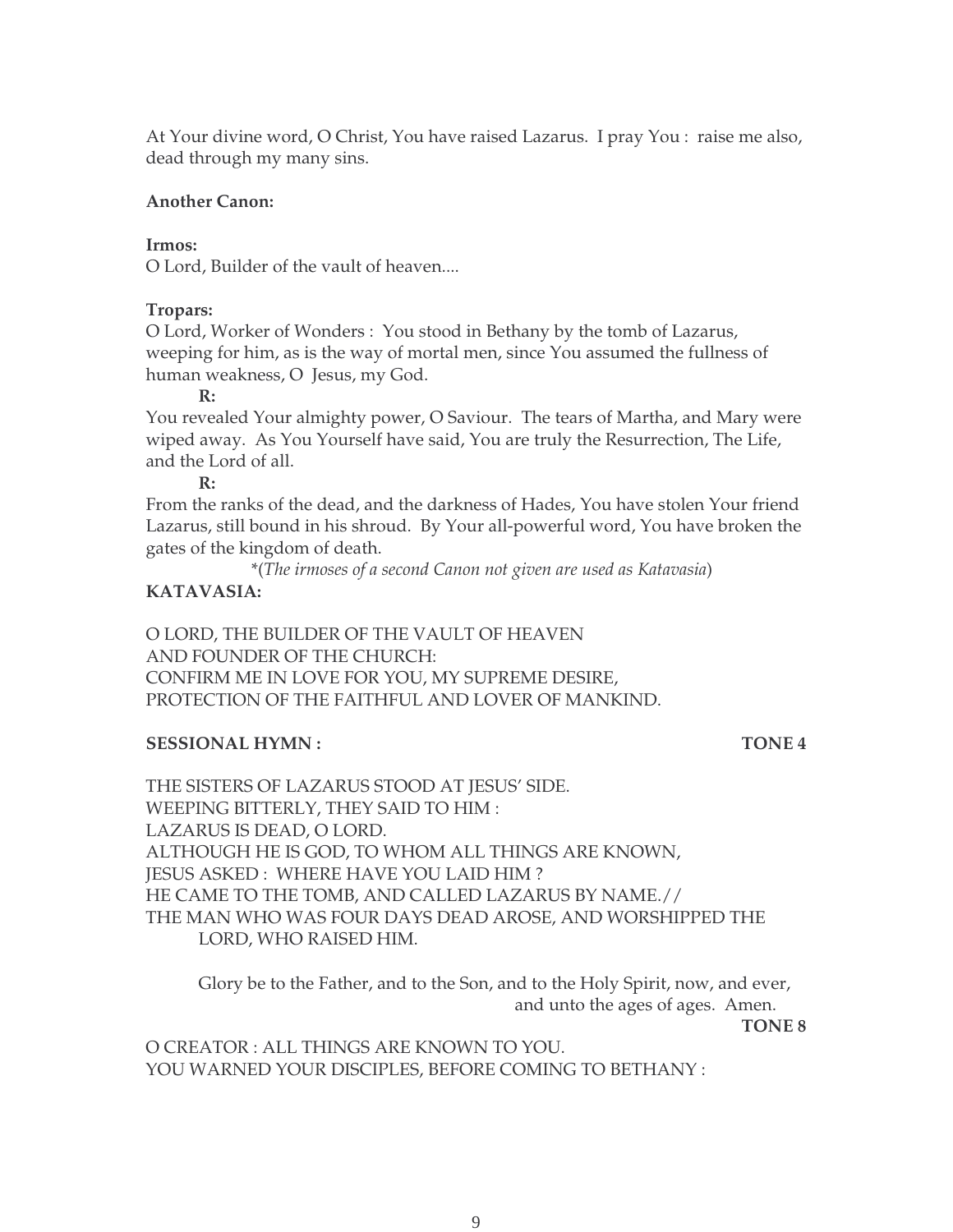LAZARUS, OUR FRIEND, HAS FALLEN ASLEEP TODAY. YET YOU ASKED : WHERE HAVE YOU LAID HIM ? YOU PRAYED IN TEARS TO YOUR FATHER ; YOU SUMMONED LAZARUS FROM THE JAWS OF DEATH, O LORD. YOU HAVE RESURRECTED A MAN, WHO WAS FOUR DAYS DEAD, THEREFORE, WE CRY OUT TO YOU, O CHRIST OUR GOD : ACCEPT THE PRAISE WE DARE TO OFFER YOU,// AND COUNT US ALL WORTHY OF YOUR GLORY.

### **ODE FOUR: IRMOS:**

I HAVE HEARD THE MYSTERY OF YOUR SAVING PLAN FOR US, O LORD, I HAVE CONSIDERED YOUR MIGHTY WORKS.

I GLORIFY YOUR DIVINITY.

**Refrain:** GLORY, O LORD, BE TO YOUR HOLY RESURRECTION. **Tropars:**

O Good Shepherd, Creator, and Saviour : You have seized Your lamb from the fierce, and ravenous wolf. Through him, by Your almighty power, You have prefigured the universal glory of Your resurrection.

**R:**

When Martha saw You, O Christ, she cried aloud : If You had been here, O Lord, the Light, and Life of all, Lazarus would not have died. But You are the Life of the dead, O Lover of mankind ; You have changed their sorrow into joy.

**R:**

The deeps are afraid at Your presence, O Lord. All the waters serve You, O Source of life. The gatekeepers of Hades tremble before You, O Christ. The bars of death are broken by Your power. Lazarus rises from the grave at Your command, O Almighty Saviour, and Lover of mankind.

# **KATAVASIA:**

YOU ARE MY STRENGTH, O LORD. YOU ARE MY POWER, MY GOD, AND MY JOY. WITHOUT LEAVING THE FATHER'S BOSOM, YOU HAVE VISITED OUR WRETCHEDNESS. THEREFORE, WITH THE PROPHET HABAKKUK, I CRY OUT TO YOU : GLORY be TO YOUR POWER, O LOVER OF MANKIND.

# **ODE FIVE: IRMOS:**

WHY HAVE YOU CAST ME FROM YOUR FACE, O NEVER-SETTING LIGHT ? WHY HAS THIS ALIEN DARKNESS COVERED ME, THE WRETCHED ONE ?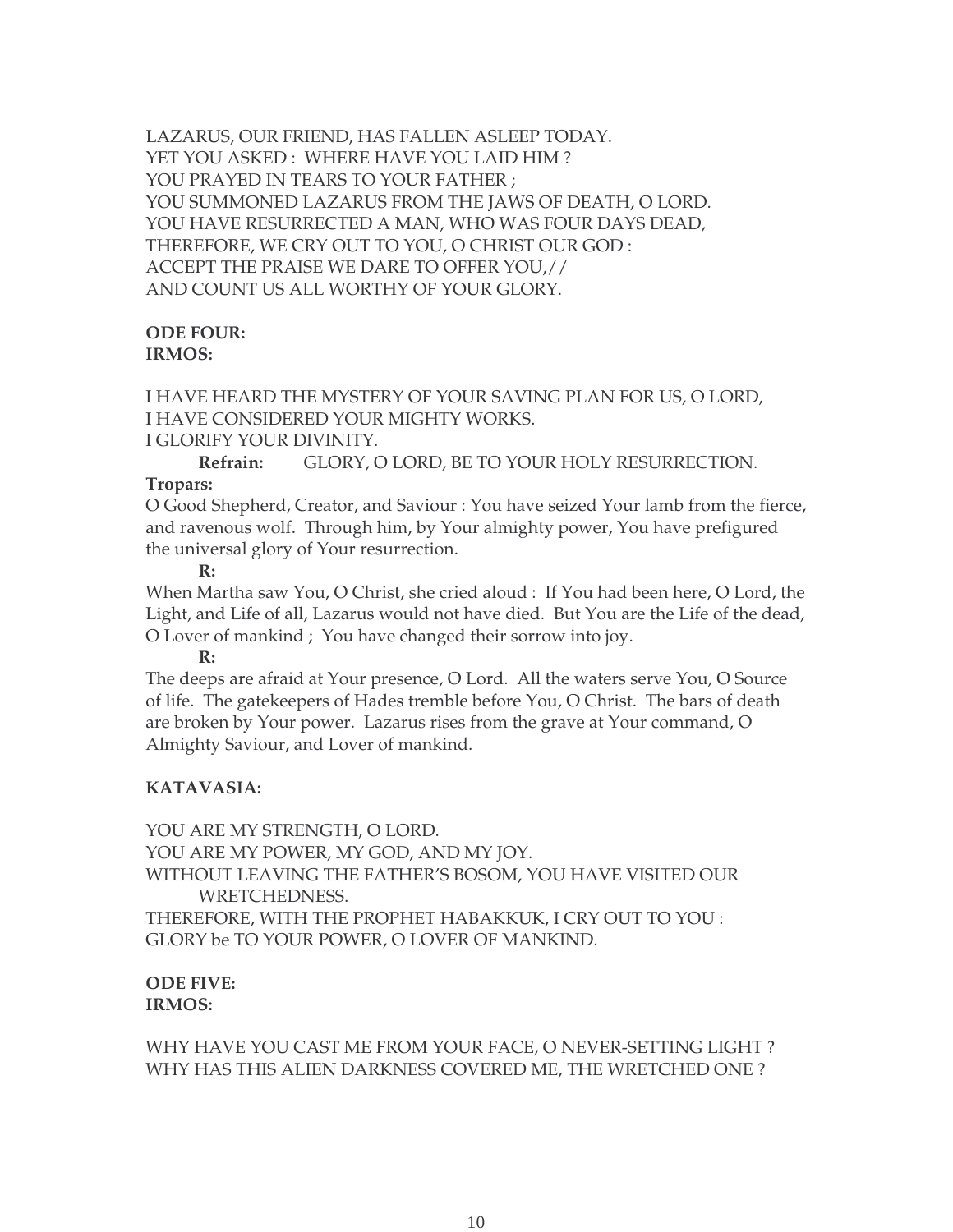### CAUSE ME TO RETURN TO YOU.

DIRECT MY STEPS IN THE PATH OF YOUR COMMANDMENTS. **Refrain:** GLORY, O LORD, BE TO YOUR HOLY RESURRECTION.

#### **Tropars:**

You have prayed to Your Father, and glorified His Name. Your power is the same as His, O long-suffering Lord. You thanked Him, confirming the faith of the crowd surrounding You, And then Lazarus was raised by Your command.

**R:**

Oh, divine might of Your power, O Saviour. Your voice has shattered the gates of Hades, and the jaws of death. By the same might, free me from evil passions, as You delivered Lazarus, Your friend, from four days in the tomb.

#### **R:**

Through the prayers of Martha, Mary, and Lazarus, O loving Lord, make us worthy to see Your Cross and Passion, and the radiant queen of days : the day of Your resurrection.

# **KATAVASIA:**

WHY HAVE YOU CAST ME FROM YOUR FACE...

### **ODE SIX: IRMOS:**

JONAH WAS SWALLOWED BY THE WHALE, O LORD. DELIVER ME FROM CORRUPTION, AS YOU DELIVERED HIM ; FOR I AM CAUGHT IN THE SNARES OF THE ENEMY.

**Refrain:** GLORY, O LORD, BE TO YOUR HOLY RESURRECTION.

### **Tropars:**

Love led You to Lazarus at Bethany, O Master. Although his body was already corrupt, You raised him up, for You are God. You have rescued him from the bonds of Hades.

**R:**

Martha despaired, knowing that Lazarus had been four days dead, but as God, Christ raised him from decay. He restored him to life by His word.

# **KATAVASIA:**

CLEANSE ME, O MY SAVIOUR. MANY ARE MY TRANSGRESSIONS. LEAD ME FROM THE ABYSS OF SIN, I PRAY YOU. HEAR ME, O GOD OF MY SALVATION.

# **KONTAK TONE 2**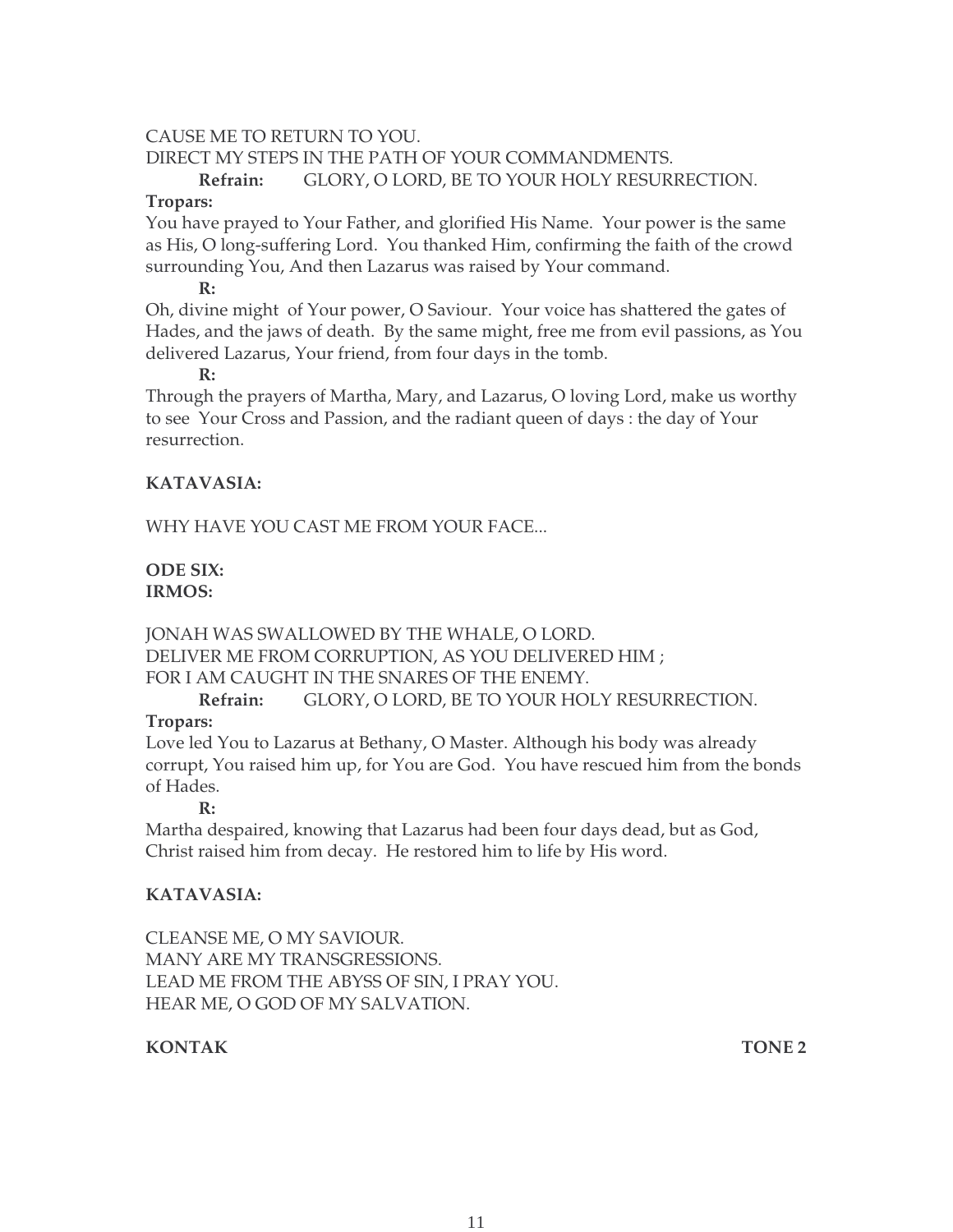CHRIST, THE JOY OF ALL, THE TRUTH, AND THE LIGHT, THE LIFE, AND THE RESURRECTION OF THE WORLD, HAS APPEARED, IN HIS GOODNESS, TO THOSE ON EARTH. HE HAS BECOME THE TYPE OF OUR RESURRECTION,// GRANTING DIVINE FORGIVENESS TO ALL.

### **IKOS**

The Creator of all foretold to His apostles what would come to pass, proving to them that He is the Maker of all, who knows all things. O Brothers, Initiates : Our friend has fallen asleep, He said. Let us go, and see a strange entombment, and witness Mary weeping at the grave of Lazarus. For I shall perform a great miracle there. I shall begin the work that will be completed on the Cross,// GRANTING DIVINE FORGIVENESS TO ALL.

#### **ODE SEVEN: IRMOS:**

THE HEBREW CHILDREN IN THE FURNACE BOLDLY TRAMPLED ON THE FLAMES.

THE FIRE WAS CHANGED INTO DEW, AND THEY CRIED ALOUD : BLESSED ARE YOU FOREVER, O LORD, OUR GOD.

**Refrain:** GLORY, O LORD, BE TO YOUR HOLY RESURRECTION. **Tropars:**

By Your weeping at the grave of Your friend, O Lord, You have dried up the

fountain of Martha's sorrow. By Your voluntary passion You have wiped away all Your people's tears. Blessed are You forever, O Lord, our God.

#### **R:**

You have raised a dead man, bound in his shroud, O Lord. His corpse had already begun to stink. I am held fast in the chains of sin. Raise me up, and I shall sing : Blessed are You forever, O Lord, our God.

### **KATAVASIA:**

GOD DESCENDED AND EXTINGUISHED THE FLAMES OF THE FURNACE IN BABYLON.

ME THREE YOUNG MEN DANCED FOR JOY AND SANG IN EXULTATION : BLESSED ARE YOU, O GOD OF OUR FATHERS.

### **ODE EIGHT: IRMOS:**

WHEN THE MUSICAL INSTRUMENTS SOUNDED, A COUNTLESS MULTITUDE WORSHIPPED THE KING'S IDOL IN BABYLON,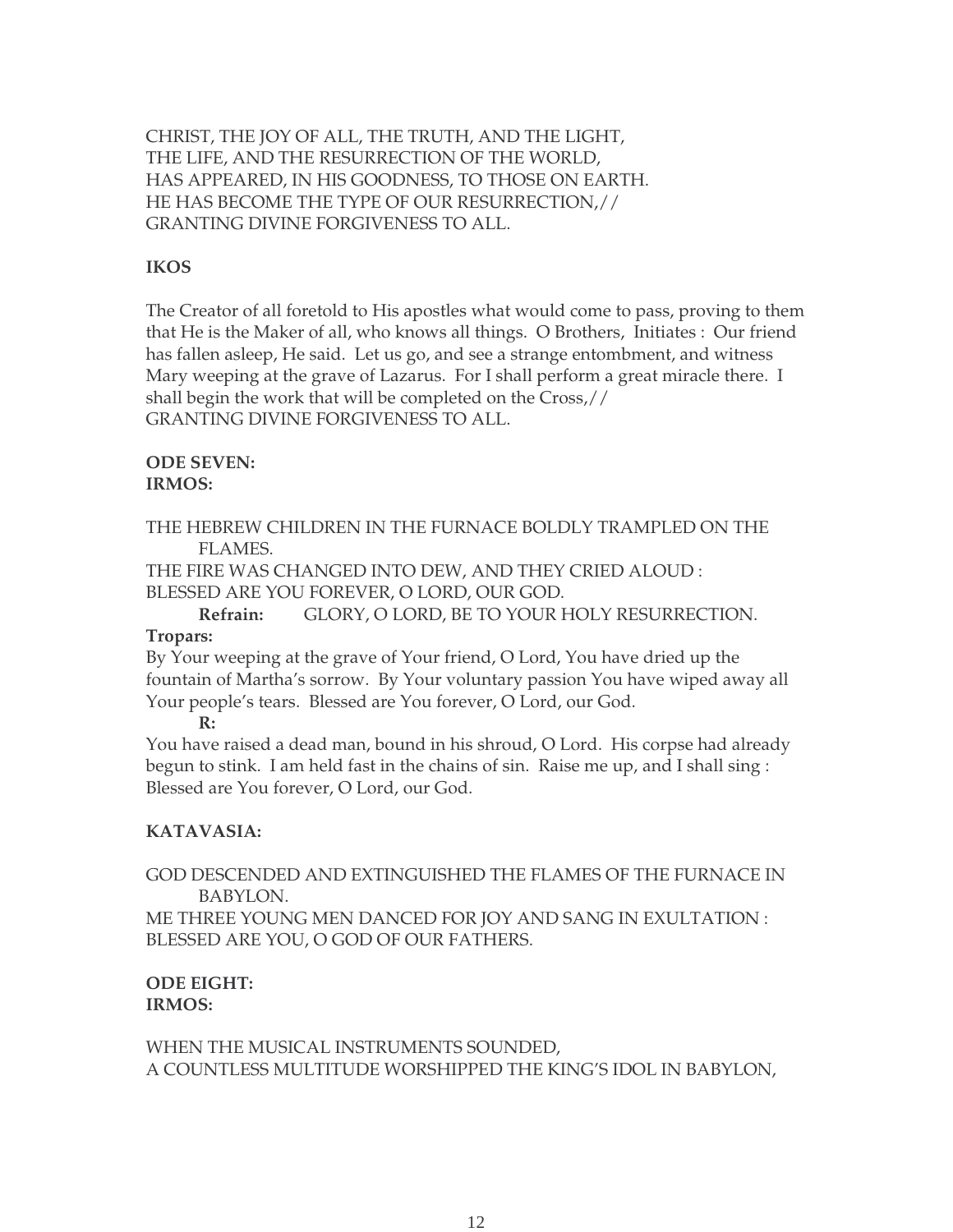# BUT THE THREE YOUTHS DEFIED THEM, AND PRAISED THE LORD, GLORIFYING HIM THROUGHOUT ALL AGES.

**Refrain:** GLORY, O LORD, BE TO YOUR HOLY RESURRECTION.

# **Tropars:**

O Good Shepherd : You have come to Bethany to find Your sheep. You have seized him from the fierce jaws of the wolf. You have brought him from corruption to life, and he cried out to You : Praise the Lord. Sing, and exalt Him forever.

**R:**

In gratitude for her brother's life, O Lord, Mary brought the sweet-smelling spices. She foretold Your coming death, and burial, singing Your praises forever.

# **KATAVASIA:**

THE KING OF HEAVEN, WHOM THE HOSTS OF ANGELS GLORIFY : LET US PRAISE, AND EXALT FOREVER.

# **ODE NINE:**

*The MAGNIFICAT IS NOT SUNG* **IRMOS:** 

COME, ALL PEOPLE, LET US HONOUR THE PURE THEOTOKOS. SHE CONCEIVED THE DIVINE FIRE WITHIN HER WOMB, YET WAS NOT CONSUMED.

LET US MAGNIFY HER IN SONG.

**Refrain:** GLORY, O LORD, BE TO YOUR HOLY RESURRECTION.

# **Tropars:**

The people saw a four-day corpse walking. They were struck with wonder at the miracle. They cried out to the Redeemer : O God, we glorify You in song.

**R:**

You have confirmed my faith in Your resurrection, O my Saviour, even before it came to pass, by freeing Lazarus from Hades, when he was four days dead. I magnify You in song.

# **KATAVASIA:**

WE ARE SAVED THROUGH YOU, O PURE VIRGIN. WE CONFESS YOU TO BE THE THEOTOKOS. WITH THE CHOIRS OF ANGELS, WE MAGNIFY YOU.

# **LITTLE LITANY**

**EXAPOSTEILARY** HOLY IS THE LORD OUR G0D.... *As on Sunday*

# **HYMN OF LIGHT TONE 1**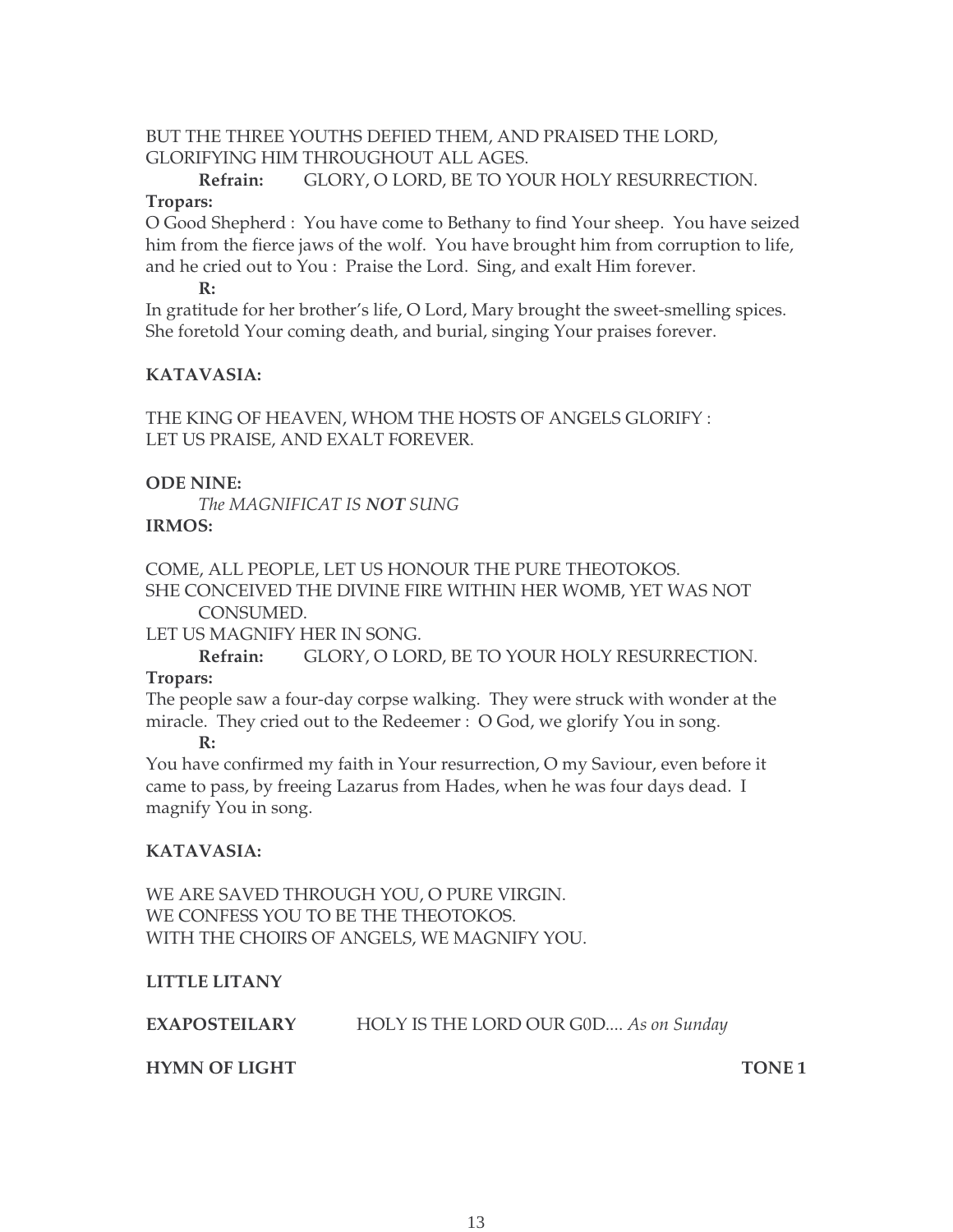BY YOUR WORD, O WORD OF GOD, LAZARUS LEAPS UP, RESTORED TO LIFE. THE PEOPLE HONOUR YOU WITH PALMS, O MIGHTY LORD,// FOR HADES SHALL BE UTTERLY DESTROYED RY YOUR DEATH. *twice* THROUGH LAZARUS, CHRIST IS ALREADY DESPOILING YOU, O DEATH. O HADES : WHERE IS YOUR VICTORY ? THE WEEPING OF BETHANY IS BEQUEATHED TO YOU.// LET US RAISE VICTORY BRANCHES TO HONOUR THE LORD.

#### **THE PRAISES** TONE 1

O LONG-SUFFERING LORD, BORN OF THE PURE VIRGIN : AS BOTH GOD, AND MAN, YOU HAVE CONFIRMED OUR FAITH IN YOUR TWO NATURES, BY STANDING AT THE TOMB OF LAZARUS. FOR AS MAN, YOU ASKED : WHERE IS HE BURIED ? BUT AS GOD, BY YOUR DIVINE COMMAND, YOU RAISED HIM FROM THE DEAD ON THE FOURTH DAY.// O CHRIST : YOU ARE THE RESURRECTION, AND THE LIFE OF MANKIND.

BY RAISING LAZARUS FROM HADES, O CHRIST, YOU SHOOK THE DOMINION OF DEATH, BEFORE YOUR DEATH. THROUGH ONE FRIEND, YOU FORETOLD TO ALL THE DELIVERANCE OF ALL MEN FROM CORRUPTION. WE WORSHIP YOUR ALMIGHTY POWER, CRYING OUT :// BLESSED ARE YOU, O SAVIOUR, HAVE MERCY ON US.

MARTHA, AND MARY SAID TO THE SAVIOUR : IF YOU HAD BEEN HERE, O LORD, LAZARUS WOULD NOT HAVE DIED. BUT CHRIST, THE RESURRECTION OF THOSE WHO SLEEP IN DEATH, RAISED HIM UP, ALTHOUGH FOUR DAYS HAD PASSED. COME, O FAITHFUL, LET US WORSHIP HIM.// HE IS COMING TO SAVE OUR SOULS.

O LORD : YOU GAVE YOUR DISCIPLES SIGNS OF YOUR DIVINITY, WHILE CONCEALING YOUR MAJESTY FROM THE CROWD THROUGH HUMILITY : TO YOUR DISCIPLES, YOU PREDICTED THE DEATH OF LAZARUS, REVEALING YOUR KNOWLEDGE OF FUTURE THINGS. BUT IN THE PRESENCE OF THE CROWD AT BETHANY, YOU ASKED : WHERE IS MY FRIEND BURIED ?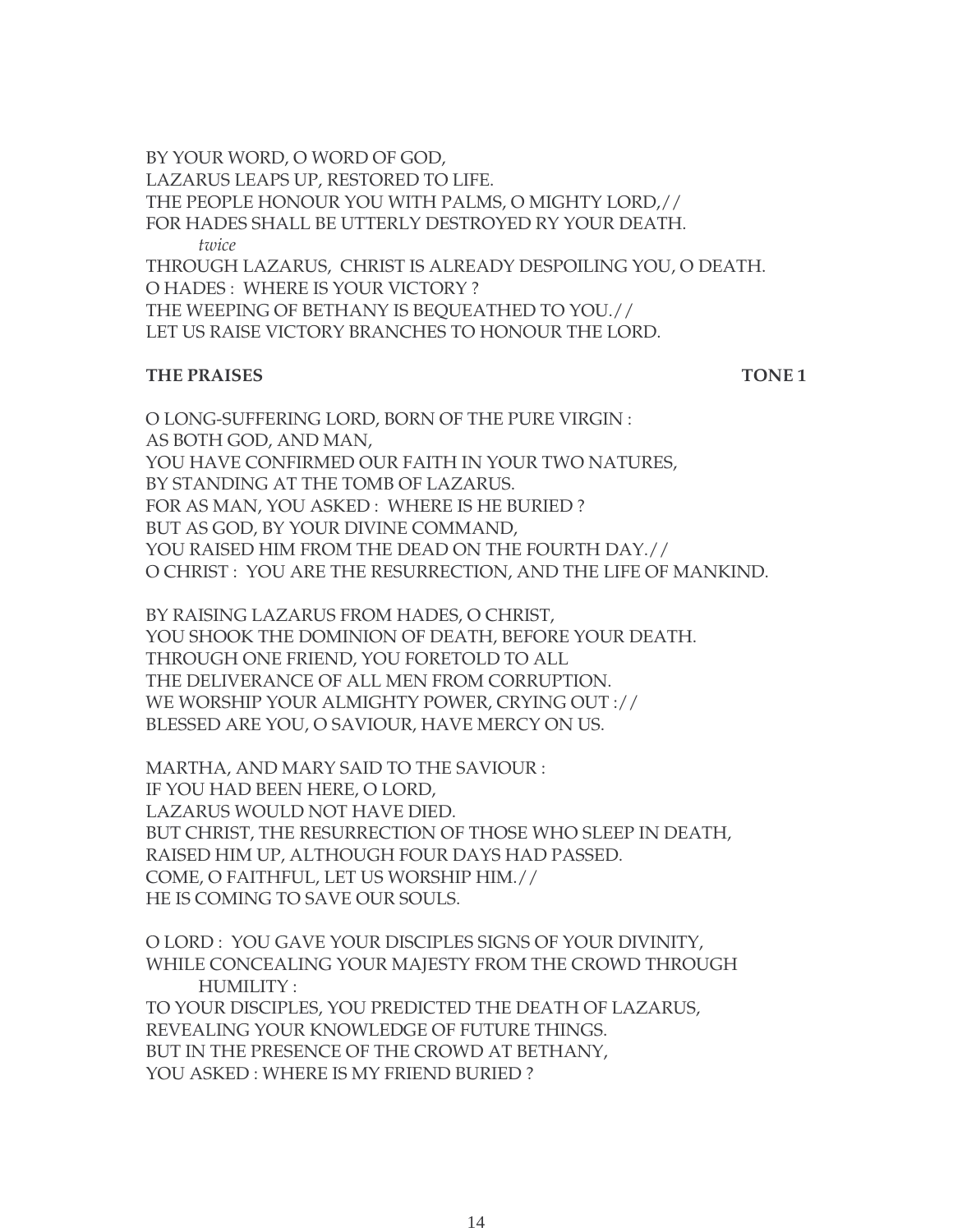FOR YOU, IN YOUR COMPASSION FOR US,

TOOK UPON YOURSELF OUR IGNORANCE.

THEN, YOU RAISED UP A MAN, WHO HAD BEEN FOUR DAYS DEAD.

THROUGH HIM, YOU HAVE FINALLY REVEALED YOUR DIVINE POWER TO ALL.//

O ALMIGHTY LORD : GLORY BE TO YOU.

**TONE 4**

BY RAISING YOUR FRIEND WHO HAD BEEN FOUR DAYS DEAD, YOU HAVE MADE THE TEARS OF MARTHA, AND MARY TO CEASE, O CHRIST.

ALL CREATION EXISTS THROUGH YOUR POWER, AND SOVEREIGN WILL. THE CHERUBIM CEASELESSLY CRY OUT TO YOU : HOSANNA IN THE HIGHEST.//

BLESSED ARE YOU, O MASTER OF ALL. GLORY BE TO YOU

MARTHA CRIED OUT TO MARY : THE TEACHER IS HERE. HE IS CALLING FOR YOU. MARY RAN TO THE PLACE WHERE JESUS WAS. WHEN SHE SAW HIM, SHE FELL AT HIS FEET, AND CRIED OUT :// O LORD : IF YOU HAD BEEN HERE, MY BROTHER WOULD NOT HAVE DIED.

**V:** Arise, Lord, my God, lift up Your hand ; forget not the poor forever.

**TONE 8**

OH, GREAT, AND MIGHTY WONDER. LAZARUS, WHO WAS FOUR DAYS DEAD, HAS BEEN RAISED IN BETHANY. AS SOON AS THE LORD APPROACHED THE TOMB, HIS VOICE BECAME LIFE FOR THE DEAD MAN. HADES GROANED ALOUD, AND RELEASED HIM IN FEAR.// O LORD OF MANY MERCIES : GLORY BE TO YOU.

> **V:** I will praise You, O Lord, with all my heart ; I will proclaim all Your wonderful works.

AS YOU TOLD MARTHA, O LORD, I AM THE RESURRECTION, AND THE LIFE. YOU HAVE SEALED YOUR WORDS THROUGH YOUR MIGHTY DEEDS : YOU HAVE CALLED LAZARUS FORTH FROM HADES. I AM DEAD IN MY PASSIONS ; RAISE ME ALSO, O LORD,// IN YOUR TENDER LOVE FOR MANKIND.

GLORY BE TO THE FATHER, AND TO THE SON, AND TO THE HOLY SPIRIT.

**TONE 2**

A GREAT, AND STRANGE WONDER IS PERFORMED TODAY.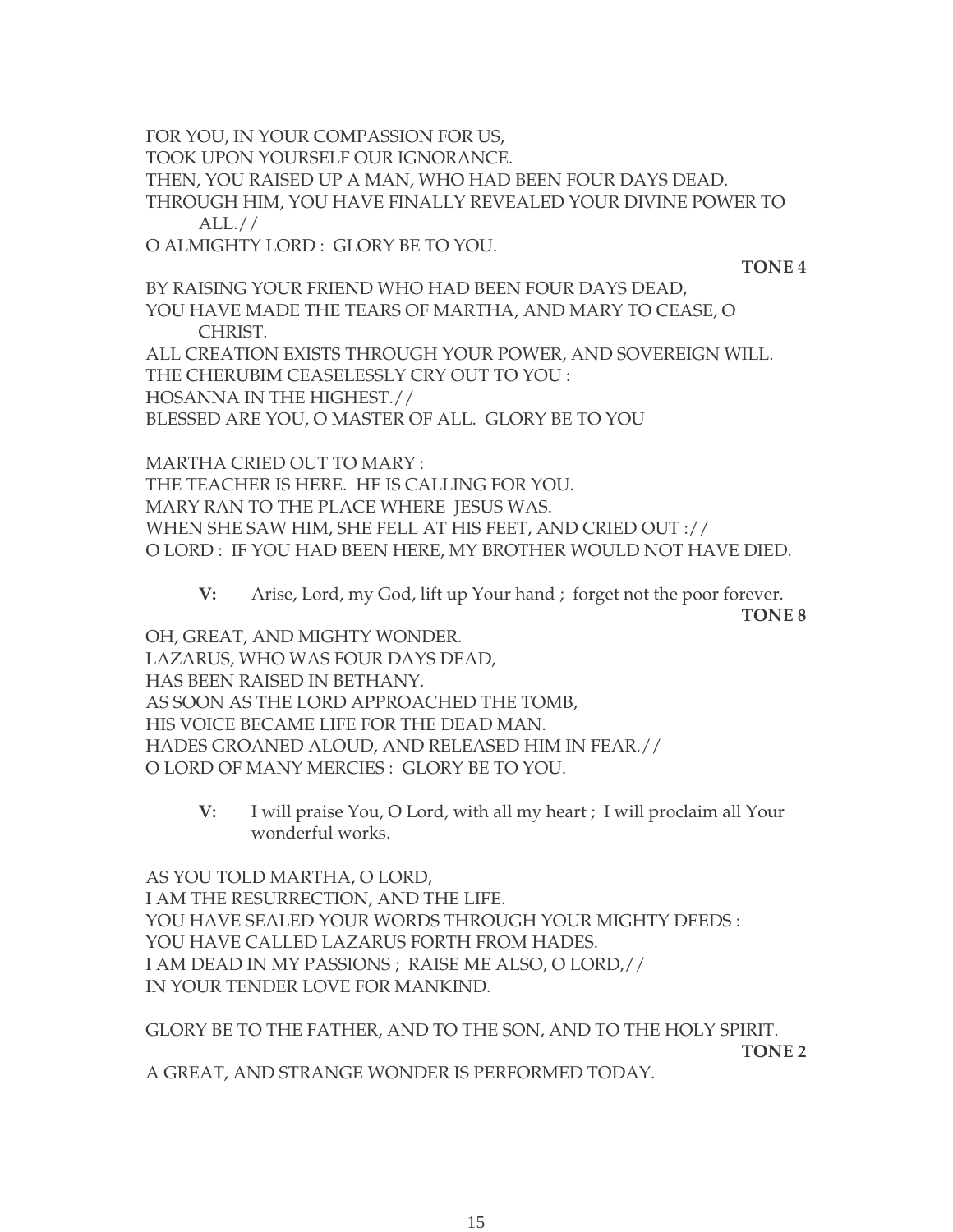CHRIST SUMMONS A FOUR-DAY CORPSE FROM THE GRAVE. HE HAS RAISED HIS FRIEND FROM DEATH. LET US GLORIFY HIM, FOR HE DESERVES OUR HIGHEST PRAISE,// THAT, THROUGH THE PRAYERS OF RIGHTEOUS LAZARUS, HE MAY SAVE OUR SOULS.

NOW, AND EVER, AND UNTO THE AGES OF AGES. AMEN.

YOU ARE MOST BLESSED.... **TONE 2**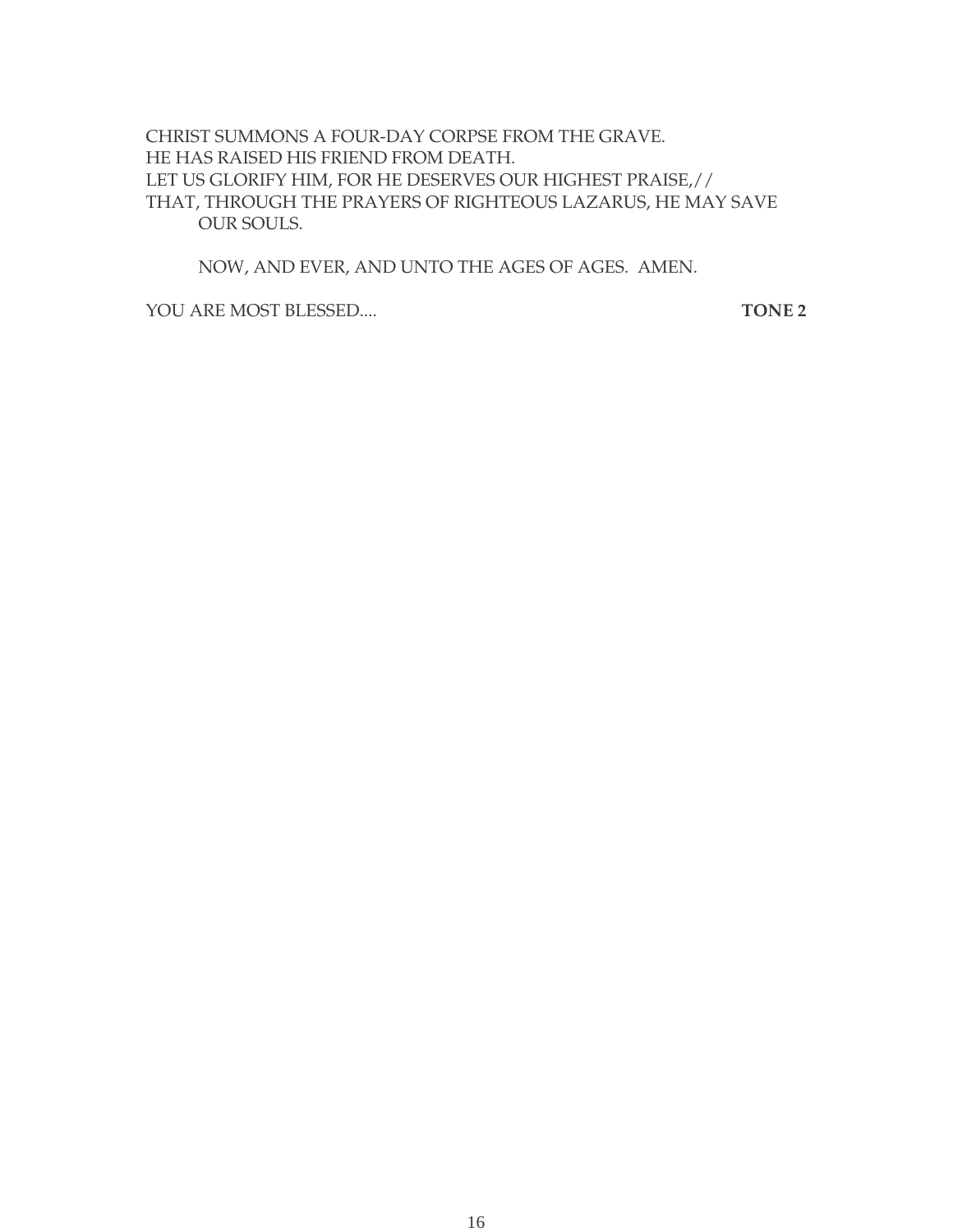# LAZARUS SATUROAY LITURGY

# **TROPAR TONE 1**

BY RAISING LAZARUS FROM THE DEAD BEFORE YOUR PASSION, YOU CONFIRMED THE UNIVERSAL RESURRECTION, O CHRIST GOD. THEREFORE, WE ALSO, LIKE THE CHILDREN, CARRY THE ENSIGNS OF VICTORY, AND WE CRY OUT TO YOU, O VANQUISHER OF DEATH : HOSANNA IN THE HIGHEST. BLESSED IS HE THAT COMES IN THE NAME OF THE LORD.

# **KONTAK TONE 2**

CHRIST, THE JOY OF ALL, THE TRUTH, AND THE LIGHT, THE LIFE, AND THE RESURRECTION OF THE WORLD, HAS APPEARED, IN HIS GOODNESS, TO THOSE ON EARTH. HE HAS BECOME THE TYPE OF OUR RESURRECTION, GRANTING DIVINE FORGIVENESS TO ALL.

# **Instead of the Trisagion:**

AS MANY AS HAVE BEEN BAPTISED INTO CHRIST, HAVE PUT ON CHRIST. ALLELUIA.

### **PROKEIMENON** TONE 3

THE LORD IS MY LIGHT, AND MY SAVIOUR. + WHOM SHALL I FEAR ?

**V:** The Lord is the defender of my life ; of whom shall I be afraid?

# **ALLELUIA TONE 5**

- **V:** The Lord reigns. He is robed in majesty.
- **V:** For He has established the world, so that it shall never be moved.

# **HYMN TO THE THEOTOKOS CANON TONE 8**

COME, ALL PEOPLE, LET US HONOUR THE PURE THEOTOKOS. SHE CONCEIVED THE DIVINE FIRE WITHIN HER WOMB, YET WAS NOT CONSUMED. LET US MAGNIFY HER IN SONG.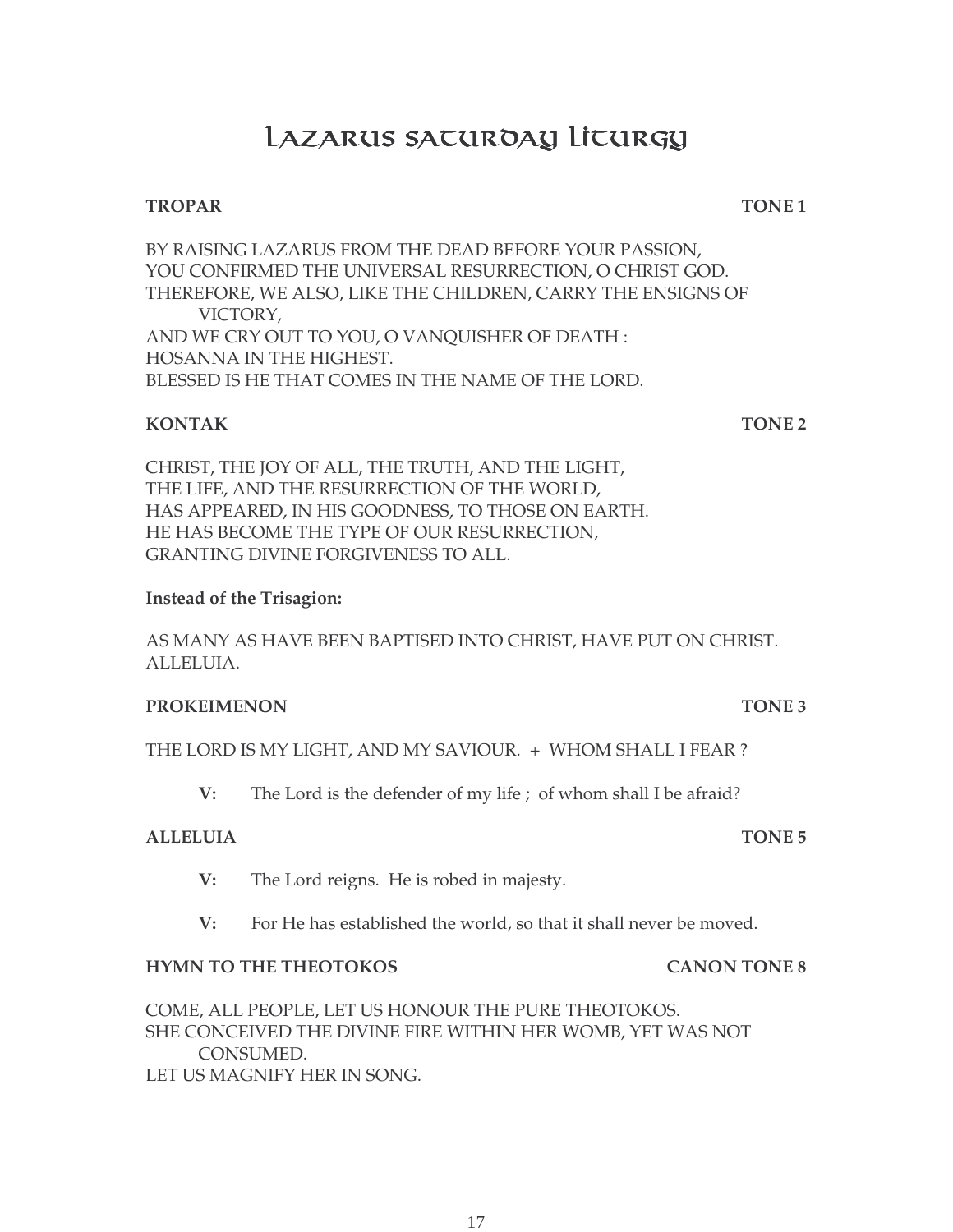#### **COMMUNION HYMN**

FROM THE MOUTHS OF BABES, AND INFANTS, YOU HAVE FOUNDED PRAISE. ALLELUIA.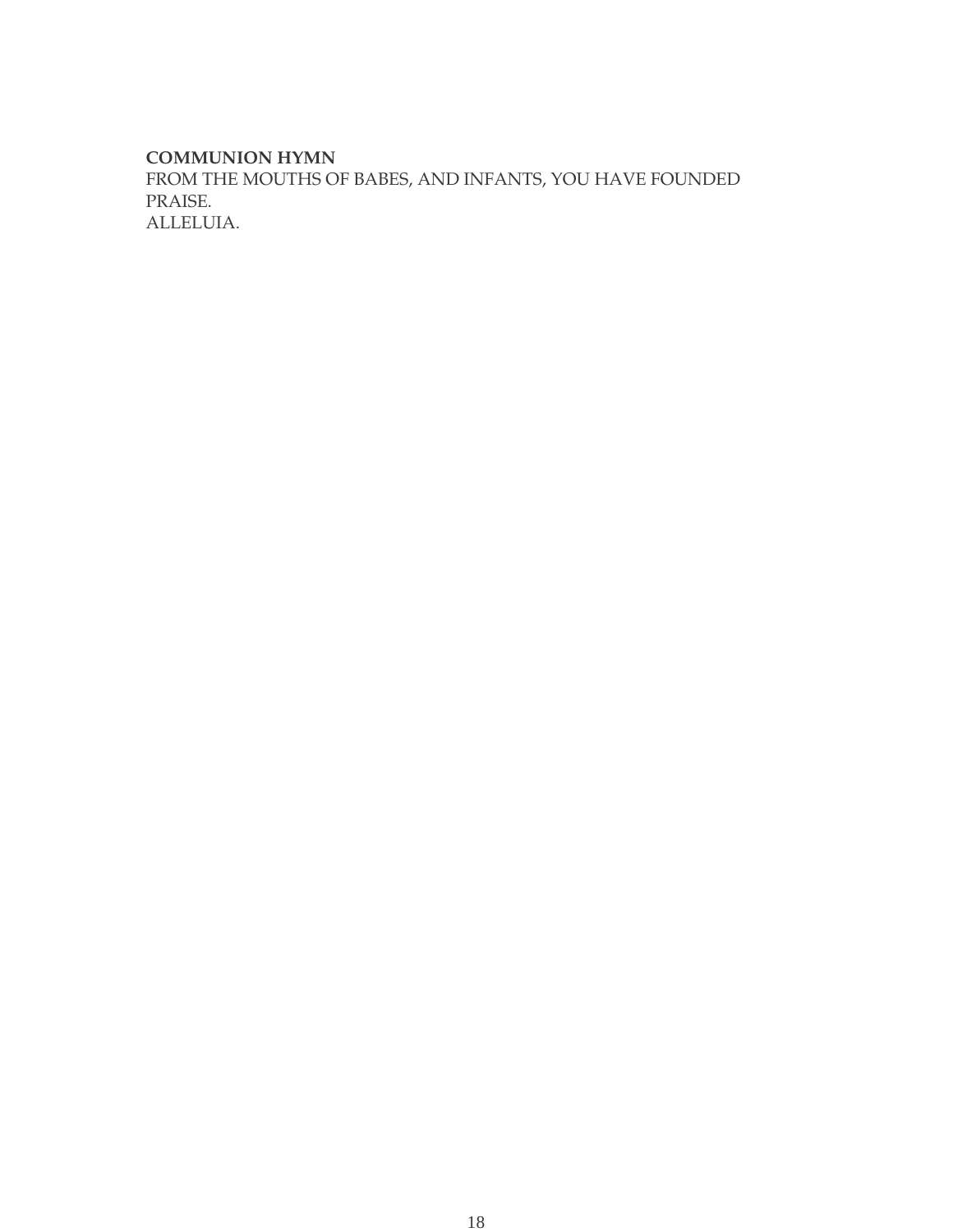# SACUROAY VESPERS

*for Palm Sunday*

#### **LORD I CALL...**

**TONE 6**

THE GRACE OF THE HOLY SPIRIT, TODAY HAS ASSEMBLED US. TAKING UP YOUR CROSS, WE SING : BLESSED IS HE THAT COMES IN THE NAME OF THE LORD.// HOSANNA IN THE HIGHEST. (*twice*)

TODAY, THE WORD OF GOD THE FATHER, THE CO-ETERNAL SON, WHOSE THRONE IS HEAVEN, AND WHOSE FOOTSTOOL IS EARTH, HUMBLES HIMSELF AND COMES FROM BETHANY, RIDING ON A DUMB BEAST, THE FOAL OF AN ASS ; THE CHILDREN OF THE HEBREWS HOLD BRANCHES IN THEIR HANDS. THEY PRAISE HIM, CRYING OUT: HOSANNA IN THE HIGHEST.// BLESSED IS HE THAT COMES, THE KING OF ISRAEL. (*twice*)

O NEW ISRAEL, CHURCH OF THE GENTILES : ASSEMBLE TODAY, AND SING WITH THE PROPHET ZACHARIAH : REJOICE GREATLY, O DAUGHTER OF SION. SHOUT FOR JOY, DAUGHTER OF JERUSALEM. BEHOLD, YOUR KING IS COMING TO YOU. HE IS MEEK, BEARING SALVATION. HE RIDES ON THE COLT OF AN ASS. CELEBRATE WITH THE CHILDREN, HOLDING PALMS IN YOUR HANDS : HOSANNA IN THE HIGHEST.// BLESSED IS HE THAT COMES, THE KING OF ISRAEL. (*twice*)

BY YOUR COMMAND, O LOVING LORD, YOU HAVE RAISED LAZARUS, YOUR FRIEND, FROM DEATH. HIS FLESH HAD BEEN GIVEN OVER TO CORRUPTION ; HE WAS IN THE POWER OF DEATH FOUR DAYS. BY THIS, YOU HAVE FORETOLD YOUR HOLY RESURRECTION FOR US. TODAY, YOU MOUNT AN UNTAMED COLT, AS YOUR CHARIOT, FORETELLING THE CONVERSION OF THE GENTILES. YOUR BELOVED ISRAEL OFFERS YOU A HYMN OF PRAISE, FROM THE MOUTHS OF INNOCENT CHILDREN, AS THEY SEE YOU ENTER THE HOLY CITY, O CHRIST,// SIX DAYS BEFORE THE FEAST OF PASSOVER. (*twice*)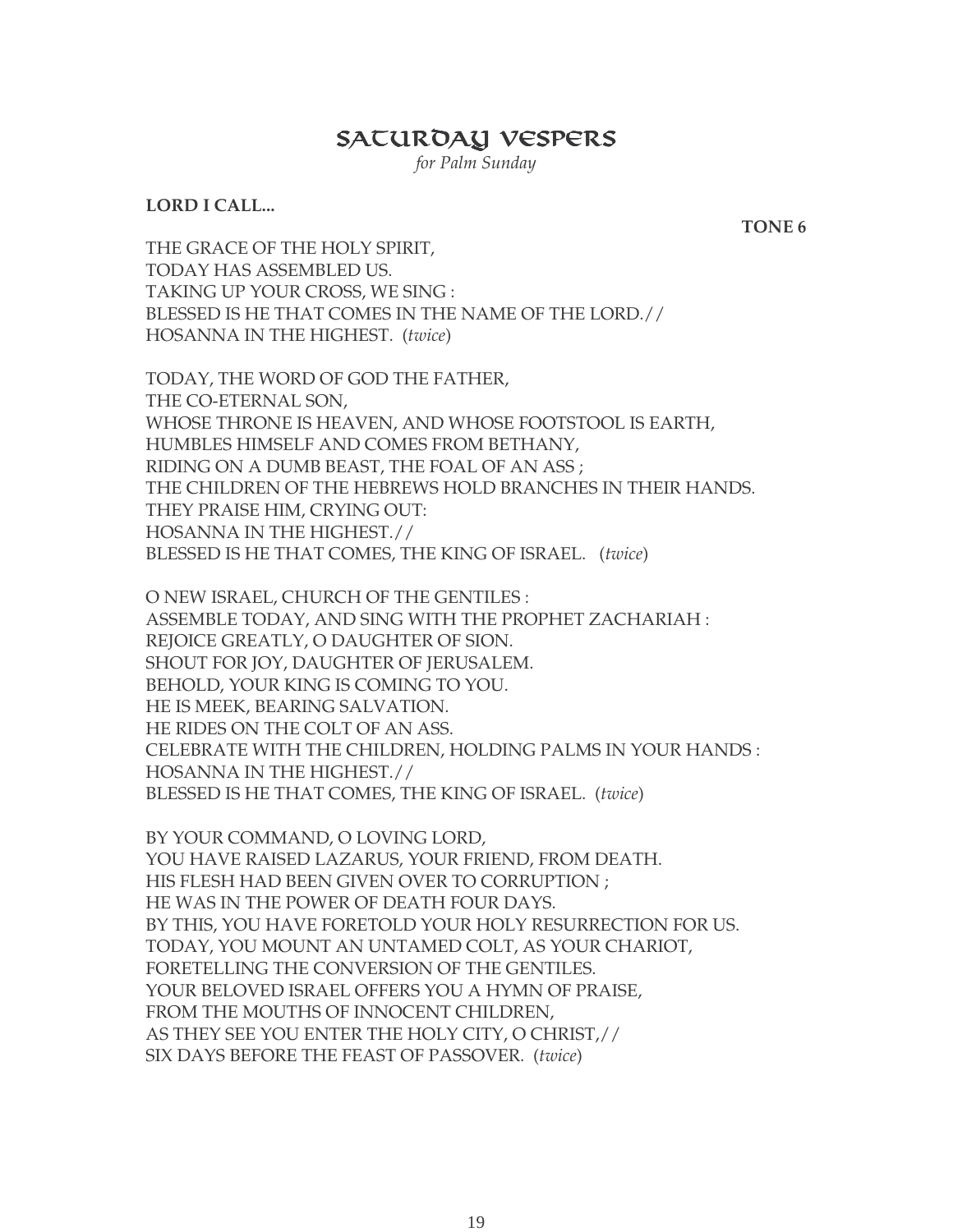SIX DAYS BEFORE THE FEAST OF PASSOVER, JESUS ENTERED BETHANY. HIS DISCIPLES ASKED HIM : WHERE SHOULD WE PREPARE FOR YOU TO EAT THE PASSOVER ? HE ANSWERED : WHEN YOU HAVE ENTERED THE CITY, A MAN, CARRYING A JAR OF WATER, WILL MEET YOU. FOLLOW HIM INTO THE HOUSE, WHICH HE ENTERS, AND TELL THE MASTER OF THE HOUSE: THE TEACHER SAYS TO YOU :// HERE, I SHALL EAT THE PASSOVER WITH MY DISCIPLES. (*twice*)

GLORY BE TO THE FATHER, AND TO THE SON, AND TO THE HOLY SPIRIT.

THE GRACE OF THE HOLY SPIRIT...

NOW, AND EVER, AND UNTO THE AGES OF AGES. AMEN.

THE GRACE OF THE HOLY SPIRIT...

#### **THE LITYA**

**TONE 1** 

THE HOLY SPIRIT TAUGHT THE APOSTLES TO SPEAK IN MANY STRANGE LANGUAGES. HE ALSO INSPIRED THE INNOCENT HEBREW CHILDREN TO SING : HOSANNA IN THE HIGHEST.// BLESSED IS HE THAT COMES, THE KING OF ISRAEL.

THE WORD OF GOD WHO HAS NO BEGINNING : THE FATHER'S CO-ETERNAL SON, TODAY, COMES TO THE CITY OF JERUSALEM, ENTHRONED ON A DUMB BEAST, THE FOAL OF AN ASS. THE CHERUBIM ARE AFRAID TO GAZE UPON HIM, YET THE CHILDREN HONOUR HIM WITH PALMS, AND BRANCHES. THE SPIRIT INSPIRES THEIR SONG OF PRAISE: HOSANNA IN THE HIGHEST. HOSANNA TO DAVID'S SON,// WHO HAS COME TO SAVE MANKIND FROM ERROR.

SIX DAYS BEFORE THE FEAST OF PASSOVER., YOUR VOICE RESOUNDED IN THE DEPTHS OF HADES, O LORD. RAISING LAZARUS, WHO HAD BEEN FOUR DAYS DEAD. THEN THE CHILDREN OF THE HEBREWS DANCED, AND SANG :// HOSANNA TO OUR GOD. GLORY BE TO YOU.

**TONE 2**

YOU HAVE ENTERED THE HOLY CITY, O LORD,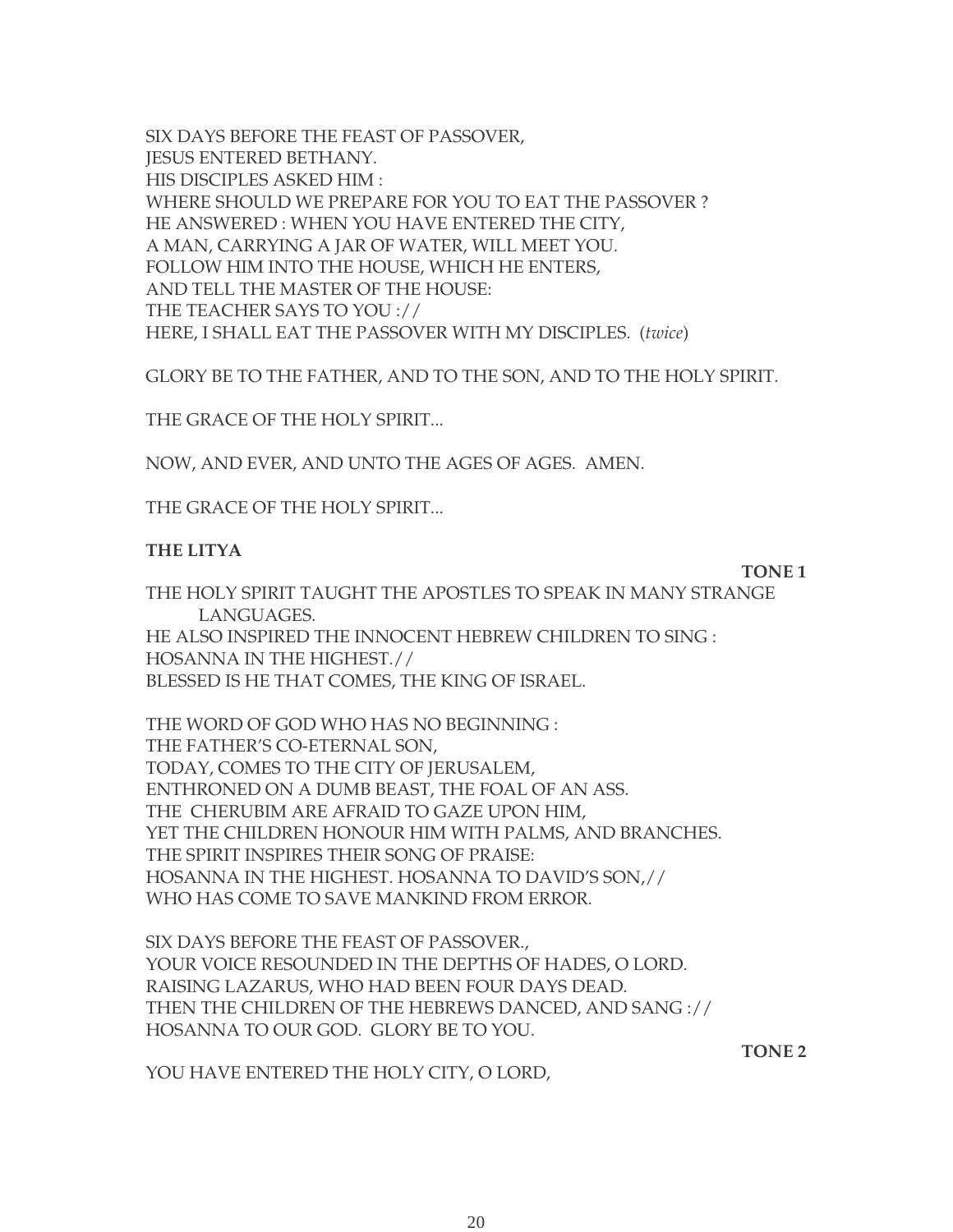RIDING ON THE COLT OF AN ASS, HASTENING TO YOUR PASSION, THAT THE LAW, AND THE PROPHETS MIGHT BE FULFILLED. THE HEBREW CHILDREN GREETED YOU WITH PALMS, AND BRANCHES, HERALDING YOUR VICTORIOUS RESURRECTION.// BLESSED ARE YOU, O SAVIOUR. HAVE MERCY ON US.

GLORY BE TO YOU, O CHRIST, ENTHRONED ON HIGH. TODAY, WE LIFT UP YOUR PRECIOUS CROSS, AS WE AWAIT YOUR COMING IN GLORY. THE DAUGHTER OF SION IS GLAD ; ALL NATIONS ON EARTH REJOICE ; THE CHILDREN WAVE BRANCHES ; THE DISCIPLES MAKE A CARPET OF CLOTHES. ALL THE ENDS OF THE EARTH LEARN TO CRY OUT TO YOU ://

BLESSED ARE YOU, O SAVIOUR. HAVE MERCY ON US.

GLORY BE TO THE FATHER, AND TO THE SON, AND TO THE HOLY SPIRIT, NOW, AND EVER, AND UNTO THE AGES OF AGES. AMEN.

**TONE 3**

SIX DAYS BEFORE THE FEAST OF PASSOVER, JESUS CAME TO BETHANY. HE RESTORED LAZARUS TO LIFE, ANNOUNCING THE COMING RESURRECTION. MARTHA, AND MARY MET HIM, CRYING OUT : O LORD, IF YOU HAD BEEN HERE, OUR BROTHER WOULD NOT HAVE DIED. **IESUS ANSWERED THEM.** HAVE I NOT ALREADY TOLD YOU : IF ANYONE BELIEVES IN ME, EVEN IF HE DIE, HE SHALL LIVE ? SHOW ME THE PLACE WHERE YOU BURIED HIM.// THEN, THE CREATOR OF ALL CRIED OUT TO HIM : LAZARUS, COME FORTH.

### **APOSTIKHA**

**TONE 8**

REJOICE, AND BE GLAD, O CITY OF SION. EXULT, AND BE JOYFUL, O CHURCH OF GOD. YOUR KING IS COMING IN RIGHTEOUSNESS. HE RIDES ON A COLT, THE FOAL OF AN ASS. THE CHILDREN SING HIS PRAISES : HOSANNA IN THE HIGHEST.// BLESSED ARE YOU OF GREAT MERCY. HAVE MERCY ON US.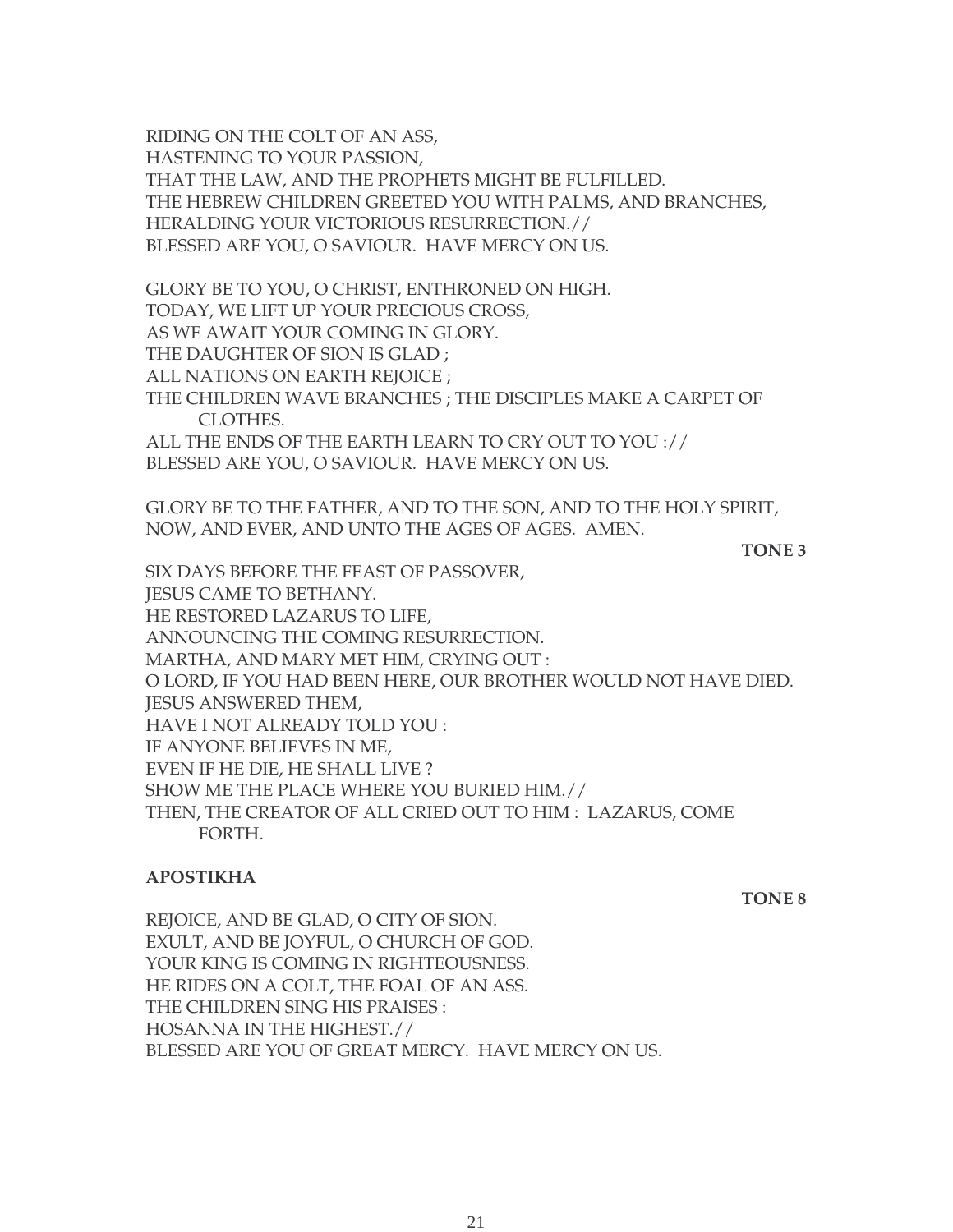**V:** Out of the mouths of babes, and infants You have fashioned perfect praise.

TODAY, THE SAVIOUR COMES TO JERUSALEM, FULFILLING THE SCRIPTURES. HE IS GREETED WITH PALMS, AND A CARPET OF CLOTHES. ALL KNOW IT IS HE : THE LORD, WHOM THE CHERUBIM PRAISE. HOSANNA IN THE HIGHEST.// BLESSED ARE YOU OF GREAT MERCY. HAVE MERCY ON US.

**V:** O Lord, our Lord : how glorious is Your Name in all the earth.

O GRACIOUS LORD, WHO RIDE UPON THE CHERUBIM, AND ARE PRAISED BY THE SERAPHIM : NOW YOU RIDE, LIKE DAVID, ON THE FOAL OF AN ASS. THE CHILDREN SING HYMNS WORTHY OF GOD, WHILE THE PRIESTS, AND SCRIBES BLASPHEME AGAINST YOU. BY RIDING AN UNTAMED COLT, YOU HAVE PREFIGURED THE SALVATION OF THE GENTILES, THOSE WILD BEASTS, WHO WILL BE BROUGHT FROM UNBELIEF TO FAITH. GLORY BE TO YOU, O MERCIFUL CHRIST,// OUR KING, AND THE LOVER OF MANKIND.

GLORY BE TO THE FATHER, AND TO THE SON, AND TO THE HOLY SPIRIT. **TONE 6**

THE GRACE OF THE HOLY SPIRIT, TODAY HAS ASSEMBLED US. TALKING UP YOUR CROSS, WE SING : BLESSED IS HE THAT COMES IN THE NAME OF THE LORD.// HOSANNA IN THE HIGHEST.

NOW, AND EVER, AND UNTO THE AGES OF AGES. AMEN.

THE GRACE OF THE HOLY SPIRIT...

*And the rest of Great Vespers, and then Matins.*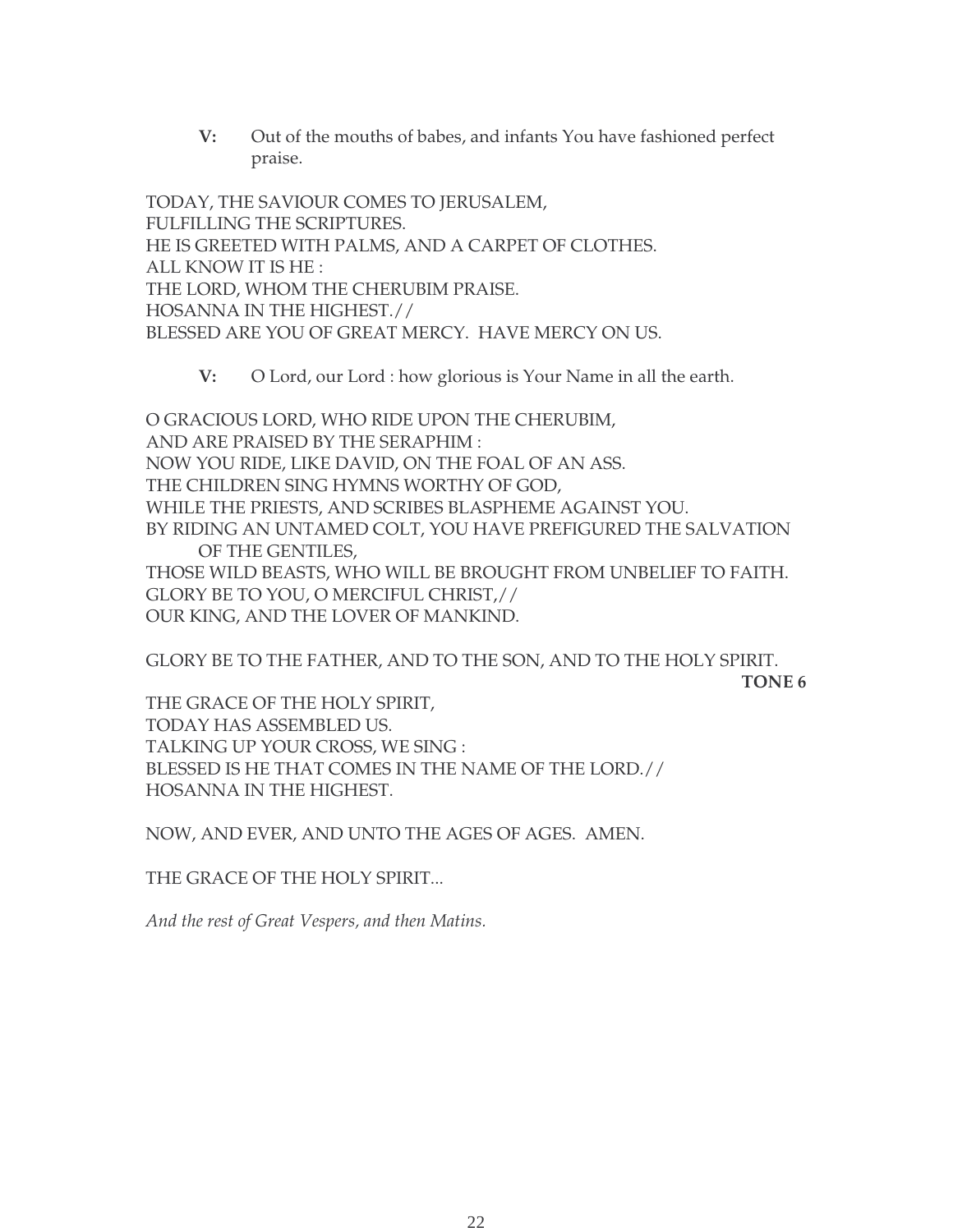**Market School Service School Service School Service School Service School Service School Service School Example 1** PALM SUDOAY *Entrance into Jerusalem*

**SATURDAY VESPERS**

#### **LORD I CALL...**

**TONE 6**

THE GRACE OF THE HOLY SPIRIT, TODAY HAS ASSEMBLED US. TAKING UP YOUR CROSS, WE SING : BLESSED IS HE THAT COMES IN THE NAME OF THE LORD.// HOSANNA IN THE HIGHEST. (*twice*)

TODAY, THE WORD OF GOD THE FATHER, THE CO-ETERNAL SON, WHOSE THRONE IS HEAVEN, AND WHOSE FOOTSTOOL IS EARTH, HUMBLES HIMSELF AND COMES FROM BETHANY, RIDING ON A DUMB BEAST, THE FOAL OF AN ASS; THE CHILDREN OF THE HEBREWS HOLD BRANCHES IN THEIR HANDS. THEY PRAISE HIM, CRYING OUT: HOSANNA IN THE HIGHEST.// BLESSED IS HE THAT COMES, THE KING OF ISRAEL. (*twice*)

O NEW ISRAEL, CHURCH OF THE GENTILES : ASSEMBLE TODAY, AND SING WITH THE PROPHET ZACHARIAH: REJOICE GREATLY, O DAUGHTER OF SION. SHOUT FOR JOY, DAUGHTER OF JERUSALEM. BEHOLD, YOUR KING IS COMING TO YOU. HE IS MEEK, BEARING SALVATION. HE RIDES ON THE COLT OF AN ASS. CELEBRATE WITH THE CHILDREN, HOLDING PALMS IN YOUR HANDS : HOSANNA IN THE HIGHEST.// BLESSED IS HE THAT COMES, THE KING OF ISRAEL. (*twice*)

BY YOUR COMMAND, O LOVING LORD, YOU HAVE RAISED LAZARUS, YOUR FRIEND, FROM DEATH. HIS FLESH HAD BEEN GIVEN OVER TO CORRUPTION ; HE WAS IN THE POWER OF DEATH FOUR DAYS. BY THIS, YOU HAVE FORETOLD YOUR HOLY RESURRECTION FOR US. TODAY, YOU MOUNT AN UNTAMED COLT, AS YOUR CHARIOT, FORETELLING THE CONVERSION OF THE GENTILES. YOUR BELOVED ISRAEL OFFERS YOU A HYMN OF PRAISE, FROM THE MOUTHS OF INNOCENT CHILDREN, AS THEY SEE YOU ENTER THE HOLY CITY, O CHRIST,// SIX DAYS BEFORE THE FEAST OF PASSOVER. (*twice*) SIX DAYS BEFORE THE FEAST OF PASSOVER,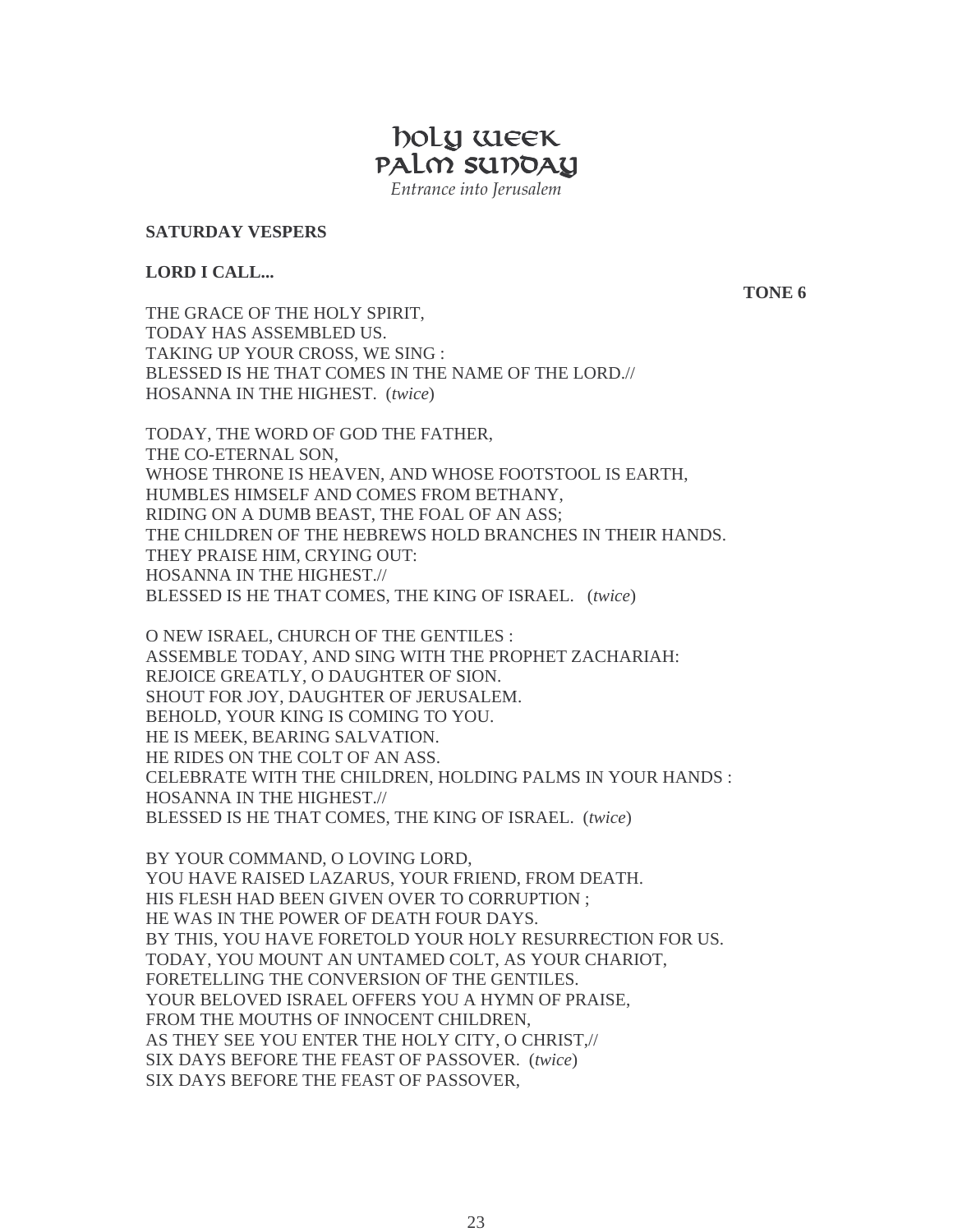JESUS ENTERED BETHANY. HIS DISCIPLES ASKED HIM : WHERE SHOULD WE PREPARE FOR YOU TO EAT THE PASSOVER ? HE ANSWERED : WHEN YOU HAVE ENTERED THE CITY, A MAN, CARRYING A JAR OF WATER, WILL MEET YOU. FOLLOW HIM INTO THE HOUSE, WHICH HE ENTERS, AND TELL THE MASTER OF THE HOUSE: THE TEACHER SAYS TO YOU :// HERE, I SHALL EAT THE PASSOVER WITH MY DISCIPLES. (*twice*)

GLORY BE TO THE FATHER, AND TO THE SON, AND TO THE HOLY SPIRIT.

THE GRACE OF THE HOLY SPIRIT...

NOW, AND EVER, AND UNTO THE AGES OF AGES. AMEN.

THE GRACE OF THE HOLY SPIRIT...

#### **THE LITYA**

**TONE 1** 

THE HOLY SPIRIT TAUGHT THE APOSTLES TO SPEAK IN MANY STRANGE LANGUAGES. HE ALSO INSPIRED THE INNOCENT HEBREW CHILDREN TO SING : HOSANNA IN THE HIGHEST.// BLESSED IS HE THAT COMES, THE KING OF ISRAEL.

THE WORD OF GOD WHO HAS NO BEGINNING : THE FATHER'S CO-ETERNAL SON, TODAY, COMES TO THE CITY OF JERUSALEM, ENTHRONED ON A DUMB BEAST, THE FOAL OF AN ASS. THE CHERUBIM ARE AFRAID TO GAZE UPON HIM, YET THE CHILDREN HONOR HIM WITH PALMS AND BRANCHES. THE SPIRIT INSPIRES THEIR SONG OF PRAISE: HOSANNA IN THE HIGHEST. HOSANNA TO DAVID'S SON,// WHO HAS COME TO SAVE MANKIND FROM ERROR.

SIX DAYS BEFORE THE FEAST OF PASSOVER., YOUR VOICE RESOUNDED IN THE DEPTHS OF HADES, O LORD. RAISING LAZARUS, WHO HAD BEEN FOUR DAYS DEAD. THEN THE CHILDREN OF THE HEBREWS DANCED, AND SANG :// HOSANNA TO OUR GOD. GLORY BE TO YOU.

**TONE 2**

YOU HAVE ENTERED THE HOLY CITY, O LORD, RIDING ON THE COLT OF AN ASS, HASTENING TO YOUR PASSION, THAT THE LAW AND THE PROPHETS MIGHT BE FULFILLED. THE HEBREW CHILDREN GREETED YOU WITH PALMS, AND BRANCHES,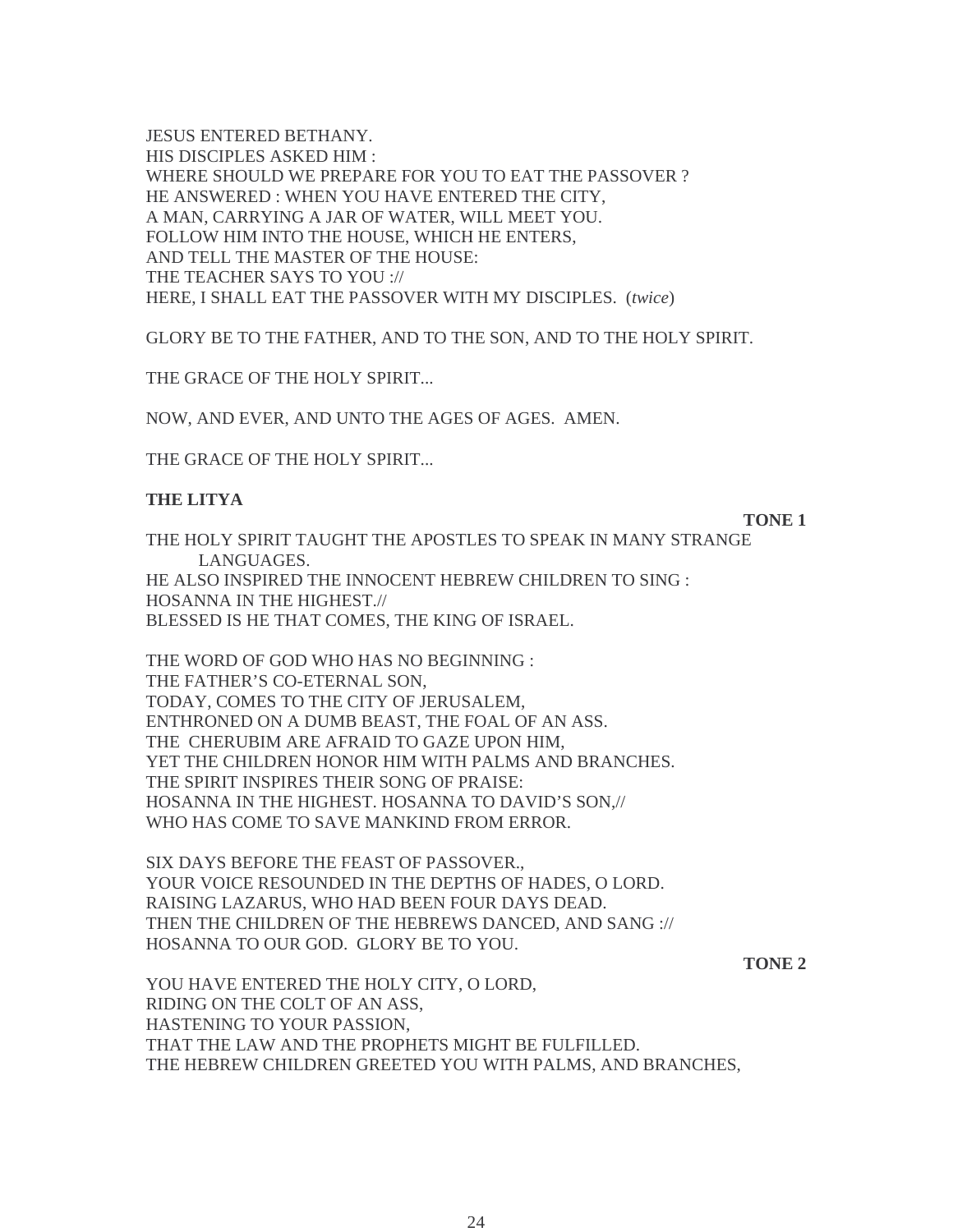HERALDING YOUR VICTORIOUS RESURRECTION.// BLESSED ARE YOU, O SAVIOUR. HAVE MERCY ON US.

GLORY BE TO YOU, O CHRIST, ENTHRONED ON HIGH. TODAY, WE LIFT UP YOUR PRECIOUS CROSS, AS WE AWAIT YOUR COMING IN GLORY. THE DAUGHTER OF SION IS GLAD; ALL NATIONS ON EARTH REJOICE; THE CHILDREN WAVE BRANCHES; THE DISCIPLES MAKE A CARPET OF CLOTHES. ALL THE ENDS OF THE EARTH LEARN TO CRY TO YOU:// BLESSED ARE YOU, O SAVIOUR. HAVE MERCY ON US.

Glory be to the Father, and to the Son, and to the Holy Spirit. Now, and ever, and unto the ages of ages. Amen.

**TONE 3**

SIX DAYS BEFORE THE FEAST OF PASSOVER, JESUS CAME TO BETHANY. HE RESTORED LAZARUS TO LIFE, ANNOUNCING THE COMING RESURRECTION. MARTHA, AND MARY MET HIM, CRYING OUT : O LORD, IF YOU HAD BEEN HERE, OUR BROTHER WOULD NOT HAVE DIED. JESUS ANSWERED THEM, HAVE I NOT ALREADY TOLD YOU : IF ANYONE BELIEVES IN ME, EVEN IF HE DIE, HE SHALL LIVE ? SHOW ME THE PLACE WHERE YOU BURIED HIM.// THEN, THE CREATOR OF ALL CRIED OUT TO HIM : LAZARUS, COME FORTH.

#### **APOSTIKHA**

#### **TONE 8**

REJOICE, AND BE GLAD, O CITY OF SION. EXULT, AND BE JOYFUL, O CHURCH OF GOD. YOUR KING IS COMING IN RIGHTEOUSNESS. HE RIDES ON A COLT, THE FOAL OF AN ASS. THE CHILDREN SING HIS PRAISES : HOSANNA IN THE HIGHEST.// BLESSED ARE YOU OF GREAT MERCY. HAVE MERCY ON US.

**V:** Out of the mouths of babes, and infants You have fashioned perfect praise.

TODAY, THE SAVIOUR COMES TO JERUSALEM, FULFILLING THE SCRIPTURES. HE IS GREETED WITH PALMS, AND A CARPET OF CLOTHES. ALL KNOW IT IS HE : THE LORD, WHOM THE CHERUBIM PRAISE. HOSANNA IN THE HIGHEST.//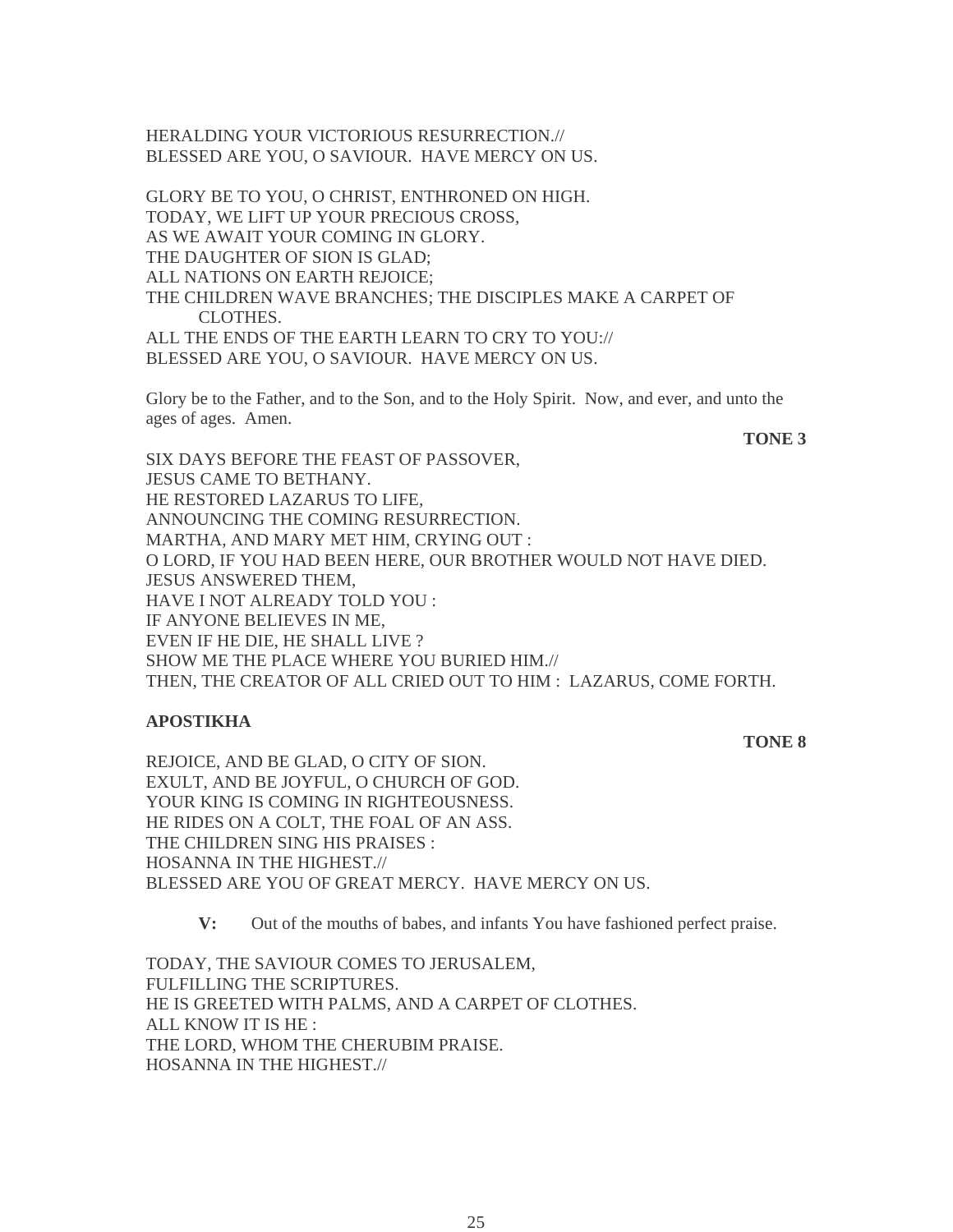#### BLESSED ARE YOU OF GREAT MERCY. HAVE MERCY ON US.

**V:** O Lord, our Lord : how glorious is Your Name in all the earth.

O GRACIOUS LORD, WHO RIDE UPON THE CHERUBIM, AND ARE PRAISED BY THE SERAPHIM : NOW YOU RIDE, LIKE DAVID, ON THE FOAL OF AN ASS. THE CHILDREN SING HYMNS WORTHY OF GOD, WHILE THE PRIESTS, AND SCRIBES BLASPHEME AGAINST YOU. BY RIDING AN UNTAMED COLT, YOU HAVE PREFIGURED THE SALVATION OF THE GENTILES, THOSE WILD BEASTS, WHO WILL BE BROUGHT FROM UNBELIEF TO FAITH. GLORY BE TO YOU, O MERCIFUL CHRIST,// OUR KING, AND THE LOVER OF MANKIND.

GLORY BE TO THE FATHER, AND TO THE SON, AND TO THE HOLY SPIRIT.

**TONE 6**

THE GRACE OF THE HOLY SPIRIT, TODAY HAS ASSEMBLED US. TALKING UP YOUR CROSS, WE SING : BLESSED IS HE THAT COMES IN THE NAME OF THE LORD.// HOSANNA IN THE HIGHEST.

NOW, AND EVER, AND UNTO THE AGES OF AGES. AMEN.

THE GRACE OF THE HOLY SPIRIT...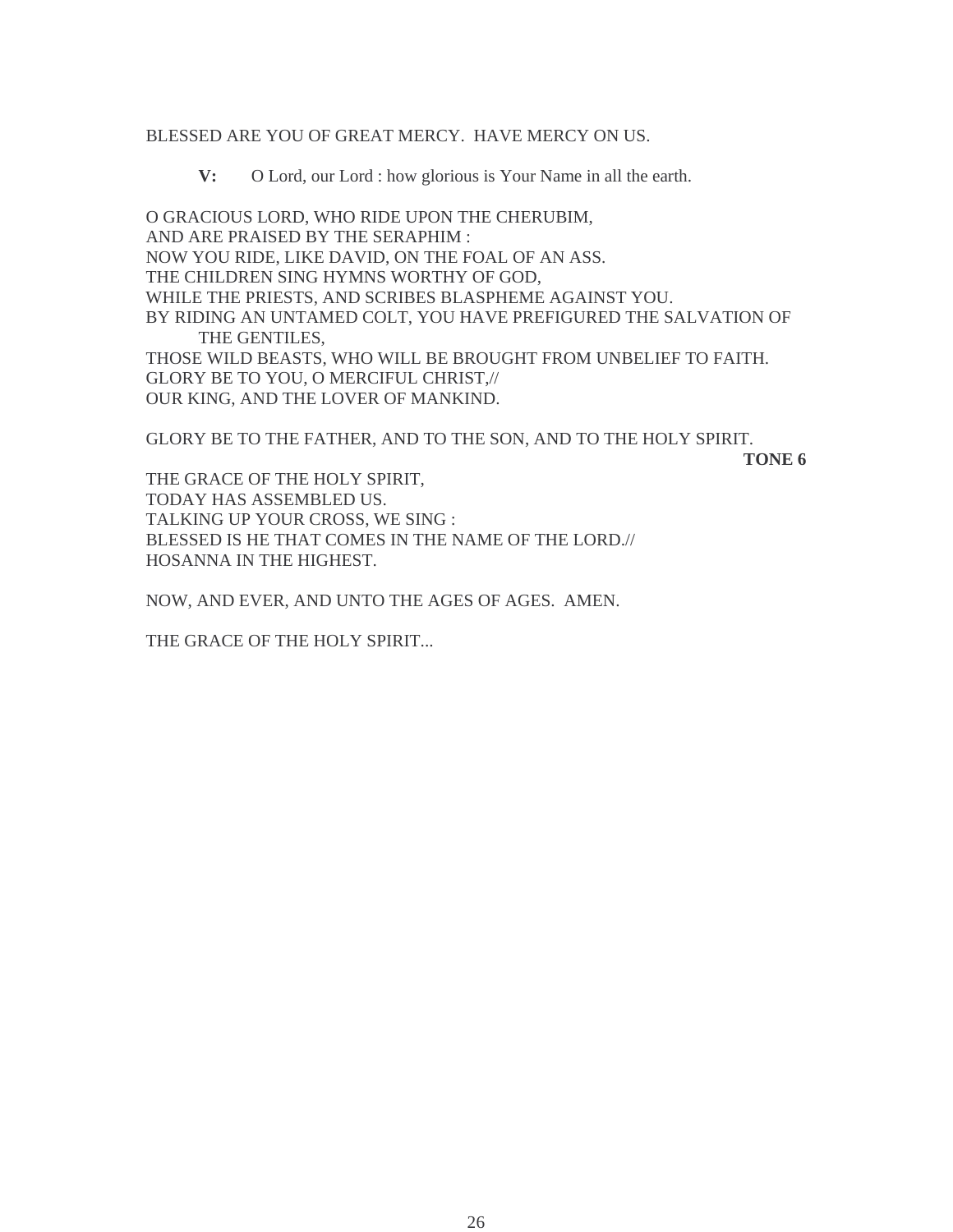#### **MATINS**

#### **TROPAR TONE 1**

BY RAISING LAZARUS FROM THE DEAD BEFORE YOUR PASSION, YOU CONFIRMED THE UNIVERSAL RESURRECTION, O CHRIST GOD. LIKE THE CHILDREN, WITH THEIR PALMS OF VICTORY, WE CRY OUT TO YOU, O VANQUISHER OF DEATH : HOSANNAH IN THE HIGHEST.// BLESSED IS HE THAT COMES IN THE NAME OF THE LORD.

### **TROPAR TONE 4**

WHEN WE WERE BURIED WITH YOU IN BAPTISM, O CHRIST GOD, WE WERE MADE WORTHY OF ETERNAL LIFE BY YOUR RESURRECTION. NOW, WE PRAISE YOU, AND SING : HOSANNAH IN THE HIGHEST.// BLESSED IS HE THAT COMES IN THE NAME OF THE LORD.

## **KONTAK TONE 6**

SITTING ON YOUR THRONE IN HEAVEN, CARRIED ON A FOAL ON EARTH, O CHRIST GOD. ACCEPT THE PRAISE OF ANGELS, AND THE SONGS OF CHILDREN, WHO SING :// BLESSED IS HE THAT COMES TO RECALL ADAM.

### **MAGNIFICATION**

WE MAGNIFY YOU, O CHRIST, THE GIVER OF LIFE : HOSANNAH IN THE HIGHEST. AND WE CRY OUT TO YOU : BLESSED IS HE WHO COMES IN THE NAME OF THE LORD.

**V:** O Lord, our Lord : how majestic is Your name in all the earth.

### **MATINS GOSPEL PROKEIMENON TONE 4**

- OUT OF THE MOUTHS OF BABES, AND INFANTS, \* YOU HAVE FASHIONED PERFECT PRAISE.
	- **V:** O Lord, our Lord : how majestic is Your name in all the earth.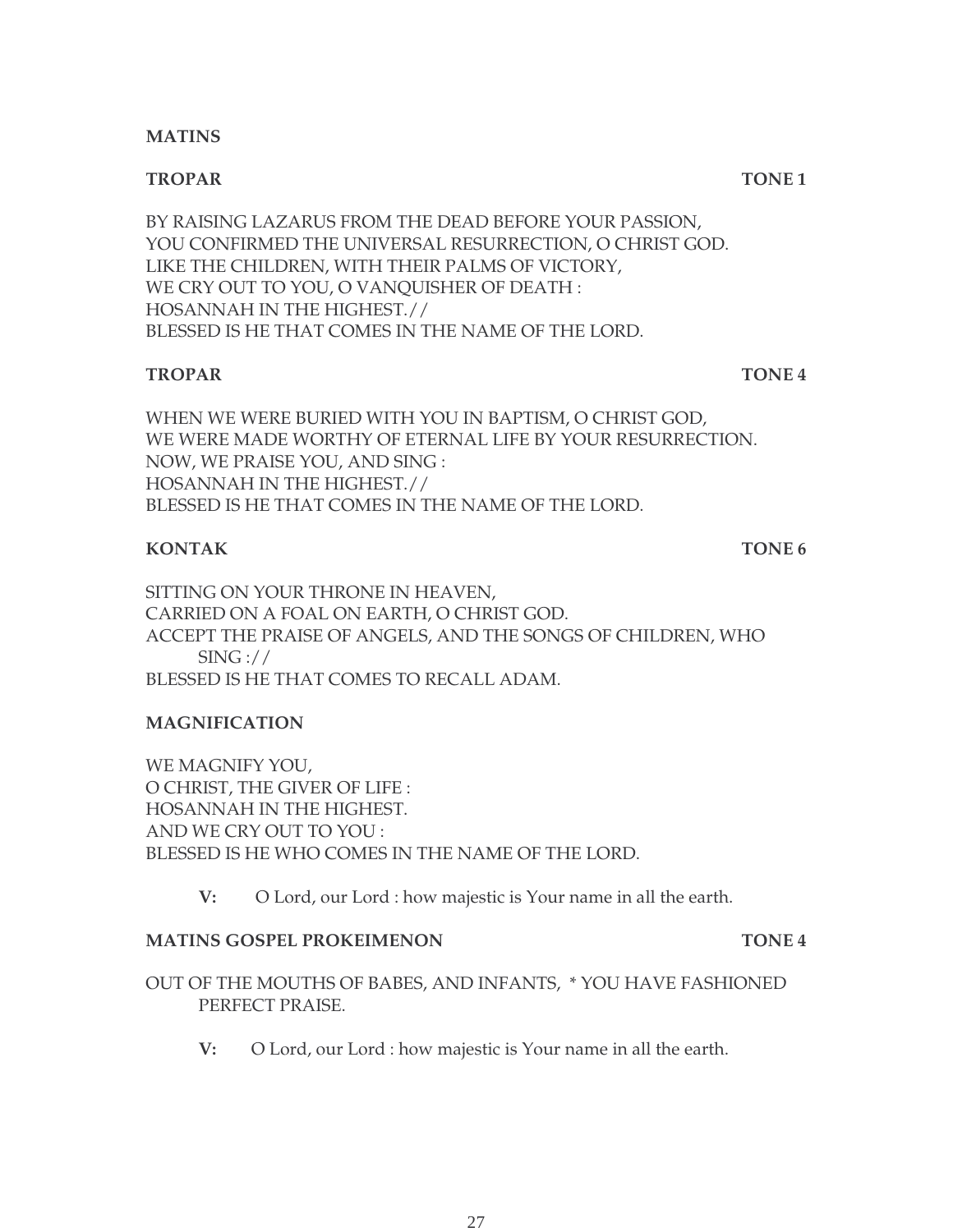*After the reading of the Gospel, "HAVING SEEN THE RESURRECTION OF CHRIST..." is not sung, but we proceed immediately to the reading of Psalm 50*. **PSALM 50**

#### **THE BLESSING OF THE PALMS**

**POST-GOSPEL VERSES** *Following the prayer for the blessing of the Palms*

Glory be to the Father, and to the Son, and to the Holy Spirit.

TODAY, CHRIST ENTERS THE HOLY CITY, RIDING ON THE FOAL OF AN ASS.// HE DESTROYS THE WICKED, AND BARREN FOLLY OF THE GENTILES.

Now, and ever, and unto the ages of ages. Amen.

TODAY, CHRIST ENTERS THE HOLY CITY, RIDING ON THE FOAL OF AN ASS.// HE DESTROYS THE WICKED, AND BARREN FOLLY OF THE GENTILES.

**TONE 6**

**TONE 2**

HAVE MERCY ON ME, O GOD, ACCORDING TO YOUR GREAT GOODNESS, AND ACCORDING TO YOUR ABUNDANT MERCY,// BLOT OUT MY TRANSGRESSIONS.

THE GRACE OF THE HOLY SPIRIT, TODAY HAS ASSEMBLED US. TAKING UP YOUR CROSS, WE SING : BLESSED IS HE THAT COMES IN THE NAME OF THE LORD.// HOSANNA IN THE HIGHEST.

**THE CANON**

**CANTICLE ONE: IRMOS:**

THE SPRINGS OF THE DEEP APPEARED AS DRY LAND. THE DEPTHS OF THE RAGING SEA WERE UNCOVERED. YOU HAVE REBUKED THE TEMPEST, AND SAVED YOUR CHOSEN PEOPLE, WHO SANG YOU A SONG OF VICTORY. **Refrain:** GLORY BE TO YOU, OUR GOD, GLORY BE TO YOU.

#### **Tropars:**

Out of the mouths of the spotless babes, and infants, You have brought forth perfect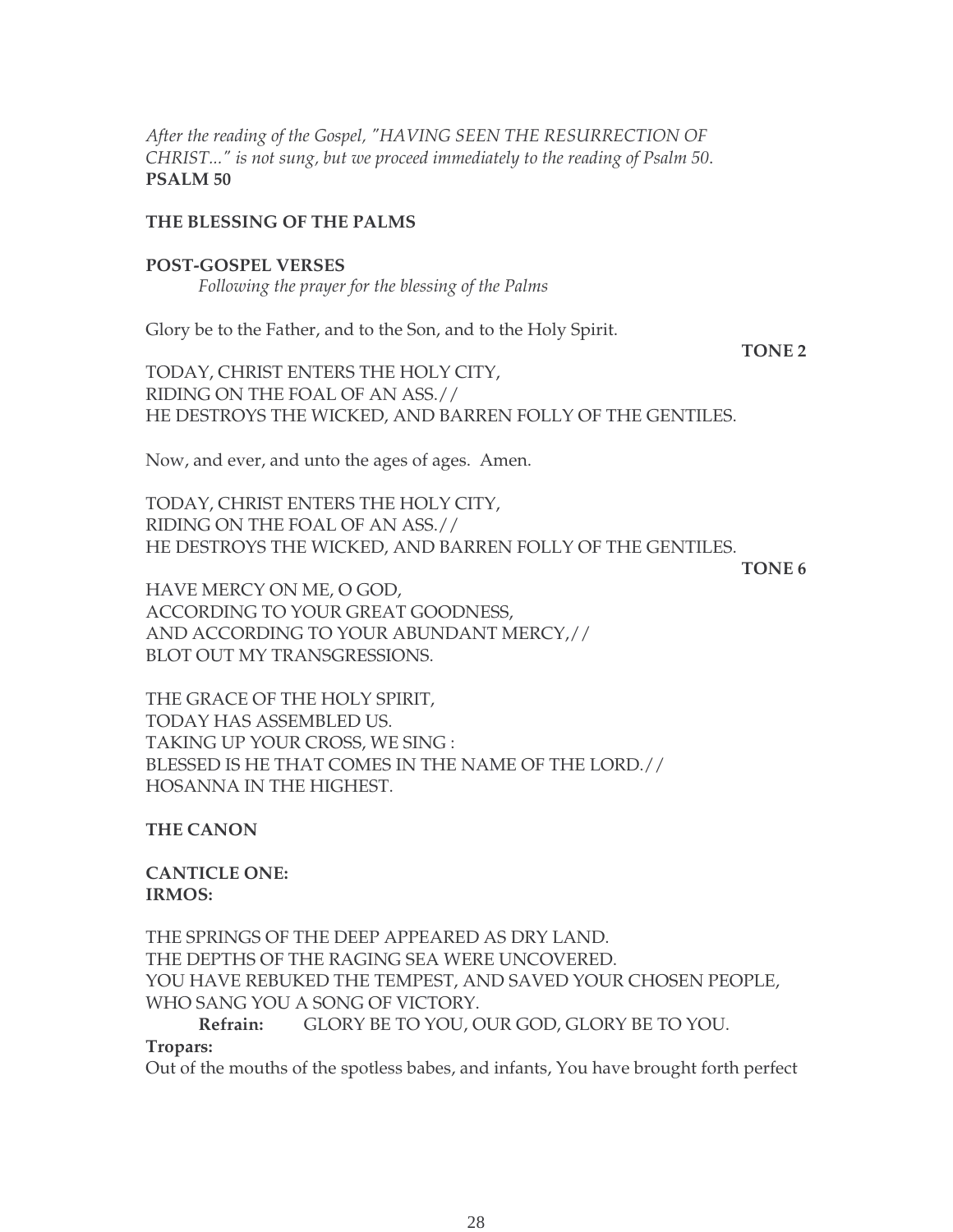praise. By Your Cross, and Passion, destroy the enemy. Avenge the fall of old Adam. By the tree, raise him up to his first splendour, that he may sing You a song of victory.

**R:**

The holy Church offers her praise to You, O Christ, Who dwell in Sion. Israel rejoices in You, her Creator. The mountains, like the stony hearts of the Gentiles, exult before You, singing You a song of victory.

*The Irmos is repeated as Katavasia throughout the Canon*

### **CANTICLE THREE: IRMOS:**

THE PEOPLE OF ISRAEL DRANK FROM A HARD AND BARREN ROCK, WHICH BECAME A FLOWING STREAM BY YOUR COMMAND, FOR THIS LIFE-GIVING ROCK IS YOU, O CHRIST, UPON WHOM THE CHURCH IS ESTABLISHED, CRYING OUT : HOSANNA. BLESSED IS HE THAT COMES IN THE NAME OF THE LORD. **Refrain:** GLORY BE TO YOU, OUR GOD, GLORY BE TO YOU.

### **Tropars:**

Lazarus had been four days dead, but Hades trembled at Your command, and released him, for You, O Christ, are the Resurrection and the Life. Upon You, the Church is established, crying out : Hosanna. Blessed is He that comes in the Name of the Lord.

**R:**

Come, O faithful : sing to God worthy hymns in Sion. The Messiah has come to Jerusalem in glory, and dominion. Upon Him, the Church is established, crying out : Hosanna. Blessed is He that comes in the Name of the Lord.

# **HYPAKOE** TONE 6

FIRST, THE MULTITUDE PRAISED CHRIST OUR GOD WITH PALMS, BUT THEN, HIS UNGRATEFUL PEOPLE CLAMORED FOR HIS CRUCIFIXION. AS FOR US, LET US HONOUR HIM AS OUR SAVIOUR, AND SING WITH UNCHANGING FAITH :// BLESSED IS HE WHO COMES TO RECALL ADAM.

# **CANTICLE FOUR: IRMOS:**

CHRIST, OUR GOD, IS COMING, AND WILL NOT TARRY. HE COMES FROM THE DARK, AND SHADY MOUNTAIN, FROM A MAIDEN, WHO HAS NOT KNOWN MAN. THIS HAS BEEN FORETOLD BY THE PROPHETS OF OLD.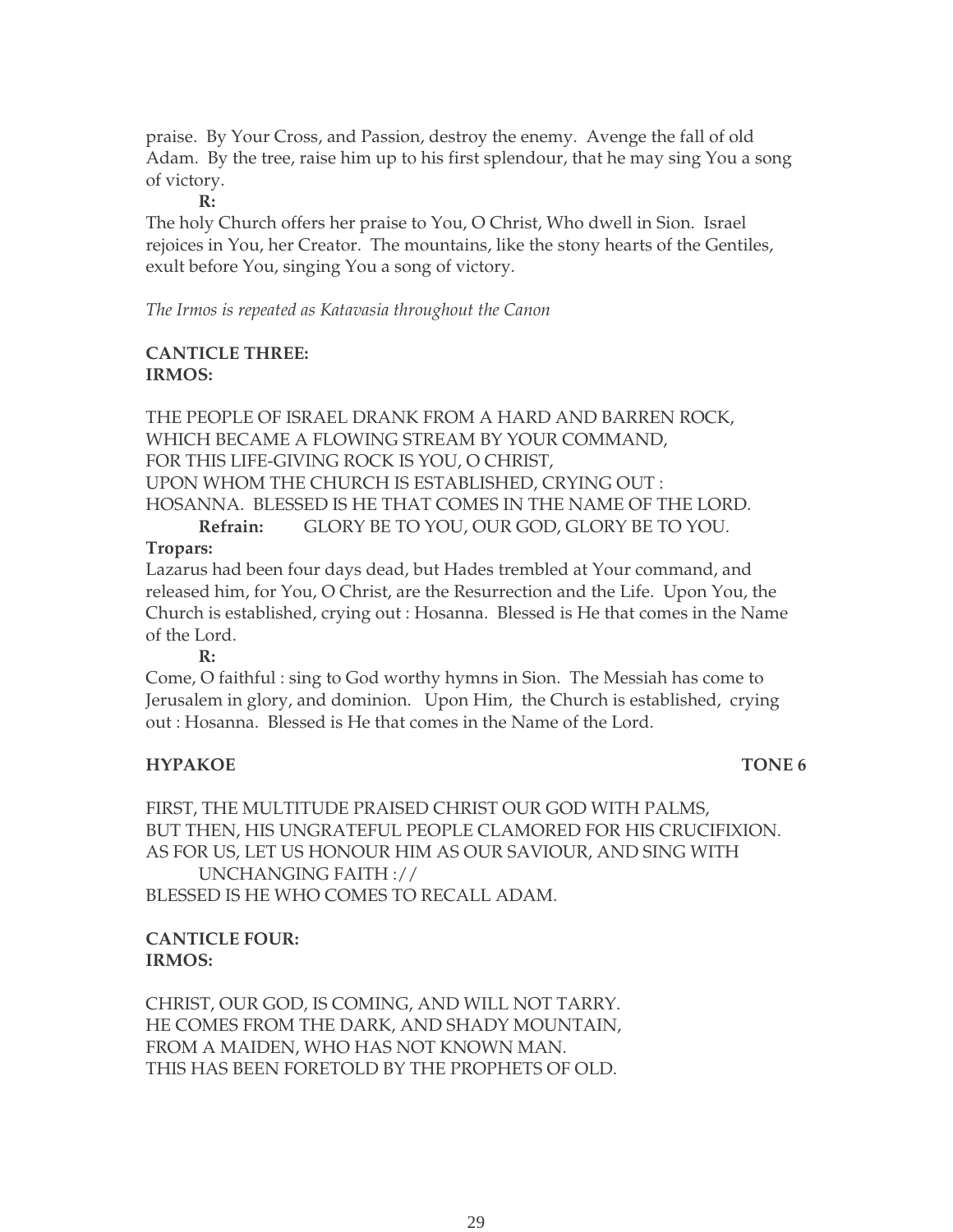#### THEREFORE, WE SING : HOSANNA IN THE HIGHEST.

#### **Refrain:** GLORY BE TO YOU, OUR GOD, GLORY BE TO YOU.

#### **Tropars:**

Break forth in mighty gladness, O mountains, and all hills. Let the trees of the forest clap their hands for joy. Praise Christ, all you nations. Glorify Him, all you peoples, crying out : Glory, O Lord, be to Your power.

#### **R:**

The King of glory has come. The Lord of the ages has entered. The hour of His majesty is upon us. His beauty in Sion is beyond compare. Come, O faithful, let us fall down before Him, crying out : Glory, O Lord, be to Your power.

#### **R:**

The Lord comes. He holds the earth in His grasp. He measures the heavens with the span of His hand. He has chosen Sion ; In her, He is well pleased to dwell, ruling the hearts of all who cry out in faith : Glory, O Lord, be to Your power.

### **CANTICLE FIVE: IRMOS:**

YOU THAT TELL GOOD TIDINGS TO SION :

GET YOURSELF UP INTO A HIGH MOUNTAIN.

RAISE YOUR VOICE, O WATCHMAN OF JERUSALEM, AND LOUDLY CRY OUT :

GLORIOUS THINGS ARE SPOKEN OF YOU, O CITY OF GOD.

PEACE BE TO ISRAEL AND SALVATION TO THE GENTILES.

**Refrain:** GLORY BE TO YOU, OUR GOD, GLORY BE TO YOU.

### **Tropars:**

God Almighty, enthroned upon the cherubim, has given heed to the lowly. He has come in great glory, and power. The whole earth is filled with His praise. Peace be to Israel, and salvation to the gentiles.

**R:**

O Jerusalem, and holy Sion, mountain of God : lift your eyes round about, and see. Your children gather from afar. They worship Him, who reigns in you. Peace be to Israel, and salvation to the gentiles.

#### **CANTICLE SIX: IRMOS:**

THE SOULS OF THE RIGHTEOUS SING FOR JOY. A NEW COVENANT IS GRANTED TO THE WORLD TODAY. LET THE PEOPLES BE RENEWED THROUGH SPRINKLING WITH BLOOD DIVINE. **Refrain:** GLORY BE TO YOU, OUR GOD, GLORY BE TO YOU.

# **Tropars:**

O Israel : receive God's Kingdom. Behold, a great light is rising on those who dwell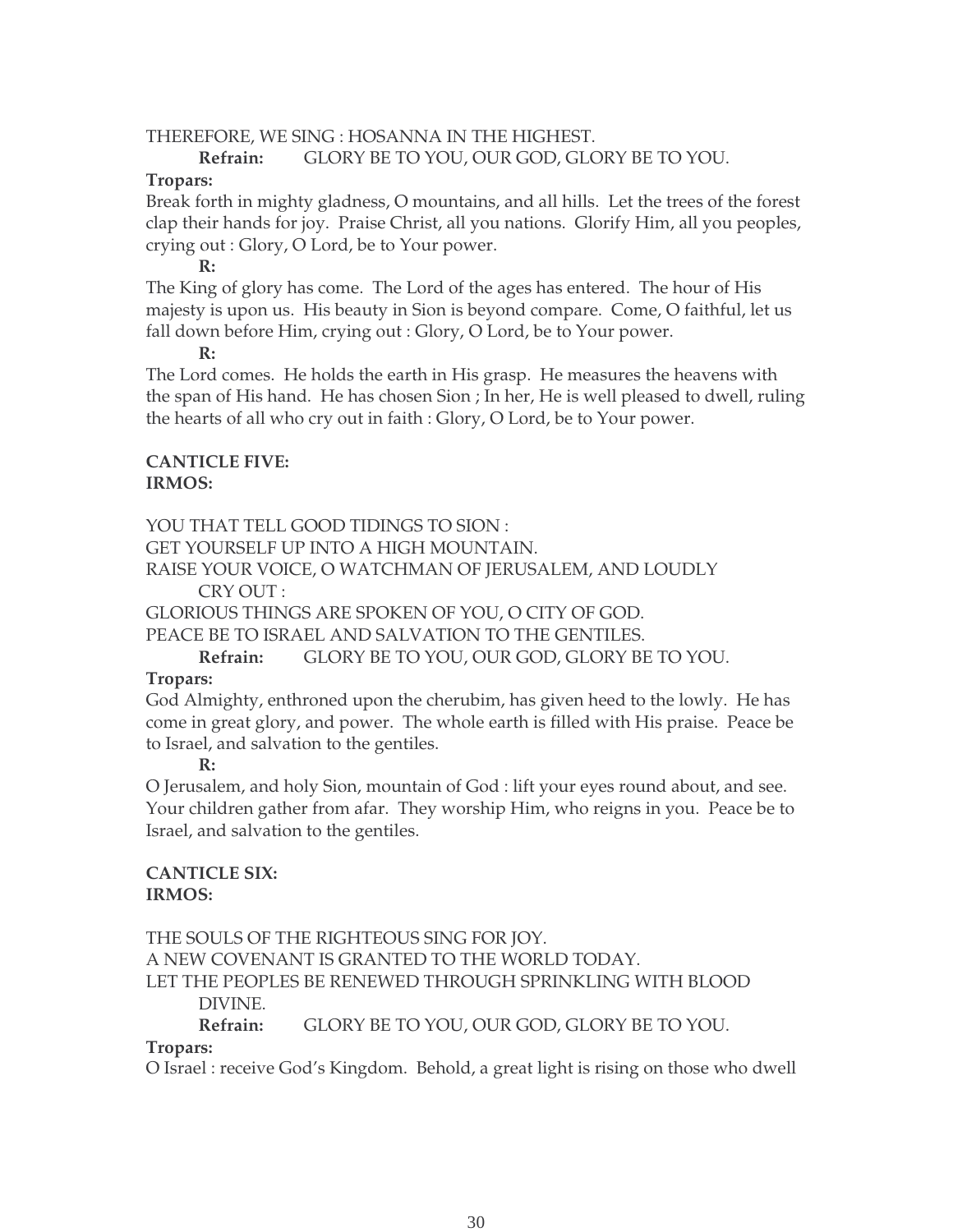in the shadow of death. Let the peoples be renewed through sprinkling with blood divine.

**R:**

Release your ransomed prisoners, O Sion. Lead them up from the waterless pit of ignorance. Let the peoples be renewed through sprinkling with blood divine.

### **KONTAK TONE 6**

SITTING ON YOUR THRONE IN HEAVEN, CARRIED ON A FOAL ON EARTH, O CHRIST GOD, ACCEPT THE PRAISE OF ANGELS, AND THE SONGS OF CHILDREN WHO  $SING$ :// BLESSED IS HE, WHO COMES TO RECALL ADAM.

# **IKOS**

You have bound Hades, slain death, and raised the world. Therefore, the children carry palms, and praise You as Victor, O Christ. Today, O Immortal Lord, they cry out to You : Hosanna to David's Son. No longer shall little children be slain for Mary's Child. You are crucified for us all, both young, and old. Your side is pierced with a spear, defeating the sword drawn against us. We cry aloud in great exultation ://

BLESSED IS HE, WHO COMES TO RECALL ADAM.

#### **CANTICLE SEVEN: IRMOS:**

YOU SAVED THE CHILDREN OF ABRAHAM FROM THE FIRE.

YOU DESTROYED THE CHALDEANS WHO UNJUSTLY PREYED UPON THE INNOCENT.

BLESSED ARE YOU, MOST PRAISED LORD,

THE GOD OF OUR FATHERS.

**Refrain:** GLORY BE TO YOU, OUR GOD, GLORY BE TO YOU.

### **Tropars:**

The people knelt before You, with palms in their hands. They rejoiced with the disciples, crying out : Hosanna to the Son of David. Blessed are You, most praised Lord, the God of our fathers.

### **R:**

The innocent children sang a hymn worthy for You, O King of Israel, and King of angels. Blessed are You, Most praised Lord, the God of our fathers.

#### **R:**

Bearing palms, and branches, the crowd hailed You, O Son of David, crying out : blessed is the King of the new age to come. Blessed are You, most praised Lord, the God of our fathers.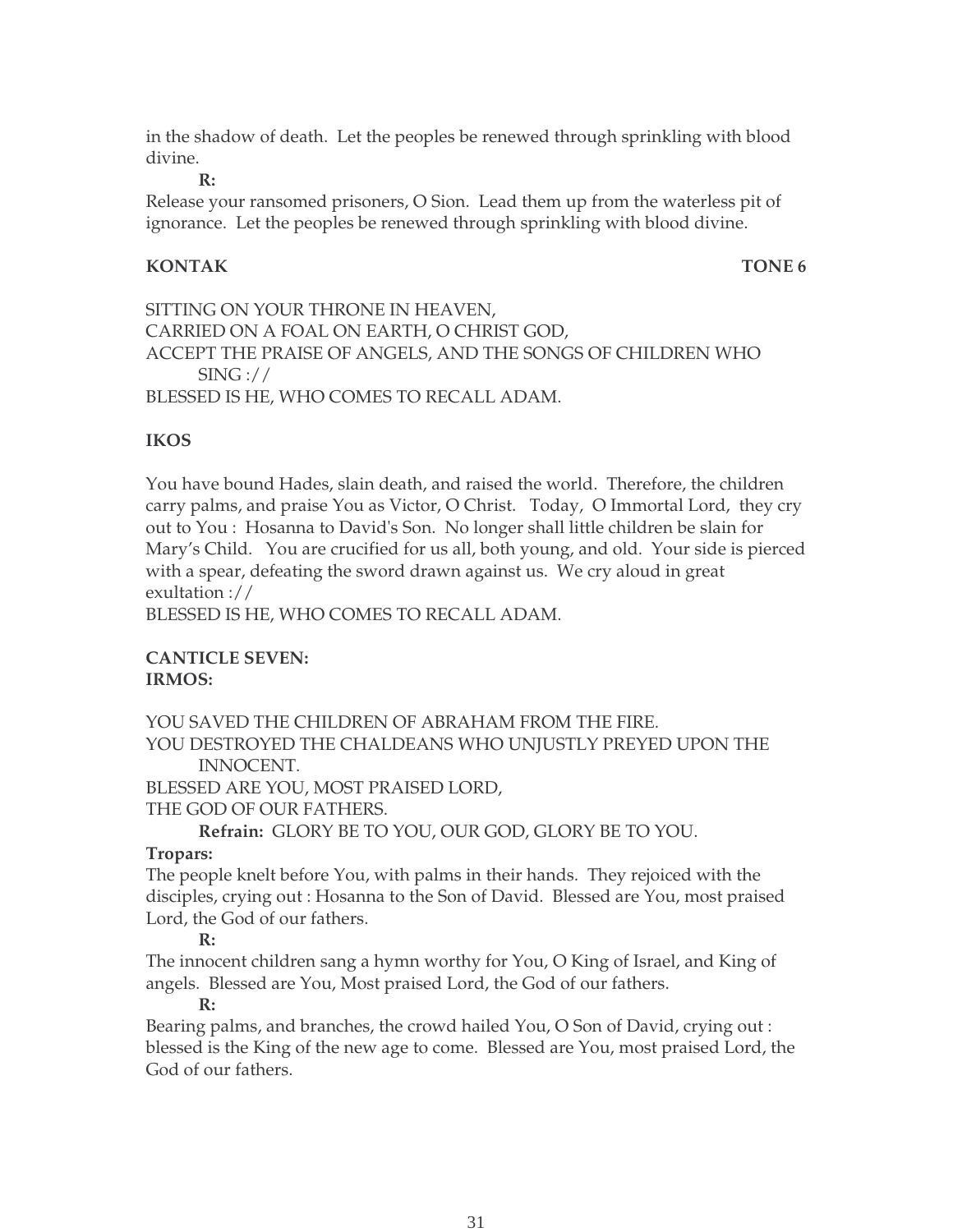# **CANTICLE EIGHT: IRMOS:**

REJOICE, O JERUSALEM. CELEBRATE, O LOVERS OF SION. THE LORD OF HOSTS, WHO RULES THE AGES, HAS COME. LET ALL THE EARTH FALL DOWN BEFORE HIM, CRYING OUT : BLESS THE LORD, ALL YOU WORKS OF THE LORD.

# **Refrain:** GLORY BE TO YOU, OUR GOD, GLORY BE TO YOU.

# **Tropars:**

Christ your King is here, O Sion. He has come to destroy the senselessness of idolatry, and to restrain the untamed willfulness of the gentiles, teaching them to sing : bless the Lord, all you works of the Lord.

#### **R:**

Rejoice greatly, O Sion. Your Messiah, your God, will reign forever. He is meek ; He brings salvation, as it is written. Our righteous Deliverer comes, riding on a colt, destroying the proud arrogance of those who will not cry out : bless the Lord, all you works of the Lord.

### **R:**

The band of lawless extortioners was driven out of the temple. They had made God's house of prayer into a den of thieves. They rejected the Redeemer, to whom we cry aloud : bless the Lord, all you works of the Lord.

# **CANTICLE NINE:**

*THE MAGNIFICAT IS NOT SUNG* **IRMOS:**

GOD IS THE LORD, AND HAS REVEALED HIMSELF TO US. CELEBRATE THE FEAST, AND COME WITH GLADNESS. LET US MAGNIFY CHRIST WITH PALMS, AND BRANCHES, SINGING : BLESSED IS HE, THAT COMES IN THE NAME OF THE LORD.

**Refrain:** GLORY BE TO YOU, OUR GOD, GLORY BE TO YOU.

# **Tropars:**

Why do you nations rage ? Why do you priests and scribes, imagine vanities, saying : who is this, whom children praise with palms, and branches, crying out : blessed is He, that comes in the name of the Lord.

# **R:**

This is our God. There is none other like Him. He established every righteous way, bestowing it upon His beloved Israel. After this, He appeared on earth, and walked with men. Blessed is He, that comes in the Name of the Lord.

### **R:**

You rebels : why have you placed stumbling blocks before us ? Your feet hasten to shed the Master's blood, but He will rise again, saving all those who cry out to Him: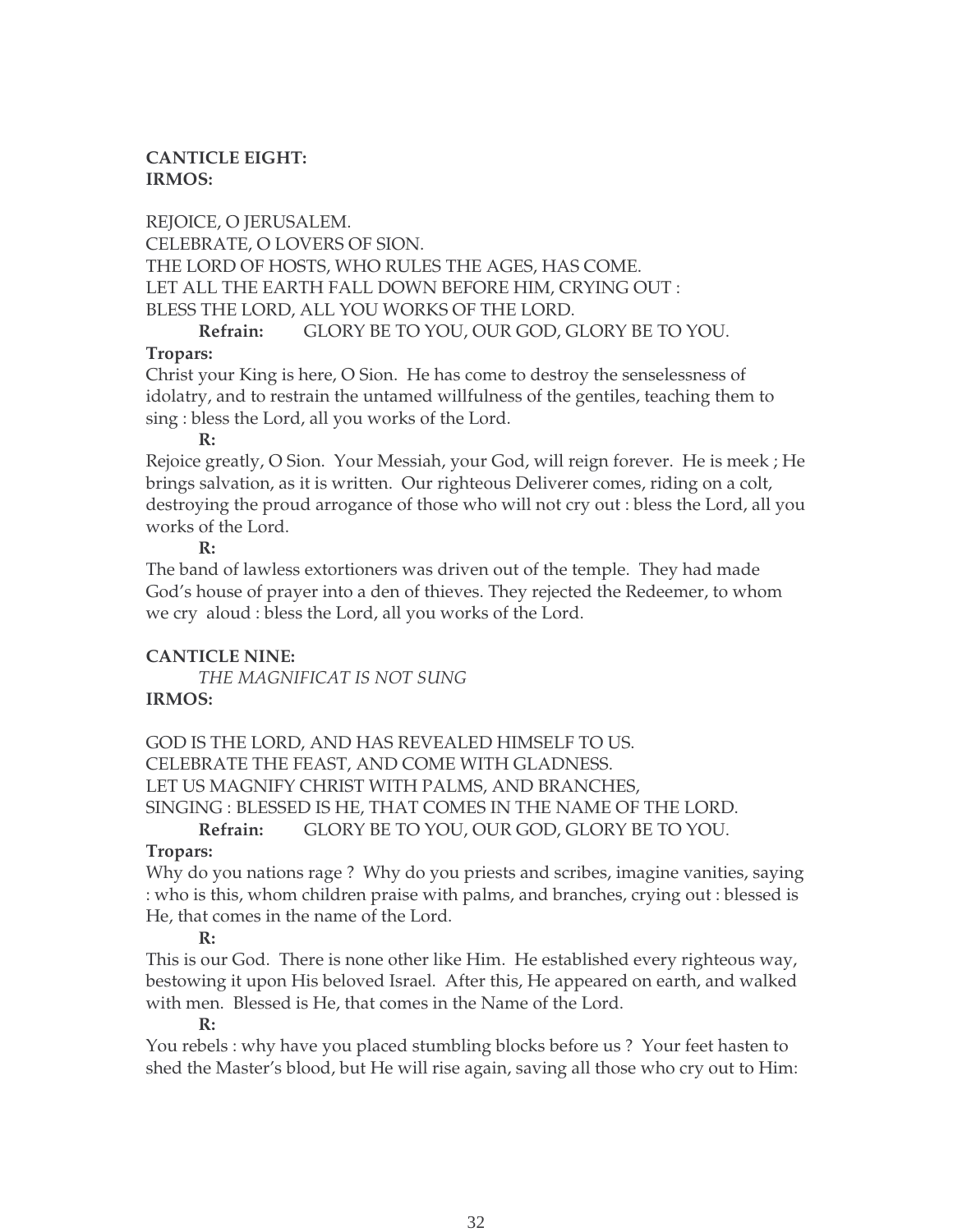blessed is He, that comes in the Name of the Lord.

#### **HYMN OF LIGHT**

HOLY IS THE LORD, OUR GOD.

#### **THE PRAISES**

A GREAT MULTITUDE SPREAD THEIR GARMENTS ON THE ROAD, O LORD. OTHERS CUT BRANCHES FROM THE TREES, AND CARRIED THEM. THEY CRIED OUT : HOSANNA TO THE SON OF DAVID. BLESSED IS HE, WHO COMES, AND WILL COME AGAIN,// IN THE NAME OF THE LORD. (*twice*)

WHEN YOU WERE ABOUT TO ENTER THE HOLY CITY, O LORD, THE CROWD GREETED YOU WITH PALMS, AND SONGS. THEY SAW THE MASTER OF ALL, RIDING ON A COLT, AS THOUGH UPON THE CHERUBIM. THEY CRIED OUT : HOSANNA IN THE HIGHEST. BLESSED IS HE WHO COMES, AND WILL COME AGAIN,// IN THE NAME OF THE LORD.

COME FORTH, ALL YOU NATIONS. COME FORTH, YOU PEOPLES. BEHOLD, THE KING OF HEAVEN COMES TO JERUSALEM, SITTING ON A HUMBLE COLT, AS THOUGH UPON A THRONE. O UNBELIEVING, AND ADULTEROUS GENERATION : COME, AND SEE THE ONE, WHOM ISAIAH FORETOLD. FOR OUR SAKE, HE HAS COME IN THE FLESH. HE TAKES THE NEW SION, CHASTE AND PURE, AS HIS BRIDE. HE WILL CRUSH THE EVIL COUNCIL LIKE A VESSEL OF CLAY. SEE, HOW THE YOUNG, AND INNOCENT CHILDREN GATHER, SINGING PRAISES AS AT A MARRIAGE FEAST. LET US JOIN THEM IN THE ANGELS' HYMN : HOSANNA IN THE HIGHEST. BLESSED IS HE WHO COMES, AND WILL COME AGAIN,// IN THE NAME OF THE LORD.

BEFORE YOUR VOLUNTARY PASSION, O LORD, YOU FORETOLD THE UNIVERSAL RESURRECTION TO ALL : IN BETHANY, BY YOUR ALMIGHTY POWER, YOU RAISED LAZARUS, WHO WAS FOUR DAYS DEAD. YOU GAVE SIGHT TO THE BLIND, FOR YOU ARE THE GIVER OF LIGHT. YOU HAVE ENTERED THE HOLY CITY WITH YOUR DISCIPLES.

**TONE 4**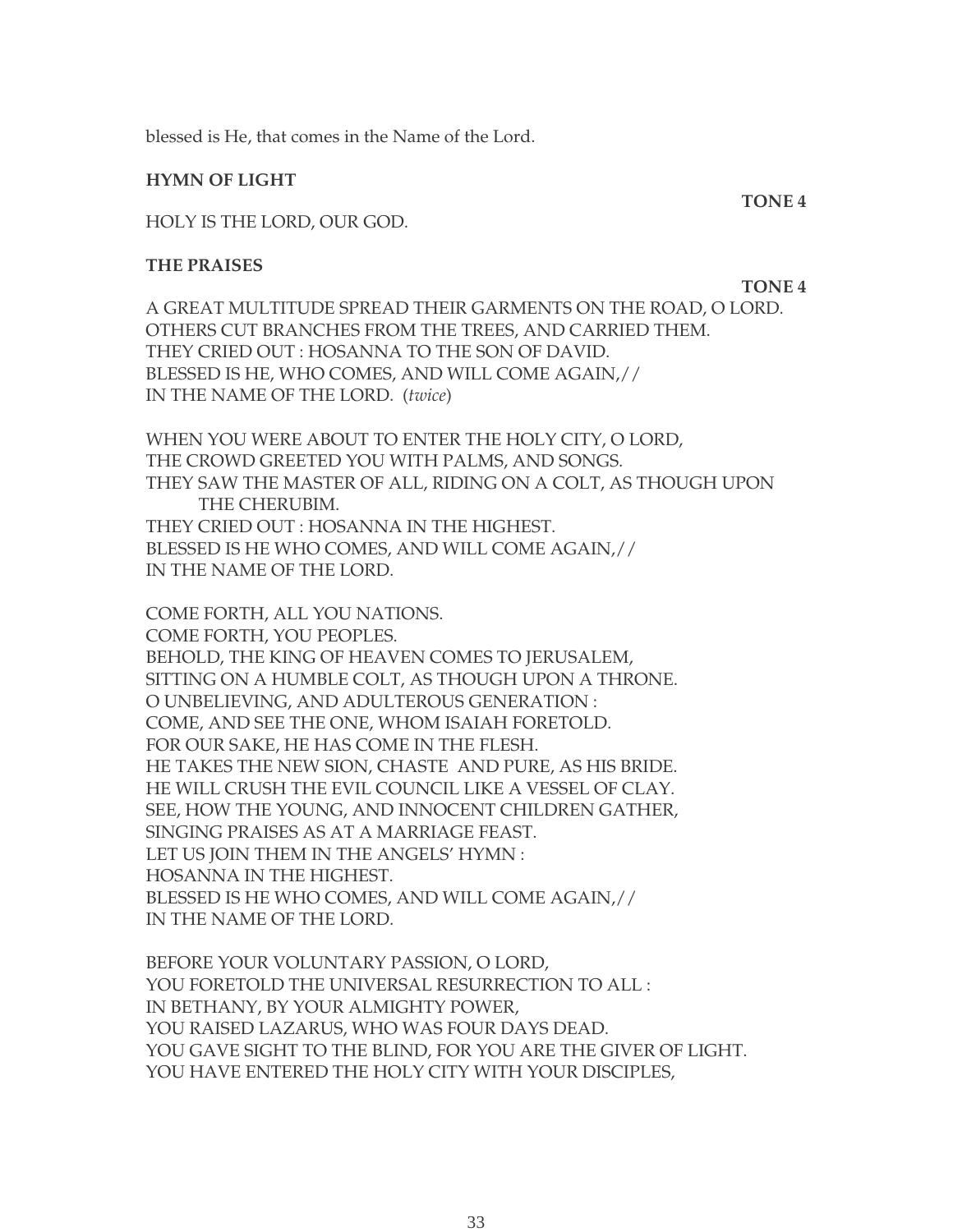SEATED ON THE COLT OF AN ASS, FULFILLING THE SCRIPTURES. THE CHILDREN OF THE HEBREWS MET YOU WITH OLIVE BRANCHES, AND PALMS.

WE FOLLOW THEIR EXAMPLE, CRYING OUT TO YOU IN THANKSGIVING : BLESSED IS HE WHO COMES, AND WILL COME AGAIN,// IN THE NAME OF THE LORD.

GLORY BE TO THE FATHER, AND TO THE SON, AND TO THE HOLY SPIRIT. NOW, AND EVER, AND UNTO THE AGES OF AGES. AMEN.

**TONE 6** 

SIX DAYS BEFORE THE FEAST OF PASSOVER, JESUS ENTERED BETHANY. HIS DISCIPLES ASKED HIM : WHERE SHOULD WE PREPARE FOR YOU TO EAT THE PASSOVER ? HE ANSWERED : WHEN YOU HAVE ENTERED THE CITY, A MAN CARRYING A JAR OF WATER WILL MEET YOU. FOLLOW HIM INTO THE HOUSE, WHICH HE ENTERS. TELL THE MASTER OF THE HOUSE : THE TEACHER SAYS TO YOU :// HERE I WILL EAT THE PASSOVER WITH MY DISCIPLES.  *And the rest of Matins, as usual.*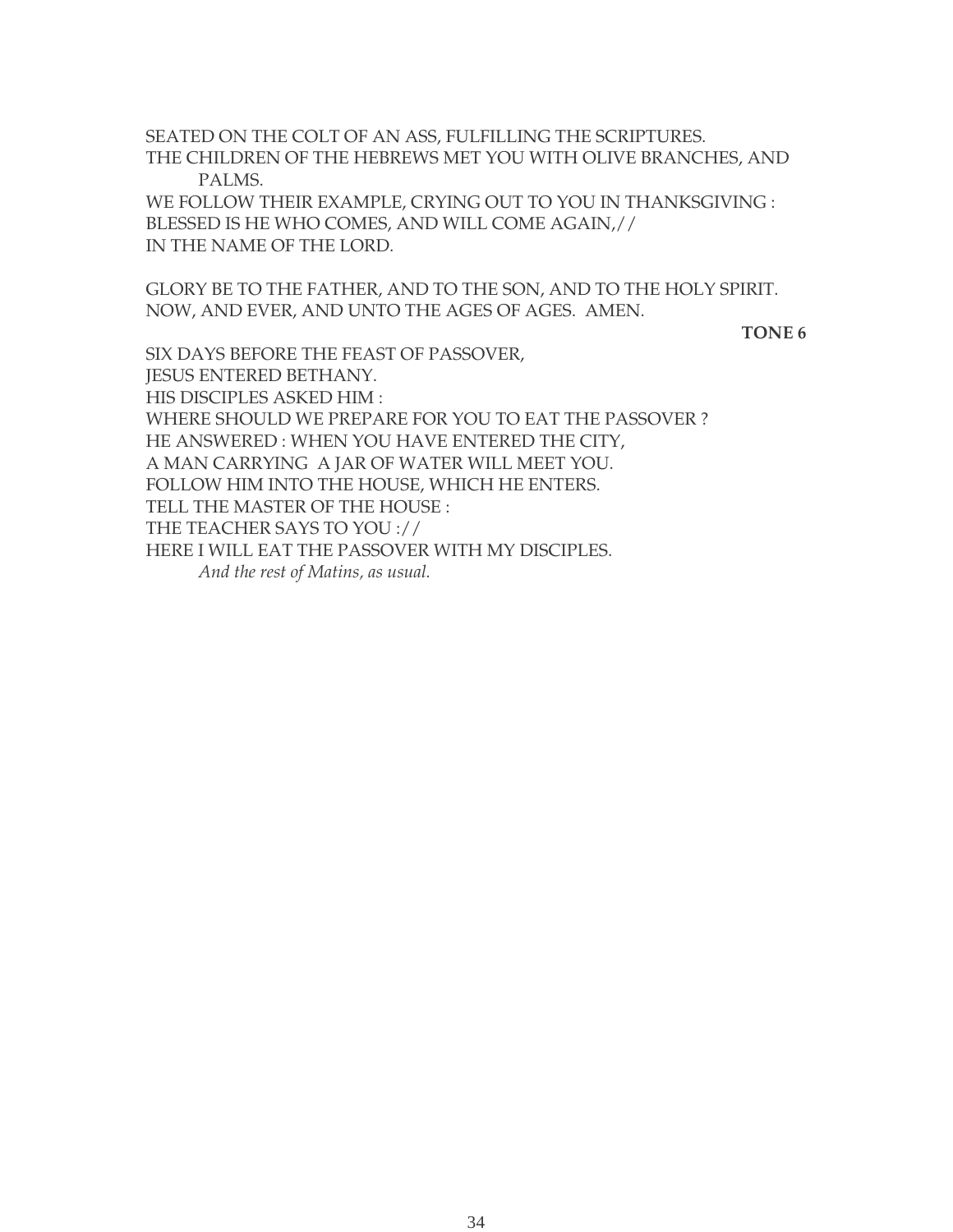# **DIVINE LITURGY OF ST JOHN CHRYSOSTOM**

# **SPECIAL ANTIPHONS FOR THE DAY**

# **SPECIAL ENTRANCE VERSE**

# **TROPAR TONE 1**

BY RAISING LAZARUS FROM THE DEAD BEFORE YOUR PASSION, YOU CONFIRMED THE UNIVERSAL RESURRECTION, O CHRIST GOD. LIKE THE CHILDREN, WITH THEIR PALMS OF VICTORY, WE CRY OUT TO YOU, O VANQUISHER OF DEATH : HOSANNAH IN THE HIGHEST.// BLESSED IS HE THAT COMES IN THE NAME OF THE LORD.

# **TROPAR TONE 4**

WHEN WE WERE BURIED WITH YOU IN BAPTISM, O CHRIST GOD, WE WERE MADE WORTHY OF ETERNAL LIFE BY YOUR RESURRECTION. NOW, WE PRAISE YOU, AND SING : HOSANNAH IN THE HIGHEST.// BLESSED IS HE THAT COMES IN THE NAME OF THE LORD.

# **KONTAK TONE 6**

SITTING ON YOUR THRONE IN HEAVEN, CARRIED ON A FOAL ON EARTH, O CHRIST GOD. ACCEPT THE PRAISE OF ANGELS, AND THE SONGS OF CHILDREN, WHO  $SING: //$ BLESSED IS HE THAT COMES TO RECALL ADAM.

# **PROKEIMENON TONE 4**

BLESSED IS HE THAT COMES IN THE NAME OF THE LORD. \* GOD IS THE LORD, AND HAS REVEALED HIMSELF TO US.

**V:** Give thanks to the Lord, for He is good, for His mercy endures forever.

# **ALLELUIA TONE 1**

- **V:** Sing to the Lord a new song, for the Lord has done marvelous things.
- **V:** All the ends of the earth have seen the salvation of our God.

# **HYMN TO THE THEOTOKOS**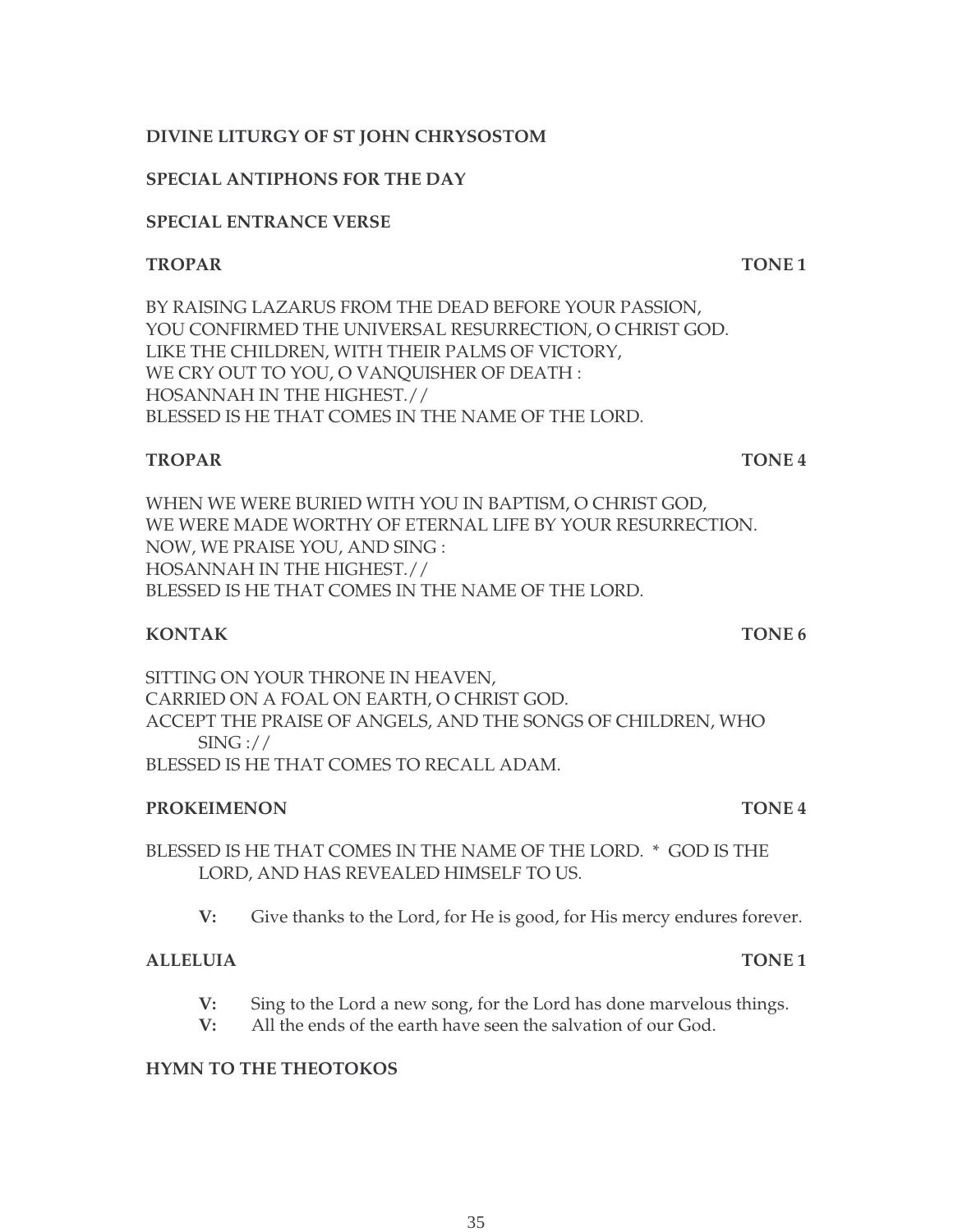GOD IS THE LORD, AND HAS REVEALED HIMSELF TO US. CELEBRATE THE FEAST, AND COME WITH GLADNESS. LET US MAGNIFY CHRIST WITH PALMS, AND BRANCHES, SINGING : BLESSED IS HE, THAT COMES IN THE NAME OF THE LORD.

#### **COMMUNION HYMN**

BLESSED IS HE, THAT COMES IN THE NAME OF THE LORD. GOD IS THE LORD, AND HAS REVEALED HIMSELF TO US. ALLELUIA.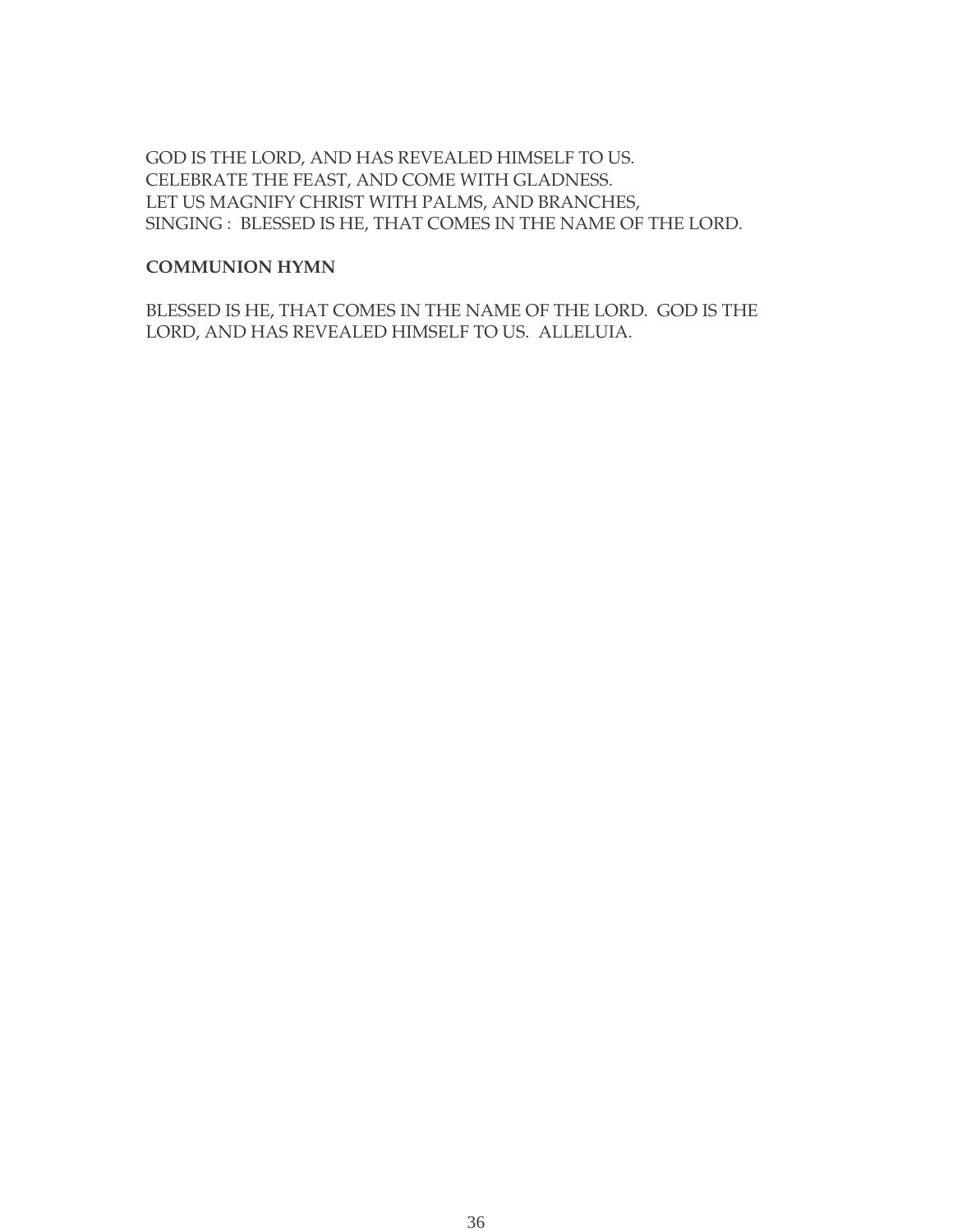**SUNDAY VESPERS** *for Monday*

*No Session of Psalms*

#### **LORD I CALL...**

**TONE 8**

REJOICE, AND BE GLAD, O CITY OF SION. EXULT, AND BE JOYFUL, O CHURCH OF GOD. YOUR KING IS COMING IN RIGHTEOUSNESS. HE RIDES ON A COLT, THE FOAL OF AN ASS. THE CHILDREN SING HIS PRAISES : HOSANNA IN THE HIGHEST.// BLESSED ARE YOU OF GREAT MERCY. HAVE MERCY ON US. (*twice*)

TODAY, THE SAVIOUR COMES TO JERUSALEM, FULFILLING THE SCRIPTURES. HE IS GREETED WITH PALMS, AND A CARPET OF CLOTHES. ALL KNOW IT IS HE — THE LORD, WHOM THE CHERUBIM PRAISE. HOSANNA IN THE HIGHEST.// BLESSED ARE YOU OF GREAT MERCY. HAVE MERCY ON US.

O GRACIOUS LORD : YOU RIDE UPON THE CHERUBIM, AND ARE PRAISED BY THE SERAPHIM, NOW YOU RIDE, LIKE DAVID, ON THE FOAL OF AN ASS. THE CHILDREN SING HYMNS WORTHY OF GOD, WHILE THE PRIESTS, AND SCRIBES BLASPHEME AGAINST YOU. BY RIDING AN UNTAMED COLT, YOU HAVE PREFIGURED THE SALVATION OF THE GENTILES, THOSE WILD BEASTS, WHO WILL BE BROUGHT FROM UNBELIEF TO FAITH. GLORY BE TO YOU, O MERCIFUL CHRIST,// OUR KING, AND THE LOVER OF MANKIND.

GLORY BE TO THE FATHER, AND TO THE SON, AND TO THE HOLY SPIRIT.

REJOICE, AND BE GLAD....

NOW, AND EVER....

O GRACIOUS LORD : YOU RIDE UPON THE CHERUBIM, AND ARE PRAISED BY THE SERAPHIM, NOW YOU RIDE, LIKE DAVID, ON THE FOAL OF AN ASS. THE CHILDREN SING HYMNS WORTHY OF GOD, WHILE THE PRIESTS, AND SCRIBES BLASPHEME AGAINST YOU.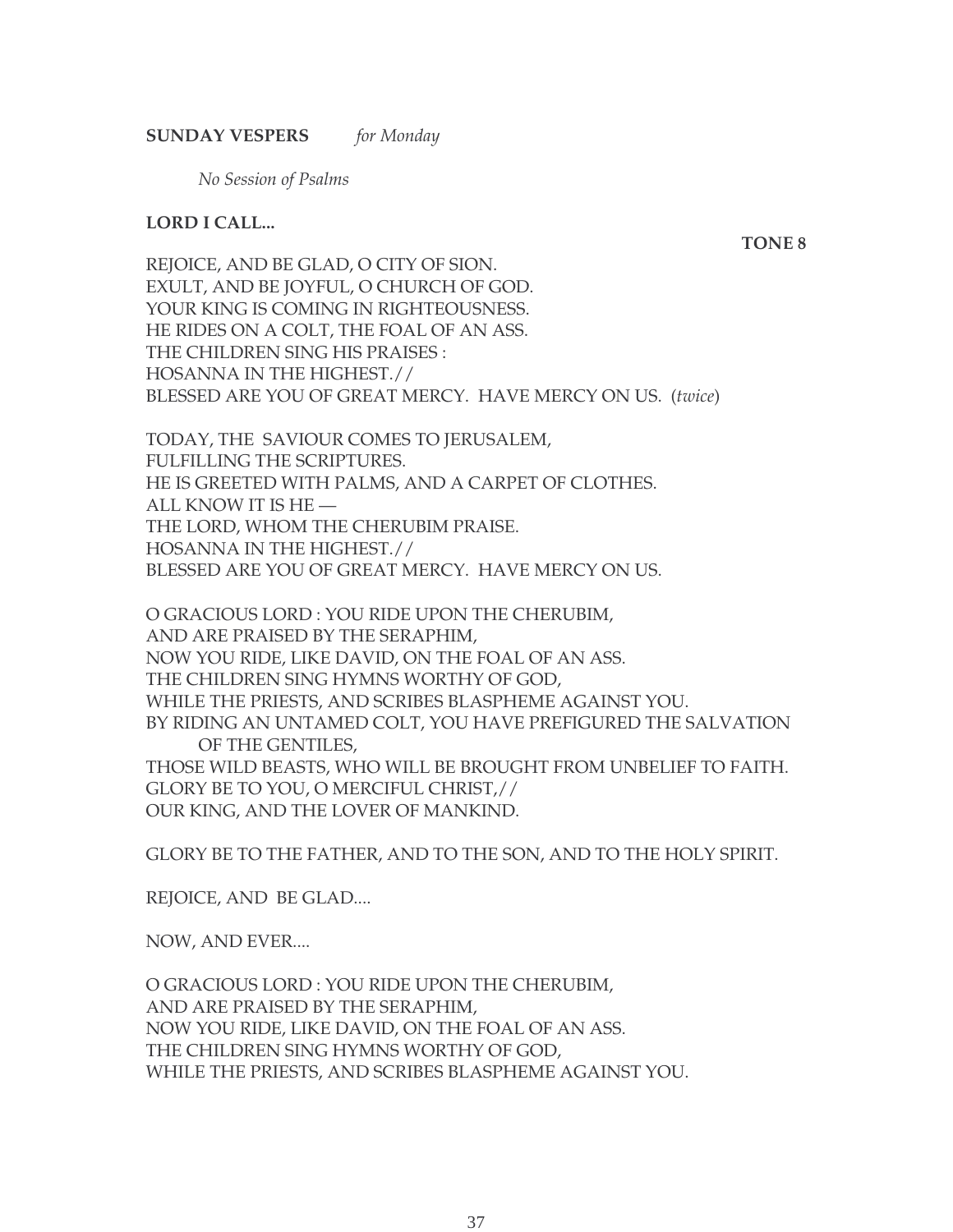BY RIDING AN UNTAMED COLT, YOU HAVE PREFIGURED THE SALVATION OF THE GENTILES, THOSE WILD BEASTS, WHO WILL BE BROUGHT FROM UNBELIEF TO FAITH. GLORY BE TO YOU, O MERCIFUL CHRIST,// OUR KING, AND THE LOVER OF MANKIND.

#### **APOSTIKHA**

**TONE 2**

COME, O FAITHFUL : LET US PASS FROM ONE HOLY FEAST, TO ANOTHER. LET US HASTEN FROM THE PALMS, AND BRANCHES, TO THE SOLEMN CELEBRATION OF CHRIST'S SAVING PASSION. WE SHALL SEE HIM VOLUNTARILY SUFFER FOR OUR SAKE. LET US OFFER HIM A FITTING HYMN OF THANKSGIVING : O FOUNTAIN OF TENDER MERCY, AND HAVEN OF SALVATION :// O LORD, GLORY BE TO YOU.

**V:** SING TO THE LORD A NEW SONG, FOR HE HAS DONE MARVELLOUS THINGS.

**TONE 3**

IT IS A FEARFUL THING TO FALL INTO THE HANDS OF THE LIVING GOD. HE IS THE JUDGE OF THE HEART'S INTENTIONS, AND THOUGHTS. LET NO ONE TREAT HIS BOUNDLESS LOVE WITH PRESUMPTION, BUT LET US APPROACH CHRIST IN MEEKNESS, AND FEAR, THAT WE MAY RECEIVE MERCY,// AND FIND GRACE TO HELP US IN OUR TIME OF NEED.

**V:** ALL THE ENDS OF THE EARTH HAVE SEEN THE SALVATION OF OUR GOD.

**TONE 7**

O EVIL, AND ADULTEROUS GENERATION : WHY HAVE YOU TREATED YOUR LORD SO FAITHLESSLY ? HOW CAN YOU CLING TO THE OLD TESTAMENT, AND NOT BECOME HEIRS OF ITS PROMISES ? HOW CAN YOU GLORY IN THE FATHER, BUT REJECT THE SON? WHY HAVE YOU REJECTED THE PROPHET'S WORDS, WHICH PROCLAIM HIM ? YOUR OWN CHILDREN SANG TO YOUR SHAME TODAY : HOSANNA TO THE SON OF DAVID.// BLESSED IS HE THAT COMES IN THE NAME OF THE LORD.

GLORY BE TO THE FATHER, AND TO THE SON, AND TO THE HOLY SPIRIT.

**TONE 2**

COME, O FAITHFUL :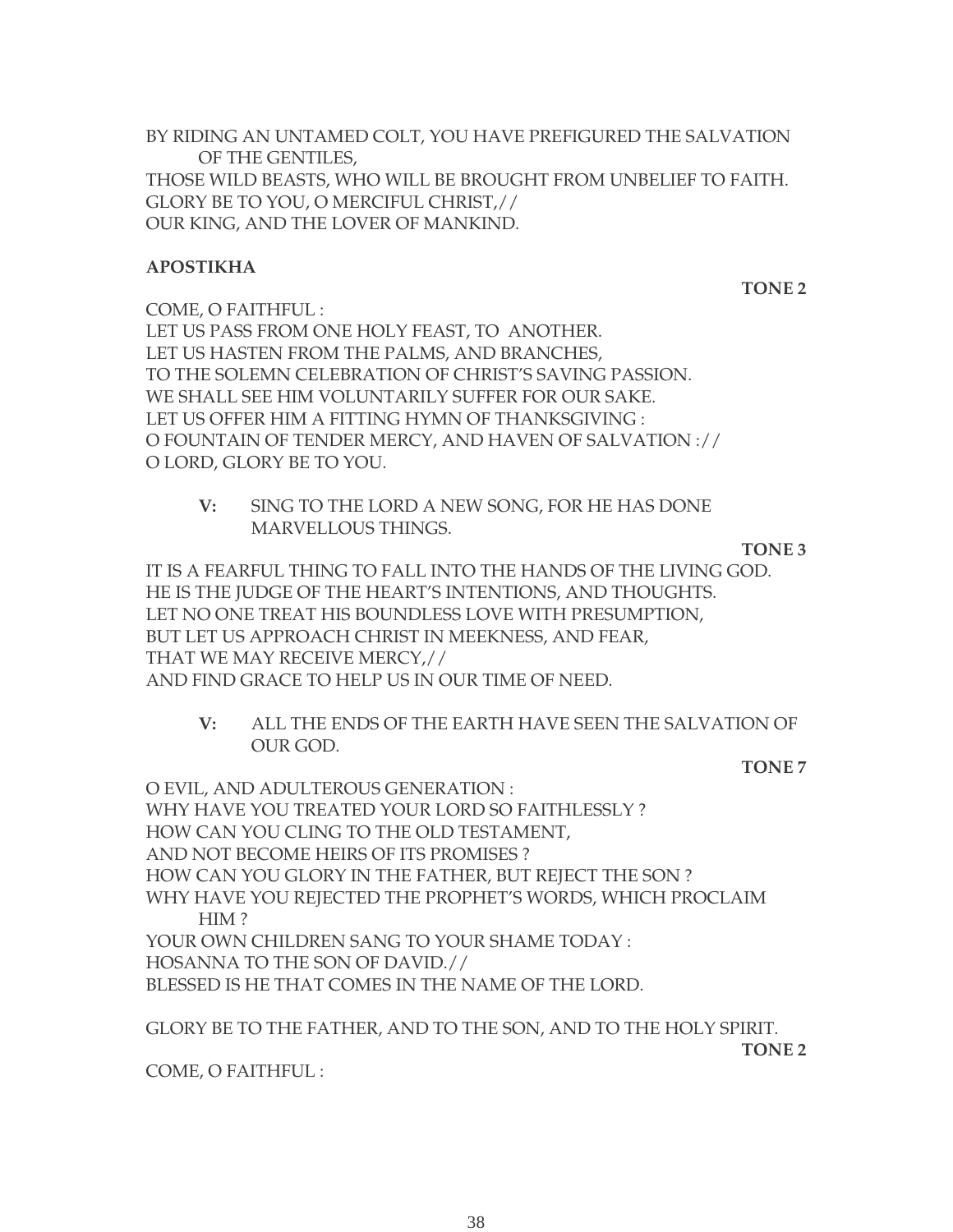LET US PASS FROM ONE HOLY FEAST, TO ANOTHER. LET US HASTEN FROM THE PALMS, AND BRANCHES, TO THE SOLEMN CELEBRATION OF CHRIST'S SAVING PASSION. WE SHALL SEE HIM VOLUNTARILY SUFFER FOR OUR SAKE. LET US OFFER HIM A FITTING HYMN OF THANKSGIVING : O FOUNTAIN OF TENDER MERCY, AND HAVEN OF SALVATION :// O LORD, GLORY BE TO YOU.

NOW, AND EVER, AND UNTO THE AGES OF AGES. AMEN.

**TONE 3**

IT IS A FEARFUL THING TO FALL INTO THE HANDS OF THE LIVING GOD. HE IS THE JUDGE OF THE HEART'S INTENTIONS, AND THOUGHTS. LET NO ONE TREAT HIS BOUNDLESS LOVE WITH PRESUMPTION, BUT LET US APPROACH CHRIST IN MEEKNESS, AND FEAR, THAT WE MAY RECEIVE MERCY,// AND FIND GRACE TO HELP US IN OUR TIME OF NEED.

*And the rest of Vespers, as prescribed.*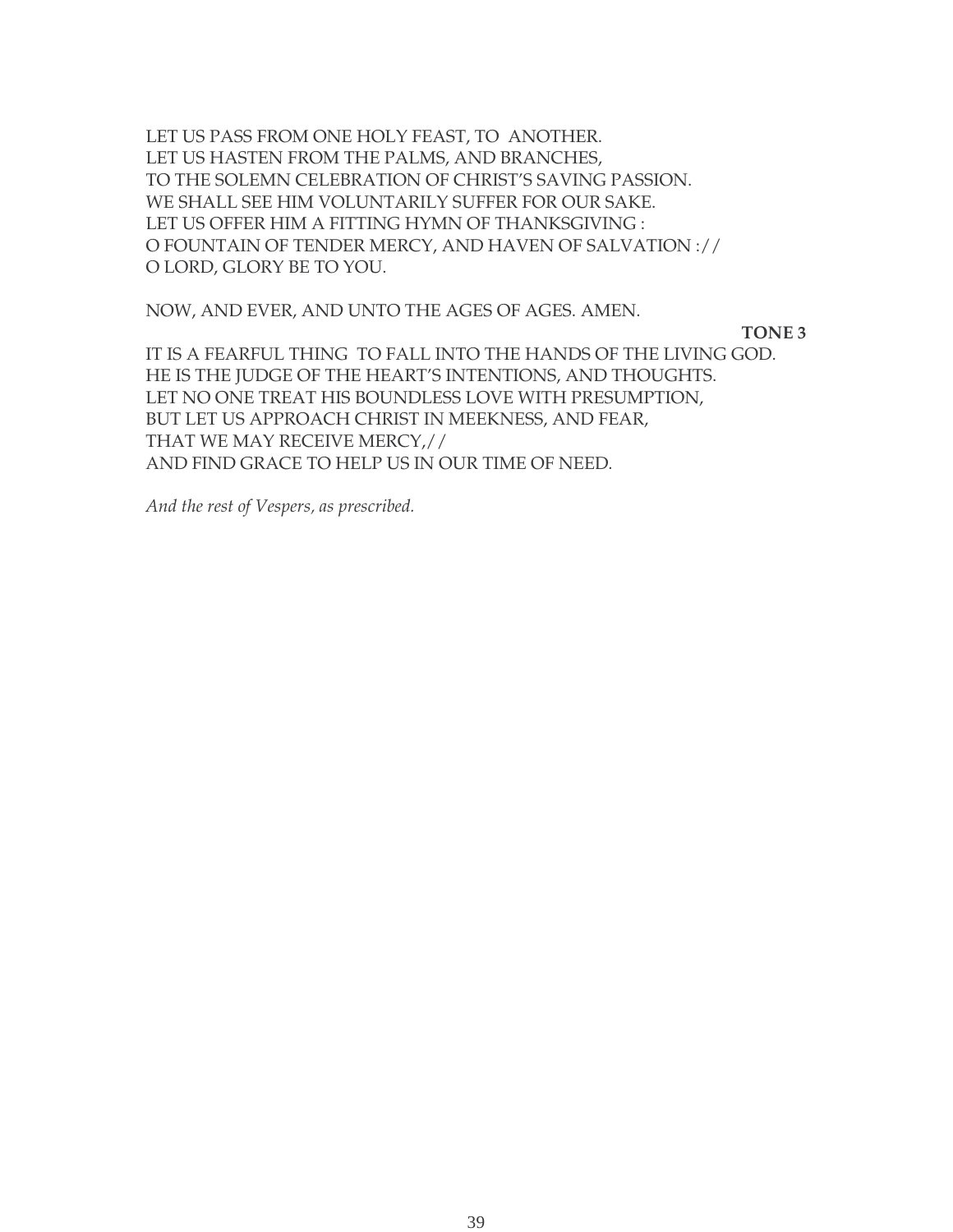# boly week MODOAY

#### **MATINS**

*After the 1st reading of the Psalter:*

#### **TROPAR TONE 8**

BEHOLD, THE BRIDEGROOM COMES AT MIDNIGHT, AND BLESSED IS THE SERVANT, WHOM HE SHALL FIND WATCHING ; AND AGAIN, UNWORTHY IS HE WHOM HE SHALL FIND SLOTHFUL. BEWARE, OM MY SOLE, AND DO NOT BE OVERCOME WITH SLEEP, LEST YOU BE GIVEN OVER TO DEATH, AND BE SHUT OUT OF THE KINGDOM. BUT, ROUSE YOURSELF, AND CRY ALOUD : HOLY, HOLY, HOLY, ARE YOU, O GOD.

THROUGH THE THEOTOKOS, HAVE MERCY ON US.

#### **KATHISMA HYMN TONE 1**

TODAY, CHRIST'S HOLY PASSION DAWNS UPON THE WORLD AS A SAVING LIGHT, FOR HE COMES, OF HIS GOODNESS, TO SUFFER : HE, WHO HOLDS ALL THINGS IN HIS HAND, CONSENTS TO BE HUNG UPON THE WOOD,// IN ORDER TO SAVE MANKIND.

GLORY BE TO THE FATHER, AND TO THE SON, AND TO THE HOLY SPIRIT, NOW, AND EVER, AND UNTO THE AGES OF AGES. AMEN.

TODAY CHRIST'S HOLY PASSION....

*After the 2nd reading of the Psalter:*

#### **KATHISMA HYMN** TONE 1

O INVISIBLE JUDGE : HOW HAVE YOU BEEN SEEN IN THE FLESH ? HOW HAVE YOU BEEN SLAIN BY LAWLESS MEN, CONDEMNING OUR CONDEMNATION BY YOUR SUFFERINGS ? THEREFORE WITH ONE VOICE, O WORD,// WE ASCRIBE GLORY, DOMINION, AND PRAISE TO YOUR POWER.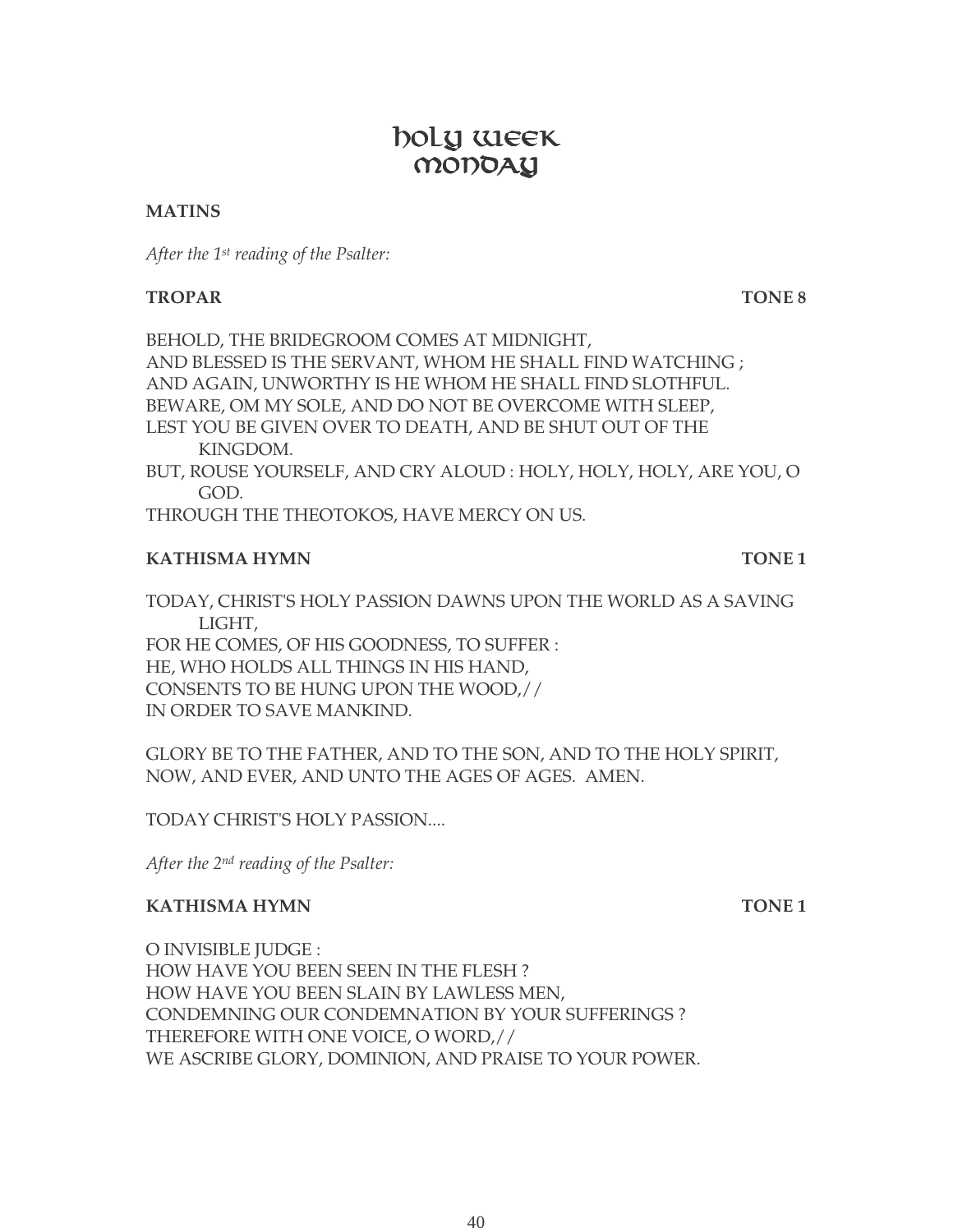GLORY BE TO THE FATHER, AND TO THE SON, AND TO THE HOLY SPIRIT, NOW, AND EVER, AND UNTO THE AGES OF AGES. AMEN. O INVISIBLE JUDGE....

*After the 3rd reading of the Psalter:*

#### **KATHISMA HYMN TONE 8**

TODAY SHINES AS THE FIRST-FRUITS OF THE PASSION OF THE LORD. COME, THEN, ALL WHO LOVE THE FEAST, AND JOIN TOGETHER IN HYMNS, FOR THE CREATOR COMES TO ACCEPT THE CROSS, THE AFFLICTIONS, THE BEATINGS, AND THE JUDGEMENT BY PILATE. A SERVANT STRIKES HIM ON THE HEAD, BUT HE ENDURES ALL THINGS, THAT HE MAY SAVE MANKIND. THEREFORE, LET US CRY OUT TO HIM : GRANT REMISSION OF SINS TO THOSE, WHO VENERATE YOUR HOLY PASSION IN FAITH,// O CHRIST OUR GOD, THE LOVER OF MANKIND.

GLORY BE TO THE FATHER, AND TO THE SON, AND TO THE HOLY SPIRIT, NOW, AND EVER, AND UNTO THE AGES OF AGES. AMEN.

TODAY SHINES....

| <b>TONE 2</b> |
|---------------|
|               |

#### **EXAPOSTELIARY** TONE 8

YOUR BRIDAL CHAMBER, I SEE ADORNED, O MY SAVIOUR, AND I HAVE NO WEDDING GARMENT, THAT I MAY ENTER. O GIVER OF LIGHT : ENLIGHTEN THE VESTURE OF MY SOUL, AND SAVE ME.

#### **THE PRAISES** TONE 1

AS THE LORD WAS GOING TO HIS VOLUNTARY PASSION, HE SAID TO THE APOSTLES ON THE WAY : BEHOLD, WE GO UP TO JERUSALEM, AND THE SON OF MAN SHALL BE DELIVERED UP, AS IT IS WRITTEN OF HIM. COME, THEREFORE, LET US ALSO GO WITH HIM, PURIFIED IN MIND. LET US BE CRUCIFIED WITH HIM, AND DIE THROUGH HIM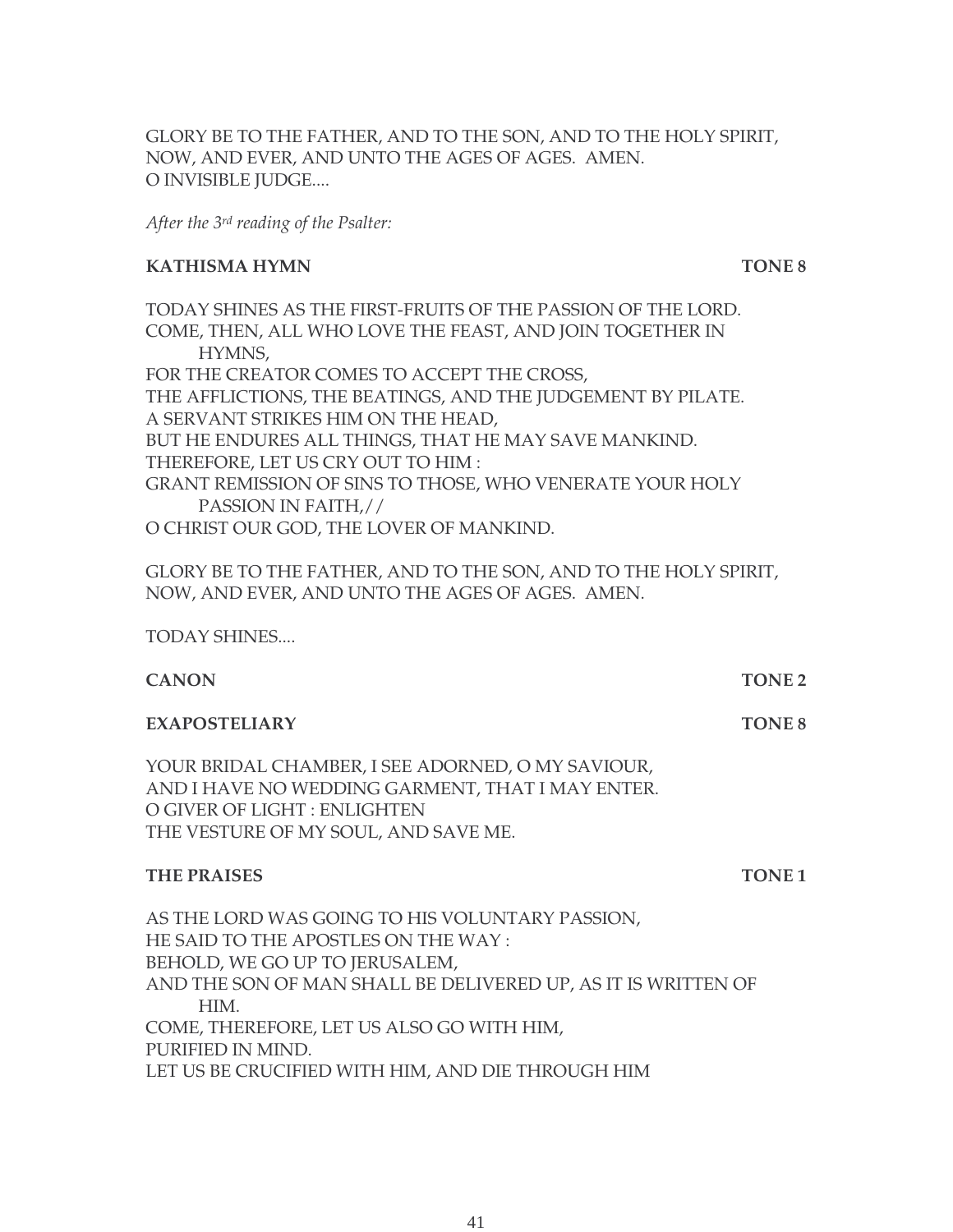TO THE PLEASURES OF THIS LIFE. THEN WE SHALL LIVE WITH HIM, AND HEAR HIM SAY : I GO NO MORE TO THE EARTHLY JERUSALEM TO SUFFER, BUT TO MY FATHER, AND YOUR FATHER, TO MY GOD, AND YOUR GOD. I SHALL RAISE YOU UP TO THE JERUSALEM ON HIGH,// IN THE KINGDOM OF HEAVEN. (*twice*)

**TONE 5**

WE HAVE REACHED THE SAVING PASSION OF CHRIST OUR GOD. LET US, THE FAITHFUL, GLORIFY HIS INEFFABLE FORBEARANCE, THAT, IN HIS COMPASSION, HE MAY RAISE US UP, WHO WERE DEAD IN  $\text{SIN},\!$ //

FOR HE IS GOOD AND LOVES MANKIND. (*Twice*)

GLORY BE TO THE FATHER, AND TO THE SON, AND TO THE HOLY SPIRIT, NOW, AND EVER, AND UNTO THE AGES OF AGES. AMEN.

GOING TO YOUR PASSION, O LORD, YOU TOOK YOUR DISCIPLES ASIDE, AND REASSURED THEM : HOW HAVE YOU FORGOTTEN THE WORDS THAT I ONCE SPOKE ? IS IT NOT WRITTEN :

A PROPHET CANNOT BE KILLED, BUT IN JERUSALEM ? NOW IS THE TIME OF WHICH I TOLD YOU.

BEHOLD, I AM BETRAYED INTO THE HANDS OF SINNERS TO BE MOCKED. THEY WILL NAIL ME TO THE CROSS, AND DELIVER ME UP TO BURIAL, REGARDING ME, AS A DEAD MAN, A THING OF LOATHING. YET, TAKE COURAGE, FOR I WILL ARISE ON THE THIRD DAY,// GIVING TO THE FAITHFUL JOY, AND LIFE EVERLASTING.

#### **APOSTIKHA** TONE 5

THE MOTHER OF ZEBEDEE'S CHILDREN, O LORD, COULD NOT UNDERSTAND THE INEFFABLE MYSTERY OF YOUR DISPENSATION. SHE ASKED THE HONOUR OF A TEMPORAL KINGDOM FOR HER SONS, BUT INSTEAD, YOU PROMISED YOUR FRIENDS, THAT THEY SHOULD DRINK THE CUP OF DEATH, A CUP THAT YOU WOULD DRINK BEFORE THEM, FOR THE CLEANSING OF SINS. THEREFORE, WE CRY OUT TO YOU : "O SALVATION OF OUR SOULS, GLORY BE TO YOU."

**V:** Satisfy is in the morning with Your steadfast love, that we may rejoice, and be glad all our days. Make us glad as many days as You ahve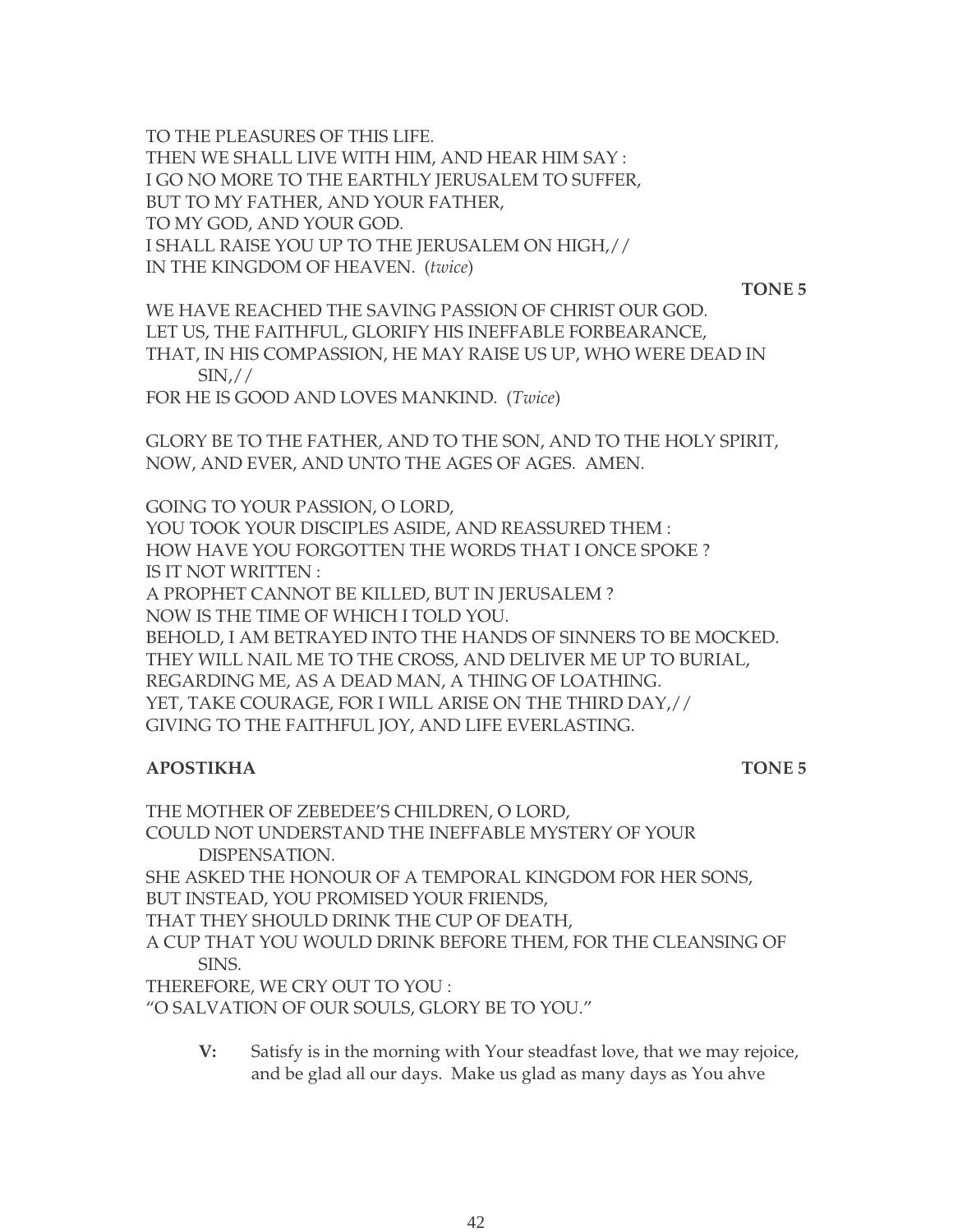afflicted us, and as many years as we have seen evil. Let Your work be manifest to Your servants, and Your glorious power to their children.

YOU TAUGHT YOUR DISCIPLES, O LORD, TO DESIRE WHAT IS PERFECT, SAYING: BE NOT LIKE THE GENTILES, WHO OPPRESS THE WEAK. IT SHALL NOT BE SO WITH YOU, O MY DISCIPLES. FOR, OF MY OWN WILL, I AM POOR. LET THE FIRST AMONG YOU, THEREFORE, BE THE SERVANT OF ALL. LET THE RULER BE LIKE THOSE WHO ARE RULED. LET HIM, WHO IS FIRST, BE LIKE THE LAST. FOR, I HAVE COME TO SERE ADAM IN HIS POVERTY, AND TO GIVE MY LIFE AS A RANSOM FOR THE MANY, WHO CRY OUT TO ME :// O LORD, GLORY BE TO YOU.

**V:** Let the favour of the Lord our God be upon us, and establish the work of our hands upon us — yea, the work of our hands, establish it.

**TONE 8**

THE FIG TREE WAS WITHERED UP, BECAUSE IT WAS UNFRUITFUL. WE SHOULD FEAR THE SAME PUNISHMENT, O BRETHREN, AND BRING WORTHY FRUITS OF REPENTANCE TO CHRIST,// WHO BRINGS TO US GREAT MERCY.

**V:** Glory be to the Father, and to the Son, and to the Holy Spirit ; now, and ever, and unto the ages of ages. Amen.

THE SERPENT FOUND A SECOND EVE IN THE EGYPTIAN WOMAN, AND PLOTTED THE FALL FO JOSEPH, THROUGH WORDS OF FLATTERY. BUT, LEAVING BEHIND HIS GARMENT, JOSEPH FLED FROM SIN. HE WAS NAKED, BUT UNASHAMED, LIKE ADAM, BEFORE THE FALL.// THROUGH HIS PRAYERS, O CHRIST, HAVE MERCY ON US.

\**The stikhs of the Praises, and the Apostikha are repeated each day, as the "Lord I call..." stikhs at Vespers of the Presanctified Liturgy.*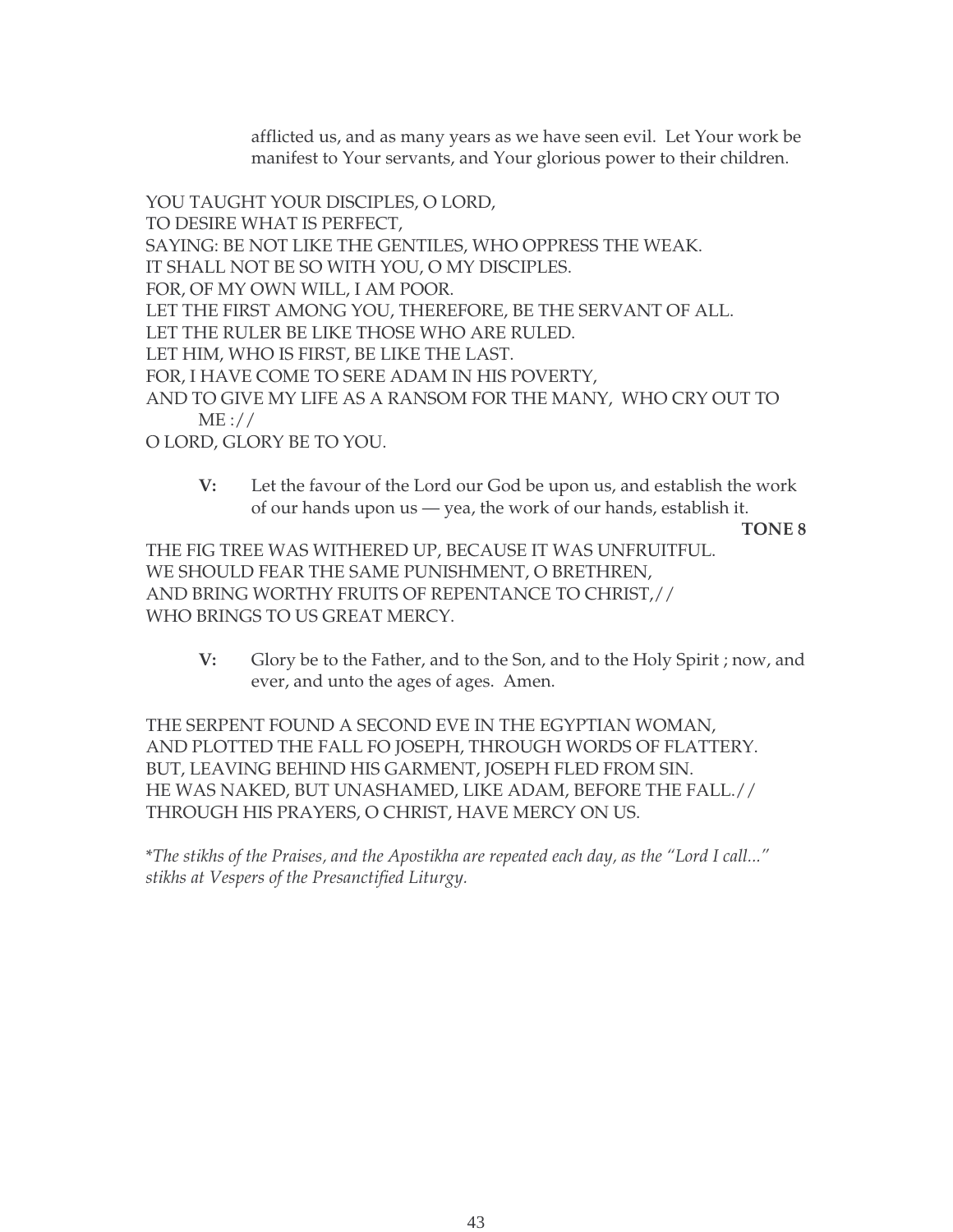# 44

# boly week **EUESDAY**

#### **MATINS**

*After the 1st reading of the Psalter:*

#### **FIRST KATHISMA HYMN TONE 4**

LET US LOVE THE BRIDEGROOM, O BRETHREN. LET US KEEP OUR LAMPS AFLAME WITH VIRTUES, AND TRUE FAITH, SO THAT WE, LIKE THE WISE VIRGINS OF THE LORD, MAY BE READY TO ENTER WITH HIM INTO THE MARRIAGE FEAST.// FOR THE BRIDEGROOM, AS GOD, GRANTS UNTO ALL AN INCORRUPTIBLE CROWN.

GLORY BE TO THE FATHER, AND TO THE SON, AND TO THE HOLY SPIRIT, NOW, AND EVER, AND UNTO THE AGES OF AGES. AMEN.

LET US LOVE THE BRIDEGROOM....

*After the 2nd reading of the Psalter:*

### **KATHISMA HYMN TONE 4**

IN ENVY, THE PRIESTS, AND SCRIBES CUNNINGLY GATHERED A COUNCIL AGAINST YOU, O SAVIOUR, MOVING JUDAS TO BETRAYAL. HE SHAMELESSLY WENT FORTH, AND SPOKE AGAINST YOU, SAYING TO A TRANSGRESSING PEOPLE : WHAT WILL YOU GIVE ME IF I DELIVER HIM INTO YOUR HANDS ?// FROM HIS CONDEMNATION, SAVE OUR SOULS, O LORD.

GLORY BE TO THE FATHER, AND TO THE SON, AND TO THE HOLY SPIRIT, NOW, AND EVER, AND UNTO THE AGES OF AGES. AMEN.

IN ENVY, THE PRIESTS...

*After the 3rd reading of the Psalter:*

#### **KATHISMA HYMN TONE 8**

JUDAS LOVES MONEY WITH HIS MIND.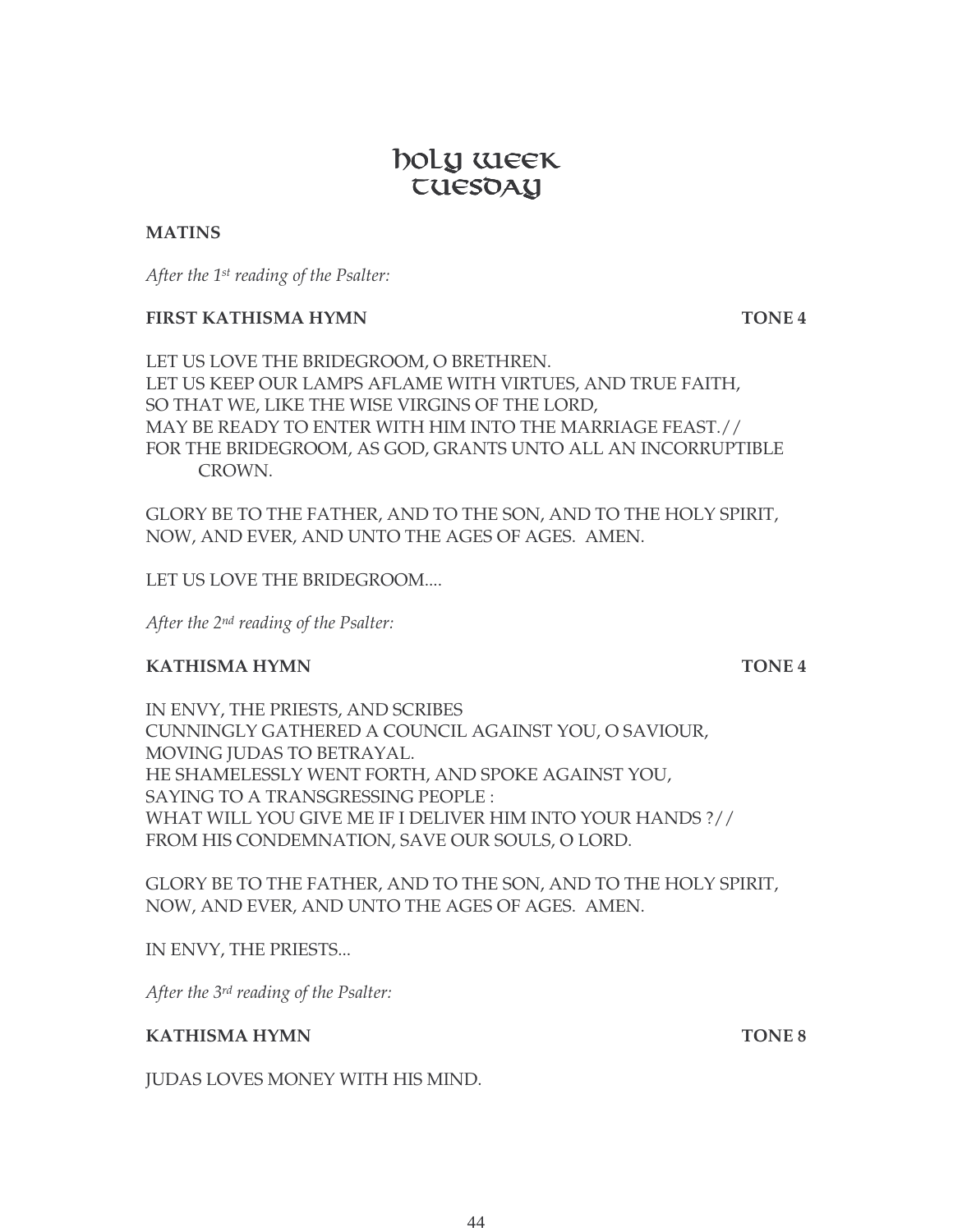THE IMPIOUS ONE MOVES AGAINST THE MASTER. HE WILLS, AND PLANS THE BETRAYAL. RECEIVING DARKNESS, HE FALLS FROM THE LIGHT. HE AGREES TO THE PRICE, AND SELLS THE PRICELESS ONE. AS PAYMENT FOR HIS DEEDS, THE WRETCH GAINS HANGING, AND A TERRIBLE DEATH. FROM HIS LOT DELIVER US, O CHRIST GOD,// GRANTING REMISSION OF SINS TO THOSE WHO CELEBRATE YOUR IMMACULATE PASSION WITH LOVE.

GLORY BE TO THE FATHER, AND TO THE SON, AND TO THE HOLY SPIRIT, NOW, AND EVER, AND UNTO THE AGES OF AGES. AMEN.

JUDAS LOVES MONEY...

#### **IKOS**

Why are you idle, O my wretched soul ? What useless cares cause you to be lost in dreams ? Why busy yourself with things that pass away ? The last hour is at hand, and we shall be parted from all earthly things. Therefore, while there is yet time, rouse yourself, and cry out : I have sinned before You, O my Saviour. Do not cut me off, like the barren fig tree. In Your compassion, O Christ, take pity on me, who call out with fear ://

#### **THE PRAISES** TONE 1

HOW SHALL I, THE UNWORTHY ONE, APPEAR IN THE SPLENDOUR OF YOUR SAINTS ? FOR, IF I DARE ENTER YOUR BRIDAL CHAMBER WITH THEM, MY GARMENTS WILL BETRAY ME ; THEY ARE UNFIT FOR A WEDDING. THE ANGELS WILL CAST ME OUT IN CHAINS. CLEANSE THE FILTH OF MY SOUL, O LORD,// AND SAVE ME IN YOUR LOVE FOR MANKIND. (*twice*)

**TONE 2**

O CHRIST THE BRIDEGROOM : MY SOUL HAS SLUMBERED IN LAZINESS. I HAVE NO LAMP AFLAME WITH VIRTUES. LIKE THE FOOLISH VIRGINS, I WANDER AIMLESSLY, WHEN IT IS TIME FOR WORK. BUT DO NOT CLOSE YOUR COMPASSIONATE HEART TO ME, O MASTER. ROUSE ME, SHAKE OFF MY HEAVY SLEEP. LEAD ME WITH THE WISE VIRGINS INTO THE BRIDAL CHAMBER,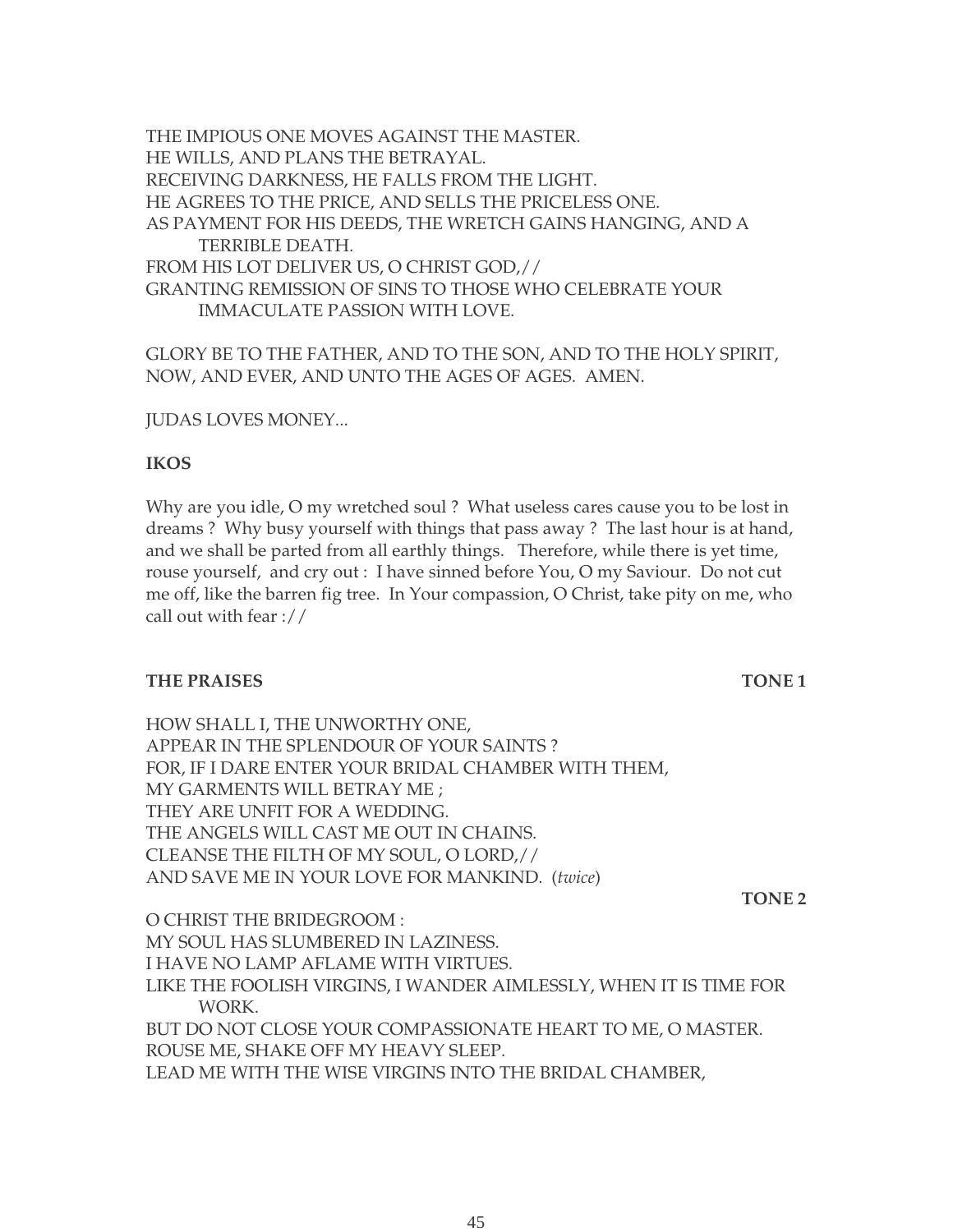THAT I MAY HEAR THE PURE VOICE OF THOSE THAT FEAST, AND CRY OUT UNCEASINGLY :// O LORD : GLORY BE TO YOU. (*twice*)

GLORY BE TO THE FATHER, AND TO THE SON, AND TO THE HOLY SPIRIT, NOW, AND EVER, AND UNTO THE AGES OF AGES. AMEN.

**TONE 4**

YOU HAVE HEARD THE CONDEMNATION, O MY SOUL OF THE MAN WHO HID HIS TALENT. DO NOT HIDE THE WORD OF GOD. PROCLAIM HIS WONDERS, THAT, INCREASING THE GIFT OF GRACE,// YOU MAY ENTER INTO THE JOY OF YOUR LORD.

#### **APOSTIKHA TONE 6**

COME, O FAITHFUL : LET US WORK ZEALOUSLY FOR THE MASTER, FOR HE DISTRIBUTES WEALTH TO HIS SERVANTS. LET EACH OF US, ACCORDING TO HIS ABILITY, INCREASE HIS TALENT OF GRACE : LET ONE BE ADORNED IN WISDOM THROUGH GOOD WORKS ; LET ANOTHER CELEBRATE A SERVICE IN SPLENDOUR. THE ONE DISTRIBUTES HIS WEALTH TO THE POOR ; THE OTHER COMMUNICATES THE WORD TO THOSE UNTAUGHT. THUS, WE SHALL INCREASE WHAT HAS BEEN ENTRUSTED TO US, AND, AS FAITHFUL STEWARDS OF GRACE, WE SHALL BE ACCOUNTED WORTHY OF THE MASTER'S JOY. MAKE US WORTHY OF THIS, O CHRIST OUR GOD,// IN YOUR LOVE FOR MANKIND.

WHEN YOU SHALL COME IN GLORY, O JESUS, WITH THE ANGELIC HOSTS, AND SHALL SIT UPON THE THRONE FOR JUDGEMENT, DO NOT DRIVE ME AWAY, O GOOD SHEPHERD, FOR YOU KNOW THE PATHS ON YOUR RIGHT HAND, BUT THOSE ON YOUR LEFT HAND LEAD ASTRAY. DO NOT DESTROY ME WITH THE GOATS, THOUGH I AM COARSE WITH SIN, BUT NUMBER ME WITH THE SHEEP OF YOUR RIGHT HAND,// AND SAVE ME IN YOUR LOVE FOR MANKIND.

YOU ARE MORE BEAUTIFUL THAN ALL MEN, O BRIDEGROOM. YOU HAVE INVITED US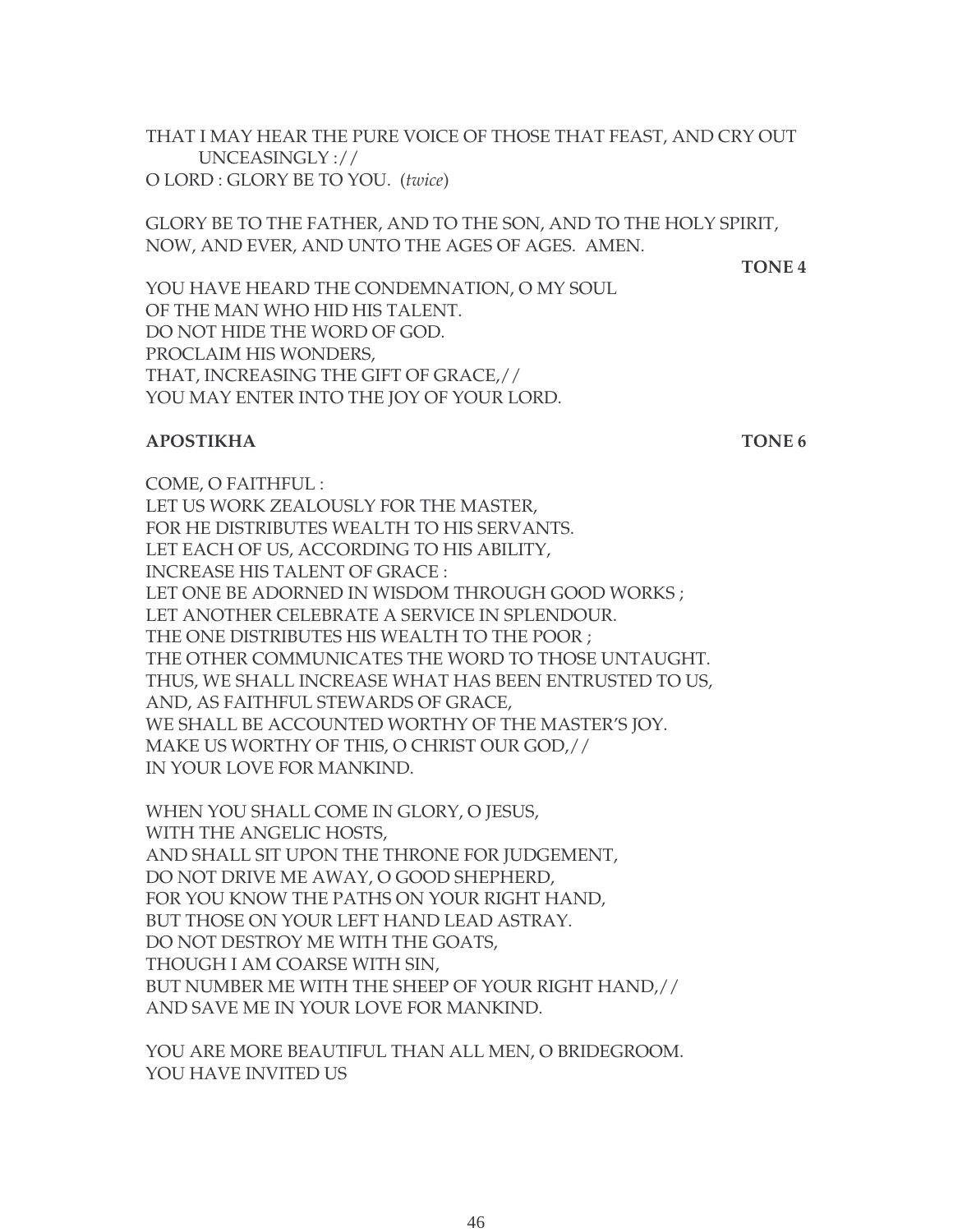TO THE SPIRITUAL BANQUET OF YOUR BRIDAL CHAMBER. STRIP ME OF THE UGLY GARMENT OF MY SINS, AS I PARTICIPATE IN YOUR PASSION. ADORN ME IN THE GLORIOUS ROBE OF YOUR BEAUTY,// THAT PROCLAIMS ME A GUEST IN YOUR KINGDOM, O MERCIFUL LORD.

GLORY BE TO THE FATHER, AND TO THE SON, AND TO THE HOLY SPIRIT, NOW, AND EVER, AND UNTO THE AGES OF AGES. AMEN.

**TONE 7**

BEHOLD, THE MASTER HAS ENTRUSTED YOU WITH THE TALENT, O MY SOUL. RECEIVE THE GIFT WITH FEAR. REPAY THE ONE WHO GAVE BY GIVING TO THE POOR, AND GAIN THE LORD AS YOUR FRIEND, SO THAT, WHEN HE COMES IN GLORY, YOU MAY STAND AT HIS RIGHT HAND, AND HEAR HIS BLESSED VOICE : ENTER, MY SERVANT, INTO THE JOY OF YOUR LORD. EVEN THOUGH I HAVE GONE ASTRAY, MAKE ME WORTHY OF THIS, O SAVIOUR,//

THROUGH YOUR GREAT MERCY.

#### **HOURS**

#### **TROPAR OF THE PROPHECY TONE 1**

FORGIVE EXCEEDINGLY THOSE WHO HAVE SINNED WITHOUT MEASURE, O SAVIOUR. ENABLE US BLAMELESSLY TO WORSHIP YOUR HOLY RESURRECTION, THROUGH THE INTERCESSIONS OF YOUR MOST PURE MOTHER,// O MERCIFUL ONE.

#### **PROKEIMENON OF THE PROPHECY TONE 5**

FOR WITH THE LORD THERE IS MERCY, \* AND WITH HIM IS PLENTEOUS REDEMPTION.

**V:** Out of the depths, have I cried to You, O Lord ; Lord, hear my voice.

**PROPHECY OF EZEKIEL** 1:21 - 2:1

#### **PROKEIMENON TONE 4**

LET ISRAEL TRUST IN THE LORD, \* HENCEFORTH, AND FOREVERMORE!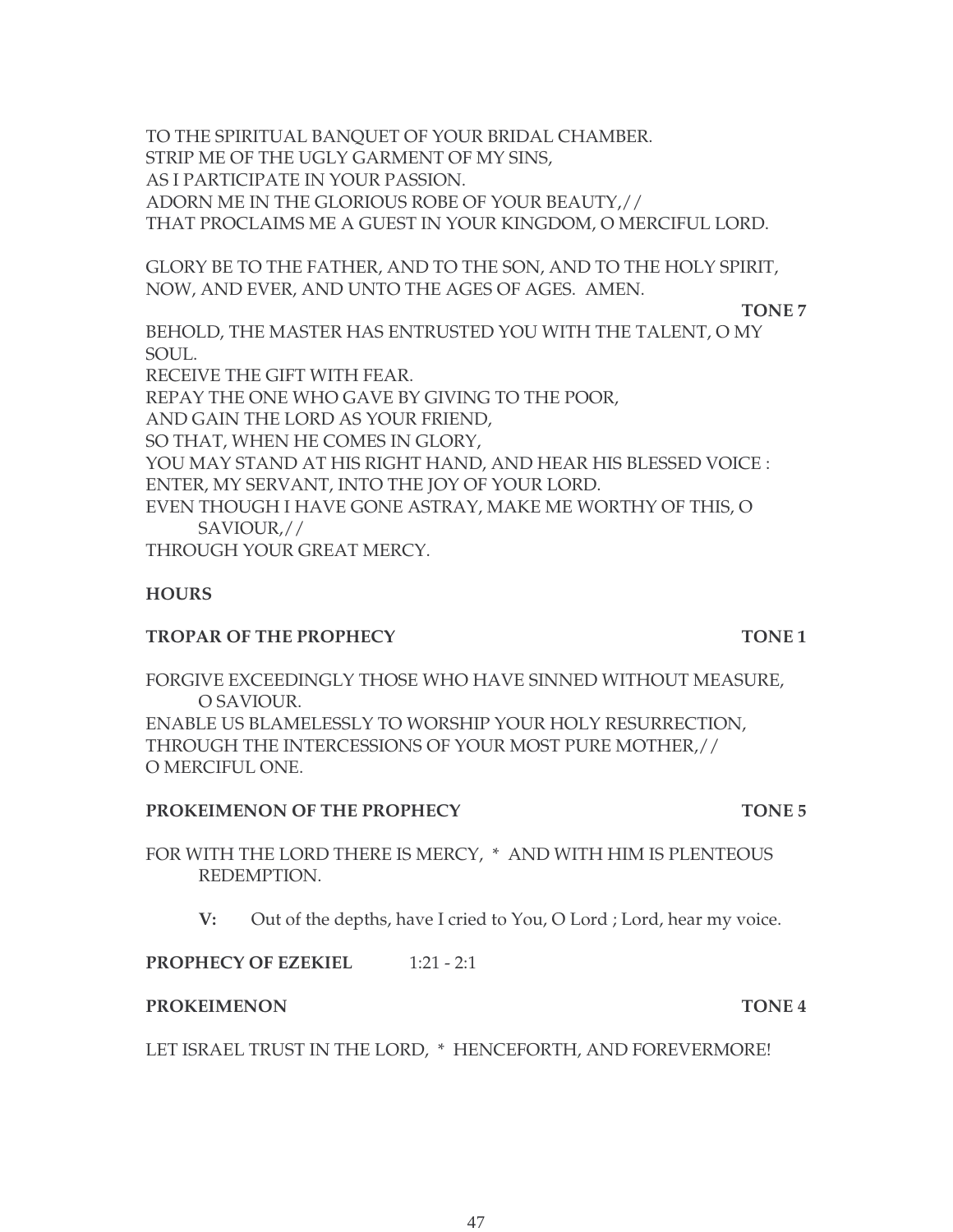**V:** O Lord : my heart is not lifted up ; my eyes are not raised too high.

#### **KONTAK TONE 2**

YOU KNOW THAT THIS IS THE LAST HOUR, O WRETCHED SOUL, AND FEAR THE CUTTING OF THE FIG TREE. WORK DILIGENTLY, THEREFORE, WITH THE TALENT GIVEN YOU. KEEP WATCH, AND CRY OUT :// LET US NOT REMAIN OUTSIDE THE BRIDAL CHAMBER OF CHRIST.

**VESPERS** (*for Tuesday, Monday evening*)

#### **LORD I CALL...**

HOW SHALL I, THE UNWORTHY ONE, APPEAR IN THE SPLENDOUR OF YOUR SAINTS ? FOR, IF I DARE ENTER YOUR BRIDAL CHAMBER WITH THEM, MY GARMENTS WILL BETRAY ME ; THEY ARE UNFIT FOR A WEDDING. THE ANGELS WILL CAST ME OUT IN CHAINS. CLEANSE THE FILTH OF MY SOUL, O LORD,// AND SAVE ME, IN YOUR LOVE FOR MANKIND. (*twice*)

**TONE 2**

O CHRIST THE BRIDEGROOM : MY SOUL HAS SLUMBERED IN LAZINESS. I HAVE NO LAMP AFLAME WITH VIRTUES. LIKE THE FOOLISH VIRGINS, I WANDER AIMLESSLY, WHEN IT IS TIME FOR WORK. BUT DO NOT CLOSE YOUR COMPASSIONATE HEART TO ME, O MASTER. ROUSE ME, SHAKE OFF MY HEAVY SLEEP. LEAD ME, WITH THE WISE VIRGINS, INTO THE BRIDAL CHAMBER, THAT I MAY HEAR THE PURE VOICE OF THOSE THAT FEAST, AND CRY OUT UNCEASINGLY :// O LORD : GLORY BE TO YOU. (*twice*) **TONE 4**

YOU HAVE HEARD THE CONDEMNATION, O MY SOUL, OF THE MAN WHO HID HIS TALENT. DO NOT HIDE THE WORD OF GOD. PROCLAIM HIS WONDERS, THAT, INCREASING THE GIFT OF GRACE,// YOU MAY ENTER INTO THE JOY OF YOUR LORD.

COME, O FAITHFUL : LET US WORK ZEALOUSLY FOR THE MASTER, **TONE 6**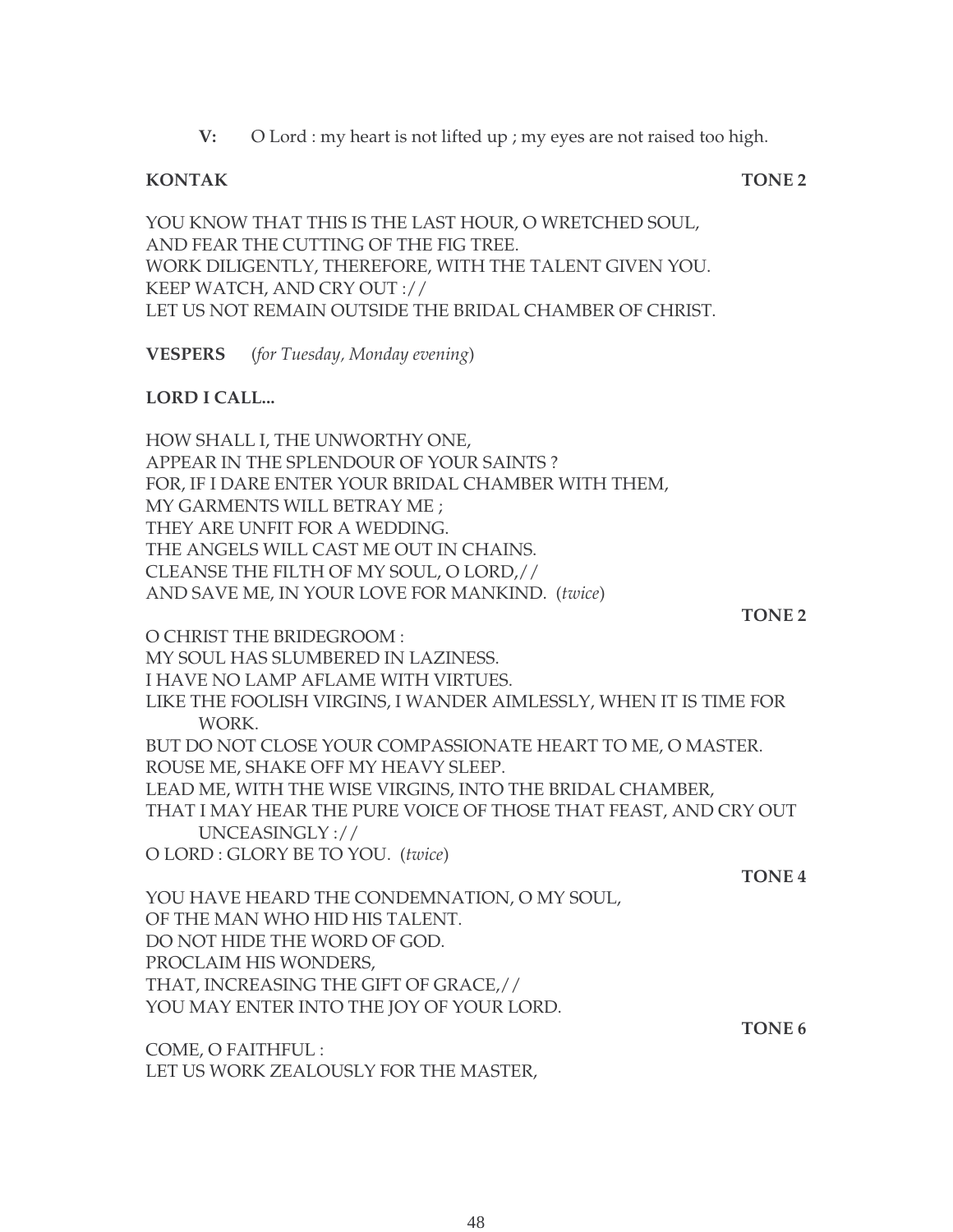FOR HE DISTRIBUTES WEALTH TO HIS SERVANTS. LET EACH OF US, ACCORDING TO HIS ABILITY, INCREASE HIS TALENT OF GRACE : LET ONE BE ADORNED IN WISDOM, THROUGH GOOD WORKS; LET ANOTHER CELEBRATE A SERVICE IN SPLENDOUR. THE ONE DISTRIBUTES HIS WEALTH TO THE POOR ; THE OTHER COMMUNICATES THE WORD TO THOSE UNTAUGHT. THUS WE SHALL INCREASE WHAT HAS BEEN ENTRUSTED TO US, AND, AS FAITHFUL STEWARDS OF GRACE, WE SHALL BE ACCOUNTED WORTHY OF THE MASTER' S JOY. MAKE US WORTHY OF THIS, O CHRIST OUR GOD,// IN YOUR LOVE FOR MANKIND. WHEN YOU SHALL COME IN GLORY, O JESUS, WITH THE ANGELIC HOSTS, AND SHALL SIT UPON THE THRONE FOR JUDGEMENT, DO NOT DRIVE ME AWAY, O GOOD SHEPHERD, FOR YOU KNOW THE PATHS ON YOUR RIGHT HAND, BUT THOSE ON YOUR LEFT HAND LEAD ASTRAY. DO NOT DESTROY ME WITH THE GOATS, ALTHOUGH I AM COARSE WITH SIN, BUT NUMBER ME WITH THE SHEEP OF YOUR RIGHT HAND,// AND SAVE ME IN YOUR LOVE FOR MANKIND.

YOU ARE MORE BEAUTIFUL THAN ALL MEN, O BRIDEGROOM. YOU HAVE INVITED US TO THE SPIRITUAL BANQUET OF YOUR BRIDAL CHAMBER. STRIP ME OF THE UGLY GARMENT OF MY SINS, AS I PARTICIPATE IN YOUR PASSION. ADORN ME IN THE GLORIOUS ROBE OF YOUR BEAUTY// THAT PROCLAIMS ME A GUEST IN YOUR KINGDOM, O MERCIFUL LORD.

GLORY BE TO THE FATHER, AND TO THE SON, AND TO THE HOLY SPIRIT, NOW, AND EVER, AND UNTO THE AGES OF AGES. AMEN.

 **TONE 7**

BEHOLD, THE MASTER HAS ENTRUSTED YOU WITH THE TALENT, O MY SOUL.

RECEIVE THE GIFT WITH FEAR.

REPAY THE ONE WHO GAVE BY GIVING TO THE POOR,

AND GAIN THE LORD AS YOUR FRIEND,

SO THAT WHEN HE COMES IN GLORY,

YOU MAY STAND AT HIS RIGHT HAND, AND HEAR HIS BLESSED VOICE: ENTER, MY SERVANT, INTO THE JOY OF YOUR LORD.

EVEN THOUGH I HAVE GONE ASTRAY, MAKE ME WORTHY OF THIS, O SAVIOUR,//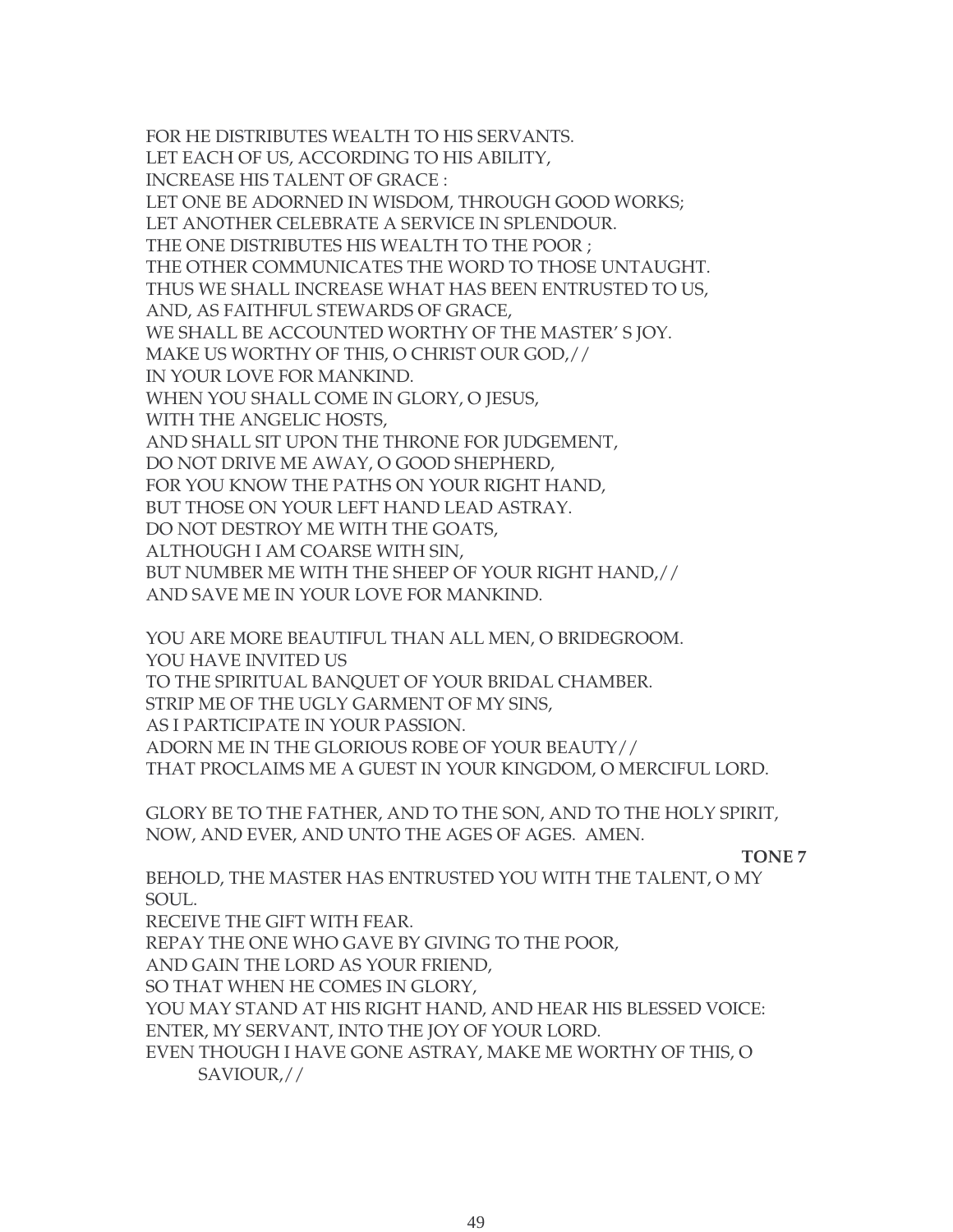# THROUGH YOUR GREAT MERCY.

*And the rest of the Liturgy of the Presanctified Gifts.*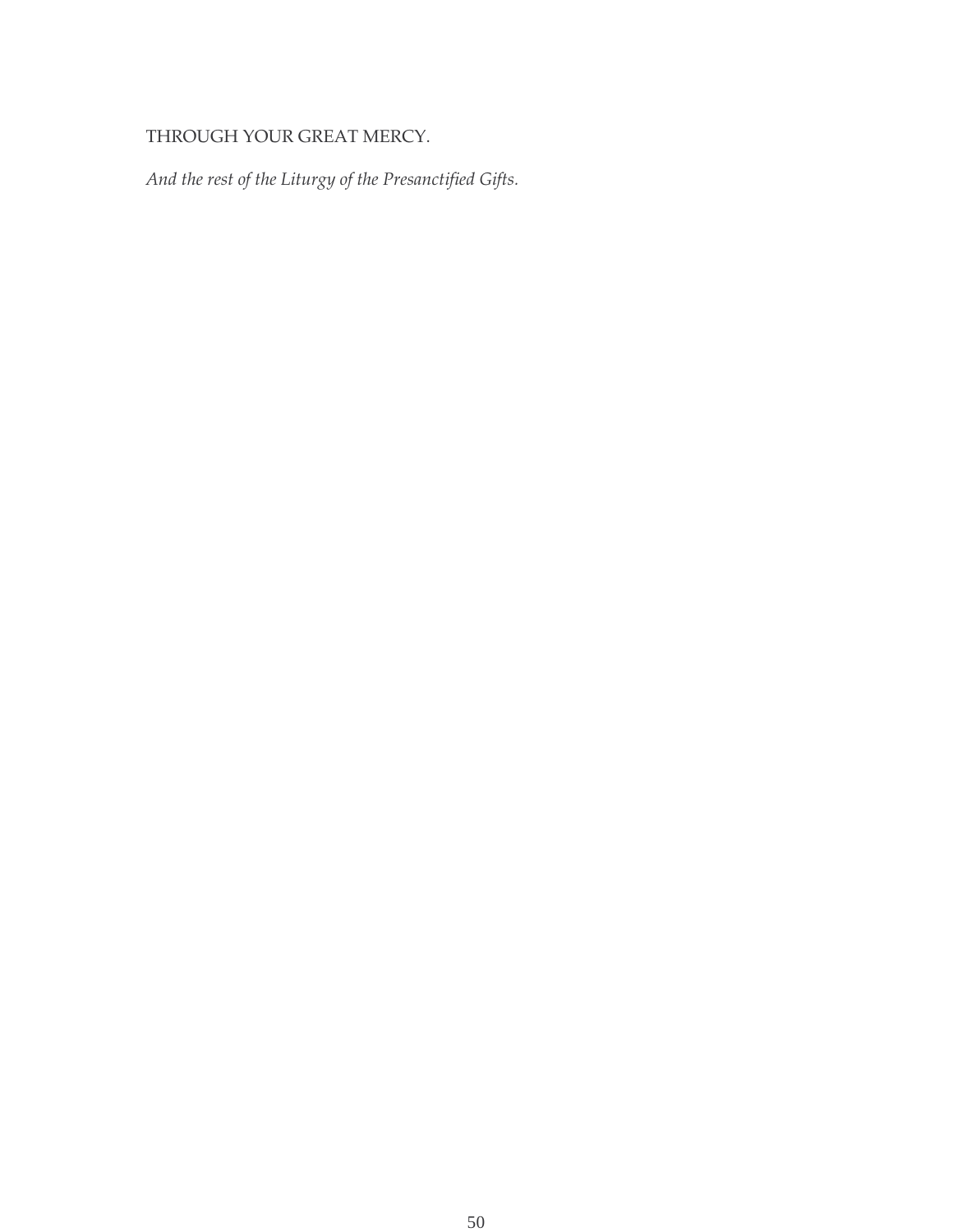# **Example 19 DOLY WEEK** ULEODESOAY

#### **MATINS**

*After the 1st reading of the Psalter:*

#### **KATHISMA HYMN TONE 3**

THE HARLOT CAME TO YOU, O LOVER OF MANKIND, POURING MYRRH, AND TEARS ON YOUR FEET. AT YOUR COMMAND, SHE WAS DELIVERED FROM THE STENCH OF HER EVIL DEEDS, BUT YOUR GRACELESS DISCIPLE, ALTHOUGH BREATHING YOUR GRACE, REJECTED IT, AND WALLOWED IN FILTH, SELLING YOU IN HIS LOVE OF MONEY.// GLORY, O CHRIST, TO YOUR COMPASSION.

GLORY BE TO THE FATHER, AND TO THE SON, AND TO THE HOLY SPIRIT, NOW, AND EVER, AND UNTO THE AGES OF AGES. AMEN.

THE HARLOT CAME TO YOU...

*After the 2nd reading of the Psalter:*

#### **KATHISMA HYMN TONE 4**

DECEITFUL JUDAS, BURNING WITH LOVE OF MONEY, DECEITFULLY PLOTTED TO BETRAY YOU, O LORD, THE TREASURY OF LIFE. HE DRUNKENLY RUNS TO THE JEWS, AND SAYS TO THOSE TRANSGRESSORS : WHAT WILL YOU GIVE ME, AND I SHALL DELIVER HIM TO YOU,// THAT HE MAY BE CRUCIFIED ?

GLORY BE TO THE FATHER, AND TO THE SON, AND TO THE HOLY SPIRIT, NOW, AND EVER, AND UNTO THE AGES OF AGES. AMEN.

#### DECEITFUL JUDAS...

*After the 3rd reading of the Psalter:*

**KATHISMA HYMN TONE 1**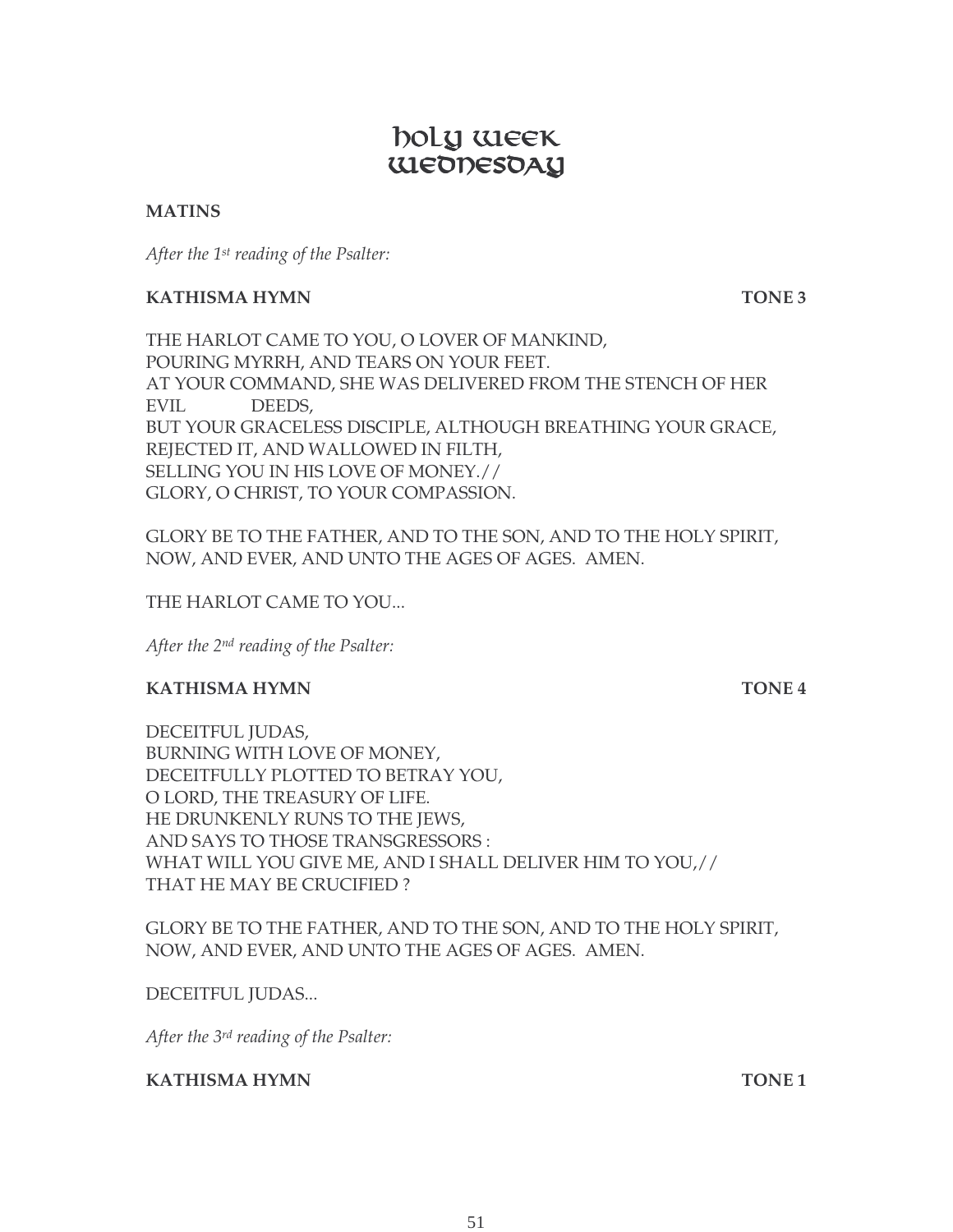IN TEARS, THE HARLOT CRIED OUT, O COMPASSIONATE ONE, AS SHE FERVENTLY WIPED YOUR MOST PURE FEET WITH THE HAIR OF HER HEAD, AND SHE GROANED FROM THE DEPTHS OF HER SOUL : CAST ME NOT AWAY, NEITHER ABHOR ME, O MY GOD, BUT RECEIVE ME IN MY REPENTANCE, AND SAVE ME,// FOR YOU ALONE ARE THE LOVER OF MANKIND.

GLORY BE TO THE FATHER, AND TO THE SON, AND TO THE HOLY SPIRIT, NOW, AND EVER, AND UNTO THE AGES OF AGES. AMEN.

IN TEARS, THE HARLOT CRIED OUT...

#### **IKOS**

The woman who was once a profligate suddenly is wise. She hates her shameful deeds, and carnal pleasures, remembering the magnitude of her shame, and the verdict of condemnation, which awaits profligates, and harlots. Of these, I am indeed the first, and though in terror, I foolishly remain in my evil ways. But the harlot, though in terror, hastens to the Deliverer to cry out : In Your compassion, and love for mankind,//

#### **THE PRAISES** TONE 1

A HARLOT RECOGNIZED YOU AS GOD, O SON OF THE VIRGIN. WITH TEARS EQUAL TO HER PAST DEEDS, SHE BESOUGHT YOU WEEPING : LOOSE MY DEBT, AS I HAVE LOOSED MY HAIR. LOVE THE WOMAN WHO, THOUGH JUSTLY HATED, LOVES YOU. THEN, WITH THE PUBLICANS, WILL I PROCLAIM YOU,// O BENEFACTOR, AND LOVER OF MANKIND.

THE HARLOT MINGLED PRECIOUS MYRRH WITH HER TEARS. SHE POURED IT ON YOUR MOST PURE FEET, AND KISSED THEM. AT ONCE YOU JUSTIFIED HER. YOU SUFFERED FOR OUR SAKES :// FORGIVE US ALSO, AND SAVE US.

AS THE SINFUL WOMAN WAS BRINGING HER OFFERING OF MYRRH, THE DISCIPLE WAS SCHEMING WITH LAWLESS MEN. SHE REJOICED IN POURING OUT HER PRECIOUS GIFT. HE HASTENED TO SELL THE PRECIOUS ONE. SHE RECOGNIZED THE MASTER, BUT JUDAS PARTED FROM HIM. SHE WAS SET FREE, BUT JUDAS WAS ENSLAVED TO THE ENEMY.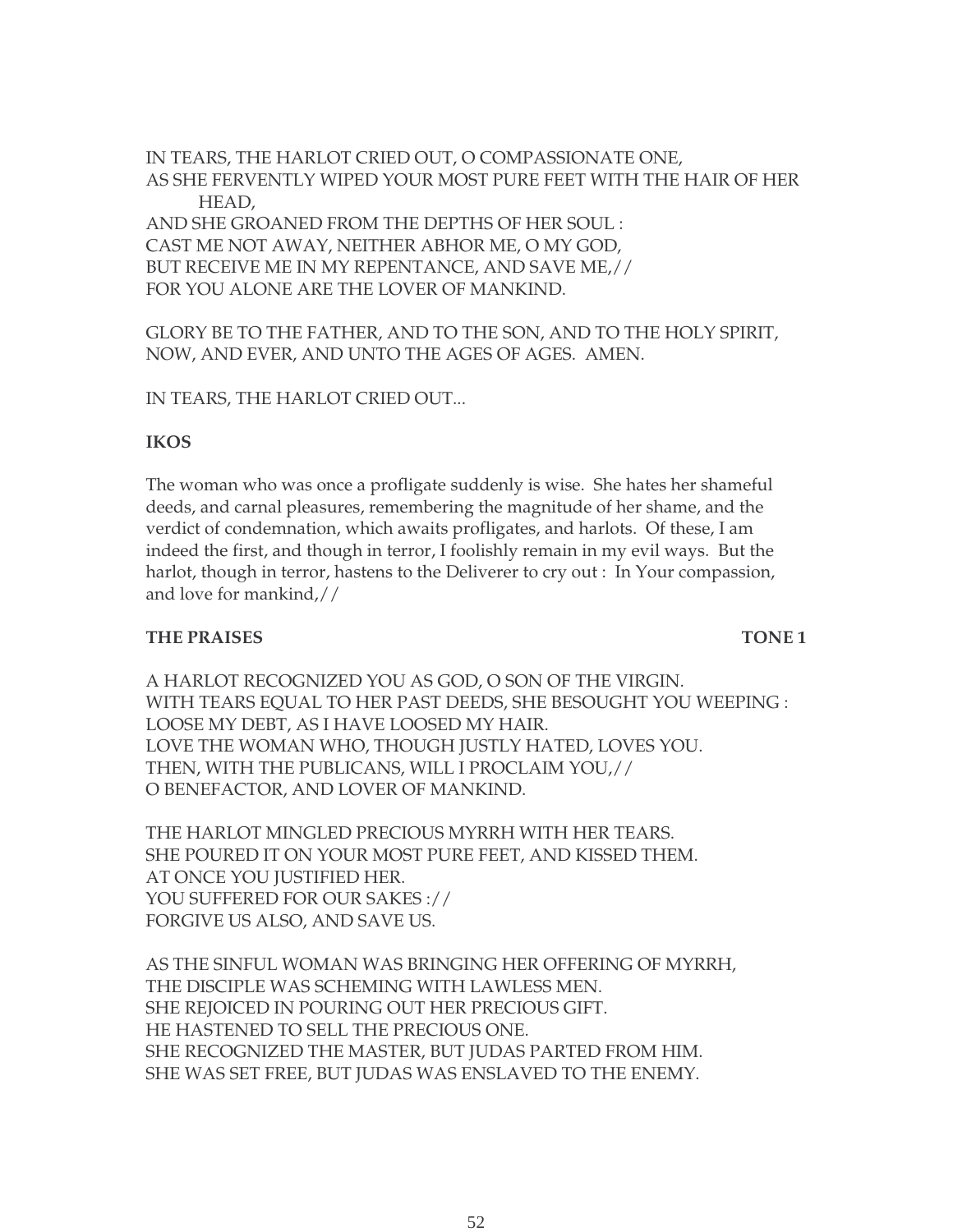HOW TERRIBLE IS SLOTHFULNESS. HOW GREAT HER REPENTANCE. O SAVIOUR : YOU SUFFERED FOR OUR SAKES ;// GRANT US ALSO REPENTANCE, AND SAVE US. OH, THE WRETCHEDNESS OF JUDAS. HE SAW THE HARLOT KISS THE FOOTSTEPS OF CHRIST, BUT DECEITFULLY, HE CONTEMPLATED THE KISS OF BETRAYAL. SHE LOOSED HER HAIR, WHILE HE BOUND HIMSELF WITH WRATH. HE OFFERED THE STENCH OF WICKEDNESS INSTEAD OF MYRRH, FOR ENVY CANNOT DISTINGUISH VALUE. OH, THE WRETCHEDNESS OF JUDAS.// DELIVER OUR SOULS FROM THIS, O GOD.

GLORY BE TO THE FATHER, AND TO THE SON, AND TO THE HOLY SPIRIT.

**TONE 2**

THE SINFUL WOMAN RAN TO BUY THE PRECIOUS MYRRH, WITH WHICH TO ANOINT HER SAVIOUR. SHE CRIED TO THE MERCHANT : GIVE ME MYRRH,// THAT I MAY ANOINT HIM WHO HAS CLEANSED ALL MY SINS.

NOW, AND EVER, AND UNTO AGES OF AGES. AMEN.

**TONE 6**

THE WOMAN, WHO WAS ENGULFED IN SIN, FOUND YOU A HAVEN OF SALVATION. SHE POURED OUT MYRRH WITH HER TEARS, AND CRIED OUT TO YOU : BEHOLD THE ONE WHO BRINGS REPENTANCE TO SINNERS. RESCUE ME FROM THE TEMPEST OF SIN, O MASTER,// THROUGH YOUR GREAT MERCY.

#### **APOSTIKHA TONE 6**

TODAY, CHRIST COMES TO THE HOUSE OF THE PHARISEE. A SINFUL WOMAN CRAWLS TO HIS FEET, AND CRIES OUT : LOOK AT ME, WHO AM ENGULFED IN SIN, IN DESPAIR, BECAUSE OF MY EVIL DEEDS. BUT, IN YOUR GOODNESS, DO NOT DESPISE ME. GRANT ME FORGIVENESS OF MY EVIL DEEDS, O LORD,// AND SAVE ME.

THE HARLOT SPREAD OUT HER HAIR TO YOU, O MASTER ; JUDAS SPREAD OUT HIS HANDS TO LAWLESS MEN : SHE, IN ORDER TO RECEIVE FORGIVENESS ; HE, IN ORDER TO RECEIVE SOME SILVER. WE CRY OUT TO YOU, FOR YOU WERE SOLD FOR US, AND YET SET US FREE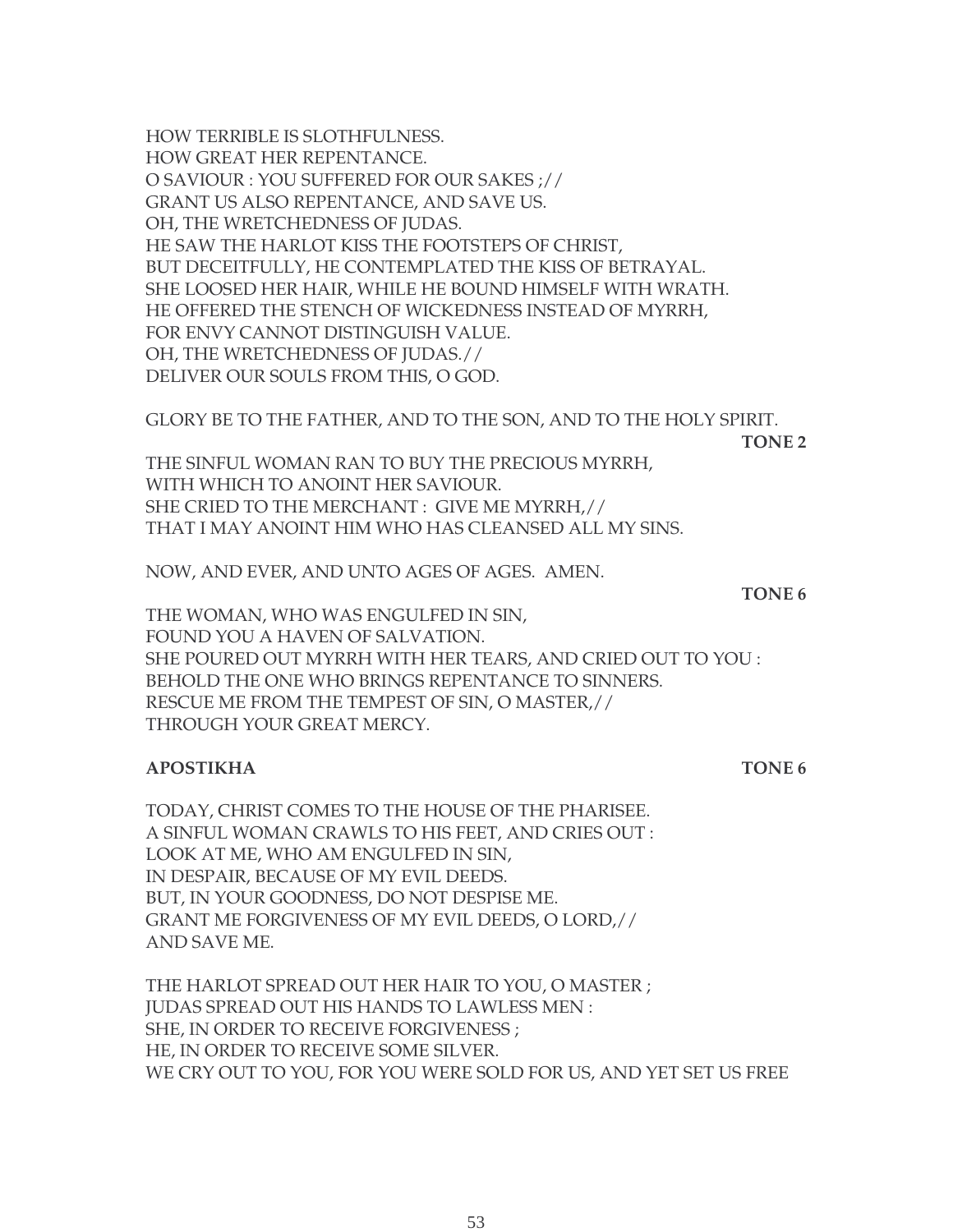://

O LORD, GLORY BE TO YOU.

THE CORRUPT, AND FILTHY WOMAN DREW NEAR TO YOU, O SAVIOUR. SHE POURED OUT HER TEARS ON YOUR FEET, AND THUS ANNOUNCED YOUR PASSION. HOW CAN I GAZE ON YOU, O MASTER ? YET YOU CAME TO SAVE THE HARLOT. RAISE ME FROM THE DEPTHS, FOR I AM DEAD IN SIN, AS YOU RAISED LAZARUS FROM THE TOMB AFTER FOUR DAYS. ACCEPT ME IN MY MISERY, O LORD,// AND SAVE ME.

DESPAIRING FOR HER LIFE, AND DESPAIRED OF FOR HER DEEDS, THE WOMAN CAME BEARING MYRRH TO YOU AND CRIED OUT : O SON OF THE VIRGIN, THOUGH I AM A HARLOT, DO NOT CAST ME ASIDE. O JOY OF THE ANGELS, DO NOT DESPISE MY TEARS. AS YOU DID NOT REJECT ME, AS A SINNER,// ACCEPT ME NOW AS A PENITENT, IN YOUR GREAT MERCY.

GLORY BE TO THE FATHER, AND TO THE SON, AND TO THE HOLY SPIRIT, NOW, AND EVER, AND UNTO THE AGES OF AGES. AMEN.

#### **The Hymn of Cassia TONE 8**

THE WOMAN HAD FALLEN INTO MANY SINS, O LORD, YET WHEN SHE PERCEIVED YOUR DIVINITY. SHE JOINED THE RANKS OF THE MYRRH-BEARING WOMEN. IN TEARS, SHE BROUGHT YOU MYRRH BEFORE YOUR BURIAL. SHE CRIED OUT : WOE IS ME, FOR I LIVE IN THE NIGHT OF LICENTIOUSNESS, SHROUDED IN THE DARK, AND MOONLESS LOVE OF SIN. BUT, ACCEPT THE FOUNTAIN OF MY TEARS, AS YOU GATHERED THE WATERS OF THE SEA INTO CLOUDS. BOW DOWN YOUR EAR TO THE SIGHING OF MY HEART, AS YOU BOWED THE HEAVENS, IN YOUR INEFFABLE CONDESCENSION. ONCE, EVE HEARD YOUR FOOTSTEP IN PARADISE IN THE COOL OF THE DAY, AND IN FEAR SHE RAN AND HID HERSELF. BUT NOW I WILL TENDERLY EMBRACE THOSE PURE FEET, AND WIPE THEM WITH THE HAIR OF MY HEAD.

WHO CAN MEASURE THE MULTITUDE OF MY SINS,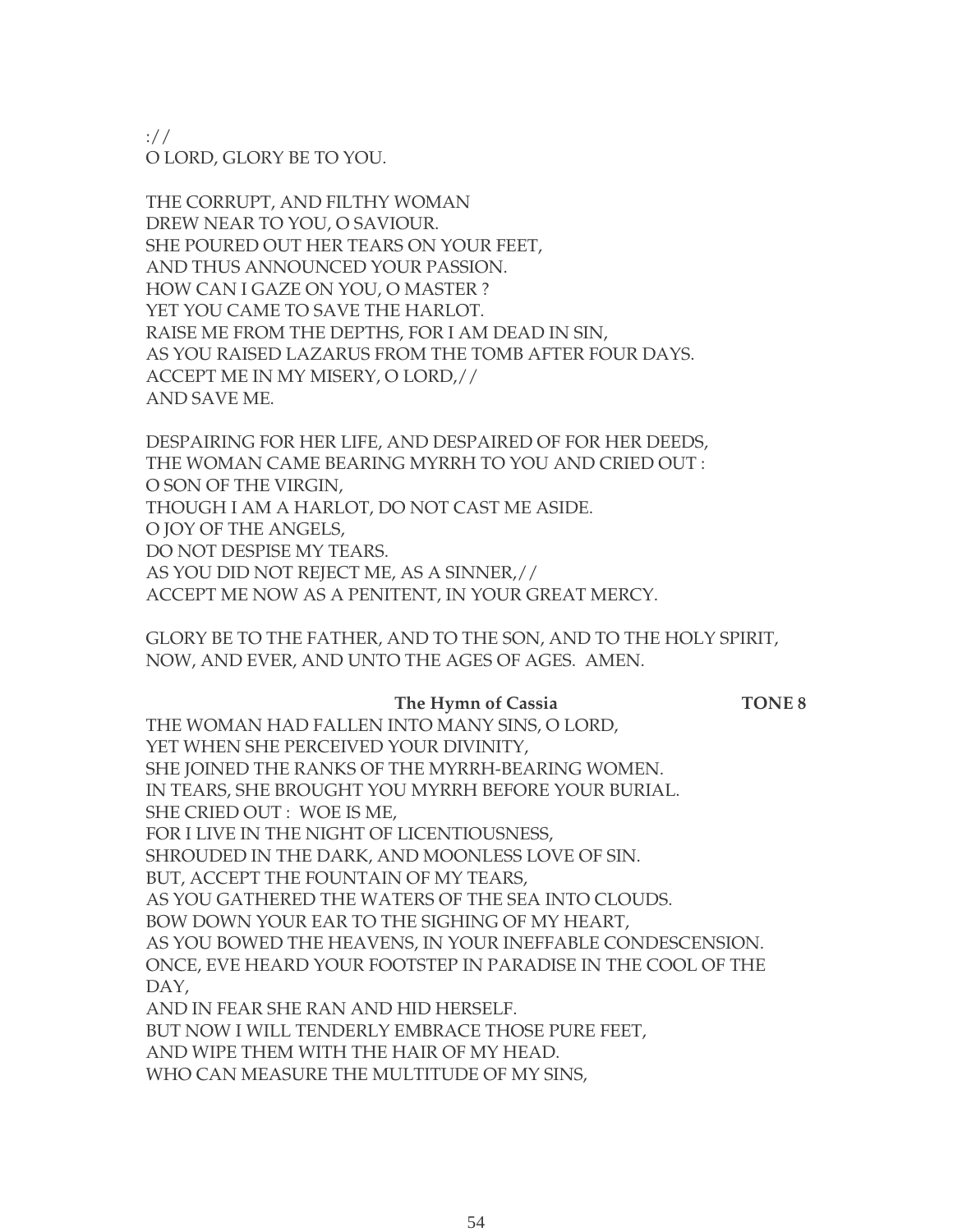### OR THE DEPTH OF YOUR JUDGEMENTS, SAVIOUR OF MY SOUL ?// DO NOT DESPISE YOUR SERVANT, IN YOUR IMMEASURABLE MERCY.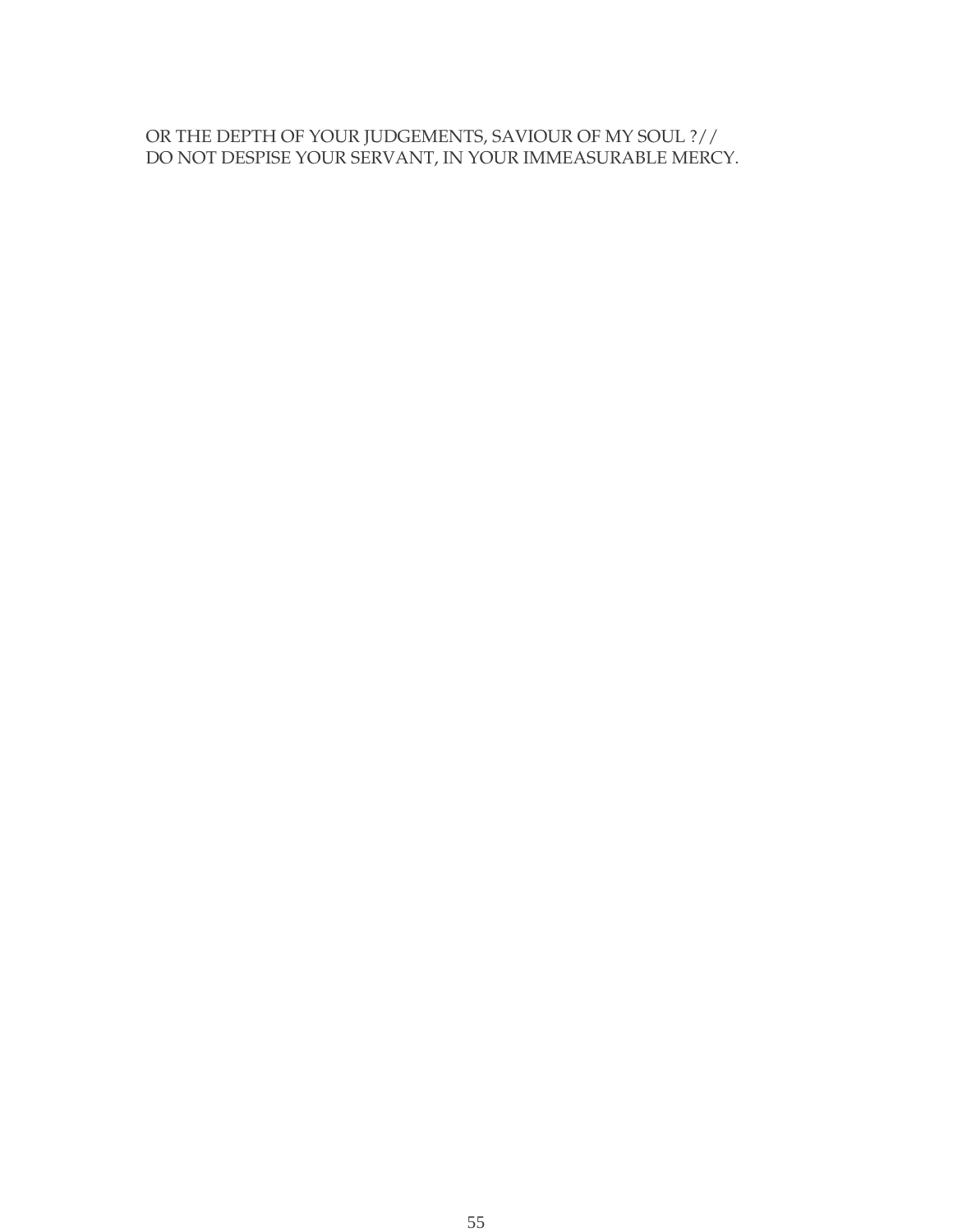#### **HOURS**

#### **TROPAR OF THE PROPHECY TONE 8**

TODAY, THE EVIL ASSEMBLY HAS GATHERED, AND PLOTS AGAINST YOU. TODAY, JUDAS RECEIVED CONDEMNATION FROM THE AGREEMENT : CAIAPHAS CONFESSES UNKNOWINGLY. FOR THE SAKE OF ALL, YOU WILL ACCEPT DEATH FREELY ;// O CHRIST GOD, OUR REDEEMER : GLORY BE TO YOU.

#### **PROKEIMENON OF THE PROPHECY TONE 4**

THE LORD WILL BLESS YOU FROM SION, \* HE WHO MADE HEAVEN, AND EARTH.

**V:** Behold now, bless the Lord, all you servants of the Lord.

**PROPHECY OF EZEKIEL** 2,3 - 3,3

#### **PROKEIMENON** TONE 6

BLESS THE LORD, \* YOU THAT FEAR THE LORD.

**V:** Praise the Name of the Lord; O servants : praise the Lord.

#### **KONTAK TONE 4**

ALTHOUGH I HAVE TRANSGRESSED MORE THAN THE HARLOT, O GOOD ONE, I HAVE NOT OFFERED YOU A FLOOD OF TEARS, BUT, PRAYING IN SILENCE, I FALL DOWN BEFORE YOU. WITH LOVE, I EMBRACE YOUR MOST PURE FEET. AS MASTER, GRANT ME REMISSION OF SINS, WHEN I CRY OUT TO YOU, O SAVIOUR :// DELIVER ME FROM THE FILTH OF MY EVIL DEEDS.

56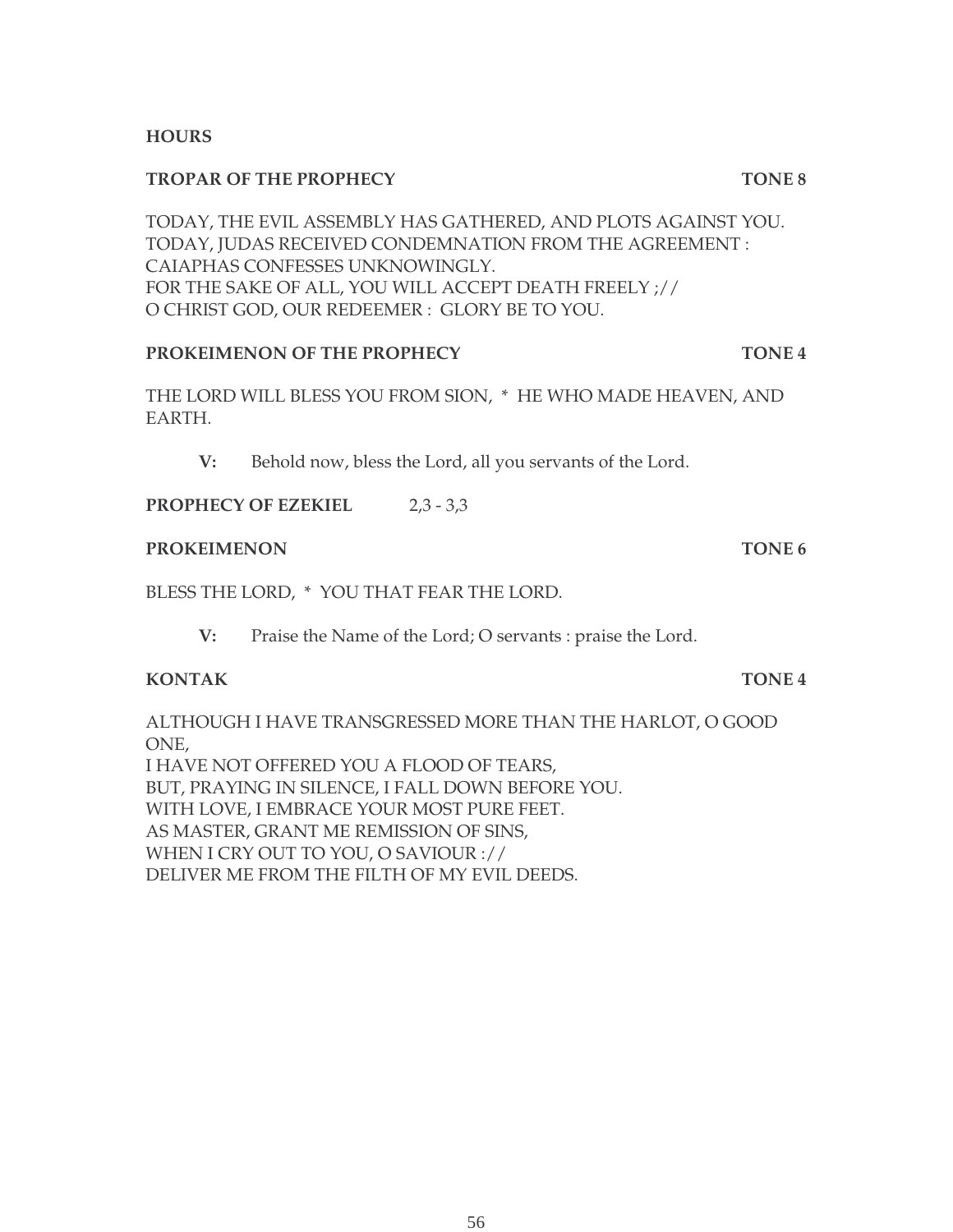#### **LORD, I CALL... TONE 1**

A HARLOT RECOGNIZED YOU AS GOD, O SON OF THE VIRGIN. WITH TEARS EQUAL TO HER PAST DEEDS, SHE BESOUGHT YOU, WEEPING : LOOSE MY DEBT, AS I HAVE LOOSED MY HAIR. LOVE THE WOMAN WHO, THOUGH JUSTLY HATED, LOVES YOU. THEN, WITH THE PUBLICANS, WILL I PROCLAIM YOU,// O BENEFACTOR, AND LOVER OF MANKIND.

THE HARLOT MINGLED PRECIOUS MYRRH WITH HER TEARS. SHE POURED IT ON YOUR MOST PURE FEET, AND KISSED THEM. AT ONCE YOU JUSTIFIED HER. YOU SUFFERED FOR OUR SAKES :// FORGIVE US ALSO, AND SAVE US.

AS THE SINFUL WOMAN WAS BRINGING HER OFFERING OF MYRRH, THE DISCIPLE WAS SCHEMING WITH LAWLESS MEN. SHE REJOICED IN POURING OUT HER PRECIOUS GIFT. HE HASTENED TO SELL THE PRECIOUS ONE. SHE RECOGNIZED THE MASTER, BUT JUDAS PARTED FROM HIM. SHE WAS SET FREE, BUT JUDAS WAS ENSLAVED TO THE ENEMY. HOW TERRIBLE IS SLOTHFULNESS. HOW GREAT HER REPENTANCE. O SAVIOR : YOU SUFFERED FOR OUR SAKES ;// GRANT US ALSO REPENTANCE, AND SAVE US.

OH, THE WRETCHEDNESS OF JUDAS. HE SAW THE HARLOT KISS THE FOOTSTEPS OF CHRIST, BUT DECEITFULLY, HE CONTEMPLATED THE KISS OF BETRAYAL. SHE LOOSED HER HAIR, WHILE HE BOUND HIMSELF WITH WRATH. HE OFFERED THE STENCH OF WICKEDNESS, INSTEAD OF MYRRH, FOR ENVY CANNOT DISTINGUISH VALUE. OH, THE WRETCHEDNESS OF JUDAS.// DELIVER OUR SOULS FROM THIS, O GOD.

THE SINFUL WOMAN RAN TO BUY THE PRECIOUS MYRRH. WITH WHICH TO ANOINT HER SAVIOUR. SHE CRIED OUT TO THE MERCHANT : GIVE ME MYRRH,// THAT I MAY ANOINT HIM, WHO HAS CLEANSED ALL MY SINS.

THE WOMAN, WHO WAS ENGULFED IN SIN, FOUND YOU A HAVEN OF SALVATION.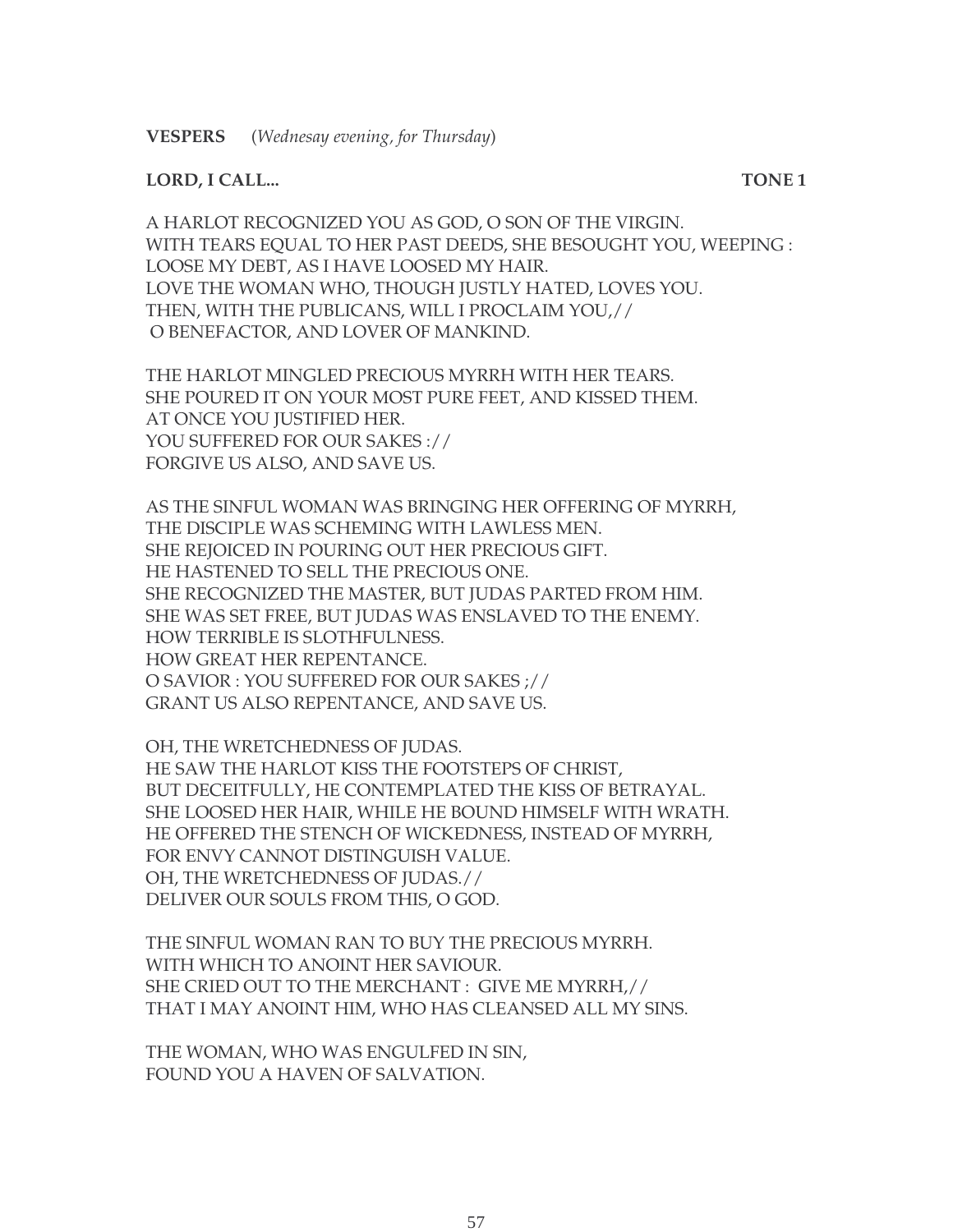SHE POURED OUT MYRRH WITH HER TEARS, AND CRIED OUT TO YOU : BEHOLD THE ONE WHO BRINGS REPENTANCE TO SINNERS. RESCUE ME FROM THE TEMPEST OF SIN, O MASTER,// THROUGH YOUR GREAT MERCY.

**TONE 6**

TODAY, CHRIST COMES TO THE HOUSE OF THE PHARISEE. A SINFUL WOMAN CRAWLS TO HIS FEET, AND CRIES OUT : LOOK AT ME, WHO AM ENGULFED IN SIN, IN DESPAIR, BECAUSE OF MY EVIL DEEDS. BUT, IN YOUR GOODNESS DO NOT DESPISE ME. GRANT ME FORGIVENESS OF MY EVIL DEEDS, O LORD,// AND SAVE ME.

THE HARLOT SPREAD OUT HER HAIR TO YOU, O MASTER ; JUDAS SPREAD OUT HIS HANDS TO LAWLESS MEN : SHE, IN ORDER TO RECEIVE FORGIVENESS ; HE, IN ORDER TO RECEIVE SOME SILVER. WE CRY OUT TO YOU, FOR YOU WERE SOLD FOR US AND YET SET US FREE ://

O LORD, GLORY BE YOU.

THE CORRUPT, AND FILTHY WOMAN DREW NEAR TO YOU, O SAVIOUR. SHE POURED OUT HER TEARS ON YOUR FEET, AND THUS ANNOUNCED YOUR PASSION. HOW CAN I GAZE ON YOU, O MASTER ? YET, YOU CAME TO SAVE THE HARLOT. RAISE ME FROM THE DEPTHS, FOR I AM DEAD IN SIN, AS YOU RAISED LAZARUS FROM THE TOMB AFTER FOUR DAYS. ACCEPT ME IN MY MISERY, O LORD,// AND SAVE ME.

DESPAIRING FOR HER LIFE, AND DESPAIRED OF FOR HER DEEDS, THE WOMAN CAME, BEARING MYRRH TO YOU, AND CRIED OUT : O SON OF THE VIRGIN, THOUGH I AM A HARLOT, DO NOT CAST ME ASIDE. O JOY OF THE ANGELS : DO NOT DESPISE MY TEARS. AS YOU DID NOT REJECT ME, AS A SINNER,// ACCEPT ME NOW AS A PENITENT, IN YOUR GREAT MERCY.

GLORY BE TO THE FATHER, AND TO THE SON, AND TO THE HOLY SPIRIT, NOW, AND EVER, AND UNTO THE AGES OF AGES. AMEN.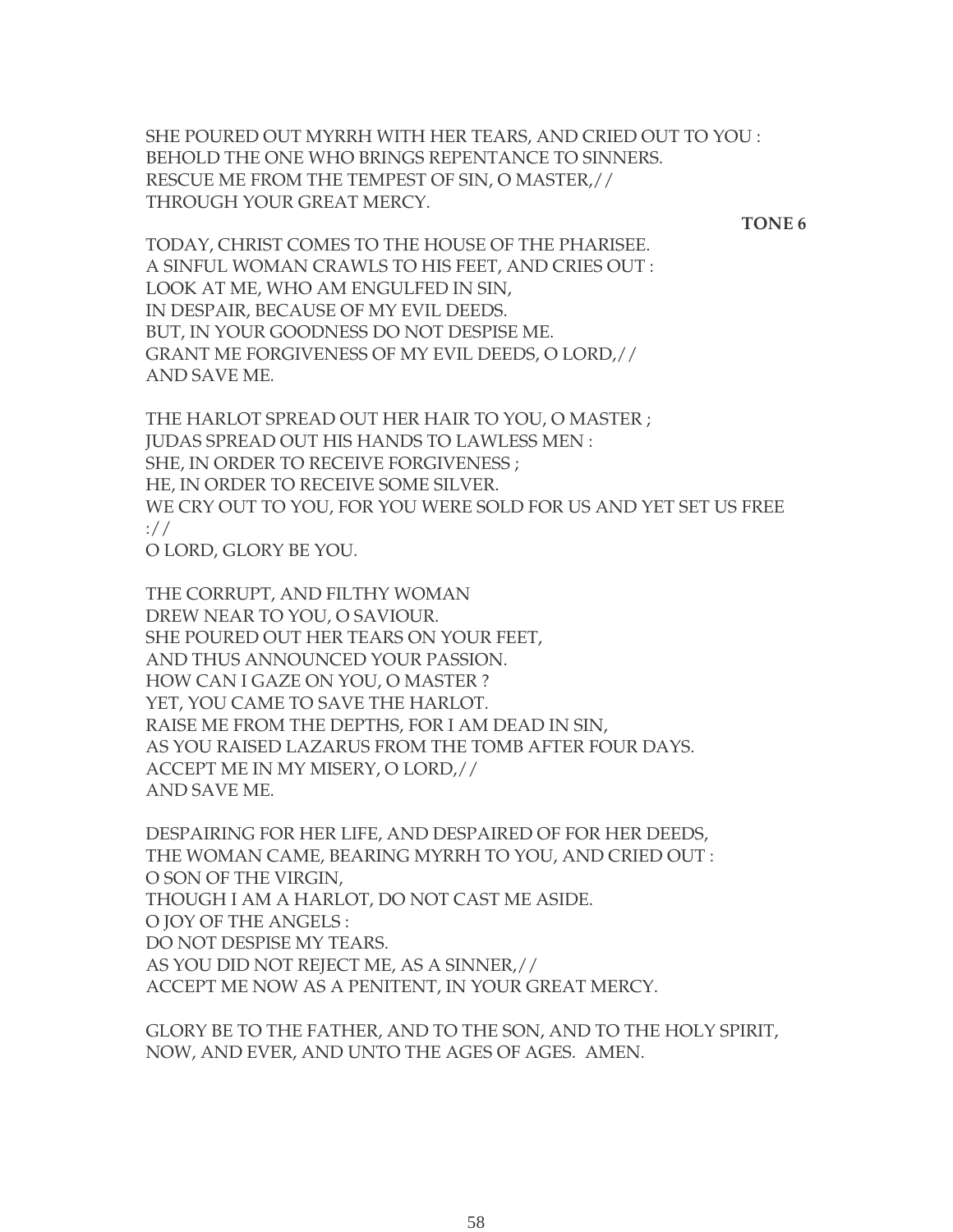**The Hymn of Cassia TONE 8**

THE WOMAN HAD FALLEN INTO MANY SINS, O LORD ; YET, WHEN SHE PERCEIVED YOUR DIVINITY, SHE JOINED THE RANKS OF THE MYRRH-BEARING WOMEN. IN TEARS, SHE BROUGHT YOU MYRRH BEFORE YOUR BURIAL. SHE CRIED OUT : WOE IS ME, FOR I LIVE IN THE NIGHT OF LICENTIOUSNESS, SHROUDED IN THE DARK, AND MOONLESS LOVE OF SIN. BUT, ACCEPT THE FOUNTAIN OF MY TEARS, AS YOU GATHERED THE WATERS OF THE SEA INTO CLOUDS. BOW DOWN YOUR EAR TO THE SIGHING OF MY HEART, AS YOU BOWED THE HEAVENS, IN YOUR INEFFABLE CONDESCENSION. ONCE, EVE HEARD YOUR FOOTSTEP IN PARADISE IN THE COOL OF THE DAY, AND, IN FEAR, SHE RAN AND HID HERSELF. BUT NOW, I WILL TENDERLY EMBRACE THOSE PURE FEET, AND WIPE THEM WITH THE HAIR OF MY HEAD. WHO CAN MEASURE THE MULTITUDE OF MY SINS, OR THE DEPTH OF YOUR JUDGMENTS, O SAVIOUR OF MY SOUL ?// DO NOT DESPISE YOUR SERVANT, IN YOUR IMMEASURABLE MERCY.

*And the rest of the Liturgy of the Presanctified Gifts.*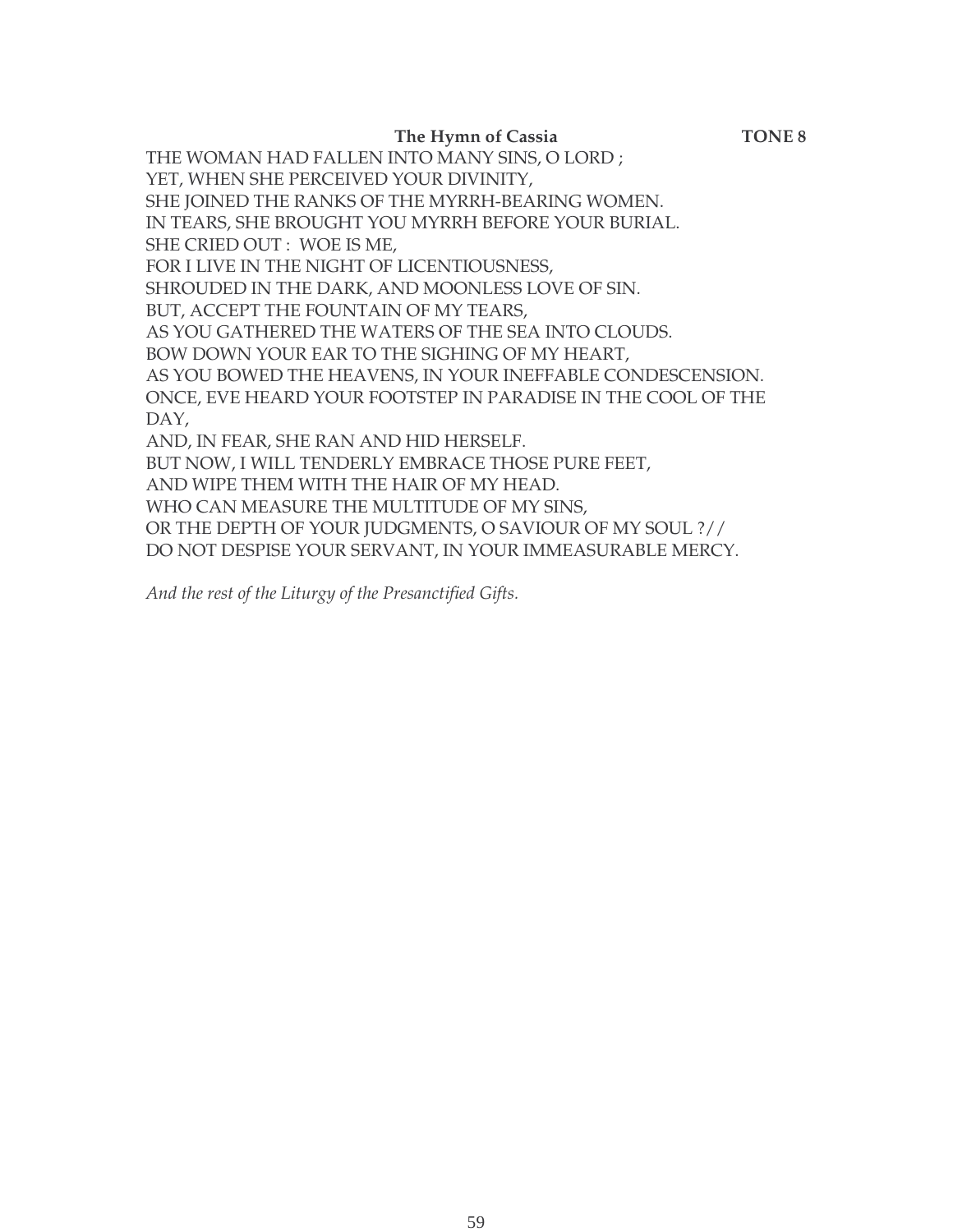# boly week U DURSOAY

#### **MATINS**

**THE CANON**

#### **CANTICLE ONE: IRMOS:**

AT A STROKE, THE RED SEA WAS PARTED IN TWO, THE SWELLING DEPTHS DRIED UP : A PATH FOR THOSE UNARMED, A GRAVE FOR THOSE IN FULL ARRAY. A SONG BEFITTING GOD WAS SUNG, FOR GLORIOUSLY HAS CHRIST OUR GOD BEEN GLORIFIED. **R:** GLORY BE TO YOU, OUR GOD, GLORY BE TO YOU.

#### **Tropars:**

O Cause of all and Giver of life : the infinite Wisdom of God has built a house from a pure, unwedded mother. For, clothed in the temple of His body, gloriously has Christ our God been glorified.

**R:**

Initiating His friends into the mystery, the true Wisdom of God has set a table that nourishes the soul, and has mixed a cup of immortality for the faithful. Let us draw near with reverence, and cry out : Gloriously has Christ our God been glorified. **R:**

Let us, the faithful, all listen, as the uncreated, and innate Wisdom of God calls out with a loud voice. For He cries : Taste, and knowing that I am God, exclaim : Gloriously has Christ our God been glorified.

**KATAVASIA:** (*the irmos is repeated throughout, as katavasia*)

#### **CANTICLE THREE: IRMOS:**

THE LORD AND CREATOR OF ALL, THE CHANGELESS GOD, DESCENDED TO UNITE THE CREATURE TO HIMSELF. NOW, AS THE PASSOVER HE OFFERS HIMSELF TO THOSE FOR WHOM HE IS ABOUT TO DIE, CRYING OUT : EAT MY BODY, AND BE CONFIRMED IN FAITH. **R:** GLORY BE TO YOU, OUR GOD, GLORY BE TO YOU.

#### **Tropars:**

You filled Your cup of gladness, which redeems all the race of men, and gave it to Your disciples to drink, O Good One. You offered Yourself, crying out : Drink my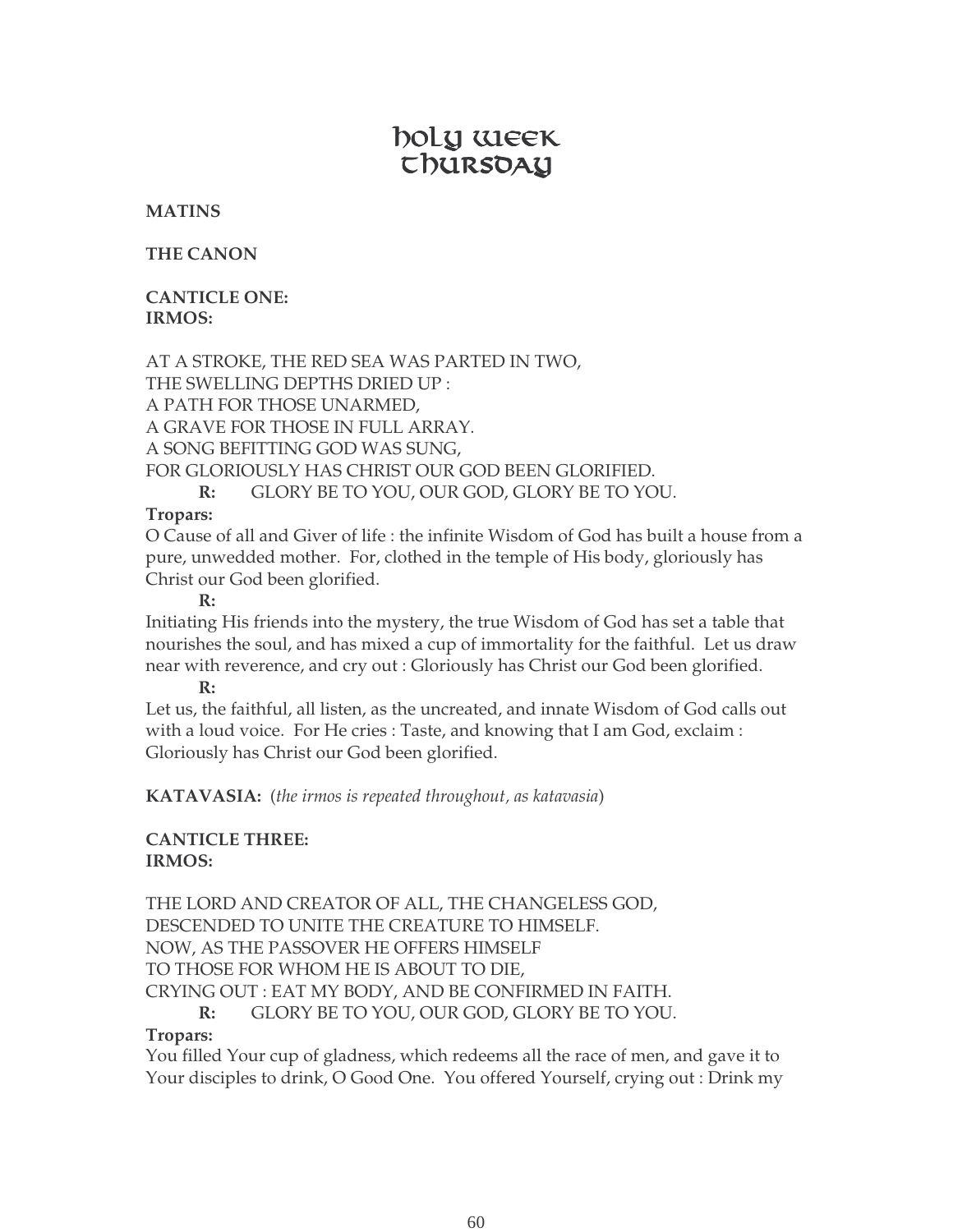blood, and be confirmed in faith.

**R:**

Foolish is the man among you, who is a betrayer, foretold the patient One to His disciples. He shall not know these things, and being without understanding, he shall not understand. Yet, abide in Me, and be confirmed in faith.

#### **Little Litany**

#### **SESSIONAL HYMN**

THE LORD, WHO ALONE LOVES MANKIND, WHO CREATED THE LAKES, THE RIVERS, AND THE SEAS, GAVE US A SPECIAL COMMANDMENT OF LOVE : WHEN HE WRAPPED A TOWEL AROUND HIS WAIST, AND WASHED THE FEET OF HIS DISCIPLES ; HE HUMBLED HIMSELF, IN THE GREATNESS OF HIS GOODNESS,// RAISING US FROM THE DEPTHS OF EVIL.

GLORY BE TO THE FATHER, AND TO THE SON, AND TO THE HOLY SPIRIT.

**TONE 3**

IN YOUR GOODNESS, YOU HUMBLED YOURSELF, WASHING THE FEET OF YOUR DISCIPLES. PETER WOULD NOT ALLOW THIS, NOT SEEING THE DIVINE PLAN. WHEN YOU REVEALED IT, HE OBEYED, AND WAS WASHED.// WE FERVENTLY PRAY TO YOU : GRANT UNTO US GREAT MERCY!

NOW, AND EVER, AND UNTO THE AGES OF AGES. AMEN.

**TONE 4**

EATING WITH YOUR DISCIPLES, O MASTER, YOU REVEALED A HOLY MYSTERY TO THEM : THAT YOU WOULD BE SLAIN, DELIVERING US FROM CORRUPTION,// FOR WE VENERATE YOUR HOLY PASSION.

#### **CANTICLE FOUR: IRMOS:**

FORESEEING YOUR INEFFABLE MYSTERY, THE PROPHET FORETOLD YOU, O CHRIST : YOU HAVE SHOWN MIGHTY LOVE, O COMPASSIONATE FATHER, BY SENDING YOUR ONLY-BEGOTTEN SON INTO THE WORLD AS ITS ATONEMENT. **R:** Glory be to You, our God, glory be to You.

**Tropars:**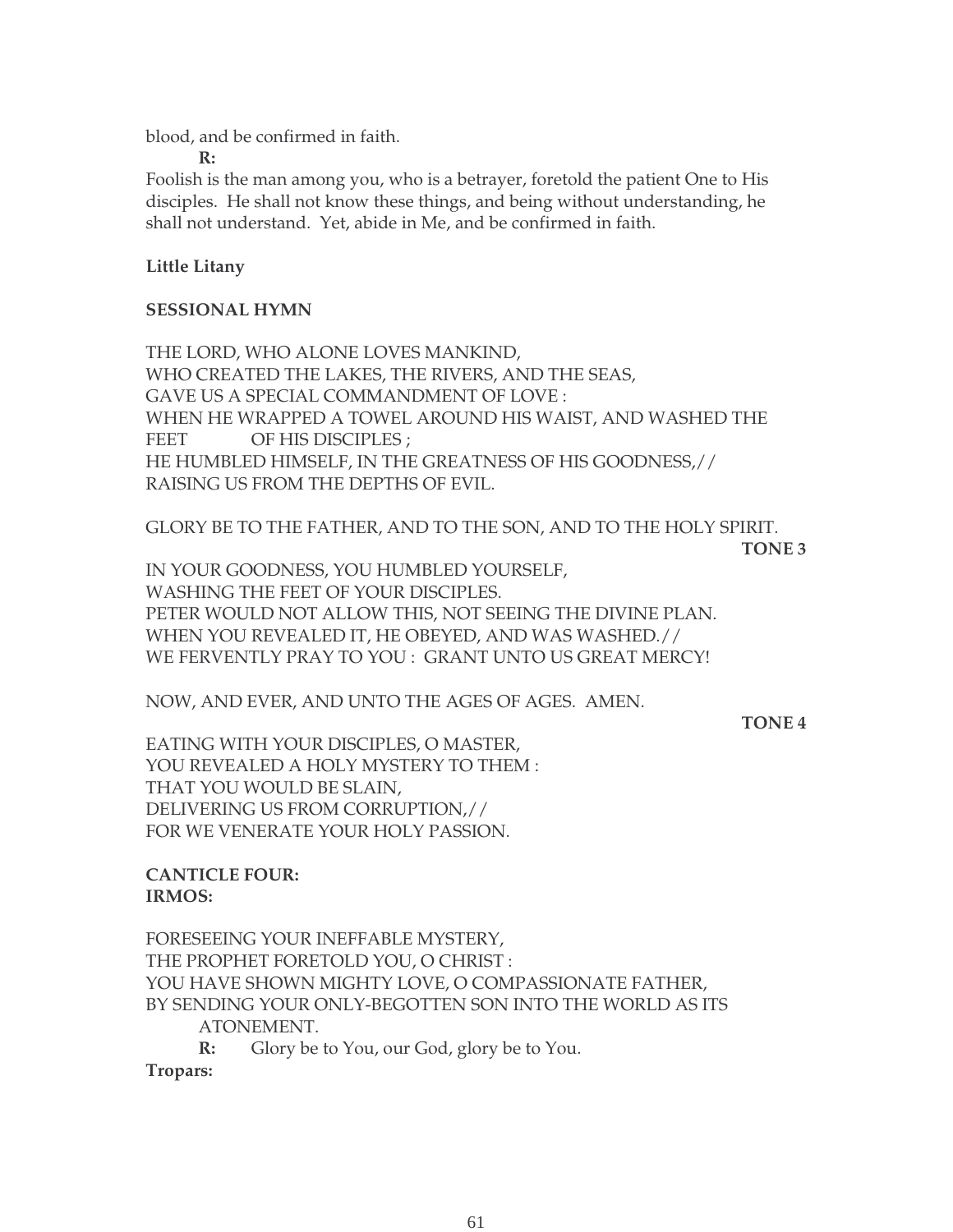Going to the passion, which pours forth freedom from passion to all of Adam's race, You said to Your friends, O Christ : I have earnestly desired to share this passover with you ; for the Father has sent me, the only-begotten Son, into the world as its atonement. **R:**

Partaking of the cup, You cried out to Your disciples, O Immortal One : No more shall I drink of the fruit of the vine, while I am living among you ; for the Father has sent me, the Only-begotten Son, into the world as its atonement.

**R:**

You said to Your friends, O Christ : In my Kingdom, I shall drink a new vintage beyond understanding, so that I shall be with you as God among gods ; for, the Father has sent me, the Only-begotten Son, into the world as its atonement.

#### **CANTICLE FIVE: IRMOS:**

THE APOSTLES WERE UNITED BY A BOND OF LOVE, DEDICATED TO CHRIST, WHO RULES OVER ALL. THEIR BEAUTIFUL FEET WERE WASHED FOR THE PREACHING OF THE GOSPEL OF PEACE TO ALL. **R:** GLORY BE TO YOU, OUR GOD, GLORY BE TO YOU

#### **Tropars:**

The Wisdom of God, Who rules the ungovernable waters of the heavens, Who tames the deeps, and restrains the seas, now pours water into a basin, and the Master washes the feet of his servants.

**R:**

The Master shows the disciples an example of humility ; He, who wraps the vault of heaven in clouds, girds Himself with a towel ; He, who holds in His hands the breath of all that exists, kneels down to wash the feet of His servants.

#### **CANTICLE SIX: IRMOS:**

THE FINAL ABYSS OF SINS HAS ENCOMPASSED ME. UNABLE TO BEAR ITS WAVES, LIKE JONAH, I CRY OUT TO YOU: LEAD ME FROM CORRUPTION, O MASTER.

### **R:** GLORY BE TO YOU, OUR GOD, GLORY BE TO YOU.

### **Tropars:**

You call me Lord, and Teacher, O disciples, for so I am. Therefore, imitate the example, which you have seen in me.

### **R:**

He, who has no filth, does not need to wash, except for his feet. And you are clean, O disciples, but not all of you ; for a mad impulse rages within one of you.

## **KONTAK TONE 2**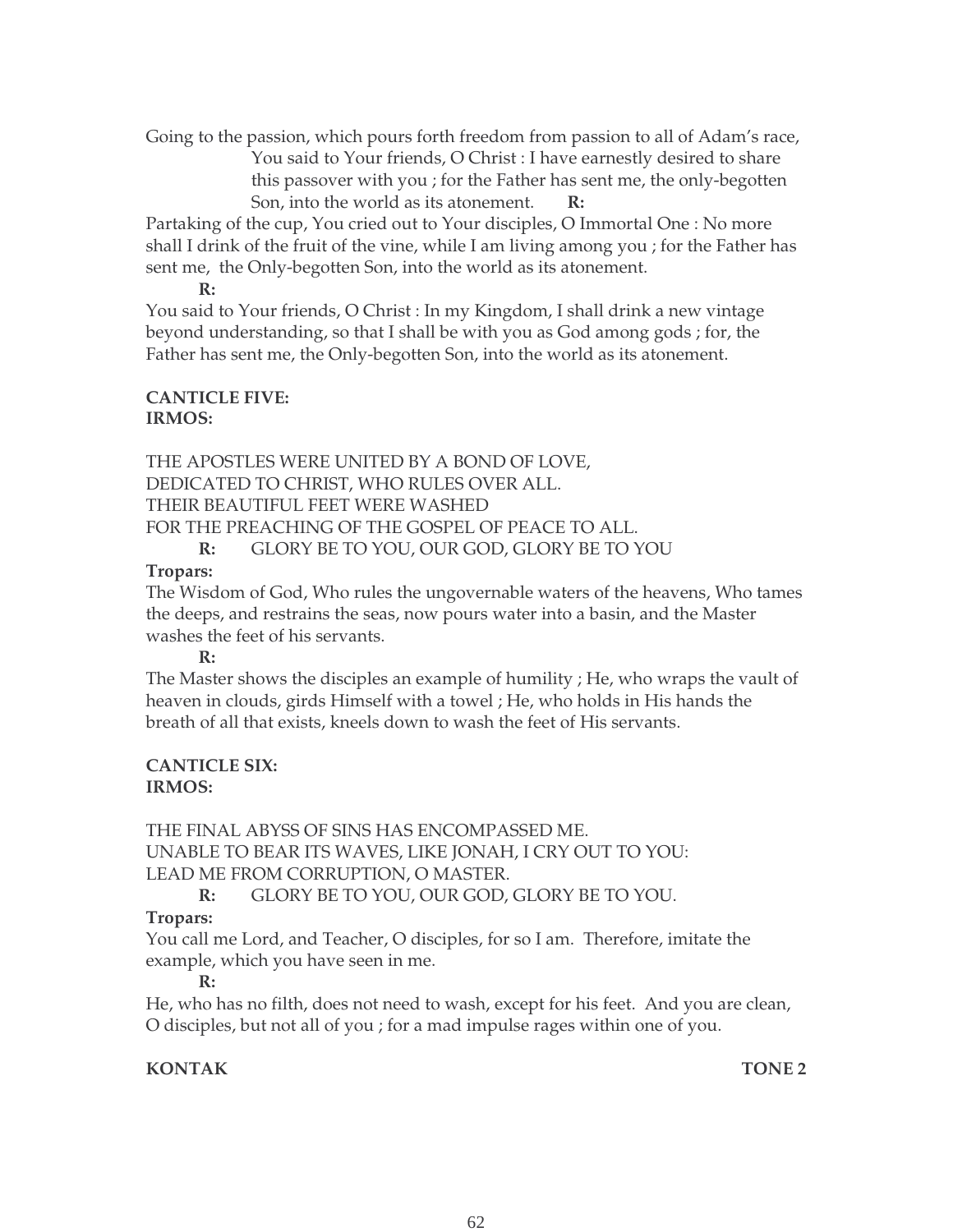#### WITH HIS HANDS, THE BETRAYER RECEIVES THE BREAD. WITH HIS HANDS, HE SECRETLY RECEIVES THE SILVER, THE PRICE OF HIM, WHO FASHIONED MAN WITH HIS HANDS.// SO THE SERVANT, AND DECEIVER JUDAS REMAINS DEPRAVEDÉ **IKOS**

Let us all approach the mystical table in fear, and receive the Bread with pure souls; and let us stay with the Master, so that we may see how He washes His disciples' feet, nd wipes them with a towel. Let us do as we have seen Him do, submitting to one another. nd washing one another's feet, for Christ Himself thus commanded His disciples.//

BUT THE SERVANT, AND DECIEVER JUDAS DID NOT TAKE HEED.

#### **CANTICLE SEVEN: IRMOS:**

THE YOUTHS IN BABYLON WERE NOT AFRAID OF THE FLAMING FURNACE. WHEN CAST INTO THE MIDST OF THE FLAMES, THEY WERE WASHED IN DEW, AND SANG : BLESSED ARE YOU, O LORD GOD OF OUR FATHERS.

**R:** GLORY BE TO YOU, OUR GOD, GLORY BE TO YOU.

#### **Tropars:**

Nodding his head in agreement, Judas deliberately stirs up evil, seeking an opportunity to hand over to condemnation, the Judge, Who is Lord of all, and God of our fathers.

#### **R:**

Christ cried out to His friends : One of you will betray me. They forgot their

gladness, and were seized by anxiety, and grief, saying : Tell us who it is, O God of our fathers. **R:**

He that boldly dips his hand in the same dish with me : It would be better for that man, if he had never passed through the gate of life. Thus, the God of our fathers disclosed the one who would betray Him.

#### **CANTICLE EIGHT: IRMOS:**

THE BLESSED YOUTHS IN BABYLON BRAVED DANGERS FOR THEIR FATHERS' LAWS. THEY IGNORED THE IGNORANT COMMAND OF THE KING. UNITED BY A FIRE, WHICH DID NOT CONSUME THEM, THEY SANG A HYMN WORTHY OF THE ALMIGHTY : PRAISE THE LORD, ALL WORKS OF THE LORD.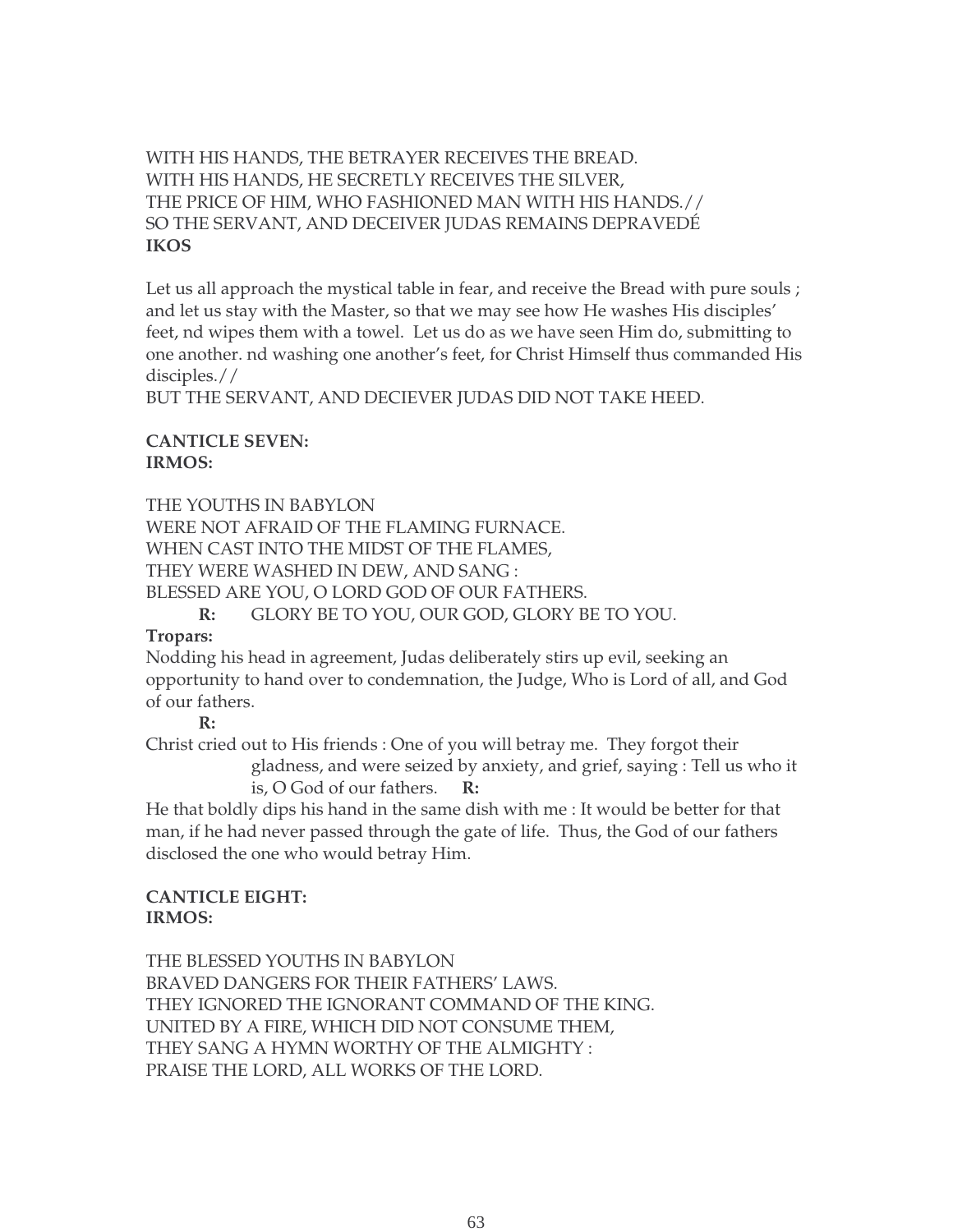#### EXALT HIM THROUGHOUT ALL AGES.

#### **R:** GLORY BE TO YOU, OUR GOD, GLORY BE TO YOU.

#### **Tropars:**

The blessed Apostles, those guests faithfully present with the Word in Sion, followed the Shepherd, like sheep ; and united by Christ, from whom they were not parted, they fed upon the divine Word, crying out in thanksgiving : Praise the Lord, all you works of the Lord. Exalt Him throughout all ages.

**R:**

Iscariot, that man of ill-omened name, forced from his mind the law of love, and moved to betrayal the feet, which You had washed, O Christ. He that ate Your bread, even Your divine Body, lifted up his heel against You, and knew not how to cry out : Praise the Lord, all you works of the Lord. Exalt Him throughout all ages.

 **R:** Let us bless the Father, and the Son, and the Holy Spirit, the Lord ; now, and ever, and unto the ages of ages. Amen.

Without conscience, Judas accepted the Body that cleanses from sin, and the Blood that was shed for the world. But he was not ashamed of drinking what he had sold for a price. He was not offended at evil, and knew not how to cry out : Praise the Lord, all you works of the Lord. Exalt Him throughout all ages.

#### **CANTICLE NINE: IRMOS:**

COME, O FAITHFUL :

LET US ENJOY THE MASTER'S HOSPITALITY, THE BANQUET OF IMMORTALITY. IN THE UPPER CHAMBER, WITH UPLIFTED MINDS, LET US RECEIVE THE EXALTED WORDS OF THE WORD, WHOM WE MAGNIFY.

**R:** GLORY BE TO YOU, OUR GOD, GLORY BE TO YOU.

#### **Tropars:**

Go, says the Word to His disciples, and in the upper chamber, prepare the Passover, which confirms the mind of those, whom I initiate with the unleavened word of truth, and magnify the strength of grace.

**R:** 

Before the ages, the Father begot me, His creative Wisdom. He made me the beginning of His ways for His works, which now have been mystically perfected. For, being by nature the uncreated Word, I make my own the words of that nature, which I have now assumed.

#### **R:**

Just as I am man in essence, and not in imagination, so also the nature, which has been united to me, is God, by reason of communion. Therefore, know me, the one Christ, who am saving those things from which, and in which, I was brought forth.

#### **EXASPOSTELARY TONE 8**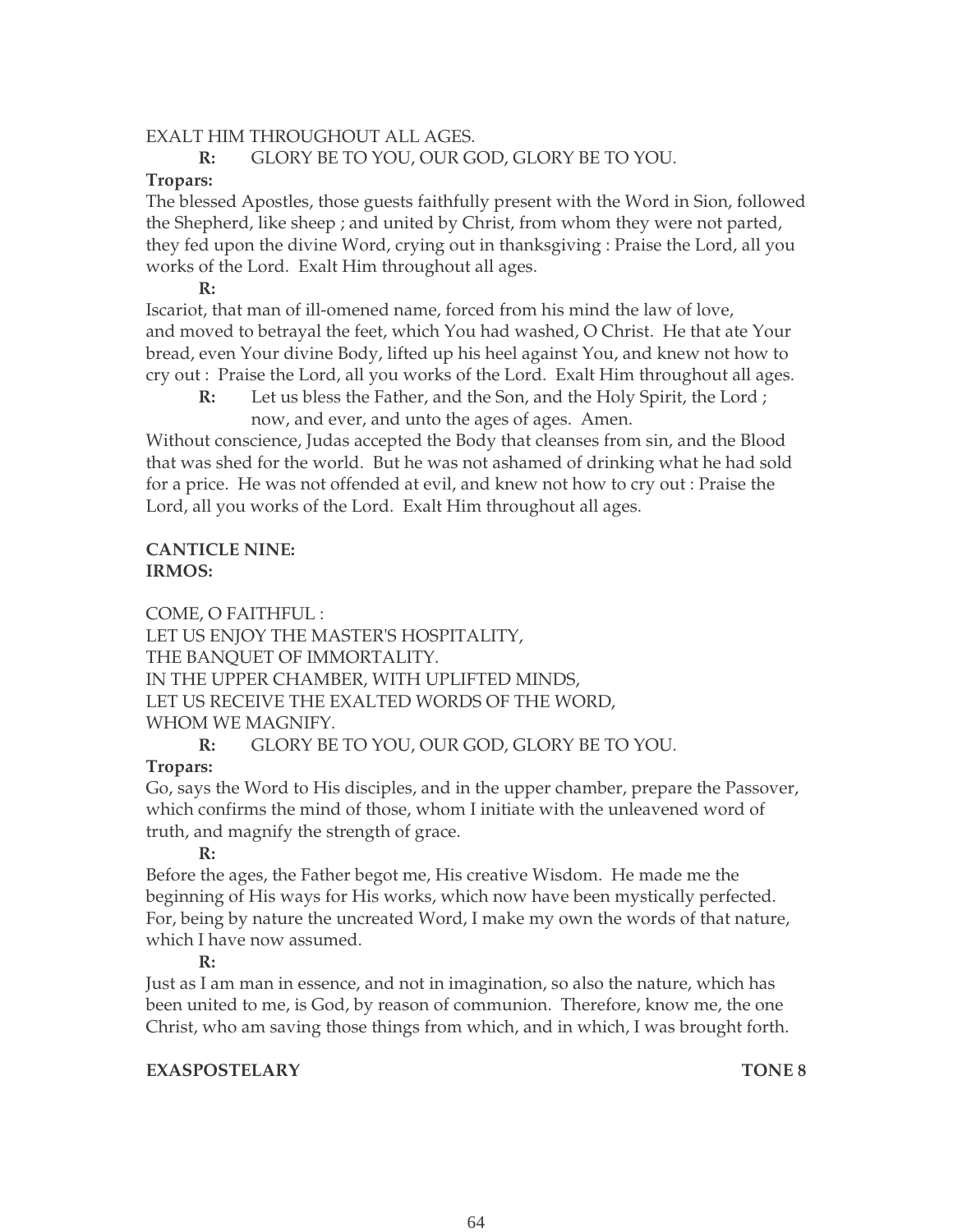YOUR BRIDAL CHAMBER, I SEE ADORNED, O MY SAVIOUR, AND I HAVE NO WEDDING GARMENT, THAT I MAY ENTER. O GIVER OF LIGHT : ENLIGHTEN THE VESTURE OF MY SOUL, AND SAVE ME.

#### **THE PRAISES** TONE 2

THE ASSEMBLY OF THE JEWS GATHERS TOGETHER TO DELIVER TO PILATE THE MAKER, AND CREATOR OF ALL. WHAT LAWLESSNESS. WHAT FAITHLESSNESS. THE JUDGE OF THE LIVING AND THE DEAD, THEY PREPARE FOR JUDGEMENT. THE HEALER OF SUFFERING, THEY PREPARE FOR SUFFERINGS. HOW GREAT IS YOUR MERCY.// O LONG-SUFFERING LORD : GLORY BE TO YOU.

THE TRANSGRESSOR JUDAS, O LORD, DIPPED HIS HAND IN THE PLATE WITH YOU, AT SUPPER. BUT NOW, HE UNLAWFULLY STRETCHES FORTH HIS HAND FOR SILVER. HE CALCULATED THE PRICE OF THE WOMAN'S MYRRH, YET HE DOES NOT SHUDDER IN SELLING YOU, THE PRICELESS ONE. HE LET THE MASTER WASH HIS FEET, YET, HE DECEITFULLY KISSES HIM IN BETRAYAL TO LAWLESS MEN. CAST OUT FROM THE RANKS OF THE APOSTLES, HE CASTS AWAY THE THIRTY PIECES OF SILVER, NOT SEEING THE RESURRECTION OF THE THIRD DAY.// BY IT, HAVE MERCY ON US.

JUDAS, THE TREACHEROUS DECEIVER, WITH A DECEITFUL KISS, BETRAYED THE LORD AND SAVIOUR. HE SOLD THE MASTER, AS A SLAVE, TO LAWLESS MEN. AND THE LAMB OF GOD, THE SON OF THE FATHER, THE ONLY GREATLY MERCIFUL ONE,// WAS LED AS A SHEEP TO THE SLAUGHTER.

SERVANT, AND DECEIVER, DISCIPLE, AND BETRAYER, FRIEND, AND DEVIL — JUDAS HAS BEEN REVEALED BY HIS DEEDS. WHILE FOLLOWING THE MASTER, HE PLOTTED HIS BETRAYAL. HE SAID TO HIMSELF : I SHALL BETRAY HIM, AND GAIN THE PURSE. HE SOUGHT TO HAVE THE MYRRH SOLD, AND BY DECEIT TO HAVE JESUS SEIZED. HE GAVE THE KISS, AND GAVE UP THE CHRIST.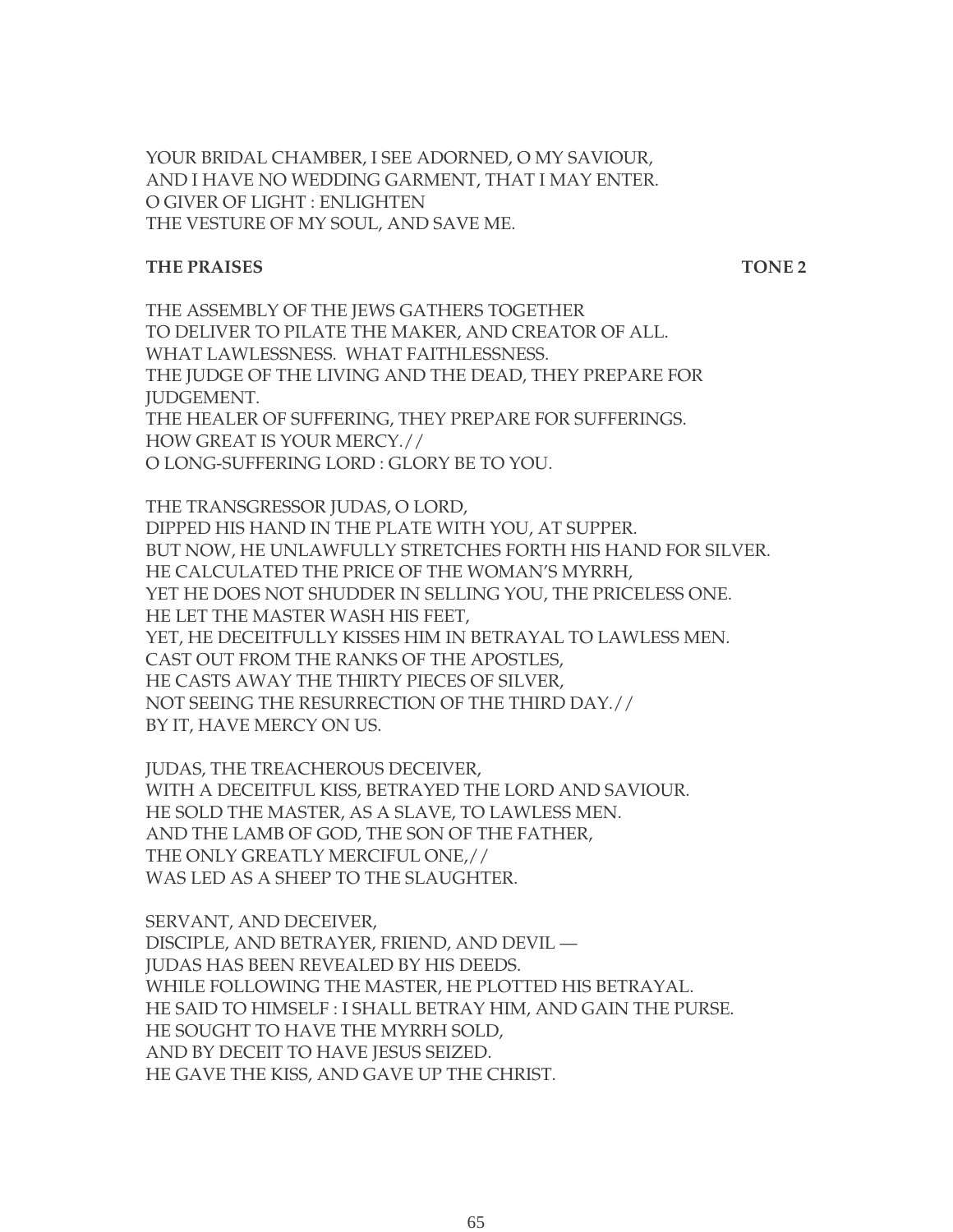BUT LIKE A SHEEP, LED TO THE SLAUGHTER,// SO WENT THE ONLY COMPASSIONATE LOVER OF MANKIND.

GLORY BE TO THE FATHER, AND TO THE SON, AND TO THE HOLY SPIRIT, NOW, AND EVER, AND UNTO THE AGES OF AGES. AMEN.

THE LAMB, WHOM ISAIAH PROCLAIMED, GOES WILLINGLY TO THE SLAUGHTER. HE GIVES HIS BACK TO SCOURGING, HIS CHEEKS TO BUFFETING. HE DOES NOT TURN HIS FACE FROM THE SHAME OF SPITTING. HE IS CONDEMNED TO A SHAMEFUL DEATH. HE, WHO IS SINLESS, WILLINGLY SUBMITS TO ALL,// TO GRANT TO ALL THE RESURRECTION FROM THE DEAD. **APOSTIKHA TONE 8**

TODAY, THE EVIL ASSEMBLY GATHERS AGAINST THE CHRIST, AND DEVISES FALSE CHARGES AGAINST HIM, TO DELIVER THE INNOCENT ONE OVER TO PILATE TO DIE. TODAY, JUDAS SETS UP FOR HIMSELF THE GALLOWS OF WEALTH, ABANDONING BOTH EARTHLY AND HEAVENLY LIFE. TODAY, CAIAPHAS PROPHESIES UNWITTINGLY, SAYING : IT IS EXPEDIENT THAT ONE MAN SHOULD DIE FOR THE PEOPLE. FOR TRULY, CHRIST CAME TO SUFFER FOR OUR SINS, TO FREE US FROM BONDAGE TO THE ENEMY,// FOR HE IS GOOD, AND LOVES MANKIND.

**V:** He who ate of my bread has lifted his heel against me.

TODAY, JUDAS ABANDONS ALL PRETENSE OF LOVE FOR THE POOR. NOT CARING FOR THEM, HE ASSUMES THE VERY SHAPE OF GREED. INSTEAD OF SELLING THE SINFUL WOMAN'S MYRRH, HE SELLS THE ANOINTED ONE OF GOD, AND STEALS THE PROCEEDS. HE RUNS TO THE LAWLESS JEWS, AND ASKS : WHAT WILL YOU GIVE ME IF I BETRAY HIM TO YOU ? CURSED BE THE TRAITOR'S LOVE OF SILVER. HE LOWERS THE PRICE, AND BARGAINS LIKE A TRADER. HE SELLS JESUS LIKE A RUNAWAY SLAVE, NOT ASKING MUCH. FOR THIEVES NEVER REGARD THE VALUE OF PRECIOUS THINGS ; NOW THE DISCIPLE CASTS HOLY THINGS TO THE DOGS. MADDENED WITH AVARICE, HE HOWLS AGAINST THE MASTER. LET US FLEE FROM HIS EXAMPLE, AND CRY OUT :// O LONG-SUFFERING LORD : GLORY BE TO YOU.

**V:** When he goes out, he tells it abroad.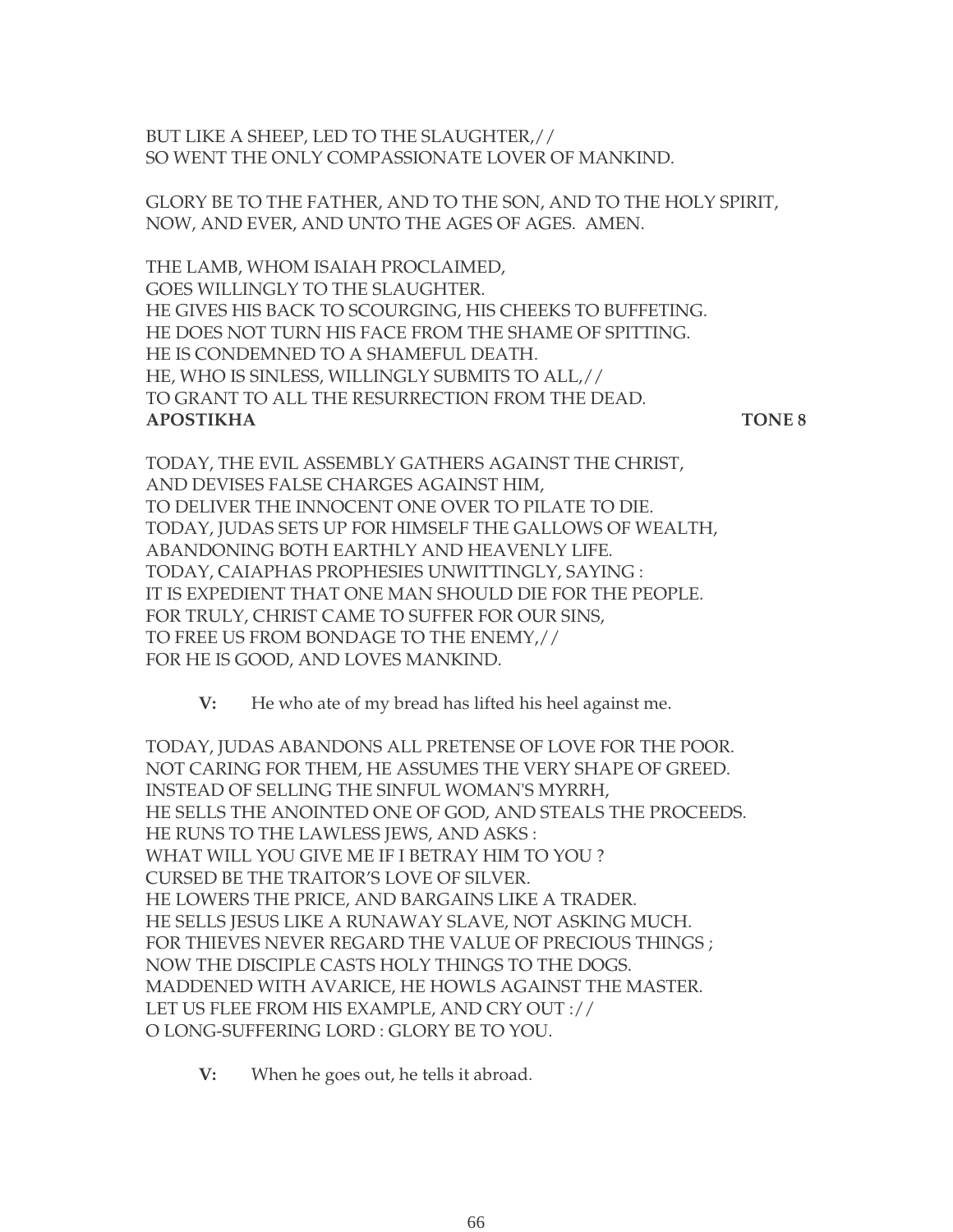YOUR LIFE, O LAWLESS JUDAS, IS FILLED WITH DECEIT. SICK WITH AVARICE, YOU GAINED THE CONTEMPT OF ALL MEN. IF YOU DESIRED WEALTH, WHY DID YOU FOLLOW HIM, WHO TAUGHT POVERTY? IF YOU LOVED THE PRICELESS ONE, WHY DID YOU SELL HIM ? WHY DID YOU HAND HIM OVER TO BE MURDERED ? SHUDDER, O SUN ; O EARTH, LAMENT, AND CRY OUT WITH FEAR :// O LONG-SUFFERING LORD : GLORY BE TO YOU.

**V:** He utters lawless words against me.

LET NO ONE BE IGNORANT OF THE LORD'S SUPPER, O BELIEVERS. LET NO ONE APPROACH THE BANQUET WITH DECEIT LIKE JUDAS, FOR HE RECEIVED A MORSEL, YET ABANDONED THE BREAD OF LIFE. HE LOOKED LIKE A DISCIPLE, BUT IN FACT HE WAS A MURDERER. HE LIVED WITH THE APOSTLES, BUT HE REJOICED WITH THE JEWS. WITH HATRED HE KISSED, AND WITH A KISS HE SOLD GOD,// WHO HAD REDEEMED US FROM THE CURSE, THE SAVIOUR OF OUR SOULS.

GLORY BE TO THE FATHER, AND TO THE SON, AN D TO THE HOLY SPIRIT.

YOUR LIFE, O LAWLESS JUDAS....

NOW, AND EVER, AND UNTO THE AGES OF AGES. AMEN.

**TONE 5**

INSTRUCTING YOUR DISCIPLES IN THE MYSTERY, O LORD, YOU SAID TO THEM : MY BELOVED, SEE THAT NO FEAR SEPARATES YOU FROM ME. ALTHOUGH I SUFFER, IT IS FOR THE SAKE OF THE WORLD. LET ME NOT BE A CAUSE OF SCANDAL TO YOU. I CAME, NOT TO BE SERVED, BUT TO SERVE, TO GIVE MYSELF FOR THE REDEMPTION OF THE WORLD. IF YOU ARE MY FRIENDS, THEN IMITATE ME. LET THE FIRST AMONG YOU BE THE LAST. LET THE MASTER BE LIKE THE SERVANT.// ABIDE IN ME, AND BEAR FRUIT, FOR I AM THE VINE OF LIFE.

*And the rest of Matins.*

**FIRST HOUR**

**KONTAK TONE 2**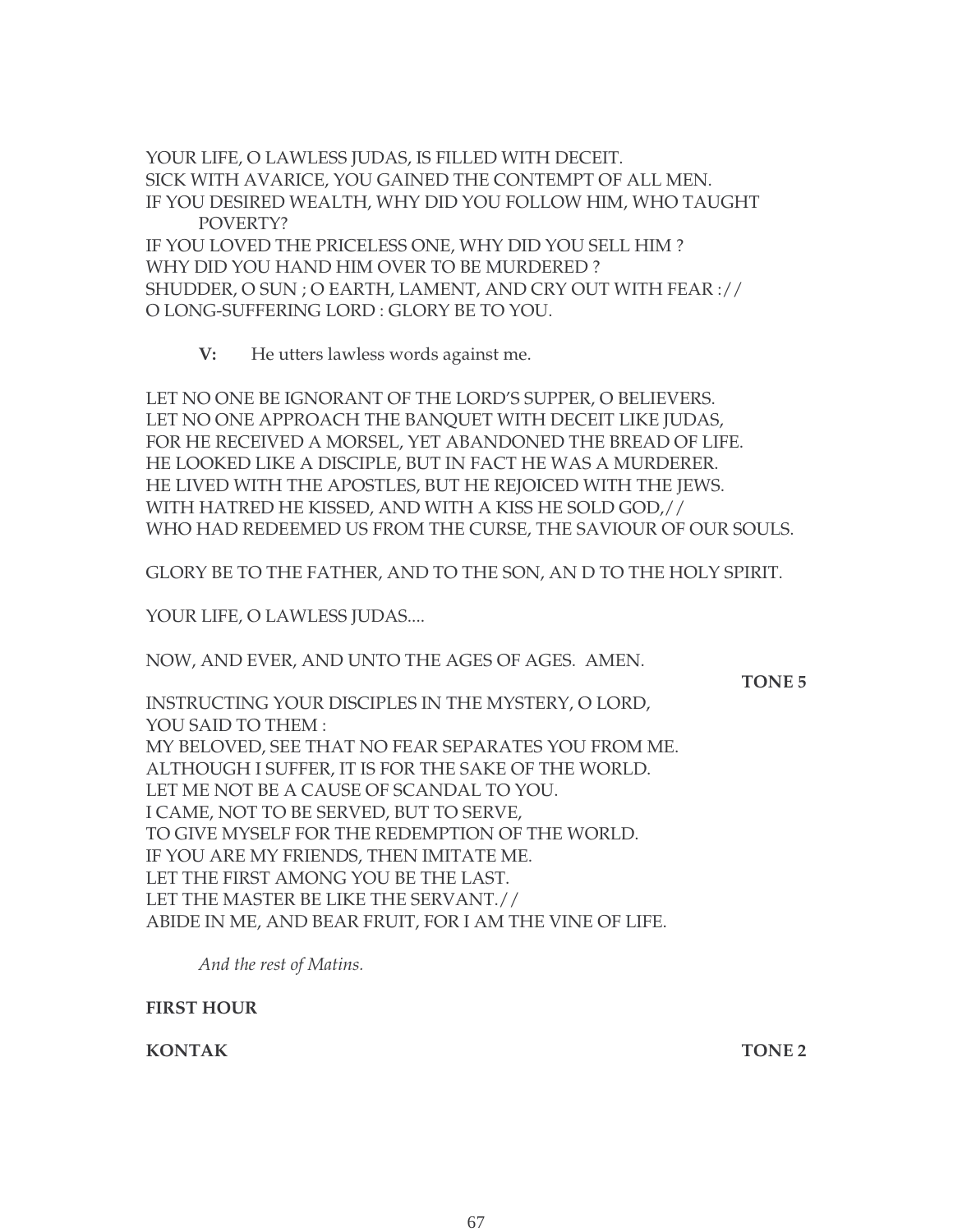WITH HIS HANDS, THE BETRAYER RECEIVES THE BREAD ; WITH HIS HANDS, HE SECRETLY RECEIVES THE SILVER, THE PRICE OF HIM WHO FASHIONED MAN WITH HIS HANDS ;// SO THE SERVANT AND DECEIVER JUDAS REMAINS DEPRAVED.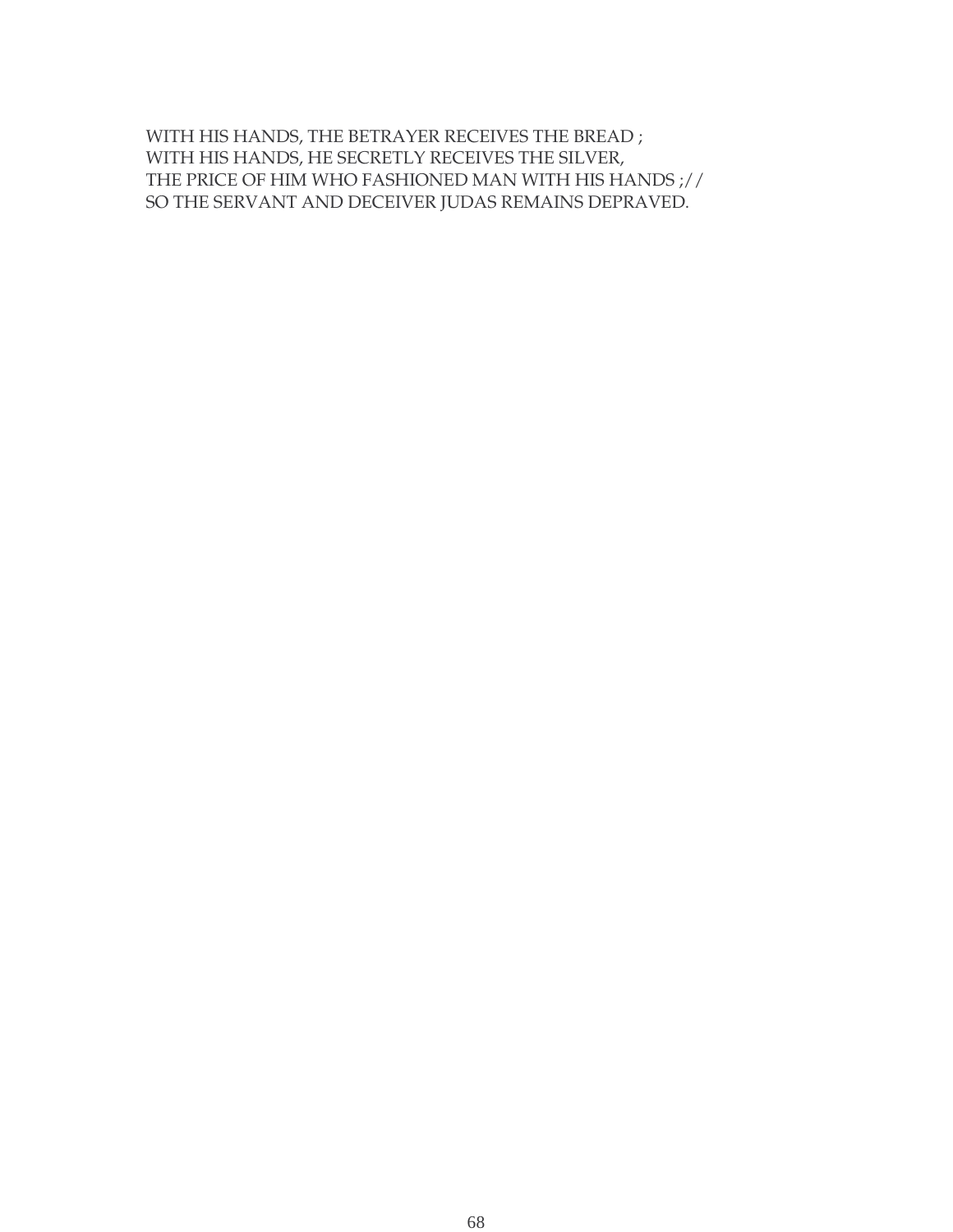#### **LORD, I CALL... TONE 2**

THE ASSEMBLY OF THE JEWS GATHERS TOGETHER, TO DELIVER TO PILATE THE MAKER, AND CREATOR OF ALL. WHAT LAWLESSNESS. WHAT FAITHLESSNESS. THE JUDGE OF THE LIVING AND THE DEAD, THEY PREPARE FOR JUDGEMENT. THE HEALER OF SUFFERING, THEY PREPARE FOR SUFFERINGS. HOW GREAT IS YOUR MERCY.// O LONG-SUFFERING LORD : GLORY BE TO YOU. (*twice*)

THE TRANSGRESSOR JUDAS, O LORD, DIPPED HIS HAND IN THE PLATE WITH YOU AT SUPPER. BUT NOW, HE UNLAWFULLY STRETCHES FORTH HIS HAND FOR SILVER. HE CALCULATED THE PRICE OF THE WOMAN'S MYRRH, YET HE DOES NOT SHUDDER IN SELLING YOU, THE PRICELESS ONE. HE LET THE MASTER WASH HIS FEET, YET, HE DECEITFULLY KISSES HIM IN BETRAYAL TO LAWLESS MEN. CAST OUT FROM THE RANKS OF THE APOSTLES, HE CASTS AWAY THE THIRTY PIECES OF SILVER, NOT SEEING THE RESURRECTION OF THE THIRD DAY.// BY IT, HAVE MERCY ON US. (*twice*)

JUDAS, THE TREACHEROUS DECEIVER, WITH A DECEITFUL KISS, BETRAYED THE LORD, AND SAVIOUR. HE SOLD THE MASTER AS A SLAVE TO LAWLESS MEN. AND THE LAMB OF GOD, THE SON OF THE FATHER, THE ONLY GREATLY MERCIFUL ONE,// WAS LED AS A SHEEP TO THE SLAUGHTER. (*twice*)

SERVANT AND DECEIVER, DISCIPLE AND BETRAYER, FRIEND AND DEVIL : JUDAS HAS BEEN REVEALED BY HIS DEEDS. WHILE FOLLOWING THE MASTER, HE PLOTTED HIS BETRAYAL. HE SAID TO HIMSELF : I SHALL BETRAY HIM, AND GAIN THE PURSE. HE SOUGHT TO HAVE THE MYRRH SOLD, AND BY DECEIT TO HAVE JESUS SEIZED. HE GAVE THE KISS, AND GAVE UP THE CHRIST. BUT, LIKE A SHEEP LED TO THE SLAUGHTER,// SO WENT THE ONLY COMPASSIONATE LOVER OF MANKIND. (*twice*)

THE LAMB, WHOM ISAIAH PROCLAIMED,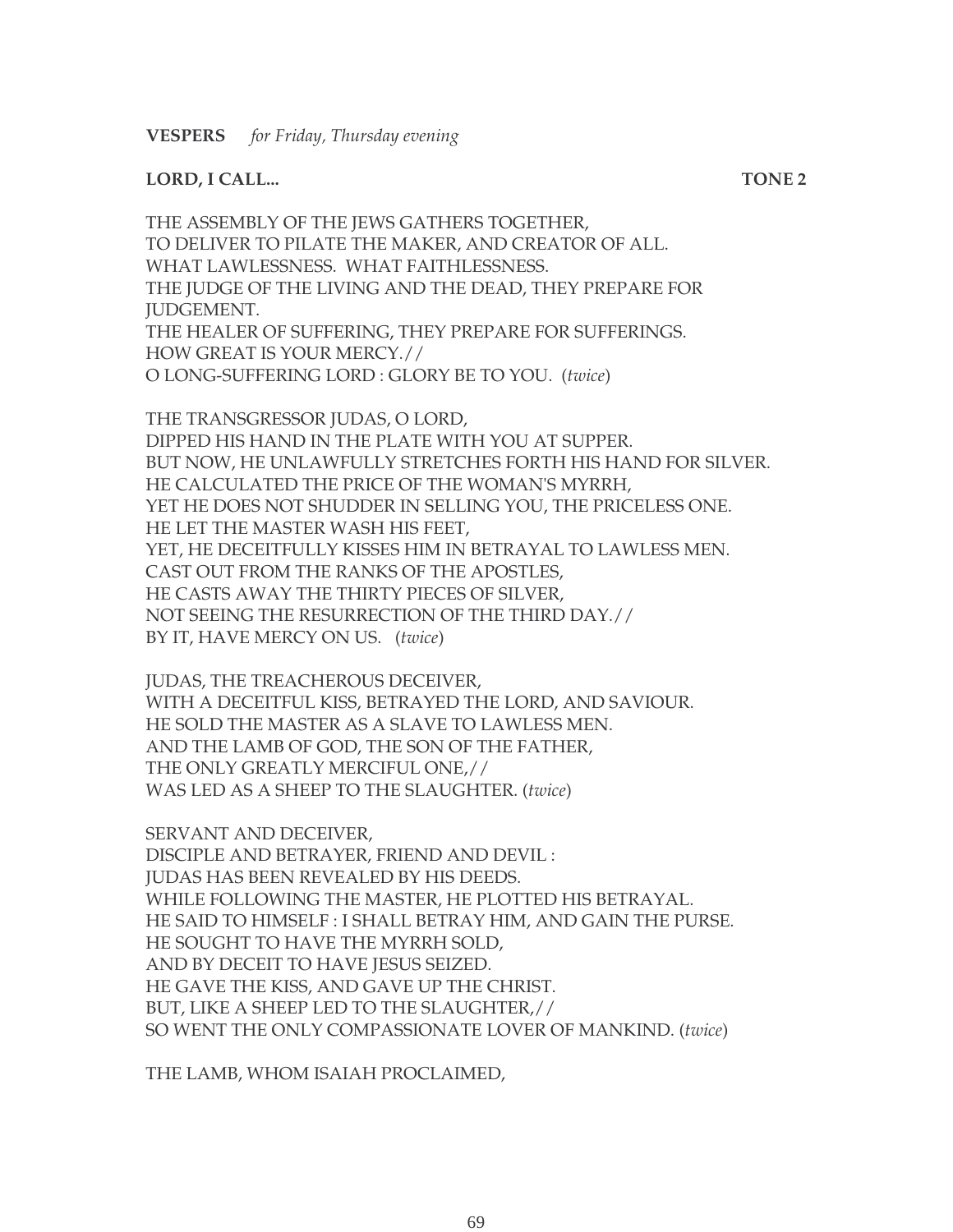GOES WILLINGLY TO THE SLAUGHTER. HE GIVES HIS BACK TO SCOURGING, HIS CHEEKS TO BUFFETING. HE DOES NOT TURN HIS FACE FROM THE SHAME OF SPITTING. HE IS CONDEMNED TO A SHAMEFUL DEATH. HE, WHO IS SINLESS, WILLINGLY SUBMITS TO ALL,// TO GRANT TO ALL THE RESURRECTION FROM THE DEAD. (*twice*)

GLORY BE TO THE FATHER, AND TO THE SON, AND TO THE HOLY SPIRIT, NOW, AND EVER, AND UNTO THE AGES OF AGES. AMEN.

#### **TONE 6**

TODAY, JUDAS IS DESCENDED FROM THOSE VIPERS, WHO ATE MANNA IN THE WILDERNESS, YET MURMURED AGAINST HIM, WHO NOURISHED THEM. FOR, WHILE THE FOOD WAS STILL IN THEIR MOUTHS, THOSE UNGRATEFUL MEN REVILED GOD. SO TOO, THIS GODLESS MAN, WHILE STILL BEARING IN HIS MOUTH THE HEAVENLY BREAD, CONTRIVED THE BETRAYAL OF THE SAVIOUR. WHAT GREEDY PURPOSE. WHAT INHUMAN INSOLENCE. HE SELLS HIM, WHO NOURISHED HIM. HE DELIVERS TO DEATH THE MASTER, WHOM HE LOVED. TRULY, THIS LAWLESS MAN IS THEIR SON. WITH THEM, WILL HE INHERIT PERDITION. SPARE OUR SOULS OF SUCH INHUMANITY,// O ONLY LORD OF BOUNDLESS MERCY.

*And the rest of the Divine Liturgy of St Basil the Great, in accordance with the Triodion.*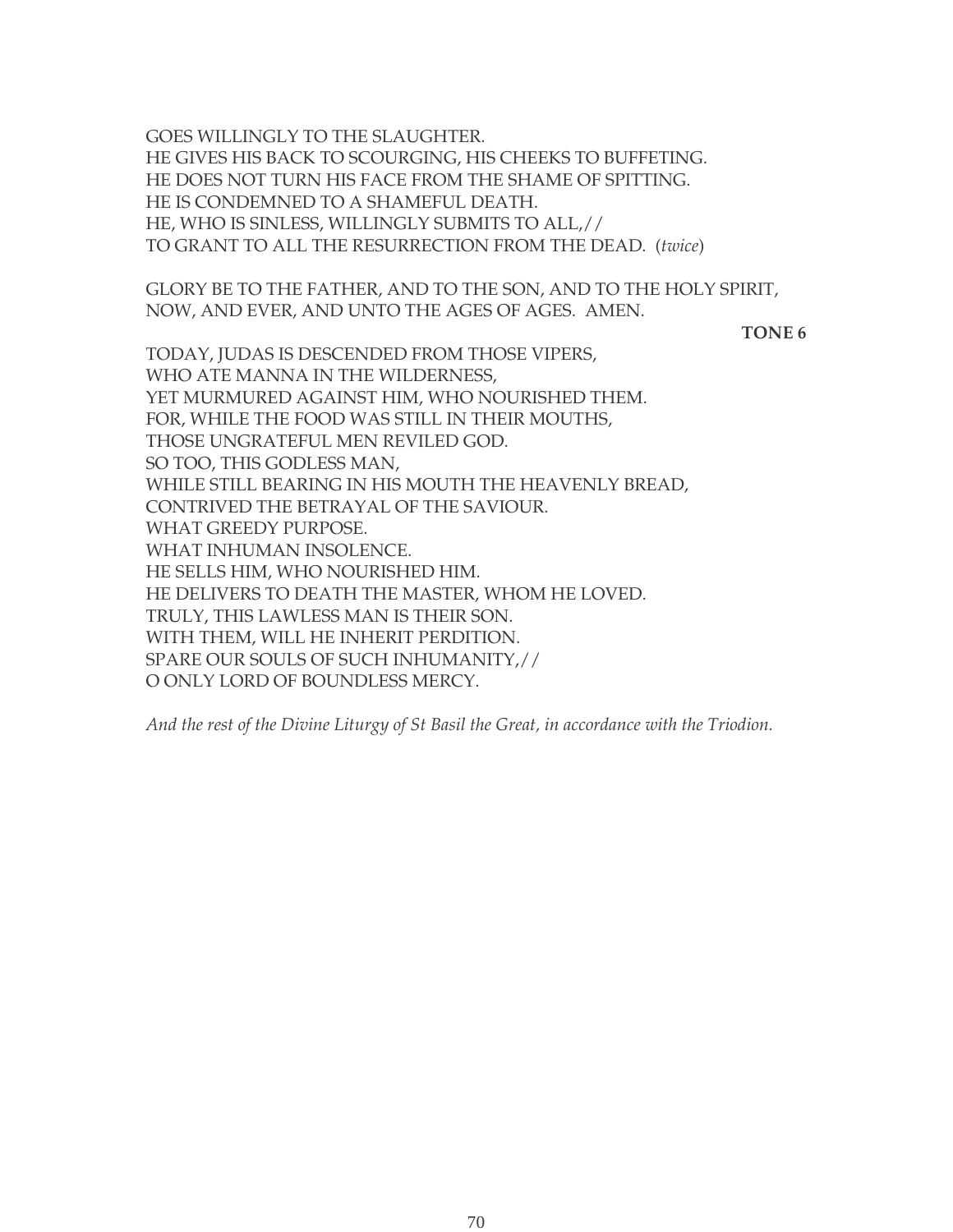# boly week GREAT AND NOLY FRIDAY

#### **MATINS**

#### **TROPAR TONE 8**

WHEN THE GLORIOUS DISCIPLES WERE ENLIGHTENED AT THE WASHING OF THEIR FEET, BEFORE THE SUPPER, THEN, THE IMPIOUS JUDAS WAS DARKENED, AILING WITH AVARICE, AND TO THE LAWLESS JUDGES, HE BETRAYS YOU, THE RIGHTEOUS JUDGE. BEHOLD, O LOVER OF MONEY, THIS MAN, WHO, BECAUSE OF MONEY, HANGED HIMSELF. FLEE FROM THE GREEDY SOUL, WHICH DARED SUCH THINGS AGAINST THE MASTER.// O LORD, WHO ARE GOOD TOWARDS ALL MEN : GLORY BE TO YOU. (*three times*)

*After the reading of the First Gospel*

#### **ANTIPHON I TONE 8**

THE RULERS OF THE PEOPLE HAVE ASSEMBLED// AGAINST THE LORD AND HIS CHRIST.

A LAWLESS CHARGE IS HURLED AGAINST ME.// LORD, O LORD, FORSAKE ME NOT.

LET US OFFER OUR PURE SENSES TO CHRIST. AS HIS FRIENDS LET US SACRIFICE OUR LIVES FOR HIS SAKE. LET US NOT BE WEIGHED DOWN BY EARTHLY CARES LIKE JUDAS, BUT LET US CRY OUT IN THE HIDDEN CHAMBERS OF OUR HEART :// OUR FATHER IN HEAVEN, DELIVER US FROM EVIL.

GLORY BE TO THE FATHER, AND TO THE SON, AND TO THE HOLY SPIRIT, NOW, AND EVER, AND UNTO THE AGES OF AGES. AMEN. *Theotokos Hymn* AS A VIRGIN, YOU GAVE BIRTH WITHOUT KNOWING WEDLOCK, AND REMAINED A VIRGIN, O UNWEDDED MOTHER. O MARY, THEOTOKOS :// PRAY UNTO CHRIST OUR GOD, TO SAVE US.

#### **ANTIPHON II**

**TONE 6**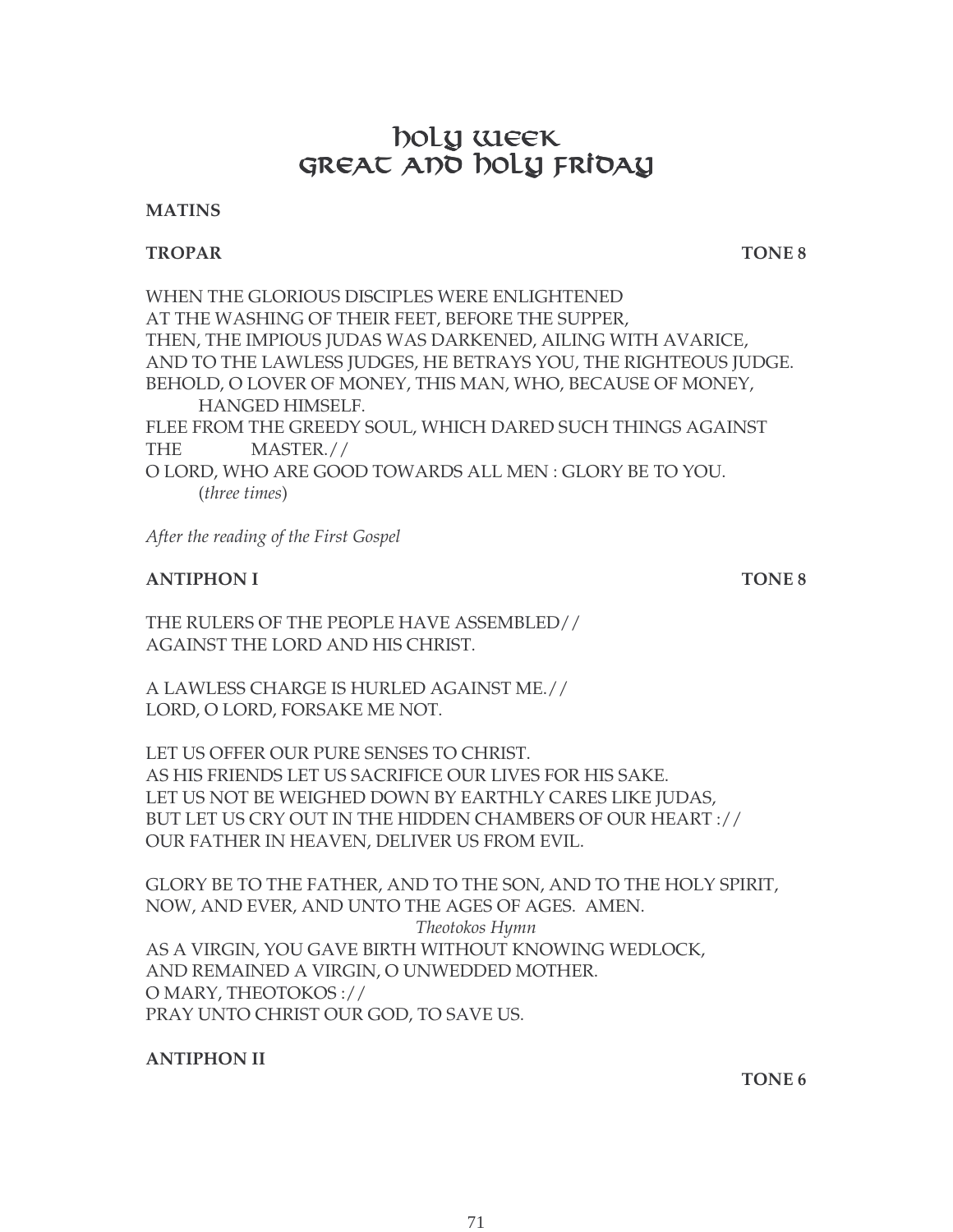JUDAS HASTENED TO THE LAWLESS SCRIBES, AND SAID : WHAT WILL YOU GIVE ME TO BETRAY HIM TO YOU ? YET, WHILE THEY CONSPIRED AGAINST YOU, YOU INVISIBLY STOOD IN THEIR MIDST.// SPARE OUR SOULS, AS YOU KNOW THE HEARTS OF MEN.

LET US SERVE GOD IN ACTS OF COMPASSION, LIKE MARY AT THE SUPPER. LET US NOT BE POSSESSED BY AVARICE, LIKE JUDAS,// SO THAT WE MAY ALWAYS ABIDE WITH CHRIST OUR GOD.

GLORY BE TO THE FATHER, AND TO THE SON, AND TO THE HOLY SPIRIT, NOW, AND EVER, AND UNTO THE AGES OF AGES. AMEN. *Theotokos Hymn* NEVER CEASE TO PRAY TO THE LOVER OF MANKIND, WHO WAS INEFFABLY BORN OF YOU, VIRGIN, THAT HE MAY SAVE FROM DANGERS,// THOSE WHO TAKE REFUGE IN YOU.

#### **ANTIPHON III**

BECAUSE OF THE RAISING OF LAZARUS, O LORD, AND LOVER OF MANKIND, THE HEBREW CHILDREN CRIED OUT : HOSANNA, TO YOU,// BUT JUDAS, THE TRANSGRESSOR, WAS UNWILLING TO UNDERSTAND.

AT YOUR SUPPER, O CHRIST GOD, YOU ANNOUNCED TO YOUR DISCIPLES : ONE OF YOU WILL BETRAY ME.// BUT JUDAS, THE TRANSGRESSOR, WAS UNWILLING TO UNDERSTAND.

WHEN JOHN ASKED YOU, O LORD, WHO IS IT THAT BETRAYS YOU ? YOU REVEALED WHO IT WAS, BY MEANS OF THE MORSEL OF BREAD,// BUT JUDAS, THE TRANSGRESSOR, WAS UNWILLING TO UNDERSTAND.

FOR THIRTY PIECES OF SILVER, AND A TREACHEROUS KISS, O LORD, THE JEWS SOUGHT TO KILL YOU,// BUT JUDAS, THE TRANSGRESSOR, WAS UNWILLING TO UNDERSTAND.

AT THE WASHING OF THEIR FEET, O CHRIST GOD, YOU COMMANDED YOUR DISCIPLES : DO AS YOU HAVE SEEN ME DO.//

**TONE 2**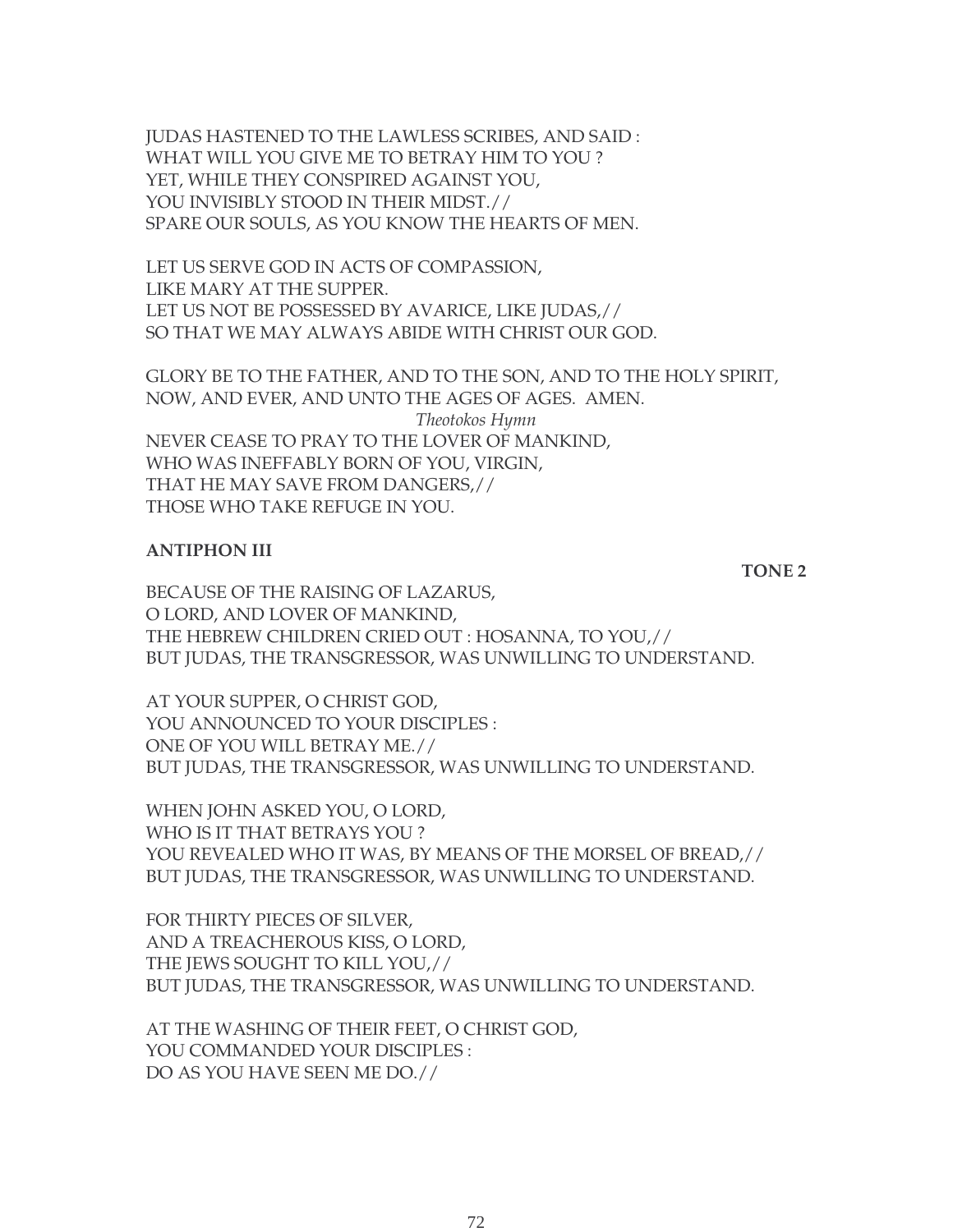BUT JUDAS, THE TRANSGRESSOR, WAS UNWILLING TO UNDERSTAND.

KEEP WATCH, AND PRAY, LEST YOU BE TEMPTED, YOU SAID TO YOUR DISCIPLES, O OUR GOD,// BUT JUDAS, THE TRANSGRESSOR, WAS UNWILLING TO UNDERSTAND.

GLORY BE TO THE FATHER, AND TO THE SON, AND TO THE HOLY SPIRIT, NOW, AND EVER, AND UNTO THE AGES OF AGES. AMEN.

*Theotokos Hymn*

O THEOTOKOS : PRESERVE YOUR SERVANTS FROM DANGERS, FOR, AFTER GOD, WE ALL TAKE REFUGE IN YOU,// AS AN INVINCIBLE BULWARK, AND PROTECTOR.

#### **LITTLE LITANY**

#### **SESSIONAL HYMN** TONE 7

WHEN YOU WERE FEEDING YOUR DISCIPLES AT THE SUPPER, YOU KNEW JUDAS' INTENTION TO BETRAY YOU, AND YOU ACCUSED HIM OF THIS, THOUGH RECOGNIZING HIM TO BE BEYOND CORRECTION. FOR YOU DESIRED ALL TO KNOW THAT YOU WERE WILLINGLY BETRAYED, TO SNATCH THE WORLD FROM THE GRASP OF THE ENEMY.// O LONG-SUFFERING LORD : GLORY BE TO YOU.

*After the reading of the Second Gospel*

### **ANTIPHON IV TONE 5**

TODAY, JUDAS FORSAKES THE MASTER, AND TAKES THE DEVIL AS HIS FRIEND. HE IS BLINDED BY THE PASSION OF AVARICE. DARKENED, HE FALLS FROM THE LIGHT. HE SOLD THE SUN FOR THIRTY PIECES OF SILVER. HOW THEN, IS HE ABLE TO SEE ? BUT HE, WHO SUFFERS FOR THE WORLD, HAS RISEN AS THE DAWN FOR US. TO HIM. LET US CRY ALOUD :// YOU SUFFER FOR US, AND WITH US: GLORY BE TO YOU.

TODAY, JUDAS COUNTERFEITS PIETY, AND DEPRIVES HIMSELF OF THE GIFT OF GRACE. THE DISCIPLE BECOMES A BETRAYER.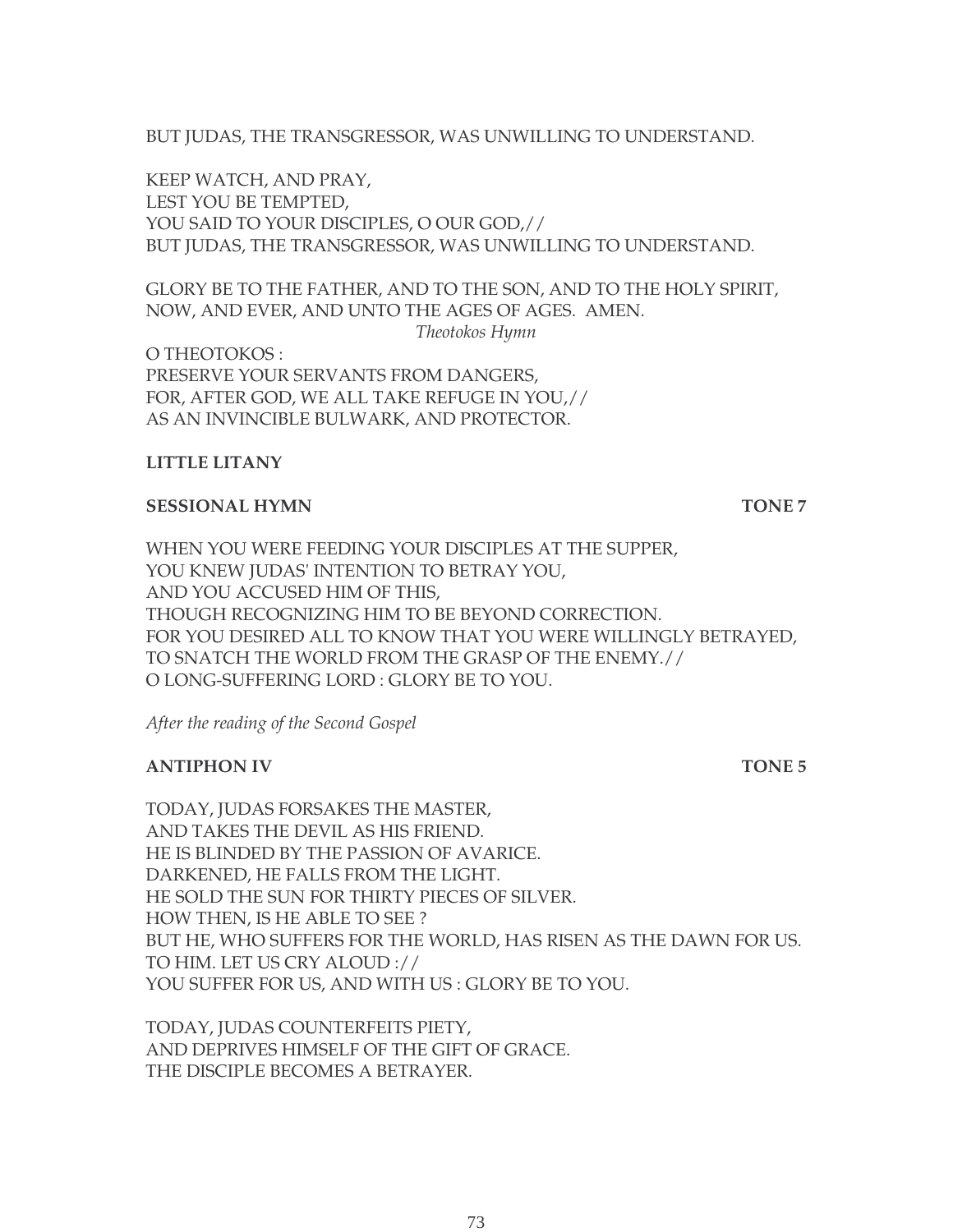IN A GESTURE OF FRIENDSHIP, HE CONCEALS DECEIT. HE FOOLISHLY PREFERS THIRTY PIECES OF SILVER TO THE MASTER'S LOVE, AND BECOMES A GUIDE FOR THE LAWLESS ASSEMBLY.// BUT LET US GLORIFY CHRIST, OUR SALVATION.

AS BROTHERS IN CHRIST, LET US ACQUIRE BROTHERLY LOVE. LET US NOT LACK SYMPATHY FOR OUR NEIGHBOUR, LEST WE, LIKE THE UNMERCIFUL SERVANT, BE CONDEMNED ON ACCOUNT OF MONEY,// OR LIKE JUDAS, GAIN NOTHING FROM OUR REGRETS.

GLORY BE TO THE FATHER, AND TO THE SON, AND TO THE HOLY SPIRIT, NOW, AND EVER, AND UNTO THE AGES OF AGES. AMEN. *Theotokos Hymn* EVERYWHERE, GLORIOUS THINGS ARE SPOKEN OF YOU, O MARY THEOTOKOS, UNWEDDED, AND ALL-PRAISED,// FOR YOU CONCEIVED IN THE FLESH THE MAKER OF ALL

#### **ANTIPHON V TONE 6**

THE DISCIPLE AGREES UPON THE PRICE OF THE MASTER. HE SELLS THE LORD FOR THIRTY PIECES OF SILVER. WITH A TREACHEROUS KISS, HE BETRAYS HIM// TO DEATH AT THE HANDS OF LAWLESS MEN.

TODAY, THE CREATOR OF HEAVEN, AND EARTH, SAYS TO HIS DISCIPLES : THE HOUR HAS COME, AND JUDAS RUSHES TO BETRAY ME. LET NO ONE DENY ME, WHEN HE SEES ME ON THE CROSS, BETWEEN TWO THIEVES. FOR, AS A MAN, I SUFFER,//

AND AS THE LOVER OF MANKIND, I SAVE THOSE WHO BELIEVE IN ME.

GLORY BE TO THE FATHER, AND TO THE SON, AND TO THE HOLY SPIRIT, NOW, AND EVER, AND UNTO THE AGES OF AGES. AMEN. *Theotokos Hymn* O VIRGIN, WHO IN THE LATTER DAYS, WONDROUSLY CONCEIVED, AND BORE YOUR OWN CREATOR :// SAVE THOSE WHO MAGNIFY YOU.

#### **ANTIPHON VI TONE 7**

TODAY, JUDAS LOOKS FOR A WAY TO BETRAY THE LORD, THE SAVIOUR OF THE WORLD BEFORE THE AGES,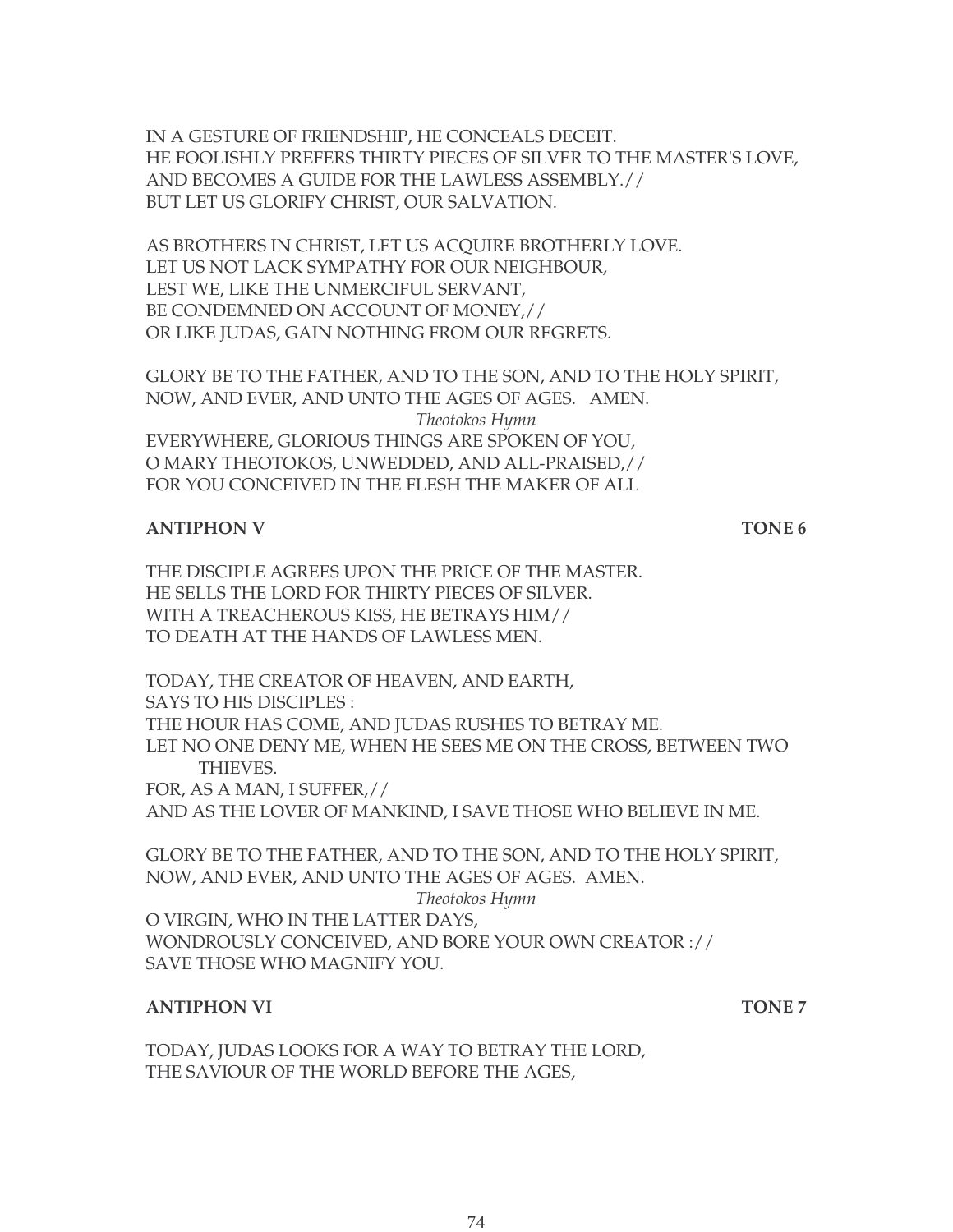WHO SATISFIED THE MULTITUDE WITH FIVE LOAVES. TODAY, THE TRANSGRESSOR DENIES THE TEACHER. THOUGH A DISCIPLE, HE BETRAYS THE MASTER.// HE SELLS FOR SILVER HIM, WHO FED MAN WITH MANNA IN THE WILDERNESS.

TODAY, HIS PEOPLE NAIL TO THE CROSS THE LORD, WHO DIVIDED THE SEA WITH A ROD, AND LED THEM IN THE WILDERNESS. TODAY, THEY PIERCE WITH A SPEAR, THE SIDE OF HIM WHO SMOTE EGYPT WITH PLAGUES FOR THEIR SAKE. // THEY GIVE HIM GALL TO DRINK, WHO RAINED DOWN MANNA UPON THEM FOR FOOD.

WHEN YOU CAME TO YOUR VOLUNTARY PASSION, O LORD, YOU CRIED OUT TO YOUR DISCIPLES : IF YOU LACK THE STRENGTH TO KEEP WATCH WITH ME FOR A SINGLE HOUR, WHY DID YOU PROMISE TO DIE FOR ME ? SEE HOW JUDAS DOES NOT SLEEP, BUT HASTENS TO BETRAY ME TO THE TRANSGRESSORS. ARISE, AND PRAY, LEST ANYONE DENY ME, WHEN HE SEES ME ON THE CROSS.// O LONG SUFFERING ONE : GLORY BE TO YOU.

GLORY BE TO THE FATHER, AND TO THE SON, AND TO TH EBHOLY SPIRIT, NOW, AND EVER, AND UNTO THE AGES OF AGES. AMEN.

*Theotokos Hymn*

REJOICE, O THEOTOKOS. YOU HELD IN YOUR WOMB HIM, WHOM THE HEAVENS CANNOT HOLD. REJOICE, O VIRGIN, WHOM THE PROPHETS PROCLAIMED. FROM YOU, EMMANUEL HAS SHONE FORTH ON US.// REJOICE, O MOTHER OF CHRIST OUR GOD.

#### **LITTLE LITANY**

#### **SESSIONAL HYMN TONE 7**

WHAT CAUSED YOU TO BETRAY THE SAVIOUR, O JUDAS ? DID HE EXPEL YOU FROM THE RANKS OF THE APOSTLES ? DID HE TAKE FROM YOU THE GIFT OF HEALING ? DID HE SEND YOU FROM THE TABLE, WHILE TAKING SUPPER WITH THE OTHERS ? DID HE WASH THEIR FEET, AND PASS YOU BY ? HOW HAVE YOU FORGOTTEN SUCH GOOD THINGS ?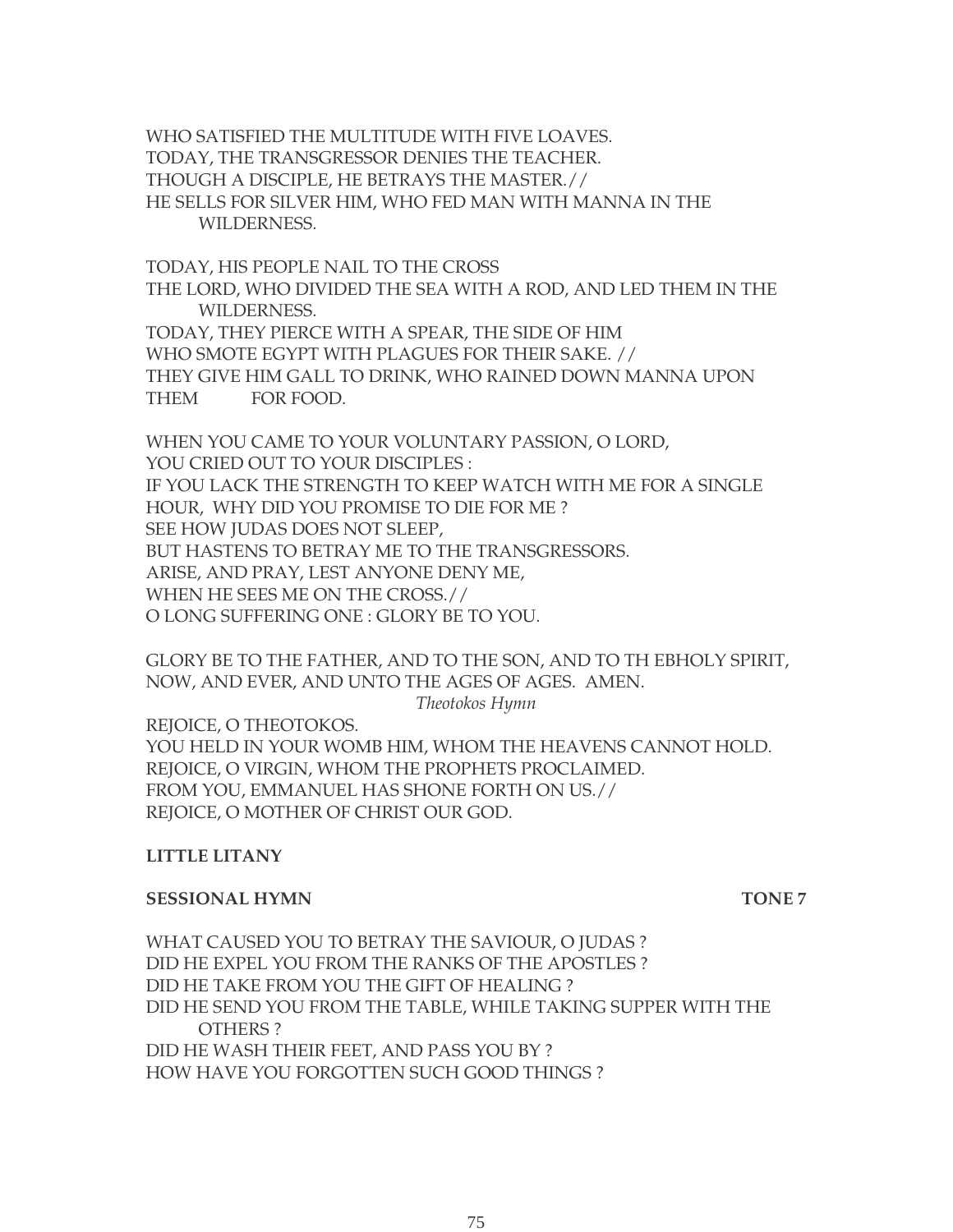#### YOUR INGRATITUDE IS NOTORIOUS,// BUT HIS BOUNDLESS LONG-SUFFERING, AND GREAT MERCY ARE PROCLAIMED TO ALL.

*After the reading of the Third Gospel*

#### **ANTIPHON VII TONE 8**

WHILE PERMITTING TRANSGRESSORS TO ARREST YOU, YOU CRIED OUT TO THEM, O LORD : THOUGH YOU SMITE THE SHEPHERD, AND SCATTER THE TWELVE SHEEP, MY DISCIPLES, I AM ABLE TO SURROUND MYSELF WITH MORE THAN THIRTY LEGIONS OF ANGELS. BUT I FOREBEAR, SO THAT THE SECRET, AND HIDDEN THINGS MIGHT BE FULFILLED, WHICH WERE REVEALED TO YOU BY MY PROPHETS.// O LORD : GLORY BE TO YOU.

DENYING YOU FOR THE THIRD TIME, PETER AT ONCE RECALLED YOUR WORDS TO HIM, BUT HE OFFERED YOU TEARS OF REPENTANCE :// O GOD, HAVE MERCY ON ME, AND SAVE ME.

GLORY BE TO THE FATHER, AND TO THE SON, AND TO THE HOLY SPIRIT, NOW, AND EVER, AND UNTO THE AGES OF AGES. AMEN. *Theotokos Hymn* LET US PRAISE THE HOLY VIRGIN, AS THE GATE OF SALVATION, AND FAIR PARADISE, AS A CLOUD FOR THE ETERNAL LIGHT.// TO HER, LET US ALL SAY : REJOICE.

#### **ANTIPHON VIII** TONE 2

O TRANSGRESSORS : WHAT HAVE YOU HEARD FROM OUR SAVIOUR ? DID HE NOT EXPLAIN THE LAW, AND THE TEACHINGS OF THE PROPHETS ? WHY, THEN, DID YOU PLAN TO DELIVER TO PILATE,// THE WORD, GOD OF GOD, THE REDEEMER OF OUR SOULS ?

LET HIM BE CRUCIFIED, CRIED THOSE, WHO HAD ALWAYS ENJOYED HIS GRACIOUS GIFTS. THOSE WHO KILLED THE RIGHTEOUS, ASK TO RECEIVE A MALEFACTOR, INSTEAD OF THEIR BENEFACTOR.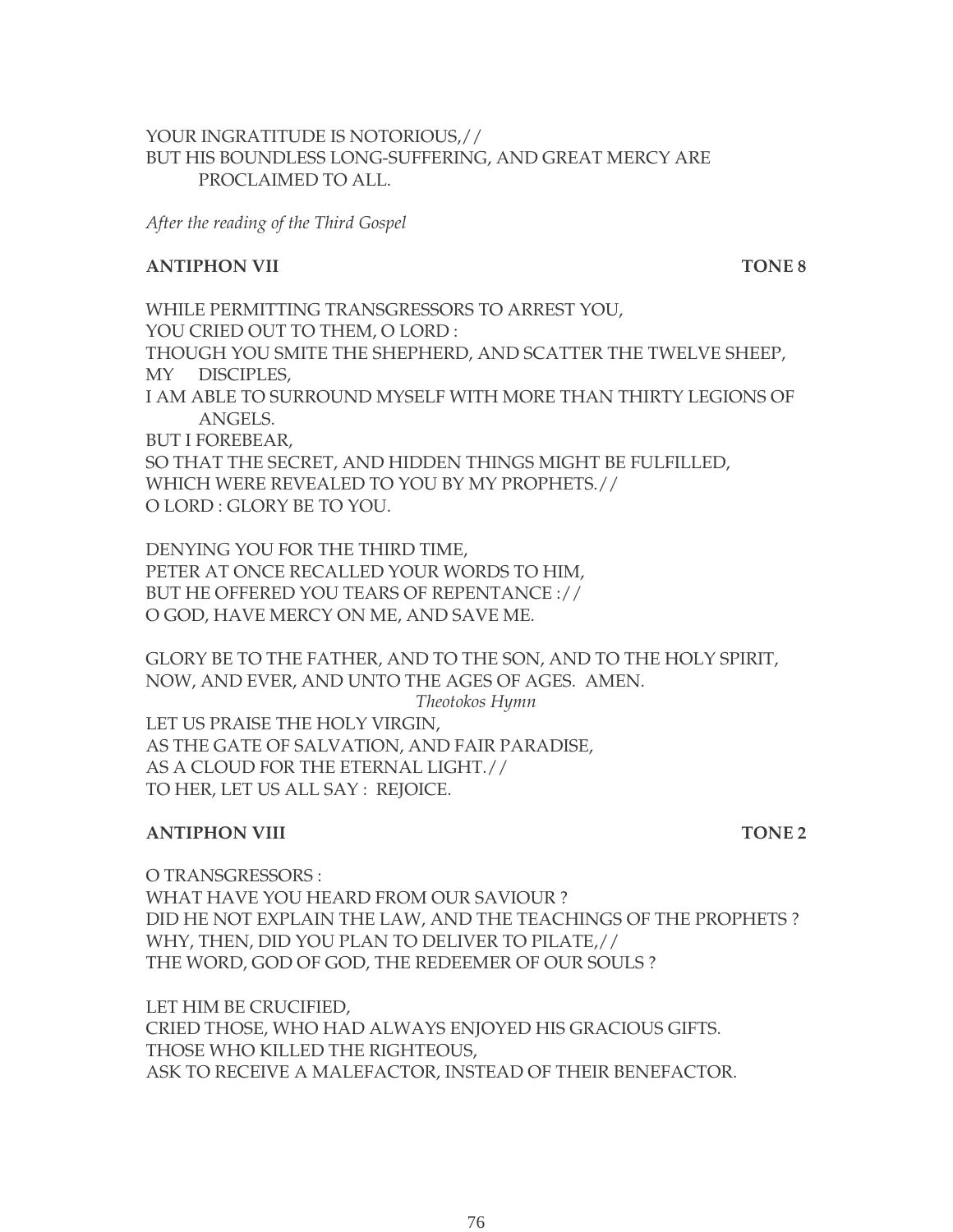BUT YOU, O CHRIST, ENDURED THEIR HEEDLESSNESS IN SILENCE,// DESIRING TO SUFFER, AND TO SAVE US, IN YOUR LOVE FOR MANKIND.

GLORY BE TO THE FATHER, AND TO THE SON, AND TO THE HOLY SPIRIT, NOW, AND EVER, AND UNTO THE AGES OF AGES. AMEN. *Theotokos Hymn*

WE HAVE NO BOLDNESS,

BECAUSE OF THE MULTITUDE OF OUR SINS,

BUT ENTREAT HIM, WHO WAS BORN OF YOU, O VIRGIN THEOTOKOS, FOR THE PRAYER OF A MOTHER HAS GREAT POWER TO WIN THE FAVOUR OF THE MASTER.

DO NOT DESPISE THE SUPPLICATIONS OF SINNERS, ALL-PURE ONE,// FOR HE WHO WILLED TO SUFFER FOR US, IS MERCIFUL, AND STRONG TO SAVE.

#### **ANTIPHON IX TONE 3**

THEY WEIGHED OUT THE THIRTY PIECES OF SILVER, THE PRICE OF HIM, ON WHOM A PRICE HAD BEEN SET BY THE SONS OF ISRAEL. KEEP WATCH, AND PRAY, THAT YOU MAY NOT ENTER INTO TEMPTATION. THE SPIRIT INDEED IS WILLING,// BUT THE FLESH IS WEAK ; THEREFORE, KEEP WATCH.

THEY GAVE ME GALL FOR FOOD, FOR MY THIRST, THEY GAVE ME VINEGAR TO DRINK.// BUT, O LORD, RAISE ME UP, THAT I MAY REQUITE THEM.

GLORY BE TO THE FATHER, AND TO THE SON, AND TO THE HOLY SPIRIT, NOW, AND EVER, AND UNTO THE AGES OF AGES. AMEN. *Theotokos Hymn*

WE THE GENTILES PRAISE YOU, O PURE THEOTOKOS, FOR YOU GAVE BIRTH TO CHRIST OUR GOD,// WHO, THROUGH YOU, FREED MANKIND FROM THE CURSE.

#### **LITTLE LITANY**

#### **SESSIONAL HYMN** TONE 8

HOW COULD JUDAS, WHO WAS ONCE YOUR DISCIPLE, PLAN TO BETRAY YOU ?

THAT TREACHEROUS, AND UNRIGHTEOUS MAN DECEITFULLY ATE WITH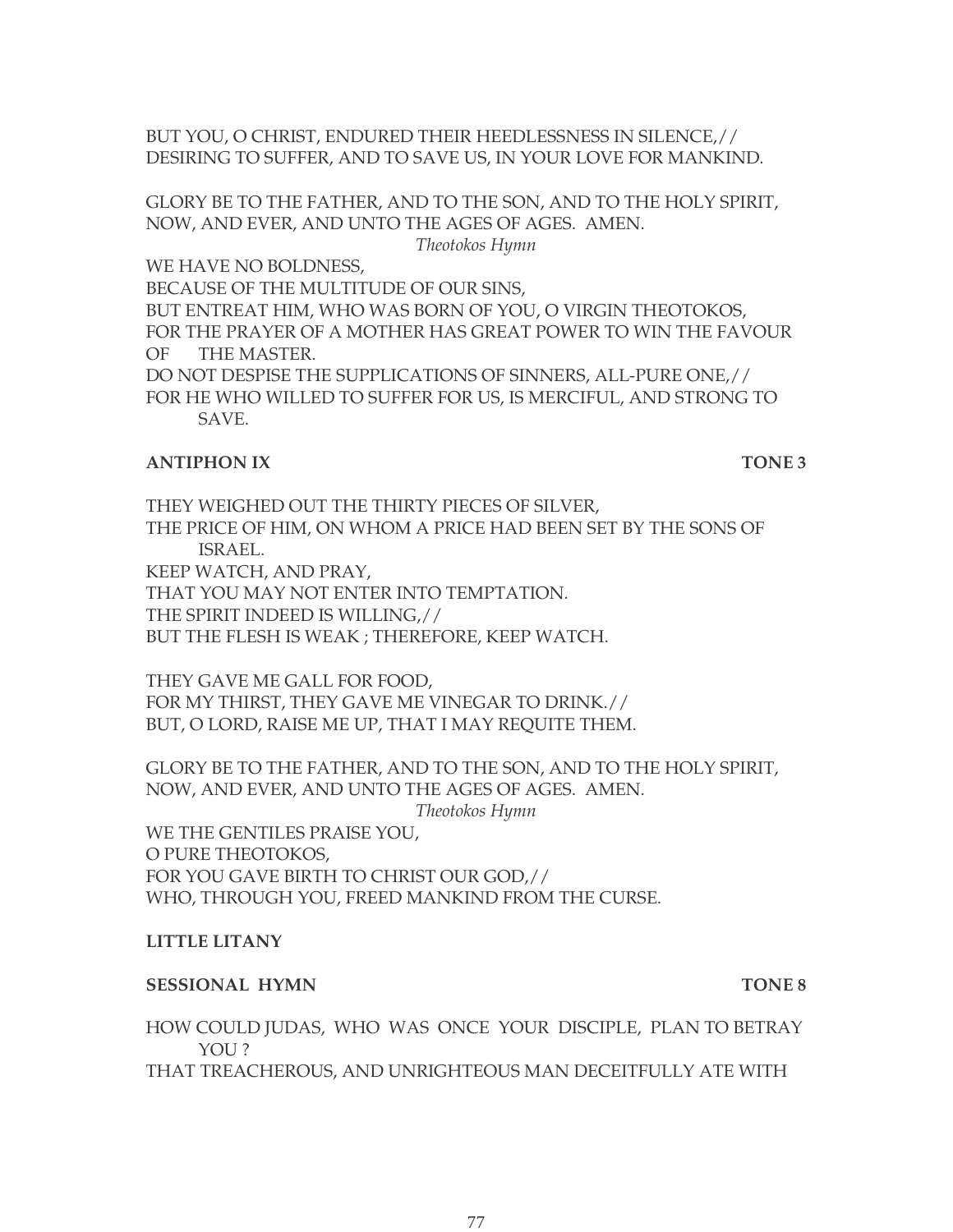YOU,

AND WENT TO THE PRIESTS, AND SAID : WHAT WILL YOU GIVE ME, IF I DELIVER TO YOU THE ONE, WHO ABOLISHED THE LAW, AND PROFANED THE SABBATH ?// O LONG-SUFFERING LORD : GLORY BE TO YOU.

*After the reading of the Fourth Gospel*

#### **ANTIPHON X** TONE 6

HE, WHO CLOTHES HIMSELF WITH LIGHT, AS WITH A GARMENT, STOOD NAKED FOR TRIAL. HE WAS STRUCK ON THE CHEEK BY HANDS THAT HE HIMSELF HAD FORMED. A PEOPLE, THAT TRANSGRESSED THE LAW, NAILED THE LORD OF GLORY TO THE CROSS. THEN THE CURTAIN OF THE TEMPLE WAS TORN IN TWO. THEN THE SUN WAS DARKENED, UNABLE TO BEAR THE SIGHT OF GOD OUTRAGED, BEFORE WHOM ALL THINGS TREMBLE.// LET US WORSHIP HIM.

THE DISCIPLE DENIED HIM, BUT THE THIEF CRIED OUT :// REMEMBER ME, O LORD, IN YOUR KINGDOM.

GLORY BE TO THE FATHER, AND TO THE SON, AND TO THE HOLY SPIRIT, NOW, AND EVER, AND UNTO THE AGES OF AGES. AMEN. *Theotokos Hymn* O LORD, WHO FOR YOUR SERVANTS' SAKE, WILLED TO TAKE FLESH FROM THE VIRGIN : GRANT PEACE TO THE WORLD,// THAT WITH ONE VOICE, WE MAY GLORIFY YOU, THE LOVER OF MANKIND. **ANTIPHON XI TONE 6** 

IN EXCHANGE FOR THE GOOD THINGS THAT YOU HAD DONE FOR THEM, A TRANSGRESSING PEOPLE CONDEMNED YOU TO BE CRUCIFIED, O CHRIST, AND GAVE YOU GALL, AND VINEGAR TO DRINK. BUT REWARD THEM ACCORDING TO THEIR DEEDS, O LORD,// FOR THEY DID NOT UNDERSTAND YOUR CONDESCENSION.

NOT CONTENT TO DELIVER YOU UP, O CHRIST, A TRANSGRESSING PEOPLE WAGGED THEIR HEADS, BRINGING YOU MOCKERY AND DERISION. BUT REWARD THEM ACCORDING TO THEIR DEEDS, O LORD,//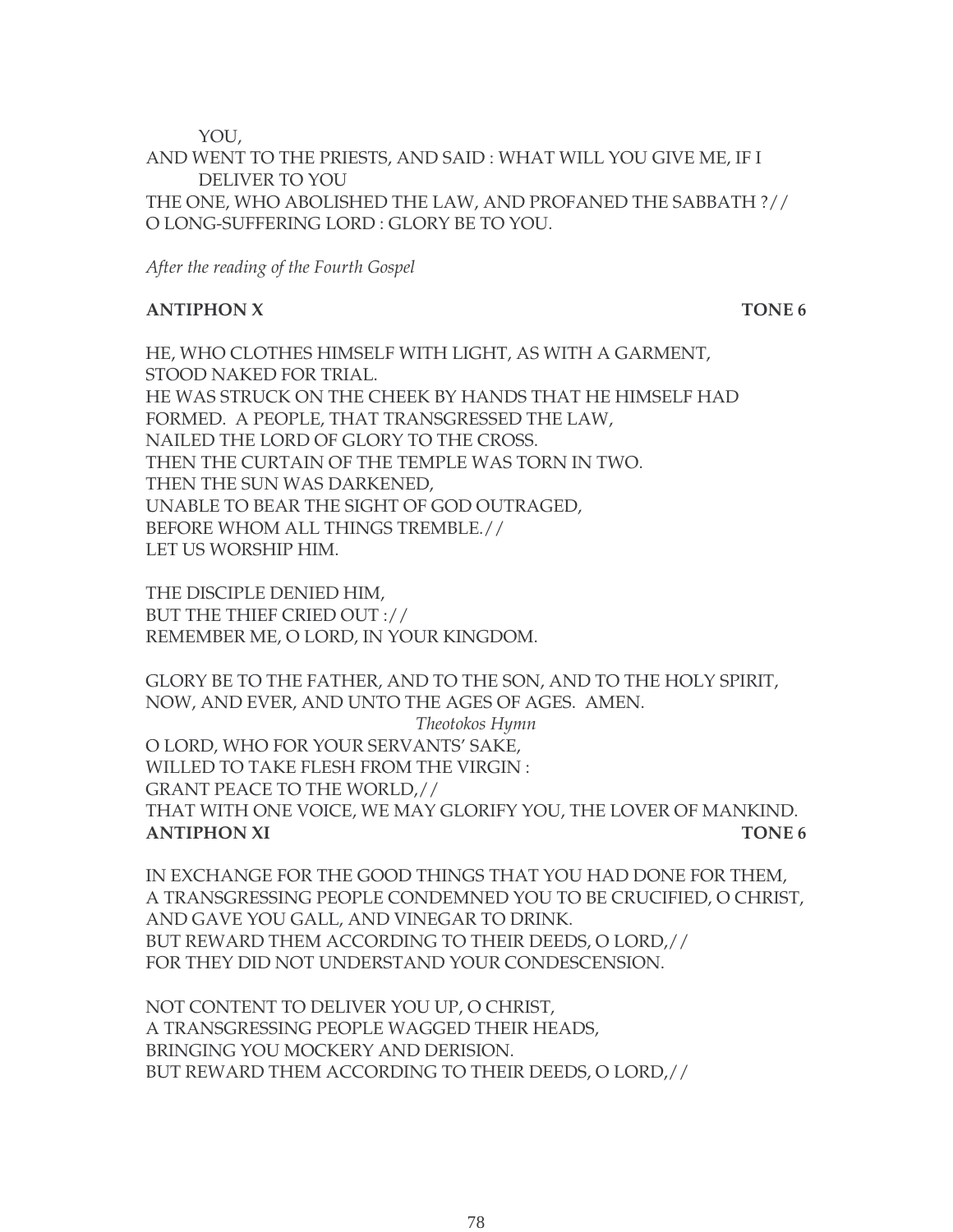FOR THEY PLOTTED AGAINST YOU IN VAIN.

NEITHER THE SHAKING OF THE EARTH, NOR THE SPLITTING OF THE ROCKS, NEITHER THE TEARING OF THE TEMPLE'S CURTAIN, NOR THE RESURRECTION, CONVINCED A TRANSGRESSING PEOPLE. BUT REWARD THEM ACCORDING TO THEIR DEEDS, O LORD,// FOR THEY PLOTTED AGAINST YOU IN VAIN.

GLORY BE TO THE FATHER, AND TO THE SON, AND TO THE HOLY SPIRIT, NOW, AND EVER, AND UNTO THE AGES OFAGES. AMEN. *Theotokos Hymn* WE KNOW THAT GOD TOOK FLESH FROM YOU, O VIRGIN THEOTOKOS, THE ONLY PURE, AND ONLY BLESSED ONE.// THEREFORE, WITHOUT CEASING, WE PRAISE, AND MAGNIFY YOU.

#### **ANTIPHON XII** TONE 8

THUS SAYS THE LORD TO THE JEWS : O MY PEOPLE, WHAT HAVE I DONE TO YOU, OR HOW HAVE I OFFENDED YOU ? TO YOUR BLIND, I GAVE SIGHT, YOUR LEPERS I CLEANSED, THE PARALYTIC, I RAISED FROM HIS BED. O MY PEOPLE, WHAT HAVE I DONE TO YOU, AND HOW HAVE YOU REPAID ME ? INSTEAD OF MANNA, GALL ; INSTEAD OF WATER, VINEGAR ; INSTEAD OF LOVING ME, YOU NAIL ME TO THE CROSS. I CAN BEAR NO MORE. I SHALL CALL THE GENTILES MINE. THEY SHALL GLORIFY ME, WITH THE FATHER, AND THE SPIRIT,// AND I WILL GIVE THEM LIFE ETERNAL.

TODAY, THE CURTAIN OF THE TEMPLE IS TORN IN TWO, TO CONVICT THE TRANSGRESSORS, AND EVEN THE SUN HIDES HIS RAYS,// SEEING THE MASTER CRUCIFIED.

THE CHOIR OF THE APOSTLES CRIES OUT TO YOU, O LAWGIVERS OF ISRAEL, SCRIBES, AND PHARISEES : BEHOLD THE TEMPLE, WHICH YOU DESTROYED. BEHOLD THE LAMB, WHOM YOU CRUCIFIED. YOU DELIVERED HIM TO THE TOMB, BUT BY HIS OWN POWER HE AROSE.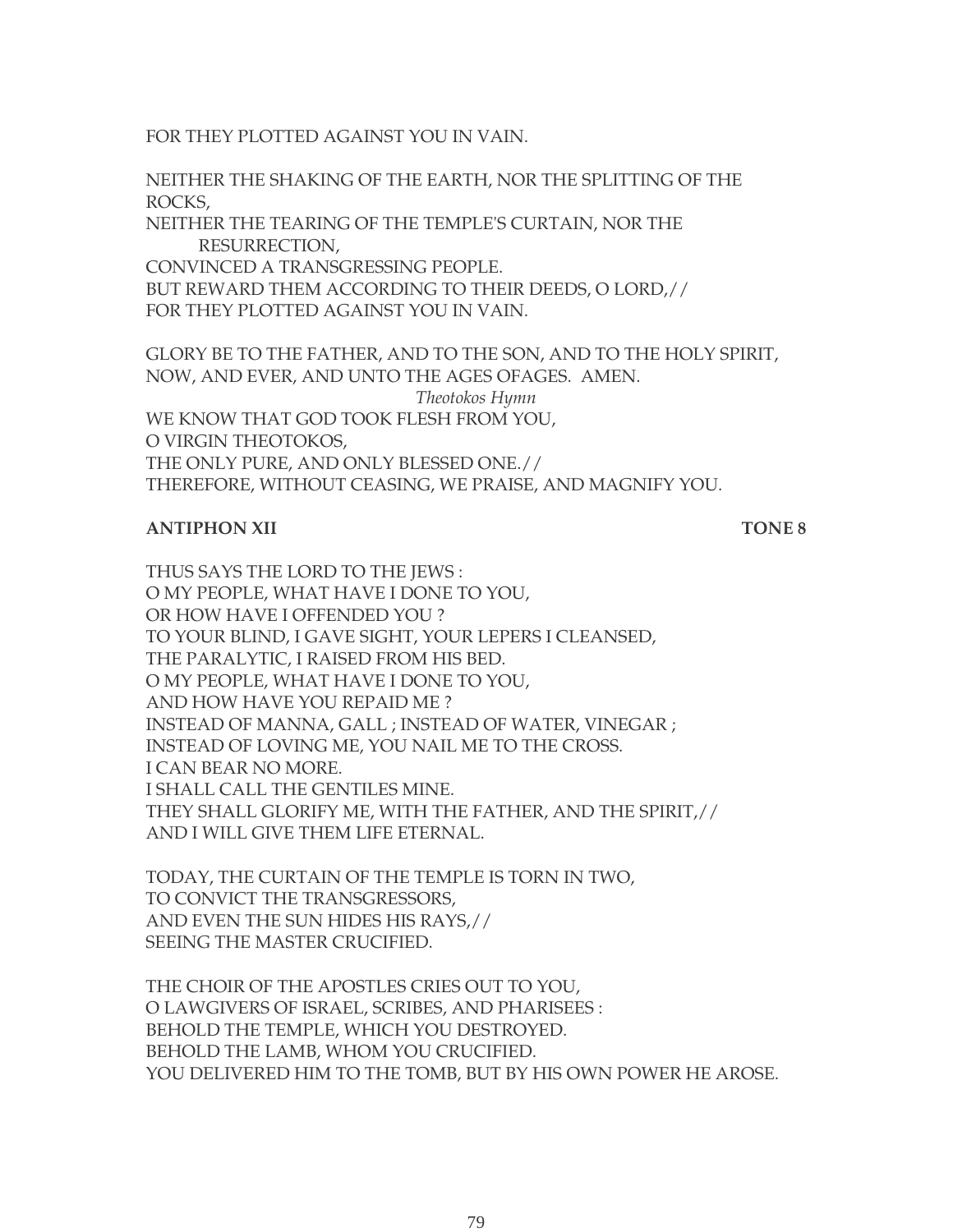DO NOT BE DECEIVED, O JEWS. HE IT IS THAT SAVED YOU IN THE SEA, AND FED YOU IN THE WILDERNESS.// HE IS THE LIFE, THE LIGHT, AND THE PEACE OF THE WORLD.

GLORY BE TO THE FATHER, AND TO THE SON, AND TO THE HOLY SPIRIT, NOW, AND EVER, AND UNTO THE AGES OF AGES. AMEN. *Theotokos Hymn* REJOICE, O GATE OF THE KING OF GLORY, THROUGH WHICH THE MOST HIGH ALONE HAS ENTERED, AND AGAIN LEFT SEALED,// FOR THE SALVATION OF OUR SOULS.

### **LITTLE LITANY**

#### **SESSIONAL HYMN TONE 8**

O GOD : YOU STOOD BEFORE CAIAPHAS. O JUDGE : YOU WERE GIVEN OVER TO PILATE. THEN THE HEAVENLY POWERS SHOOK WITH FEAR. ALTHOUGH SINLESS, YOU WERE NUMBERED AMONG THE TRANSGRESSORS, LIFTED UP ON THE WOOD BETWEEN TWO THIEVES IN ORDER TO SAVE MANKIND.// O PATIENT LORD : GLORY BE TO YOU.

*After the reading of the Fifth Gospel*

### **ANTIPHON XIII** TONE 6

THE CROWD OF THE JEWS, LORD, ASKED PILATE TO CRUCIFY YOU, AND THOUGH THEY FOUND NO GUILT IN YOU, THEY FREED BARABBAS, WHO INDEED WAS GUILTY ; THEY CONDEMNED YOU, THE RIGHTEOUS ONE, AND MADE THE CHARGE OF MURDER THEIR INHERITANCE. BUT GIVE THEM THEIR RETRIBUTION , O LORD,// FOR THEY PLOTTED AGAINST YOU IN VAIN.

TO CHRIST, THE WISDOM AND POWER OF GOD, WHO MAKES ALL THINGS FEAR AND TREMBLE, WHOM ALL TONGUES PRAISE, THE PRIESTS GAVE GALL, AND SLAPPED. YET, HE CONSENTED TO SUFFER ALL THINGS,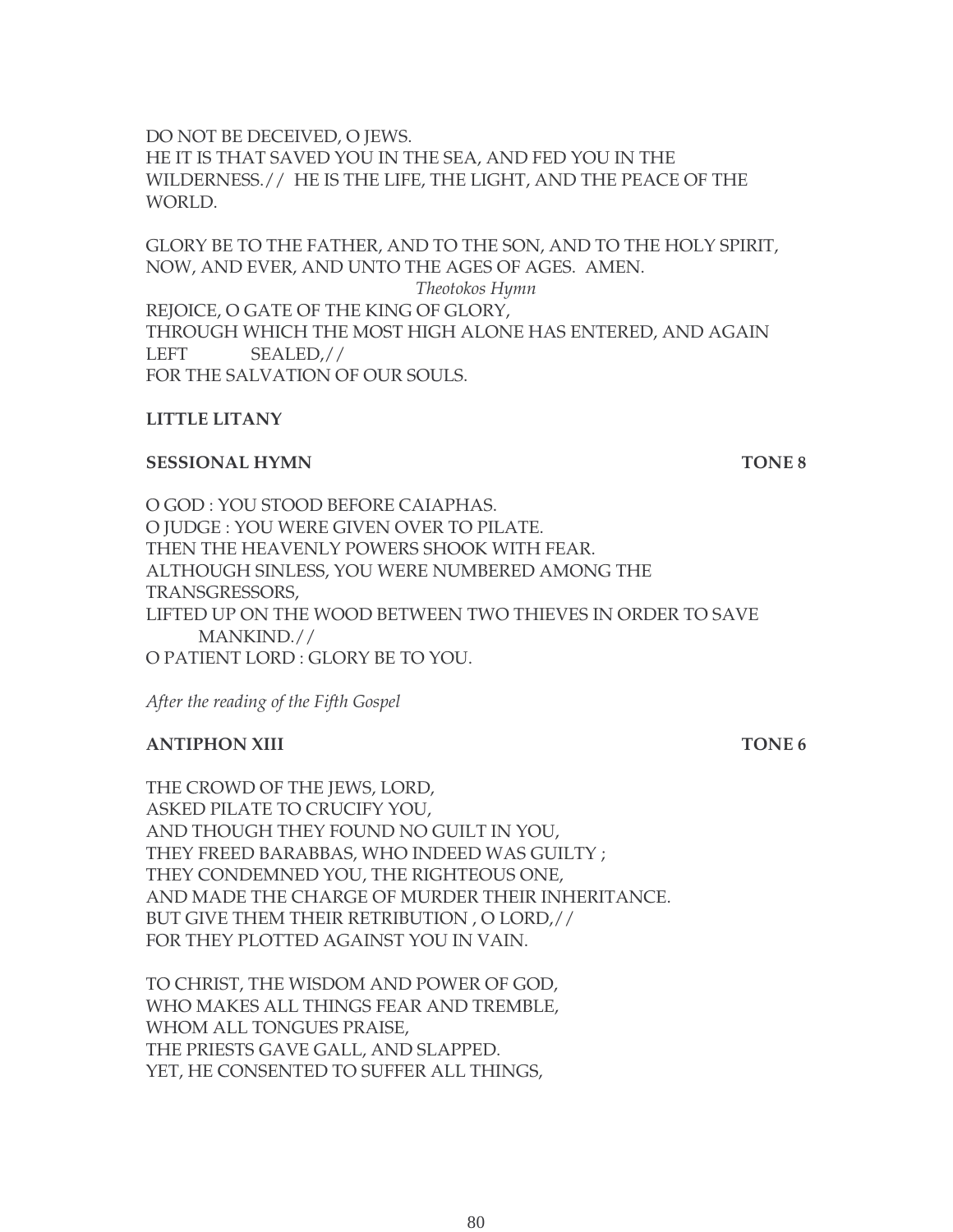DESIRING TO SAVE US FROM OUR TRANSGRESSIONS BY HIS BLOOD,// FOR HE LOVES MANKIND.

GLORY BE TO THE FATHER, AND TO THE SON, AND TO THE HOLY SPIRIT, NOW, AND EVER, AND UNTO THE AGES OF AGES. AMEN. *Theotokos Hymn*

O THEOTOKOS, WHO, BY A WORD BEYOND ALL WORDS, HAVE BORNE YOUR OWN CREATOR :// ENTREAT HIM TO SAVE OUR SOULS.

#### **ANTIPHON XIV TONE 8**

THE THIEF, WHOSE HANDS WERE DEFILED WITH BLOOD, YOU ACCEPTED AS YOUR FELLOW-TRAVELLER. WITH HIM, NUMBER US ALSO, O LORD,// FOR YOU ARE GOOD, AND THE LOVER OF MANKIND.

THE THIEF ON THE CROSS UTTERED A SMALL CRY, BUT HE FOUND GREAT FAITH. IN A MOMENT, HE WAS SAVED, AND BECAME THE FIRST TO ENTER PARADISE, WHEN ITS GATES WERE OPENED.// O LORD, WHO ACCEPTED HIS REPENTANCE : GLORY BE TO YOU.

GLORY BE TO THE FATHER, AND TO THE SON, AND TO THE HOLY SPIRIT, NOW, AND EVER, AND UNTO THE AGES OF AGES. AMEN.

*Theotokos Hymn*

REJOICE, FOR THROUGH AN ANGEL, YOU RECEIVED THE JOY OF THE WORLD. REJOICE, FOR YOU HAVE BORNE YOUR CREATOR, AND LORD.// REJOICE, FOR YOU WERE FOUND WORTHY TO BECOME THE MOTHER OF CHRIST, OUR GOD.

#### **ANTIPHON XV** TONE 6

TODAY, HE WHO HUNG THE EARTH UPON THE WATERS, IS HUNG ON THE TREE.

THE KING OF THE ANGELS IS DECKED WITH A CROWN OF THORNS. HE, WHO WRAPS THE HEAVENS IN CLOUDS, IS WRAPPED IN THE PURPLE OF MOCKERY.

HE, WHO FREED ADAM IN THE JORDAN, IS SLAPPED ON THE FACE. THE BRIDEGROOM OF THE CHURCH IS AFFIXED TO THE CROSS WITH NAILS. THE SON OF THE VIRGIN IS PIERCED BY A SPEAR. WE WORSHIP YOUR PASSION, O CHRIST.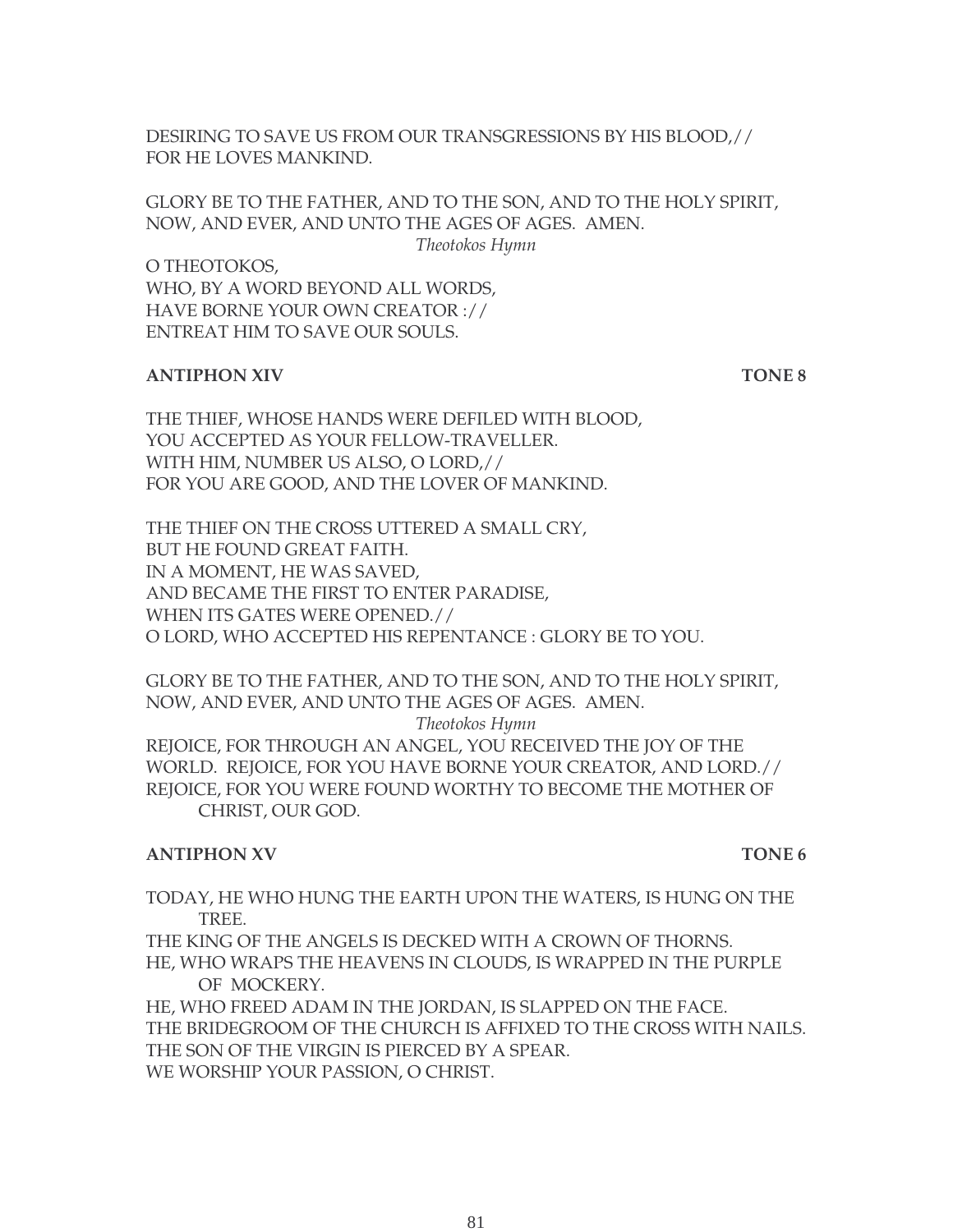WE WORSHIP YOUR PASSION, O CHRIST. WE WORSHIP YOUR PASSION, O CHRIST.// SHOW US ALSO YOUR GLORIOUS RESURRECTION.

LET US NOT KEEP THE FEAST LIKE THE JEWS, FOR OUR PASSOVER, CHRIST GOD, HAS BEEN SLAIN FOR US. BUT, LET US CLEANSE OURSELVES OF EVERY DEFILEMENT, AND WITH SINCERITY, LET US ENTREAT HIM :// ARISE, O LORD, AND SAVE US, FOR YOU ARE THE LOVER OF MANKIND.

YOUR CROSS, O LORD, IS LIFE, AND RESURRECTION FOR YOUR PEOPLE. TRUSTING IN IT, WE PRAISE YOU, OUR CRUCIFIED GOD.// HAVE MERCY ON US.

GLORY BE TO THE FATHER, AND TO THE SON, AND TO THE HOLY SPIRIT, NOW, AND EVER, AND UNTO THE AGES OF AGES. AMEN. *Theotokos Hymn* WHEN SHE, WHO CONCEIVED YOU, O CHRIST, SAW YOU HANGING ON THE CROSS, SHE CRIED OUT : WHAT STRANGE MYSTERY DO I BEHOLD, O MY SON ? O GIVER OF LIFE : HOW DO YOU DIE,// NAILED ON THE WOOD IN THE FLESH ?

#### **LITTLE LITANY**

#### **SESSIONAL HYMN** TONE 4

BY YOUR PRECIOUS BLOOD, YOU HAVE REDEEMED US FROM THE CURSE OF THE LAW. BY BEING NAILED TO THE CROSS AND PIERCED BY A SPEAR, YOU HAVE POURED FORTH IMMORTALITY FOR MAN.// O OUR SAVIOUR : GLORY BE TO YOU.

*After the reading of the Sixth Gospel*

#### **THE BEATITUDES**

IN YOUR KINGDOM REMEMBER US, O LORD, WHEN YOU COME IN YOUR KINGDOM. BLESSED ARE THE POOR IN SPIRIT, FOR THEIRS IS THE KINGDOM OF HEAVEN. BLESSED ARE THOSE WHO MOURN, FOR THEY SHALL BE COMFORTED. BLESSED ARE THE MEEK, FOR THEY SHALL INHERIT THE EARTH.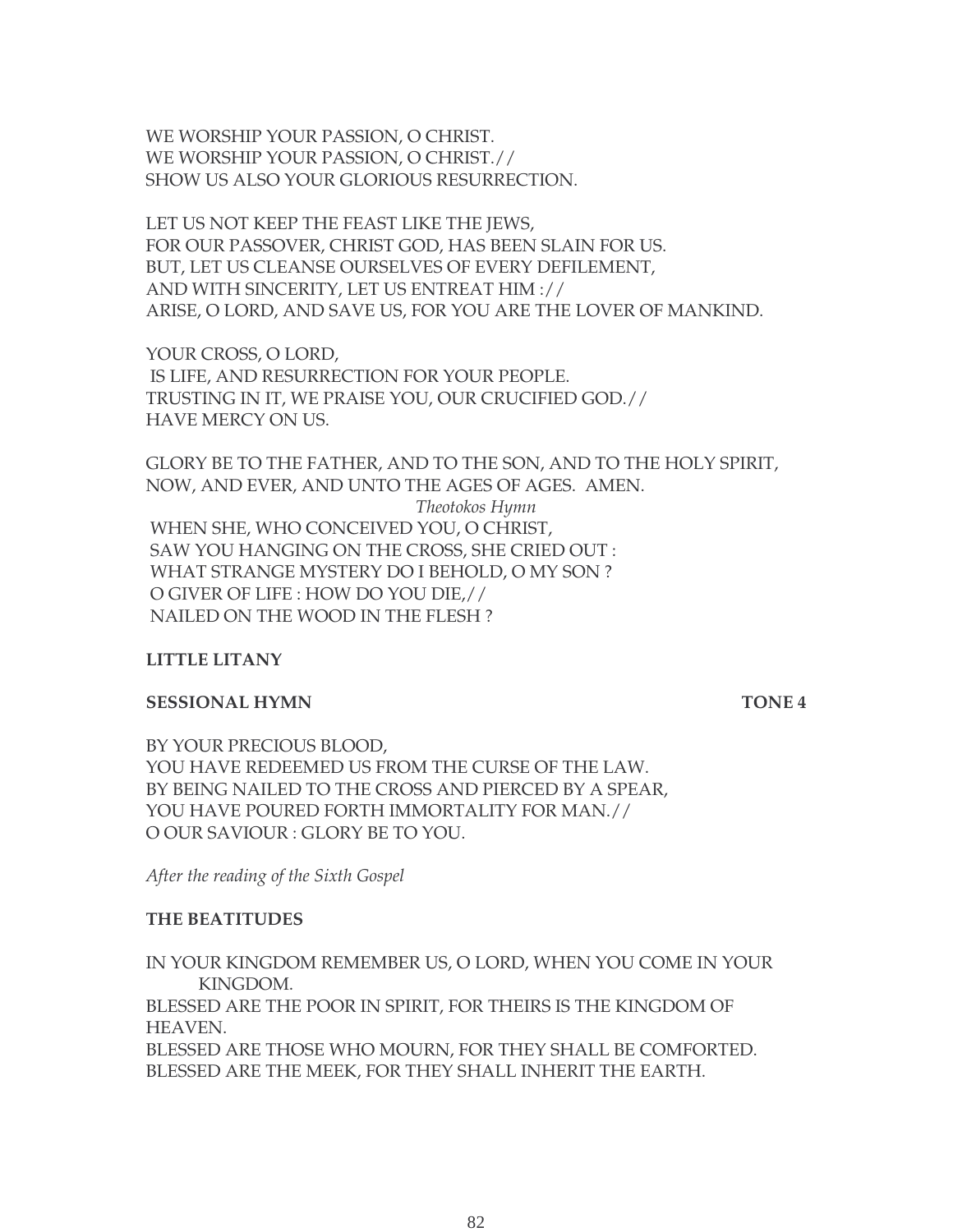Through a tree Adam lost his home in paradise, but through the tree of the Cross, the thief came there to dwell. By tasting of the fruit, the first broke the Creator's commandment ; but he, who was crucified with You, confessed You, the hidden God. Remember us also, Saviour, in Your kingdom.

#### BLESSED ARE THOSE WHO HUNGER AND THIRST AFTER RIGHTEOUSNESS, FOR THEY SHALL BE FILLED.

Lawless men bought the Creator of the Law from a disciple, and brought Him before the judgement seat of Pilate, as a transgressor. Though He had given them manna in the wilderness, they cried out : Crucify Him. But we, imitating the righteous thief, cry out in faith : Remember us also, O Saviour, in Your kingdom.

#### BLESSED ARE THE MERCIFUL, FOR THEY SHALL OBTAIN MERCY.

The swarm of those who would kill God, the lawless nation of the Jews, cried out in fury to Pilate : Crucify Him — Christ, the innocent one. And they sought, instead, the release of Barabbas. But, with the wise thief, we lift up our voices : Remember us also, O Saviour, in Your kingdom.

#### BLESSED ARE THE PURE IN HEART, FOR THEY SHALL SEE GOD.

From Your life-bearing side, O Christ, a fountain flows forth as from Eden, giving drink to Your Church, as to a living paradise. From there, it divided to become the four rivers of the Gospels, watering the world, gladdening creation, and teaching the nations to worship Your kingdom in faith.

BLESSED ARE THE PEACEMAKERS, FOR THEY SHALL BE CALLED THE SONS OF GOD.

You were crucified for my sake, in order to pour forth forgiveness for me. Your side was pierced, so that streams of life might flow for me. Your hands were transfixed by nails, so that, convinced of the height of Your power, by the depth of Your sufferings, I might cry out to You, O Christ, Giver of life : Glory be to Your cross, and to Your passion, O Saviour.

### BLESSED ARE THOSE WHO ARE PERSECUTED FOR RIGHTEOUSNESS' SAKE, FOR

THEIRS IS THE KINGDOM OF HEAVEN.

When it beheld You crucified, O Christ, all creation trembled. The foundations of the earth shook for fear of Your might. The lights of heaven hid themselves, and the curtain of the temple was torn in two. The mountains quaked, and the rocks were split, and with us, the believing thief cried out to You, O Saviour : Remember me in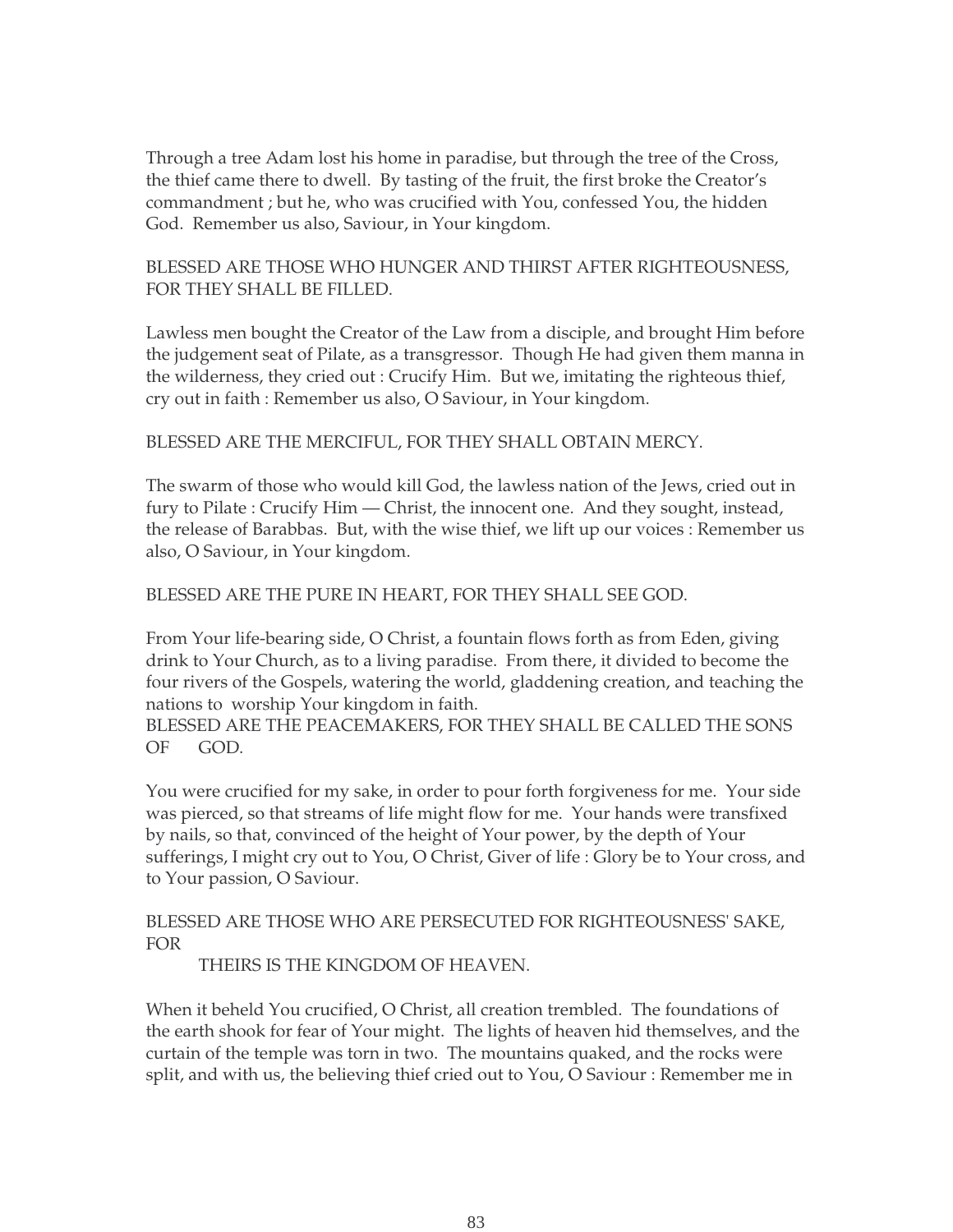Your kingdom.

### BLESSED ARE YOU WHEN MEN SHALL REVILE YOU, AND PERSECUTE YOU, AND SHALL SAY ALL MANNER OF EVIL AGAINST YOU FALSELY, FOR MY SAKE.

On the Cross, You destroyed the legal bond against us, O Lord. You were reckoned with the dead, and there You bound the tyrant, delivering all from the bonds of death by Your resurrection. By it, we have been illumined, O Lord, and Lover of mankind, and we cry out to You : Remember us also, O Saviour, in Your kingdom.

#### REJOICE AND BE EXCEEDINGLY GLAD, FOR GREAT IS YOUR REWARD IN HEAVEN.

You were lifted up upon the Cross, O Lord. You destroyed the power of death, and as God, You cancelled the legal bond against us. Grant the repentance of the thief, also, to us who worship You in faith, O only Lover of mankind, and who cry out to You, O Christ our God : Remember us also, O Saviour, in Your kingdom.

GLORY BE TO THE FATHER, AND TO THE SON, AND TO THE HOLY SPIRIT.

Let us, the faithful, all pray that, with one voice, we may worthily glorify the Father, the Son, and the Holy Spirit : One God, existing in three Persons, yet remaining unconfused, simple, undivided, and unapproachable ; by Whom we escape the flames of punishment.

NOW, AND EVER, AND UNTO THE AGES OF AGES. AMEN.

We offer to You as an intercessor, O Christ, Your Mother, who bore You in the flesh without seed, the true Virgin, who after giving birth, remained incorrupt. Through her intercessions, O most merciful Master, grant forgiveness of sins to us, who cry out unceasingly : Remember us also, O Saviour in Your kingdom.

#### **THE LITTLE LITANY**

#### **PROKEIMENON TONE 4**

#### THEY DIVIDE MY GARMENTS AMONG THEM \* AND FOR MY RAIMENT, THEY CAST LOTS.

**V:** My God, my God, look upon me. Why have You forsaken me ?

*After the reading of the Seventh Gospel*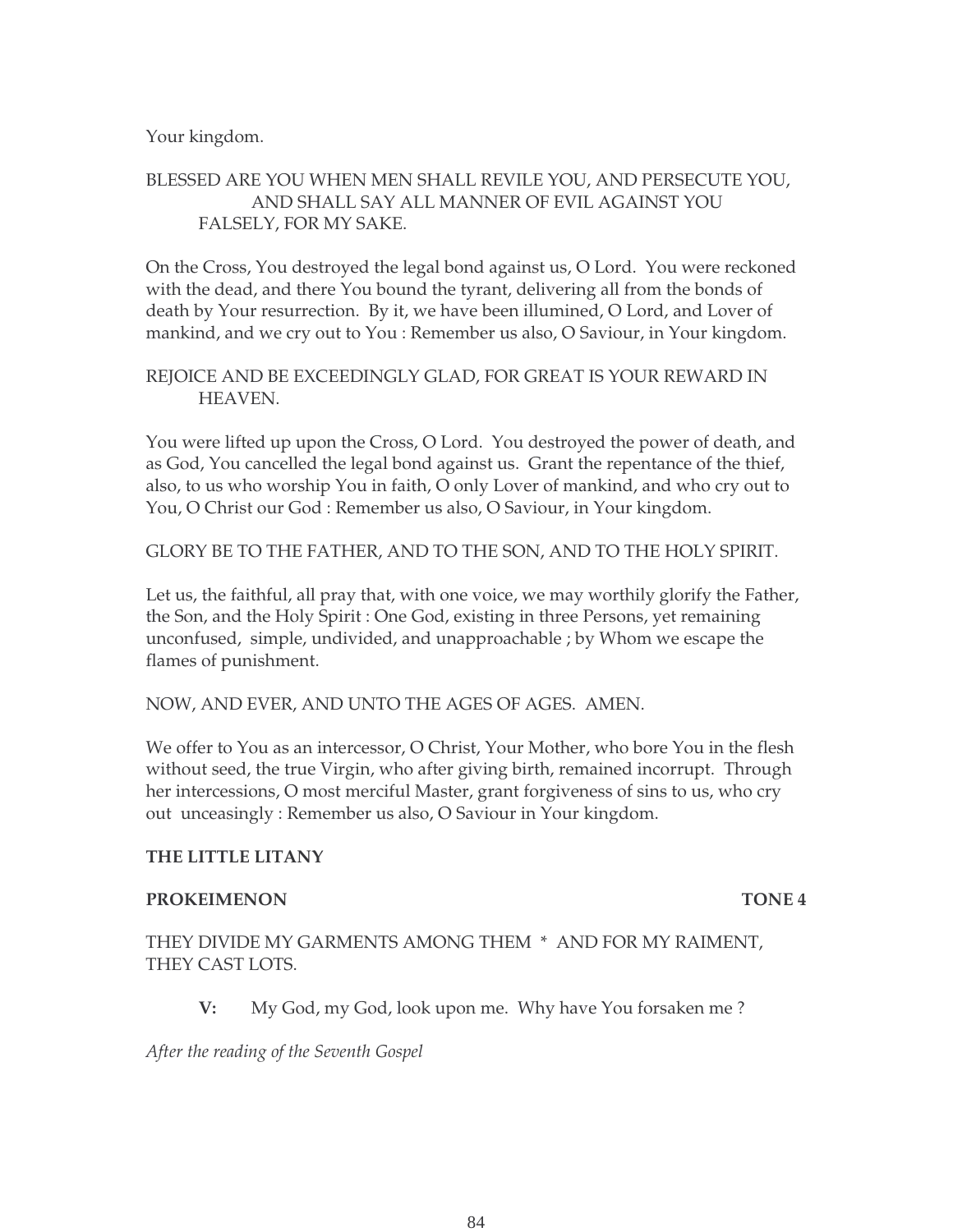#### **PSALM 50**

*After the reading of the Eighth Gospel* **THE CANON** TONE 6

**CANTICLE FIVE: IRMOS :**

#### EARLY WILL I SEEK YOU, O WORD OF GOD...

# **Refrain:** GLORY BE TO YOU, OUR GOD, GLORY BE TO YOU.

#### **Tropars:**

With their feet washed, and themselves purified by their participation in the Divine Mystery, Your servants, O Christ, now ascend from Sion to the great Mount of Olives, praising You, the Lover of mankind.

**R:**

You said : See that you are not alarmed, O friends. For the hour is now at hand for me to be seized, and slain at the hands of lawless men. All of you will be scattered, forsaking me. But I shall gather you to proclaim me, who loved mankind.

**KATAVASIA :** EARLY WILL I SEEK YOU, O WORD OF GOD...

#### **KONTAK TONE 8**

COME, LET US ALL SING THE PRAISES OF HIM, WHO WAS CRUCIFIED FOR US.

FOR, MARY SAID, WHEN SHE BEHELD HIM UPON THE TREE : ALTHOUGH YOU ENDURE THE CROSS, YOU ARE MY SON, AND MY GOD.

#### **IKOS**

Beholding her own lamb led to the slaughter, Mary followed with the other women, in distress, and crying out : Where do You go, O my child ? Why do You run so swift a course ? Surely, there is not another wedding in Cana, to which You now hasten to change water into wine ? Shall I come with You, my child, or shall I wait for You ? Give me a word, for You are the Word. Do not pass me by in silence, for You kept me pure,//

YOU ARE MY SON, AND MY GOD.

#### **CANTICLE EIGHT: IRMOS :**

THE GODLY YOUTHS EXPOSED A MONUMENT... **Refrain:** GLORY BE TO YOU, OUR GOD, GLORY BE TO YOU. **Tropars:**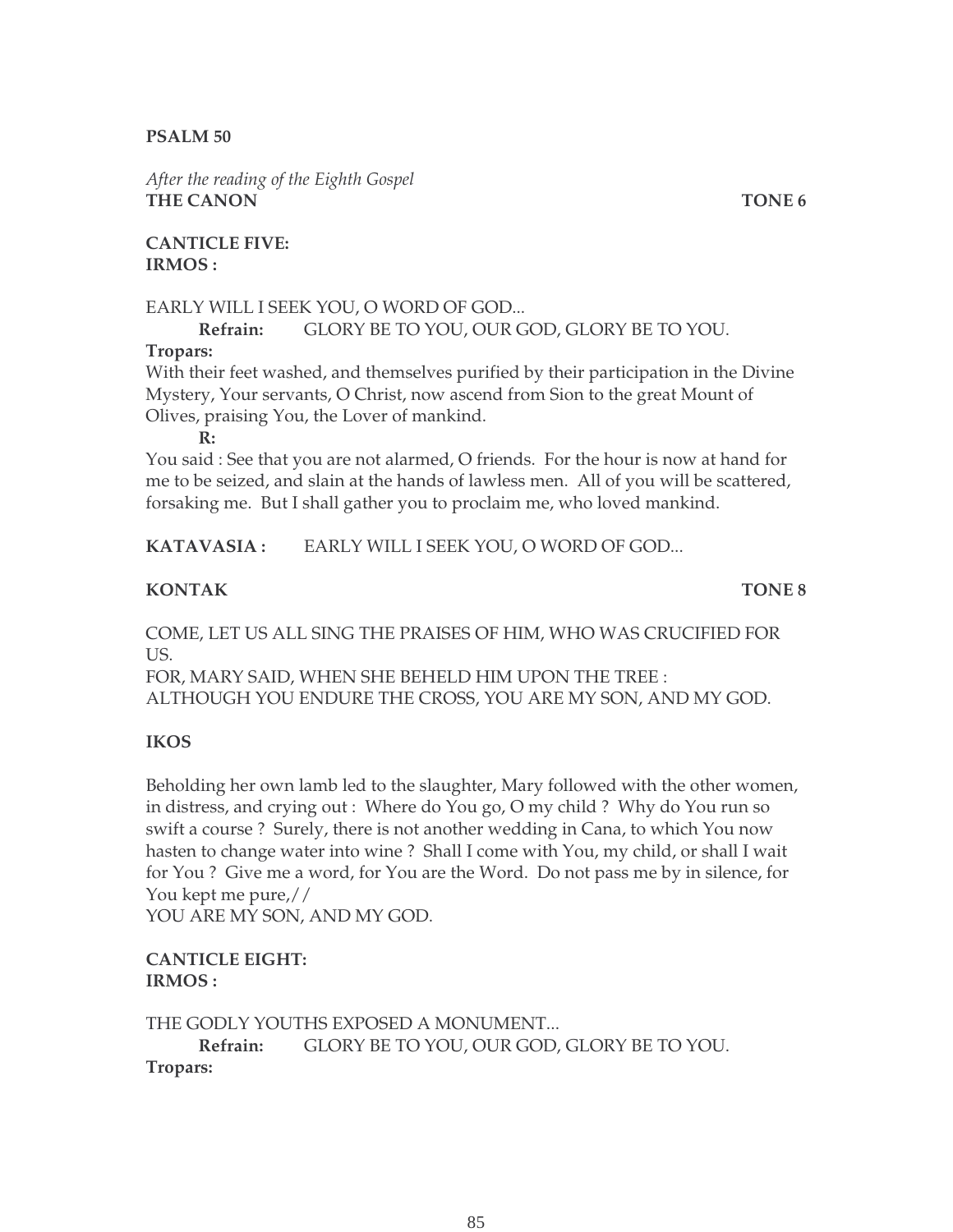O my disciples : now shake off sleep from your eyelids, said Christ. Keep watch in prayer, that you may not fall into temptation ; and I speak particularly to Simon, since the test is greatest for the strongest. O Peter : acknowledge me, Whom all creation blesses, and glorifies throughout all ages.

#### **R:**

O Master : a profane word shall never pass my lips, cried Peter. Even if all deny You, I shall die with You as a loyal friend. For not flesh and blood, but Your Father, has revealed to me You, that all creation blesses, and glorifies throughout all the ages.

**Refrain:** LET US BLESS THE FATHER, AND THE SON, AND THE HOLY SPIRIT, THE LORD.

You have not sought out the depth of divine wisdom, and knowledge, said the Lord. You have not comprehended the abyss of my judgements, O man. Do not boast, for you are flesh, and three times will you deny me, whom all creation blesses, and glorifies throughout all the ages.

**Refrain:** NOW, AND EVER, AND UNTO THE AGES OF AGES. AMEN. You will deny your convictions as soon as the question is put to you, O Simon Peter, and the sudden approach of a servant girl will terrify you, said the Lord. But after weeping bitterly, you will have great mercy from me, whom all creation blesses, and glorifies throughout all the ages.

**Refrain:** WE PRAISE, BLESS, AND WORSHIP THE LORD, SINGING, AND EXALTING HIM THROUGHOUT ALL THE AGES.

**KATAVASIA:** THE GODLY YOUTHS EXPOSED A MONUMENT...

**CANTICLE NINE: IRMOS:**

MORE HONOURABLE THAN THE CHERUBIM...

**Refrain:** GLORY BE TO YOU, OUR GOD, GLORY BE TO YOU.

### **Tropars:**

A destructive band of God-forsaken, wicked murderers of God, the synagogue attacked You, O Christ, and dragged You away as an evil-doer — the Creator of all, whom we magnify.

### **R:**

Impious men, ignorant of the Law, and hearing the voice of the prophets to no avail, dragged You away, as a sheep to be unjustly slaughtered — the Master of all, whom we magnify.

### **R:**

The priests, and scribes caused the life that had been betrayed to the gentiles to be destroyed, striking in their jealous wickedness Him, who by nature, is the Giver of life, whom we magnify.

#### **R:**

Like a pack of dogs, they surrounded You, O King, smiting You on the cheek with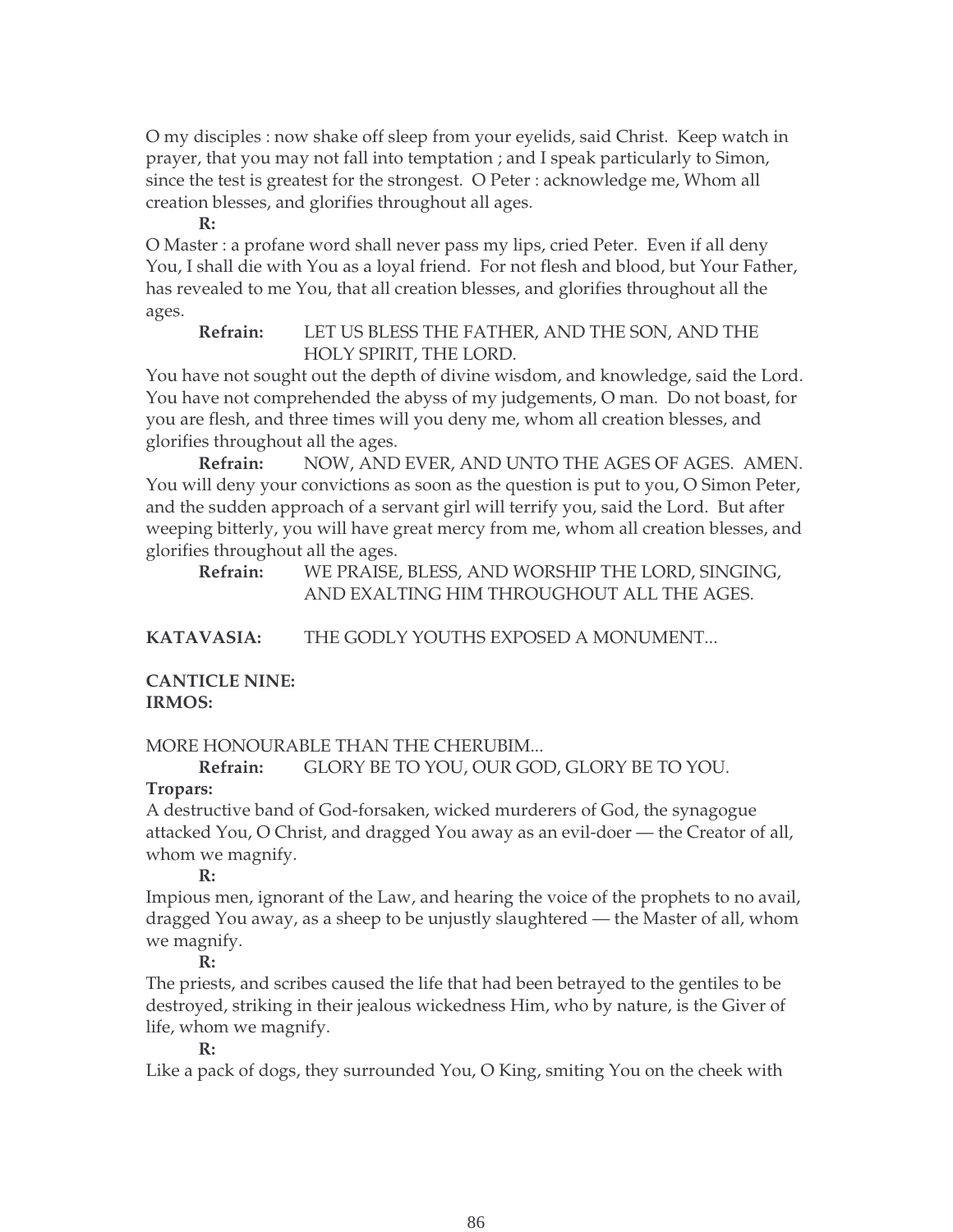their hands. They questioned You, and bore false witness against You, yet by enduring all things, You have saved all.

#### **KATAVASIA :** MORE HONOURABLE THAN THE CHERUBIM...

*No Little Litany : at once the Hymn of Light* 

#### **EXAPOSTEILARY TONE 3**

THE WISE THIEF, YOU MADE WORTHY OF PARADISE, IN A SINGLE MOMENT, O LORD. BY THE WOOD OF YOUR CROSS,// ILLUMINE ME, AS WELL, AND SAVE ME.

*After the ninth Gospel reading*

#### **PRAISES** TONE 3

ISRAEL, MY FIRST-BORN SON, HAS COMMITTED TWO EVIL DEEDS. HE ABANDONED ME, THE FOUNTAIN OF LIVING WATER, AND DUG FOR HIMSELF A BROKEN WELL. HE CRUCIFIED ME UPON THE WOOD, AND ASKED FOR BARABBAS, AND RELEASED HIM. HEAVEN WAS AMAZED AT THIS, AND THE SUN HID HIS RAYS, BUT YOU, O ISRAEL, WERE NOT ASHAMED, BUT DELIVERED ME TO DEATH. FORGIVE THEM, O HOLY FATHER,// FOR THEY KNOW NOT WHAT THEY DO. (*twice*) EVERY MEMBER OF YOUR HOLY FLESH ENDURED DISHONOUR FOR US : YOUR HEAD — THE THORNS, YOUR FACE — THE SPITTING ; YOUR CHEEKS — THE BUFFETING, YOUR MOUTH — THE TASTE OF VINEGAR, MINGLED WITH GALL ; YOUR EARS — THE IMPIOUS BLASPHEMIES, YOUR BACK — THE SCOURGE ; YOUR HAND — THE REED, YOUR WHOLE BODY — EXTENSION UPON THE CROSS ; YOUR JOINTS — THE NAILS, YOUR SIDE — THE SPEAR. BY YOUR SUFFERINGS, YOU HAVE SET US FREE FROM SUFFERING. IN YOUR LOVE FOR MAN, YOU STOOPED DOWN TO RAISE HIM UP.// O ALMIGHTY SAVIOUR : HAVE MERCY UPON US.

BEHOLDING YOU CRUCIFIED, O CHRIST,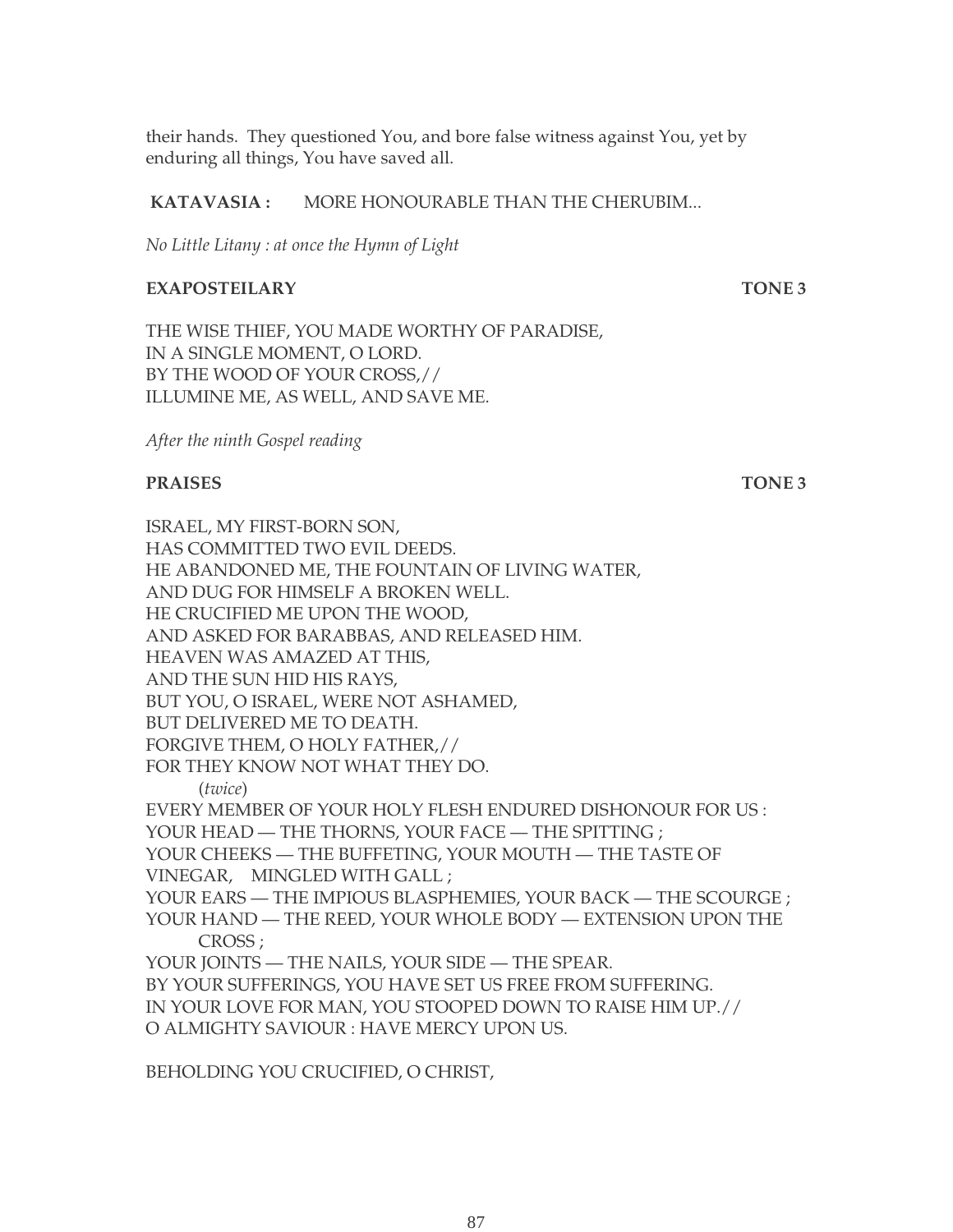THE WHOLE CREATION TREMBLED.

THE FOUNDATIONS OF THE EARTH SHOOK FOR FEAR OF YOUR MIGHT,

FOR, BY YOUR LIFTING-UP TODAY, THE HEBREW RACE PERISHED.

THE CURTAIN OF THE TEMPLE WAS TORN IN TWO.

THE TOMBS WERE OPENED, AND THE DEAD AROSE FROM THEIR GRAVES.

THE CENTURION SHUDDERED, WHEN HE SAW THE WONDER.

YOUR MOTHER STOOD BY, AND CRIED OUT, WITH MOTHERLY LAMENTATION :

HOW SHALL I NOT WEEP, AND BEAT MY BREAST,

SEEING YOU NAKED, AND HANGING UPON THE CROSS, AS ONE CONDEMNED ?//

O LORD, CRUCIFIED, AND BURIED, AND RISEN FROM THE DEAD : GLORY BE TO YOU.

GLORY BE TO THE FATHER, AND TO THE SON, AND TO THE HOLY SPIRIT.

**TONE 6**

THEY HAVE STRIPPED ME OF MY GARMENTS, AND CLOTHED ME IN A SCARLET ROBE. THEY HAVE SET UPON MY HEAD A CROWN OF THORNS, AND HAVE GIVEN ME A REED IN MY RIGHT HAND,// THAT I MIGHT DASH THEM IN PIECES, LIKE A POTTER'S VESSEL.

NOW, AND EVER, AND UNTO THE AGES OF AGES. AMEN.

I GAVE MY BACK TO SCOURGINGS. I DID NOT TURN MY FACE FROM SPITTINGS. I STOOD BEFORE THE JUDGEMENT SEAT OF PILATE, AND ENDURED THE CROSS,// FOR THE SALVATION OF THE WORLD.

*After the tenth Gospel reading*

**READER:** To You, O Lord our God belongs glory, and to You we send up glory : to the Father, and to the Son, and to the Holy Spirit, now, and ever, and unto the ages of ages. Amen.

### **THE LESSER DOXOLOGY**

*After the eleventh Gospel reading* 

#### **APOSTIKHA** TONE 1

ALL CREATION WAS CHANGED BY FEAR, WHEN IT SAW YOU HANGING UPON THE CROSS, O CHRIST.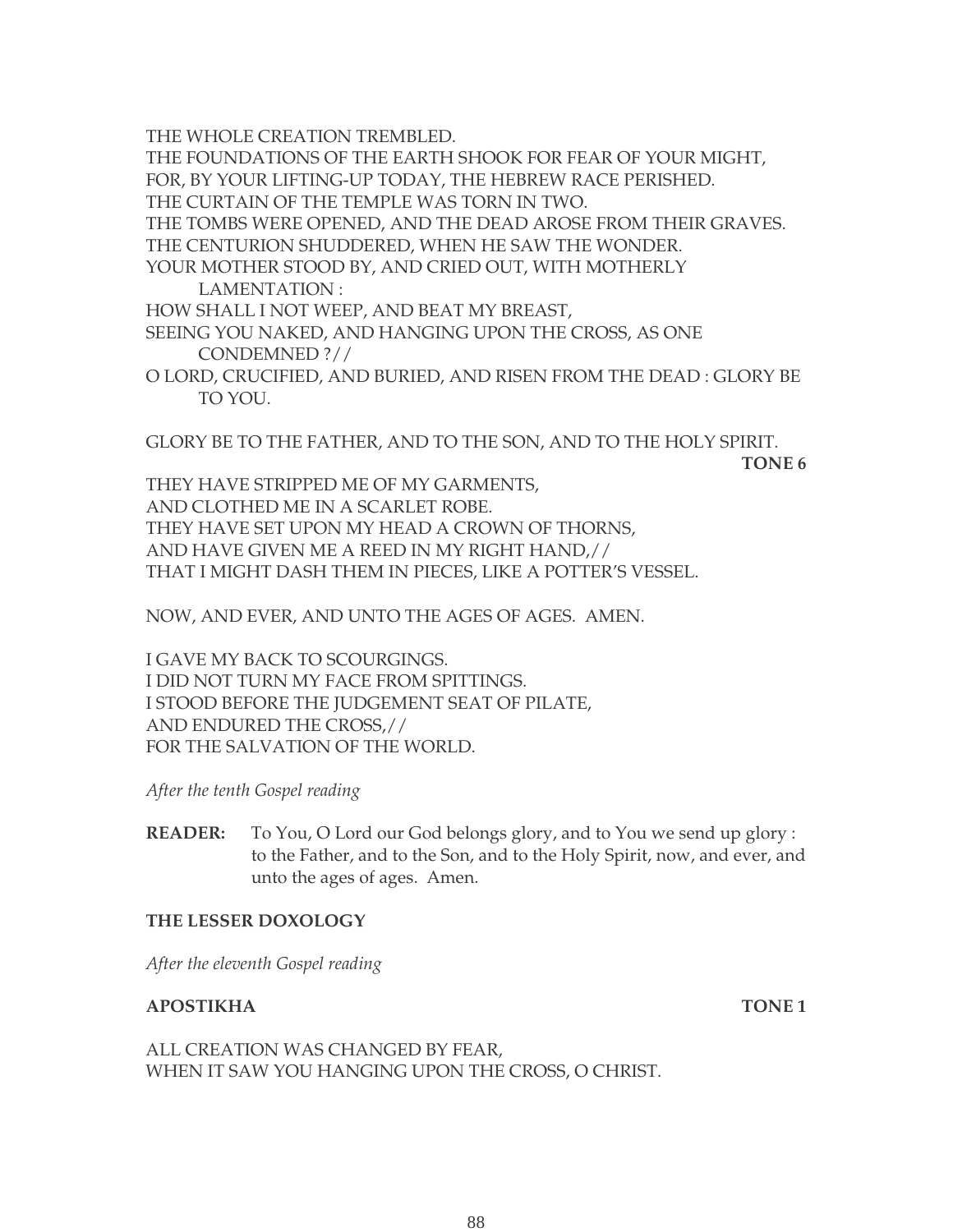THE SUN WAS DARKENED, AND THE FOUNDATIONS OF THE EARTH WERE SHAKEN. ALL THINGS SUFFERED WITH THE CREATOR OF ALL.// O LORD, YOU WILLINGLY ENDURED THIS FOR US : GLORY BE TO YOU.

**V:** They divide my garments among them, and for my raiment, they cast lots.

 **TONE 2**

AN IMPIOUS AND TRANSGRESSING PEOPLE — WHY DO THEY IMAGINE VAIN THINGS ? WHY DO THEY CONDEMN TO DEATH THE LIFE OF ALL ? O GREAT WONDER. THE CREATOR OF THE WORLD IS BETRAYED INTO THE HANDS OF LAWLESS MEN.

HE, WHO LOVES MANKIND, IS LIFTED UP UPON THE WOOD, THAT HE MIGHT FREE THOSE BOUND IN HADES, WHO CRY OUT :// O LONG-SUFFERING LORD, GLORY BE TO YOU.

**V:** They gave me gall for food, and for my thirst, they gave me vinegar to drink.

TODAY, THE BLAMELESS VIRGIN SAW YOU SUSPENDED UPON THE CROSS, O WORD.

SHE MOURNED WITHIN HERSELF, AND WAS SORELY PIERCED IN HER HEART.

SHE GROANED IN AGONY FROM THE DEPTH OF HER SOUL.

EXHAUSTED FROM TEARING HER HAIR, AND CHEEKS, AND BEATING HER BREAST,

SHE CRIED OUT LAMENTING :

WOE IS ME, MY DIVINE CHILD.

WOE IS ME, O LIGHT OF THE WORLD.

WHY HAVE YOU DEPARTED FROM MY EYES, O LAMB OF GOD ?

THEN THE BODILESS HOSTS WERE SEIZED WITH TREMBLING, AND

CRIED OUT ://

O INCOMPREHENSIBLE LORD, GLORY BE TO YOU.

**V:** God is our King before the ages : He has wrought salvation in the midst of the earth.

WHEN SHE, WHO BORE YOU WITHOUT SEED, SAW YOU SUSPENDED UPON THE TREE, O CHRIST, THE CREATOR AND GOD OF ALL, SHE CRIED OUT BITTERLY : WHERE IS THE BEAUTY OF YOUR COUNTENANCE, O MY SON ?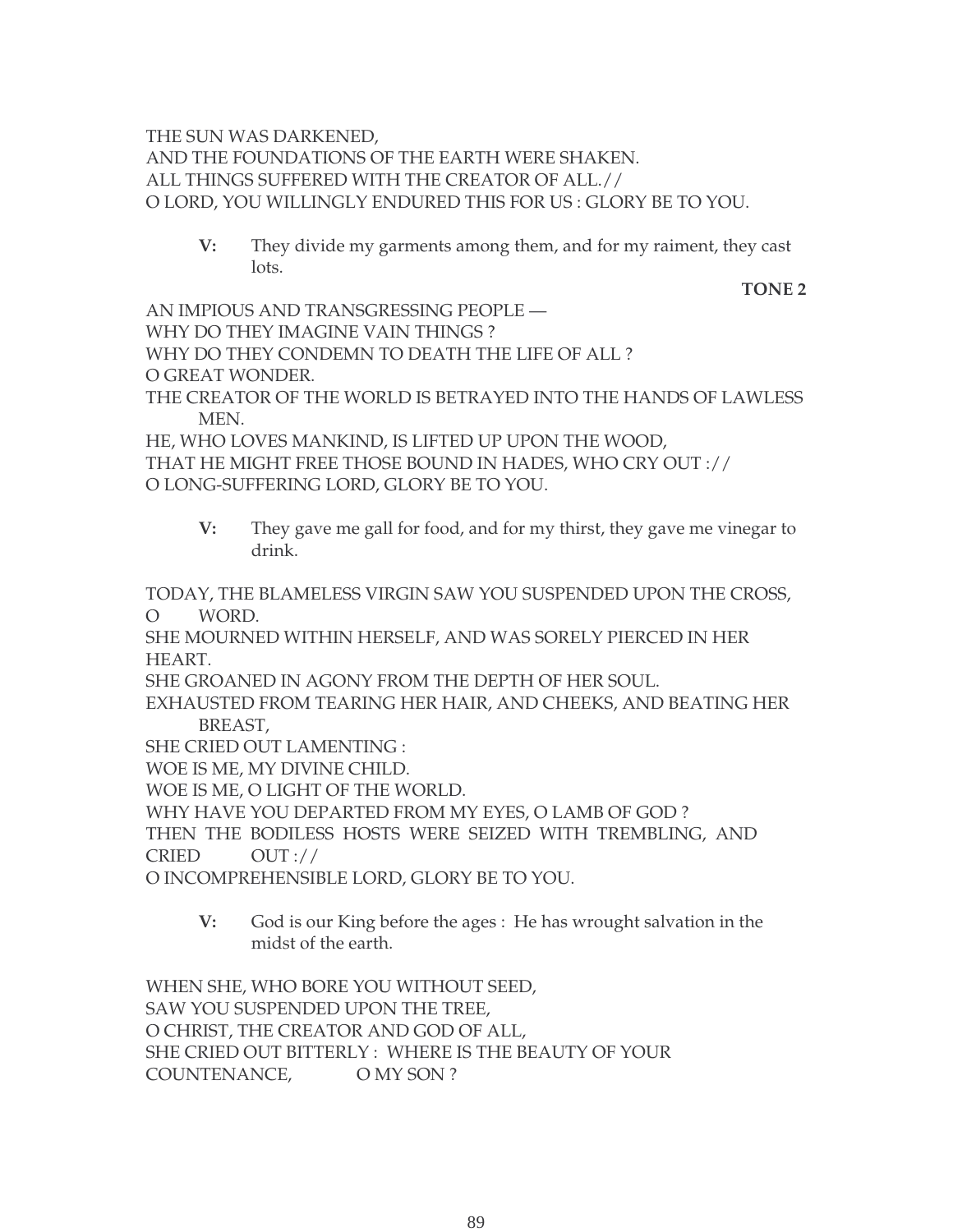I CANNOT BEAR TO SEE YOU UNJUSTLY CRUCIFIED. HASTEN, AND ARISE,// THAT I, TOO, MAY SEE YOUR RESURRECTION FROM THE DEAD ON THE THIRD DAY.

GLORY BE TO THE FATHER, AND TO THE SON, AND TO THE HOLY SPIRIT.

**TONE 8**

WHEN YOU ASCENDED THE CROSS, O LORD, FEAR AND TREMBLING FELL UPON CREATION. YET YOU FORBADE THE EARTH TO SWALLOW UP THOSE WHO CRUCIFIED YOU, AND YOU COMMANDED HADES TO SEND UP ITS CAPTIVES FOR THE REGENERATION OF MORTALS. O JUDGE OF THE LIVING, AND THE DEAD : YOU HAVE COME TO GRANT LIFE, NOT DEATH.// O LOVER OF MANKIND : GLORY BE TO YOU.

NOW, AND EVER, AND UNTO THE AGES OF AGES. AMEN.

NOW THE UNJUST JUDGES DIP THE PEN OF JUDGEMENT. JESUS IS TRIED, AND SENTENCED TO THE CROSS. ALL CREATION SUFFERS, AS IT BEHOLDS THE LORD ON THE CROSS.// O GOOD LORD : IN YOUR HUMAN NATURE, YOU SUFFERED FOR ME. GLORY BE TO YOU

*Afer the reading of the twelfth Gospel*

**READER:** It is good to give thanks.... Holy God... *through* Our Father....

#### **TROPAR TONE 4**

BY YOUR PRECIOUS BLOOD, YOU HAVE REDEEMED US FROM THE CURSE OF THE LAW. BY BEING NAILED TO THE CROSS, AND PIERCED BY A SPEAR, YOU HAVE POURED FORTH IMMORTALITY FOR MAN.// O OUR SAVIOUR : GLORY BE TO YOU.

*And the rest of Matins, as prescribed.*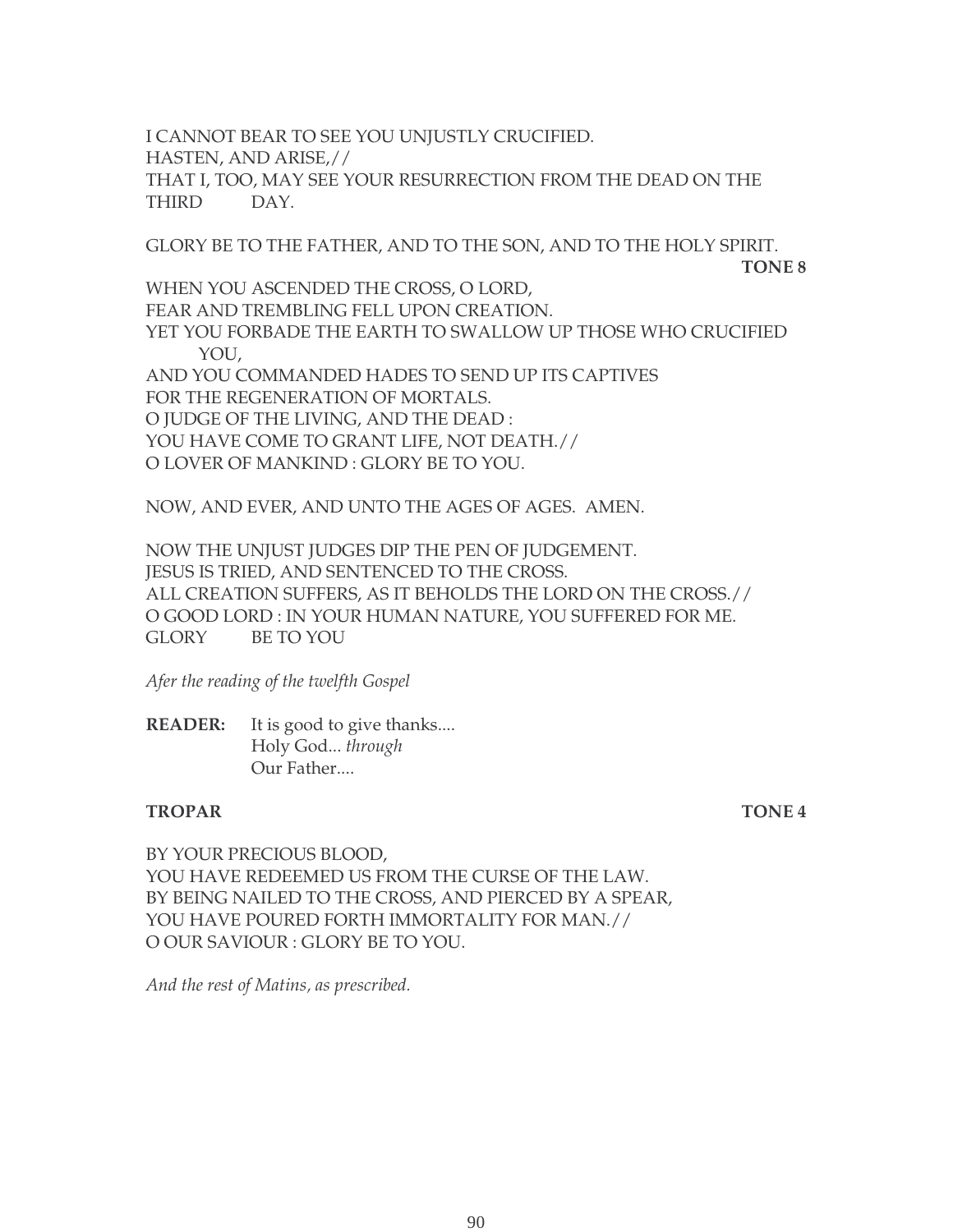#### **THE ROYAL HOURS**

#### **THE FIRST HOUR**

Psalms 5, 2, and 21

#### **TROPAR OF THE FIRST HOUR TONE 1**

THE TYRANT HAS BEEN DESTROYED BY YOUR CRUCIFIXION, O CHRIST. THE POWER OF THE ENEMY HAS BEEN TRAMPLED. FOR, NOT AN ANGEL, NOR A MAN, BUT YOU, YOURSELF, HAVE SAVED US :// O LORD : GLORY BE TO YOU.

#### **VERSES OF THE PROPHECY TONE 8**

TODAY, THE CURTAIN OF THE TEMPLE IS TORN IN TWO, TO CONVICT THE TRANSGRESSORS, AND EVEN THE SUN HIDES ITS RAYS,// SEEING THE MASTER CRUCIFIED.

**V:** Why do the nations conspire, and the peoples plot in vain ?

YOU WERE LED AS A SHEEP TO THE SLAUGHTER, O CHRIST OUR KING, AND, AS AN INNOCENT LAMB, YOU WERE NAILED TO THE CROSS BY TRANSGRESSORS,// BECAUSE OF OUR SINS, O LOVER OF MANKIND.

**V:** The kings of the earth stand up, and the rulers take counsel together, against the Lord, and against His Anointed.

YOU WERE LED...

GLORY BE TO THE FATHER, AND TO THE SON, AND TO THE HOLY SPIRIT.

WHILE PERMITTING TRANSGRESSORS TO ARREST YOU, YOU CRIED OUT TO THEM, O LORD : ALTHOUGH YOU SMITE THE SHEPHERD, AND SCATTER THE TWELVE SHEEP, MY DISCIPLES, I AM ABLE TO SURROUND MYSELF WITH MORE THAN THIRTY LEGIONS OF ANGELS, BUT I FOREBEAR, SO THAT THE SECRET, AND HIDDEN THINGS MIGHT BE FULFILLED,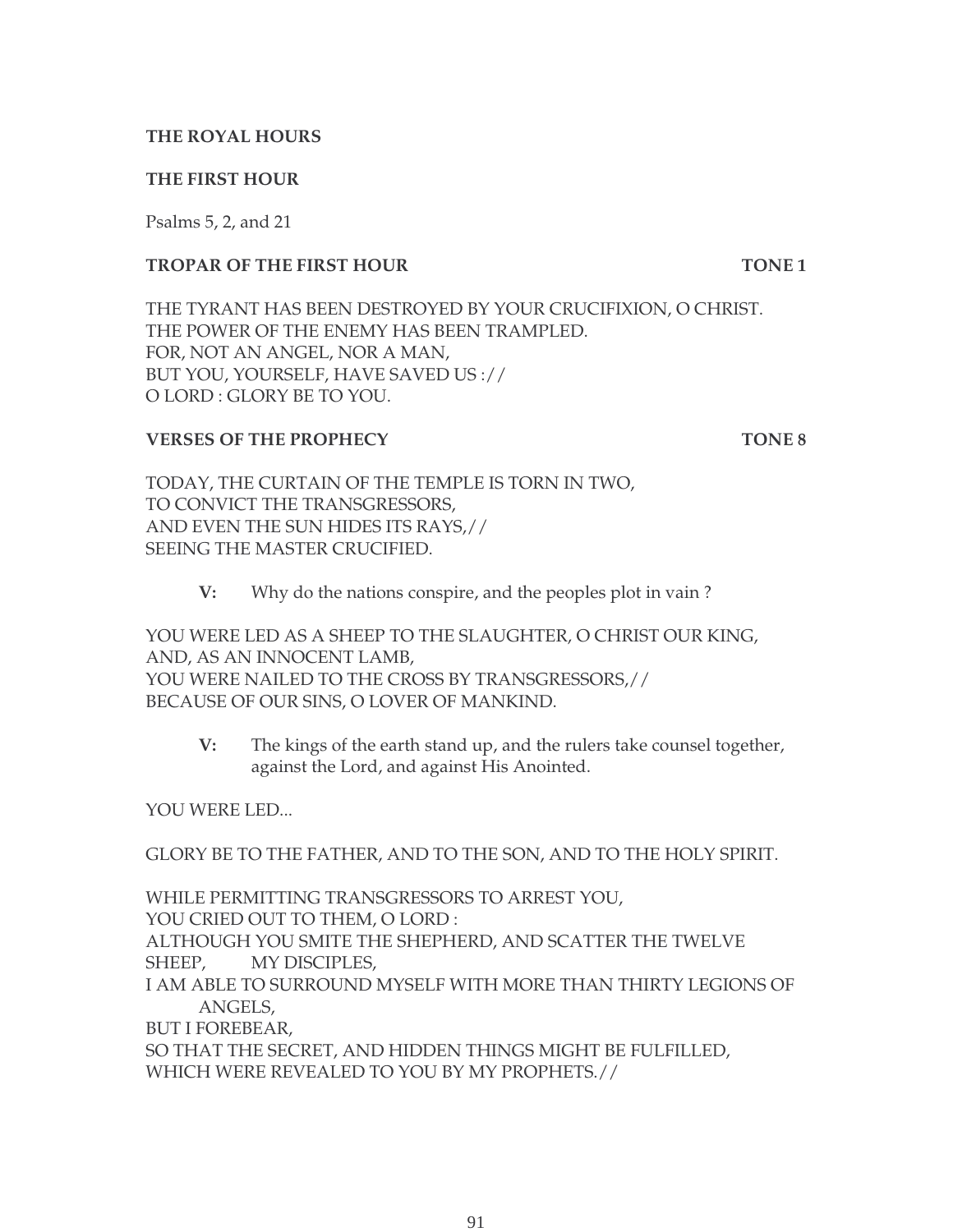O LORD : GLORY BE TO YOU.

NOW, AND EVER, AND UNTO THE AGES OF AGES. AMEN.

WHILE PERMITTING....

#### **PROKEIMENON OF THE PROPHECY TONE 4**

HIS HEART GATHERED INIQUITY TO ITSELF ; \* HE WENT OUT, AND SPOKE TO THE MULTITUDES.

 **V:** Blessed is he, who considers the poor and needy ; The Lord delivers him in the day of trouble.

**READING FROM THE PROPHECY OF ZECHARIAH** 11, 10-13

**READING FROM THE EPISTLE TO THE GALATIANS** 6, 14-18

**READING FROM THE HOLY GOSPEL ACCORDING TO MATTHEW** 27, 1-56

## **THIRD HOUR**

Psalms 34, 108, and 50

## **TROPAR OF THE THIRD HOUR TONE 6**

O LORD, THE LIFE OF ALL : THE JEWS DELIVERED YOU OVER TO DEATH. YOU LED THEM THROUGH THE RED SEA BY MOSES' ROD, YET, THEY HANDED YOU OVER TO BE CRUCIFIED. YOU FED THEM WITH HONEY FROM THE ROCK, AND THEY REPAID YOU WITH GALL, AND VINEGAR. BUT, YOU WILLINGLY ENDURED THESE THINGS TO FREE US FROM BONDAGE TO THE ENEMY.// O CHRIST GOD : GLORY BE TO YOU.

## **VERSES OF THE PROPHECY TONE 8**

FOR FEAR OF THE JEWS, O LORD, YOUR FRIEND, AND COMPANION, PETER, DENIED YOU. IN BITTER GRIEF, HE CRIED ALOUD : O COMPASSIONATE MASTER, DO NOT TURN AWAY IN SILENCE FROM MY TEARS.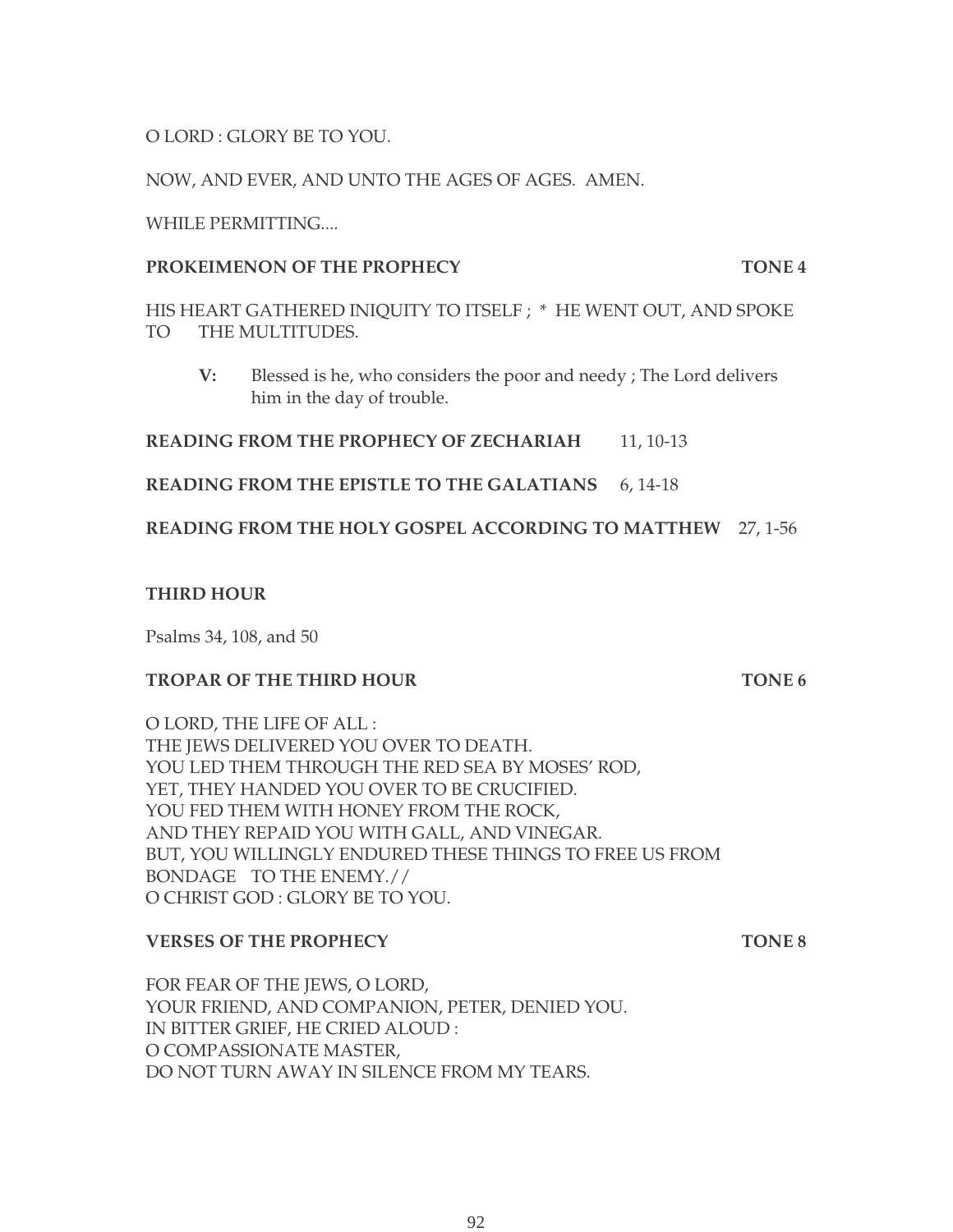#### I SAID THAT I WOULD KEEP FAITH, BUT HAVE FAILED YOU.// ACCEPT ALSO OUR REPENTANCE, AND HAVE MERCY ON US, O LORD.

**V:** Give ear to my words, Lord; give heed to my groaning. BEFORE YOUR CRUCIFIXION, O LORD, AS THE SOLDIERS WERE MOCKING YOU, THE ANGELS HID THEIR FACES, UNABLE TO BEAR THE SIGHT, FOR, ALTHOUGH YOU ADORNED THE EARTH WITH FLOWERS, YOU WERE ARRAYED IN A CROWN OF THORNS ; YOU HAVE WRAPPED THE HEAVENS WITH CLOUDS, BUT WERE CLOTHED IN A ROBE OF MOCKERY. YET, ALL THESE THINGS FULFILLED YOUR SAVING PLAN, BY WHICH YOUR COMPASSION WAS REVEALED TO US.// O CHRIST OF GREAT MERCY : GLORY BE TO YOU.

**V:** Hearken to the sound of my cry, My King and my God.

BEFORE YOUR CRUCIFIXION...

GLORY BE TO THE FATHER, AND TO THE SON, AND TO THE HOLY SPIRIT.

**TONE 5**

WHEN YOU WERE RAISED UPON THE CROSS, O LORD, YOU CRIED OUT TO THE JEWS : FOR WHAT DEEDS DO YOU CRUCIFY ME, O MY PEOPLE ? IS IT BECAUSE I MADE YOUR PARALYTICS WALK ? BECAUSE I RAISED THE DEAD AS FROM SLEEP ? BECAUSE I HEALED THE WOMAN WITH THE ISSUE OF BLOOD, AND TOOK PITY ON THE WOMAN OF CANAAN ? FOR WHAT DEEDS DO YOU SEEK TO KILL ME ? YOU SHALL LOOK UPON HIM, WHOM YOU HAVE PIERCED,// UPON YOUR MESSIAH, O TRANSGRESSORS.

NOW, AND EVER, AND UNTO THE AGES OF AGES. AMEN.

WHEN YOU WERE RAISED...

#### **PROKEIMENON OF THE PROPHECY TONE 4**

I AM READY FOR SCOURGING, \* AND MY PAIN IS EVER WITH ME.

**V:** O Lord : rebuke me not in Your anger, nor chasten me in Your wrath.

**PROPHECY:** ISAIAH 50, 4-11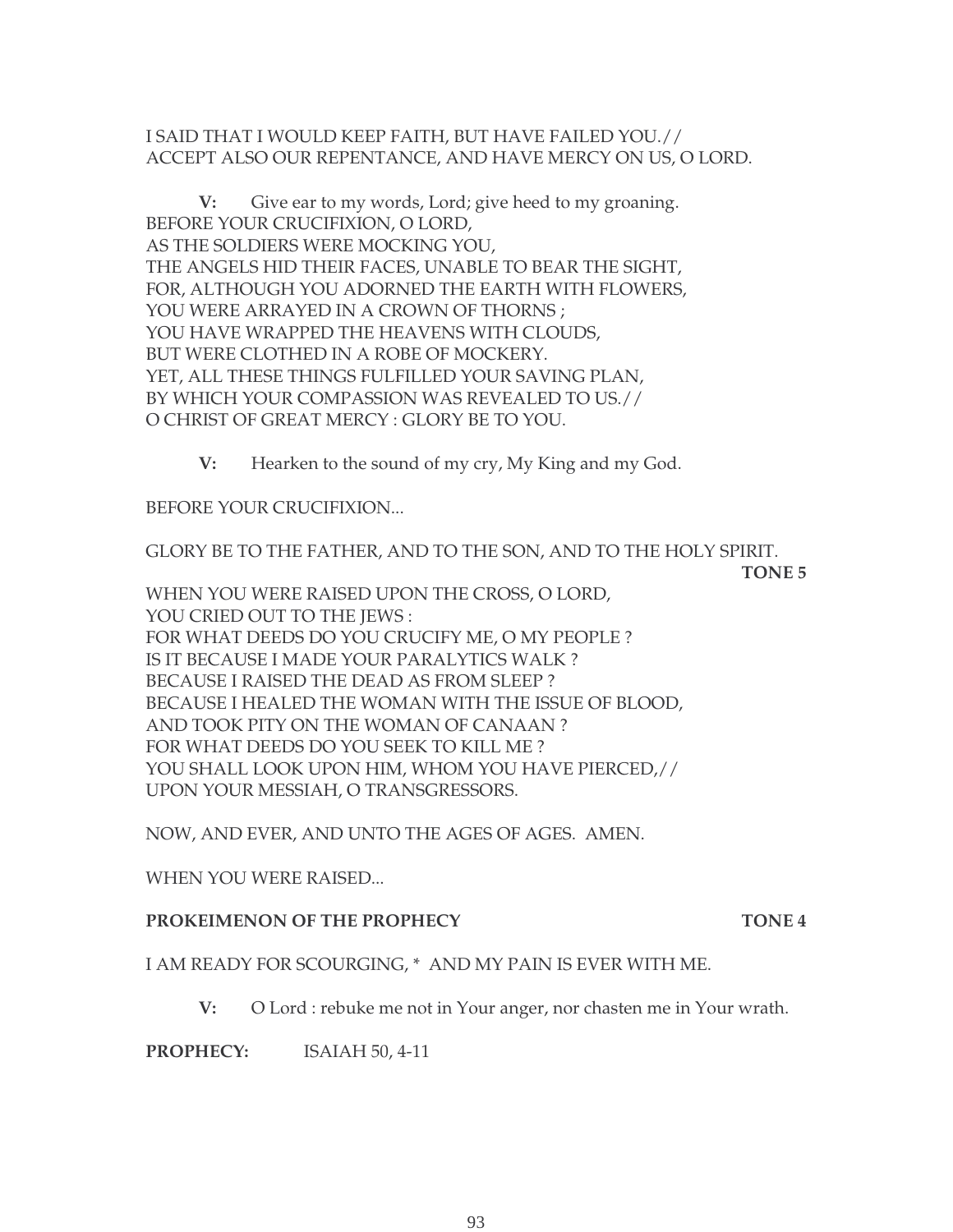| EPISTLE: | ROMANS 5, 6-10; |
|----------|-----------------|
|----------|-----------------|

**GOSPEL:** MARK 15, 16-41

#### **SIXTH HOUR**

Psalms 53, 139, and 90

#### **TROPAR OF THE SIXTH HOUR TONE 2**

YOU HAVE WROUGHT SALVATION IN THE MIDST OF THE EARTH, O CHRIST GOD. YOU STRETCHED OUT YOUR ALL-PURE HANDS UPON THE CROSS ; YOU HAVE GATHERED TOGETHER ALL THE NATIONS, WHO CRY ALOUD TO YOU :// GLORY BE TO YOU, O LORD.

#### **VERSES OF THE PROPHECY TONE 8**

THUS SAYS THE LORD TO THE JEWS : O MY PEOPLE, WHAT HAVE I DONE TO YOU ? OR HOW HAVE I OFFENDED YOU ? TO YOUR BLIND, I GAVE SIGHT, YOUR LEPERS, I CLEANSED, THE PARALYTIC, I RAISED FROM HIS BED. O MY PEOPLE, WHAT HAVE I DONE TO YOU, AND HOW HAVE YOU REPAID ME ? INSTEAD OF MANNA, GALL ; INSTEAD OF WATER, VINEGAR ; INSTEAD OF LOVING ME, YOU NAIL ME TO THE CROSS. I CAN BEAR NO MORE. I SHALL CALL THE GENTILES MINE. THEY SHALL GLORIFY ME WITH THE FATHER, AND THE SPIRIT,// AND I WILL GIVE THEM LIFE ETERNAL.

**V:** They gave me gall for food, and in my thirst, they gave me vinegar to drink.

THE CHOIR OF THE APOSTLES CRIES OUT TO YOU, O LAW-GIVERS OF ISRAEL, SCRIBES, AND PHARISEES : BEHOLD THE TEMPLE, WHICH YOU DESTROYED. BEHOLD THE LAMB, WHOM YOU CRUCIFIED. YOU DELIVERED HIM TO THE TOMB, BUT BY HIS OWN POWER, HE AROSE. DO NOT BE DECEIVED, O JEWS.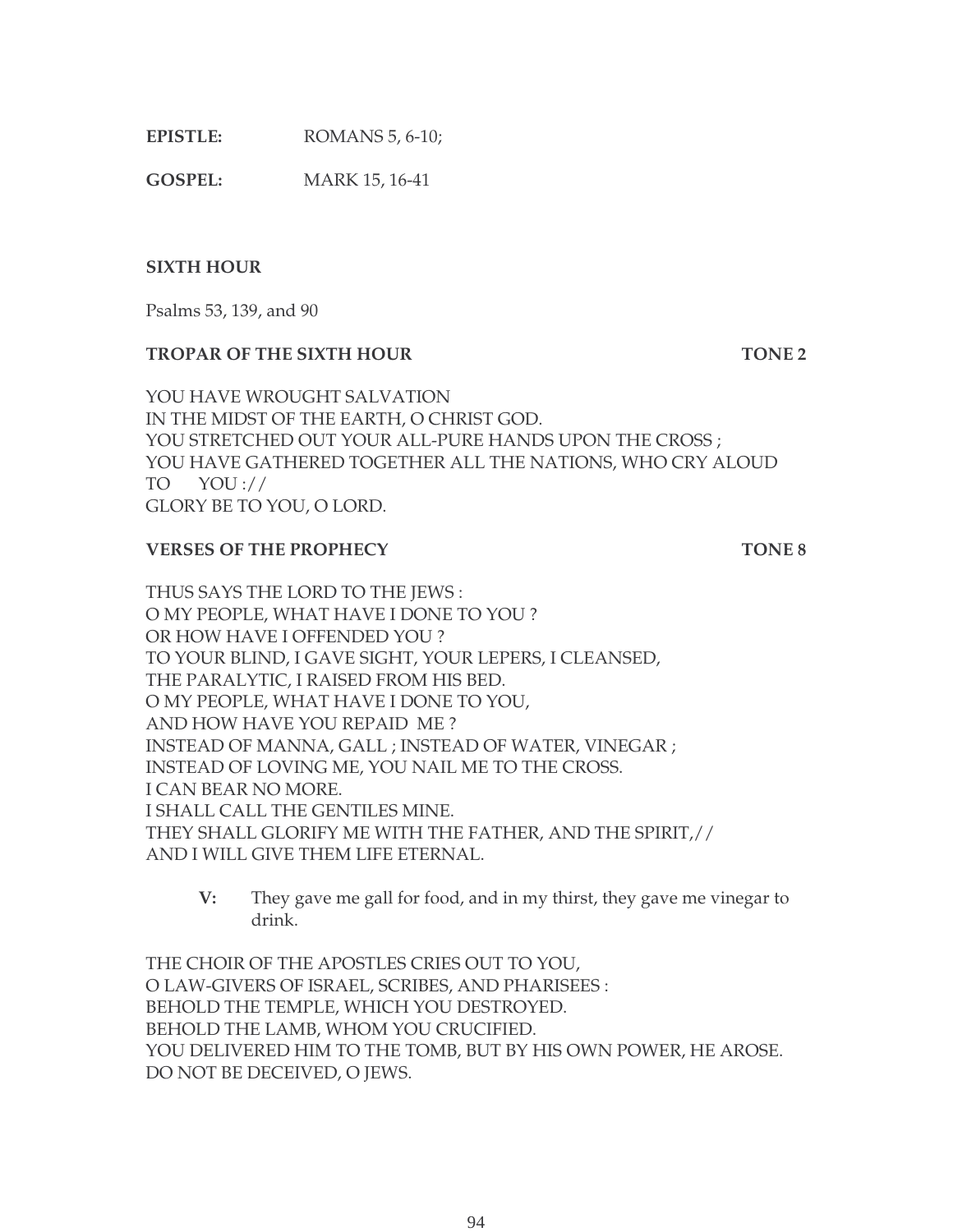HE IT IS THAT SAVED YOU IN THE SEA, AND FED YOU IN THE WILDERNESS.// HE IS THE LIFE, THE LIGHT, AND THE PEACE OF THE WORLD.

**V:** Save me, O God, for the waters have come up to my neck.

THE CHOIR OF THE APOSTLES...

GLORY BE TO THE FATHER, AND TO THE SON, AND TO THE HOLY SPIRIT.

**TONE 5**

COME, O CHRIST-BEARING PEOPLE. LET US SEE WHAT THE TRAITOR JUDAS. AND THE LAWLESS PRIESTS, HAVE PLOTTED AGAINST OUR SAVIOUR. TODAY, THEY MADE THE DEATHLESS WORD SUBJECT TO DEATH. THEY DELIVERED HIM TO PILATE, AND CRUCIFIED HIM ON GOLGOTHA. SUFFERING THESE THINGS, OUR SAVIOUR CRIED ALOUD, AND SAID : FATHER, FORGIVE THEM THIS SIN,// THAT ALL NATIONS MAY KNOW MY RESURRECTION FROM THE DEAD.

NOW, AND EVER, AND UNTO THE AGES OF AGES. AMEN.

COME, O CHRIST-BEARING PEOPLE...

#### **PROKEIMENON OF THE PROPHECY TONE 8**

O LORD, OUR LORD : \* HOW WONDERFUL IS YOUR NAME IN ALL THE EARTH.

**V:** Your majesty is exalted above the heavens.

**PROPHECY:** AMOS 8, 9-12

**EPISTLE:** HEBREWS 2, 11-18

**GOSPEL:** LUKE 23, 32-49

#### **NINTH HOUR**

Psalms 68, 69, and 85

#### **TROPAR OF THE NINTH HOUR TONE 8**

WHEN THE THIEF BEHELD THE AUTHOR OF LIFE HANGING UPON THE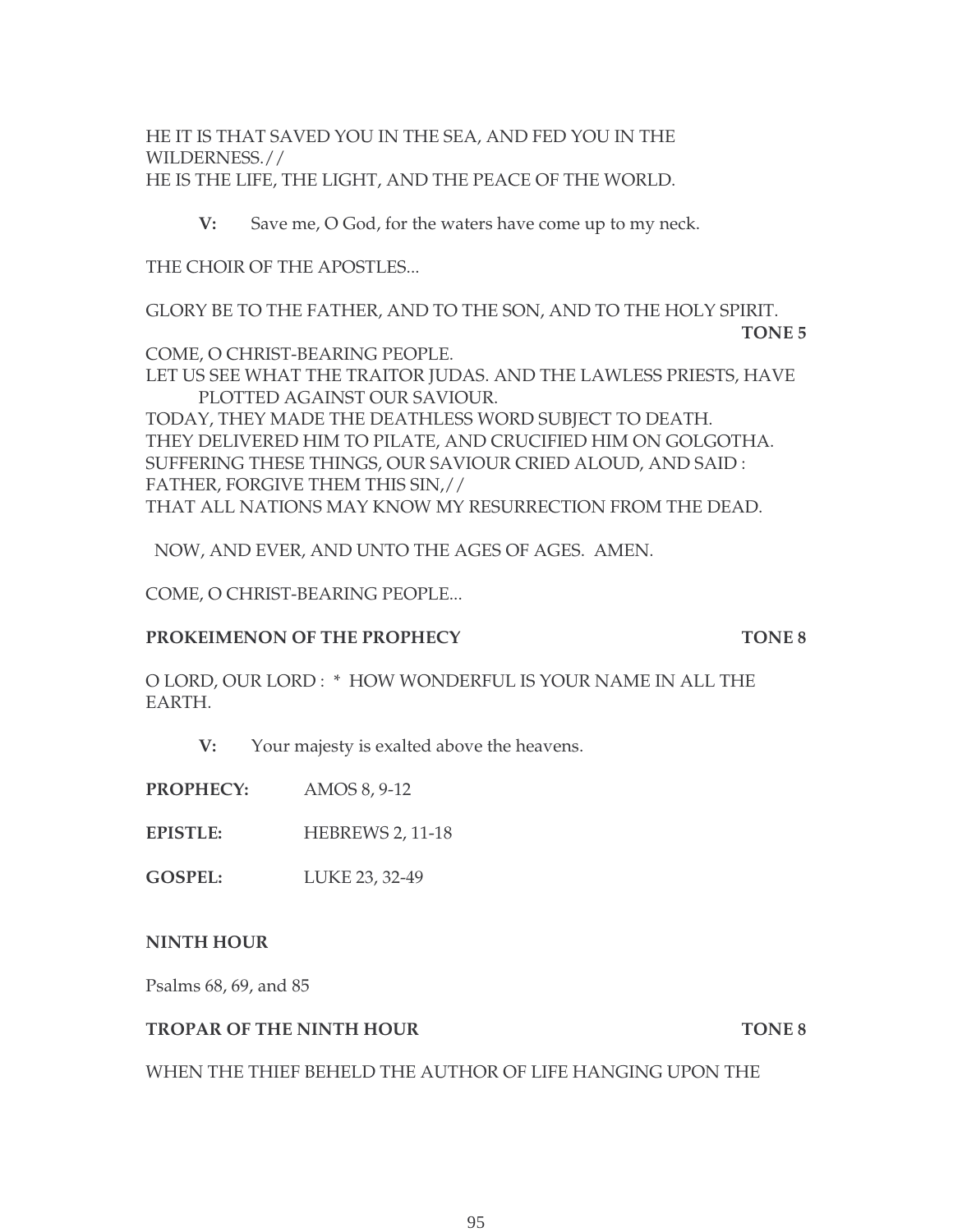CROSS, HE CRIED OUT : IF YOU WERE NOT THE INCARNATE GOD CRUCIFIED HERE WITH US, THEN THE SUN WOULD NOT HAVE HID ITS RAYS, NEITHER WOULD THE EARTH HAVE SHAKEN WITH TREMBLING. AS YOU SUFFER FOR ALL MEN, REMEMBER ME, O LORD,// WHEN YOU COME IN YOUR KINGDOM.

#### **VERSES OF THE PROPHECY TONE 7**

A STRANGE WONDER IT WAS, TO SEE THE MAKER OF HEAVEN, AND EARTH, SUSPENDED ON THE CROSS. THE SUN WAS DARKENED, AND THE DAY WAS CHANGED INTO NIGHT. THE EARTH GAVE UP THE BODIES OF THE DEAD FROM THEIR GRAVES.// WITH THEM, WE WORSHIP YOU : SAVE US, O LORD.

**V:** They divide my garments among them, and for my raiment, they cast lots.

**TONE 2**

WHEN TRANSGRESSORS NAILED THE KING OF GLORY TO THE CROSS, HE CRIED OUT TO THEM : HOW HAVE I CAUSED YOU PAIN ? OR IN WHAT HAVE I ANGERED YOU ? WHO, BEFORE ME, DELIVERED YOU FROM AFFLICTION ? AND HOW HAVE YOU NOW REWARDED ME ? BY RETURNING EVIL FOR GOOD. FOR THE PILLAR OF FIRE, YOU NAIL ME TO THE CROSS. FOR THE CLOUD, YOU DIG ME A GRAVE. INSTEAD OF MANNA, YOU BRING ME GALL. INSTEAD OF WATER, YOU GIVE ME VINEGAR TO DRINK. HENCEFORTH, I SHALL CALL THE GENTILES,// AND THEY WILL GLORIFY ME WITH THE FATHER AND THE HOLY SPIRIT.

**V:** They gave me gall for food, and ln my thirst, they gave me vinegar to drink.

WHEN TRANSGRESSORS...

GLORY BE TO THE FATHER, AND TO THE SON, AND TO THE HOLY SPIRIT, NOW, AND EVER, AND UNTO THE AGES OF AGES. AMEN.

**TONE 6**

TODAY, HE WHO HUNG THE EARTH UPON THE WATERS IS HUNG ON THE TREE. THE KING OF THE ANGELS IS DECKED WITH A CROWN OF THORNS. HE, WHO WRAPS THE HEAVENS IN CLOUDS, IS WRAPPED IN THE PURPLE OF MOCKERY.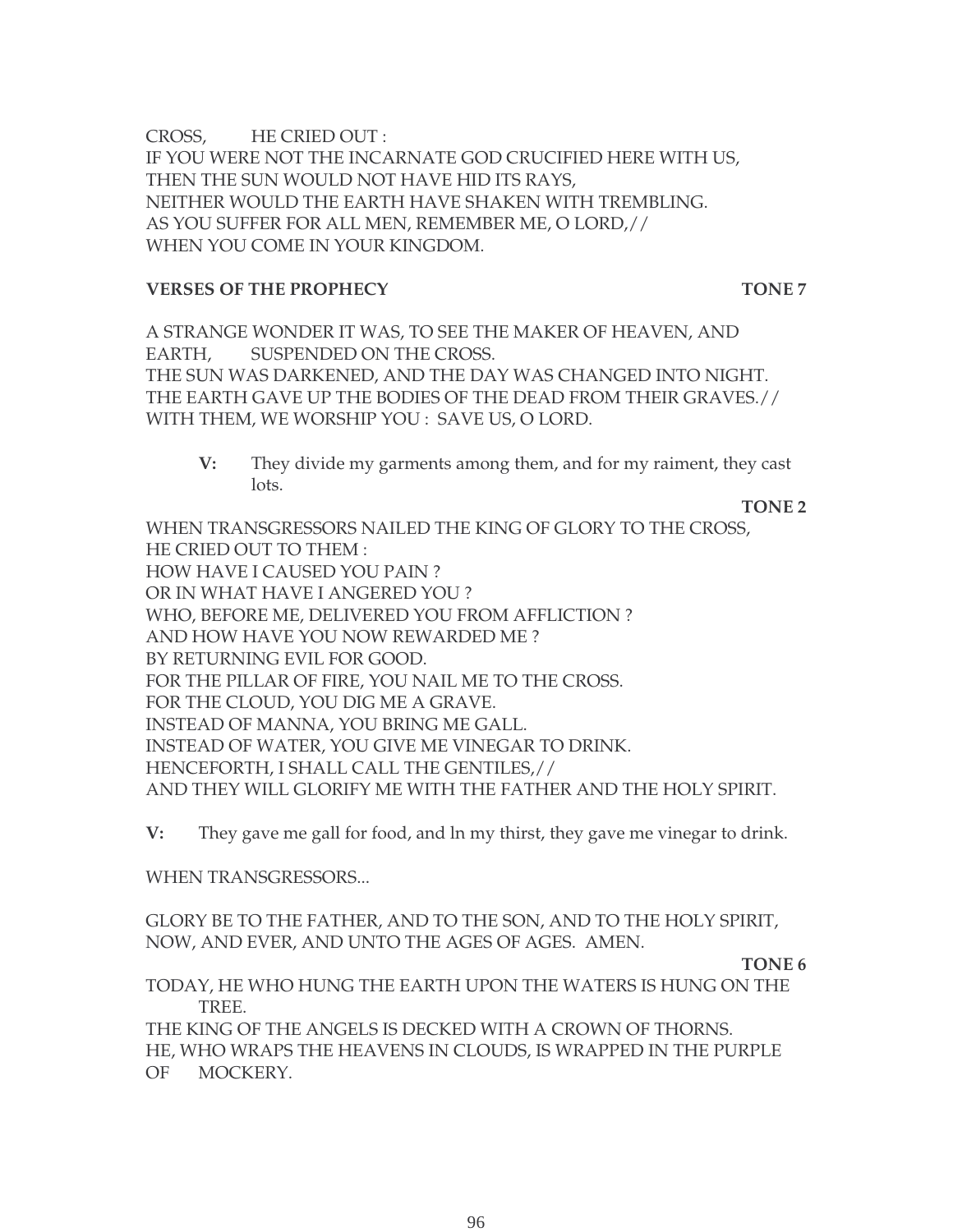HE, WHO FREED ADAM IN THE JORDAN, IS SLAPPED ON THE FACE. THE BRIDEGROOM OF THE CHURCH IS AFFIXED TO THE CROSS WITH NAILS. THE SON OF THE VIRGIN IS PIERCED BY A SPEAR. WE WORSHIP YOUR PASSION, O CHRIST. WE WORSHIP YOUR PASSION, O CHRIST. WE WORSHIP YOUR PASSION, O CHRIST.// SHOW US ALSO YOUR GLORIOUS RESURRECTION.

#### **PROKEIMENON OF THE PROPHECY TONE 6**

THE FOOL SAYS IN HIS HEART : \* THERE IS NO GOD.

**V:** There is none that does good, no not one.

- **PROPHECY:** JEREMIAH 11:18-23; 12:1-5,9,14-15
- **EPISTLE:** HEBREWS 10:19-31
- **GOSPEL:** JOHN 18:28 19:37

#### **TYPICAL PSALMS**

#### **KONTAK TONE 8**

COME, LET US ALL SING THE PRAISES OF HIM WHO WAS CRUCIFIED FOR US, FOR MARY SAID, WHEN SHE BEHELD HIM UPON THE TREE,// ALTHOUGH YOU ENDURE THE CROSS, YOU ARE MY SON, AND MY GOD.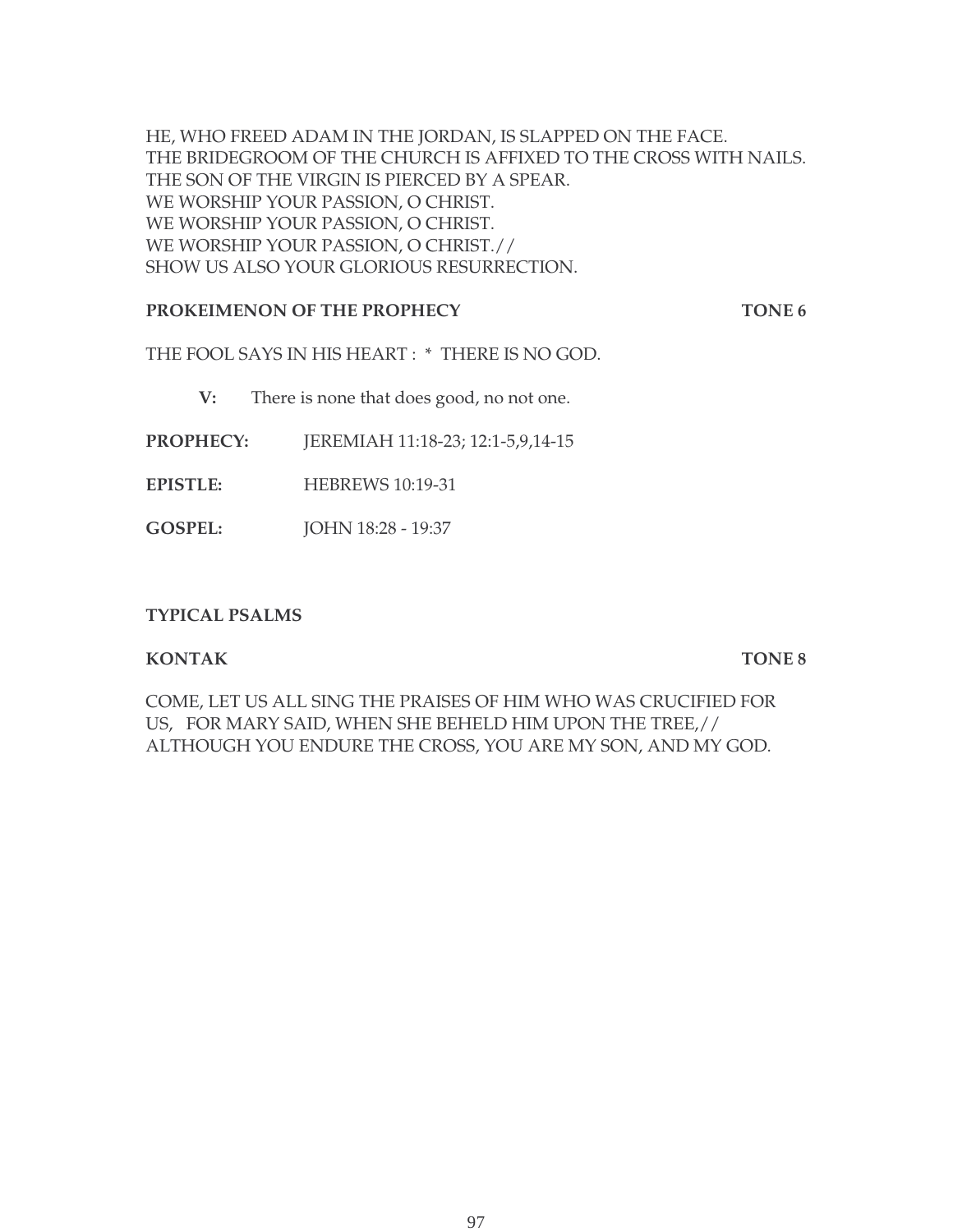#### **LORD I CALL... TONE 1**

SEEING YOU HANGING UPON THE CROSS, O CHRIST, ALL CREATION WAS CHANGED BY FEAR. THE SUN WAS DARKENED, AND THE FOUNDATIONS OF THE EARTH WERE SHAKEN. ALL CREATURES SUFFERED WITH THE CREATOR OF ALL.// O LORD, WHO VOLUNTARILY ENDURED THIS FOR US : GLORY BE TO YOU. **TONE 2**

AN IMPIOUS AND TRANSGRESSING PEOPLE — WHY DO THEY IMAGINE VAIN THINGS ? WHY DO THEY CONDEMN TO DEATH THE LIFE OF ALL ? O GREAT WONDER. THE CREATOR OF THE WORLD IS BETRAYED TO LAWLESS MEN. THE LOVER OF MANKIND IS LIFTED UP UPON THE WOOD, THAT HE MAY FREE THOSE BOUND IN HADES, WHO CRY OUT :// O LONG-SUFFERING LORD, GLORY BE TO YOU.

TODAY, THE BLAMELESS VIRGIN SEES YOU SUSPENDED UPON THE CROSS, O WORD. SHE LAMENTS WITHIN HERSELF, AND IS SORELY PIERCED IN HER HEART. SHE GROANS IN AGONY FROM THE DEPTH OF HER SOUL. SHE PULLS HER HAIR, AND CHEEKS, BEATING HER CHEST, AND CRYING OUT PITIFULLY : WOE IS ME, O MY DIVINE SON. WOE IS ME, O LIGHT OF THE WORLD, O LAMB OF GOD. WHY HAVE YOU DEPARTED FROM BEFORE MY EYES ? THE BODILESS HOSTS WERE SEIZED WITH TREMBLING, AND CRIED OUT :// O INCOMPREHENSIBLE LORD, GLORY BE TO YOU.

WHEN SHE, WHO BORE YOU WITHOUT SEED, SAW YOU SUSPENDED ON THE TREE, O CHRIST, CREATOR, AND GOD OF ALL, SHE CRIED OUT BITTERLY : WHERE IS THE BEAUTY OF YOUR FACE, O MY SON ? I CANNOT BEAR TO SEE YOU UNJUSTLY CRUCIFIED. HASTEN AND ARISE, // THAT I MAY SEE YOUR RESURRECTION FROM THE DEAD ON THE THIRD DAY.

**TONE 6**

TODAY, THE MASTER OF CREATION STANDS BEFORE PILATE. TODAY, THE CREATOR IS GIVEN OVER TO DIE ON A CROSS.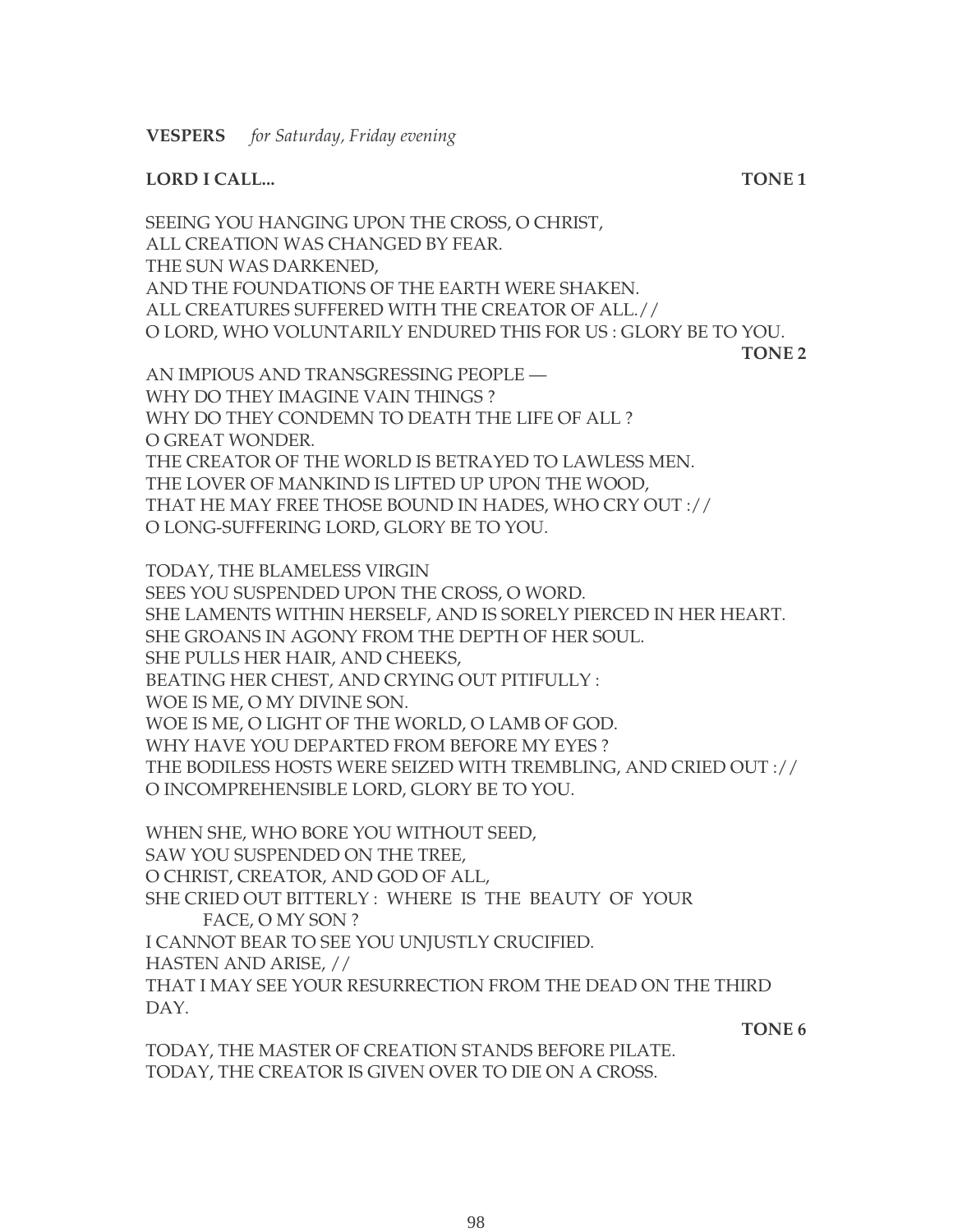AS A LAMB, HE IS VOLUNTARILY LED TO SLAUGHTER.

HE, WHO FED HIS PEOPLE WITH MANNA IN THE DESERT, IS TRANSFIXED WITH NAILS.

HIS SIDE IS PIERCED, HIS LIPS ARE MOISTENED WITH GALL.

THE REDEEMER OF THE WORLD IS SLAPPED ON THE FACE.

THE MAKER OF ALL IS MOCKED BY HIS OWN SERVANTS.

HOW GREAT A LOVE THE MASTER SHOWS FOR MANKIND.

HE PRAYED TO HIS FATHER, EVEN FOR THOSE WHO PUT HIM TO DEATH :// O FATHER, FORGIVE THEM THIS SIN, FOR THEY KNOW NOT WHAT THEY DO.

GLORY BE TO THE FATHER, AND TO THE SON, AND TO THE HOLY SPIRIT.

HOW DOES THE LAWLESS ASSEMBLY CONDEMN THE KING OF CREATION TO DEATH,

NOT REMEMBERING HIS GRACIOUS ACTS ?

HE EVEN CALLED THEM TO REMEMBRANCE, SAYING :

WHAT HAVE I DONE TO YOU, O MY PEOPLE ?

HAVE I NOT WORKED WONDERS IN ALL OF JUDÆA ?

HAVE I NOT RAISED THE DEAD BY MY WORD ALONE ?

HAVE I NOT HEALED EVERY SICKNESS, AND DISEASE ?

HOW HAVE YOU REPAID ME ?

WHY HAVE YOU ABANDONED ME ?

FOR HEALING OTHERS, YOU WOUND ME.

FOR RAISING THE DEAD, YOU PUT ME TO DEATH.

FOR BEING GRACIOUS, YOU CALL ME A THIEF.

FOR GIVING THE LAW, YOU CALL ME LAWLESS.

FOR BEING THE KING OF CREATION, YOU CONDEMN ME.//

O LONG-SUFFERING LORD : GLORY BE TO YOU.

NOW, AND EVER, AND UNTO THE AGES OF AGES. AMEN.

A FEARFUL, AWESOME, MYSTERY IS ACCOMPLISHED TODAY.

THE UNTOUCHABLE ONE IS SEIZED.

THE RELEASER OF ADAM IS ARRESTED.

THE TRIER OF HEARTS IS UNJUSTLY TRIED.

THE CLOSER OF THE ABYSS IS CLOSED IN PRISON.

THE GOD, BEFORE WHOM ANGELS STAND IN FEAR, STANDS BEFORE

PILATE. THE CREATOR IS STRUCK BY THE HAND OF HIS CREATURE.

THE JUDGE OF THE LIVING, AND THE DEAD, IS CONDEMNED TO DEATH ON A TREE.

THE DESTROYER OF HADES IS SEALED IN A TOMB.

O COMPASSIONATE LORD, WHO HAVE ENDURED ALL THESE THINGS IN YOUR TENDER LOVE :

YOU HAVE SAVED ALL MEN FROM THE CURSE.//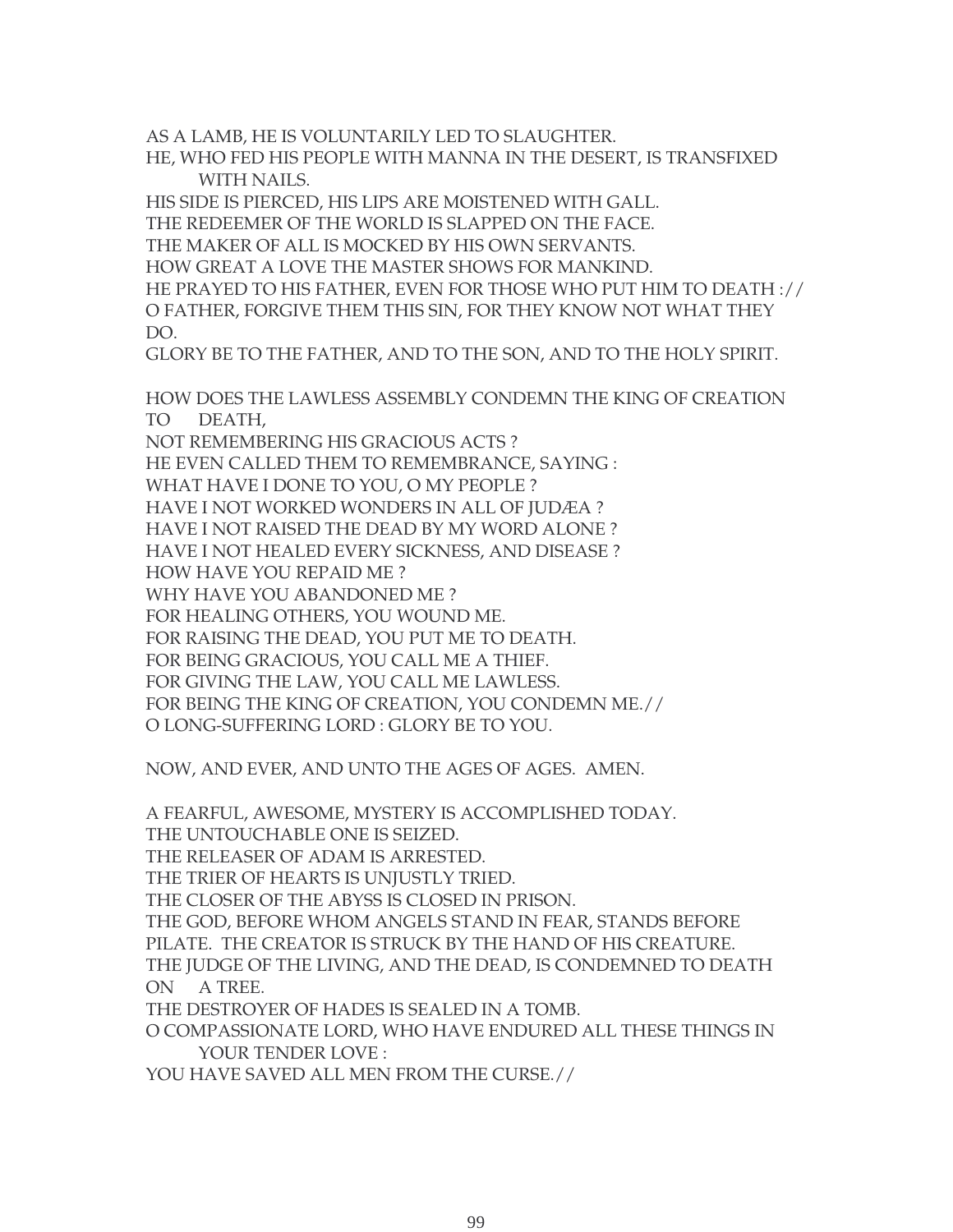## O LONG-SUFFERING LORD : GLORY BE TO YOU.

## **PROKEIMENON TONE 4**

### THEY PARTED MY GARMENTS AMONG THEM, \* AND UPON MY VESTURE, THEY CAST LOTS.

**V:** O God, my God : Attend to me. Why have You forsake me ?

### **READING FROM EXODUS** 33, 11-23

#### **PROKEIMENON TONE 4**

CONTEND, O LORD, WITH THOSE WHO CONTEND WITH ME, \* FIGHT AGAINST THOSE WHO FIGHT AGAINST ME.

**V:** Take hold of shield, and buckler, and rise for my help.

**READING FROM JOB** 42, 12 - end.

**READING FROM ISAIAH** 52, 13 - 54, 1

#### **PROKEIMENON TONE 6**

YOU HAVE PUT ME IN THE DEPTHS OF THE PIT, + IN THE REGIONS DARK, AND DEEP.

**V:** O Lord, the God of my salvation : I call for help by day, I cry out in the night before You.

### **READING FROM I CORINTHIANS** 1, 18 - 2, 2

### **ALLELUIA TONE 5**

- **V:** Save me, o God, for the waters have come up to my soul.
- **V:** My soul has waited insult, and the Passion.
- **V:** Let their eyes be darkened, so that they cannot see.

### **READING OF THE PASSION FROM THE GOSPELS**

St Matthew 27, 1-61 (with interpolations from Sts Luke & John)

### **APOSTIKHA TONE 2**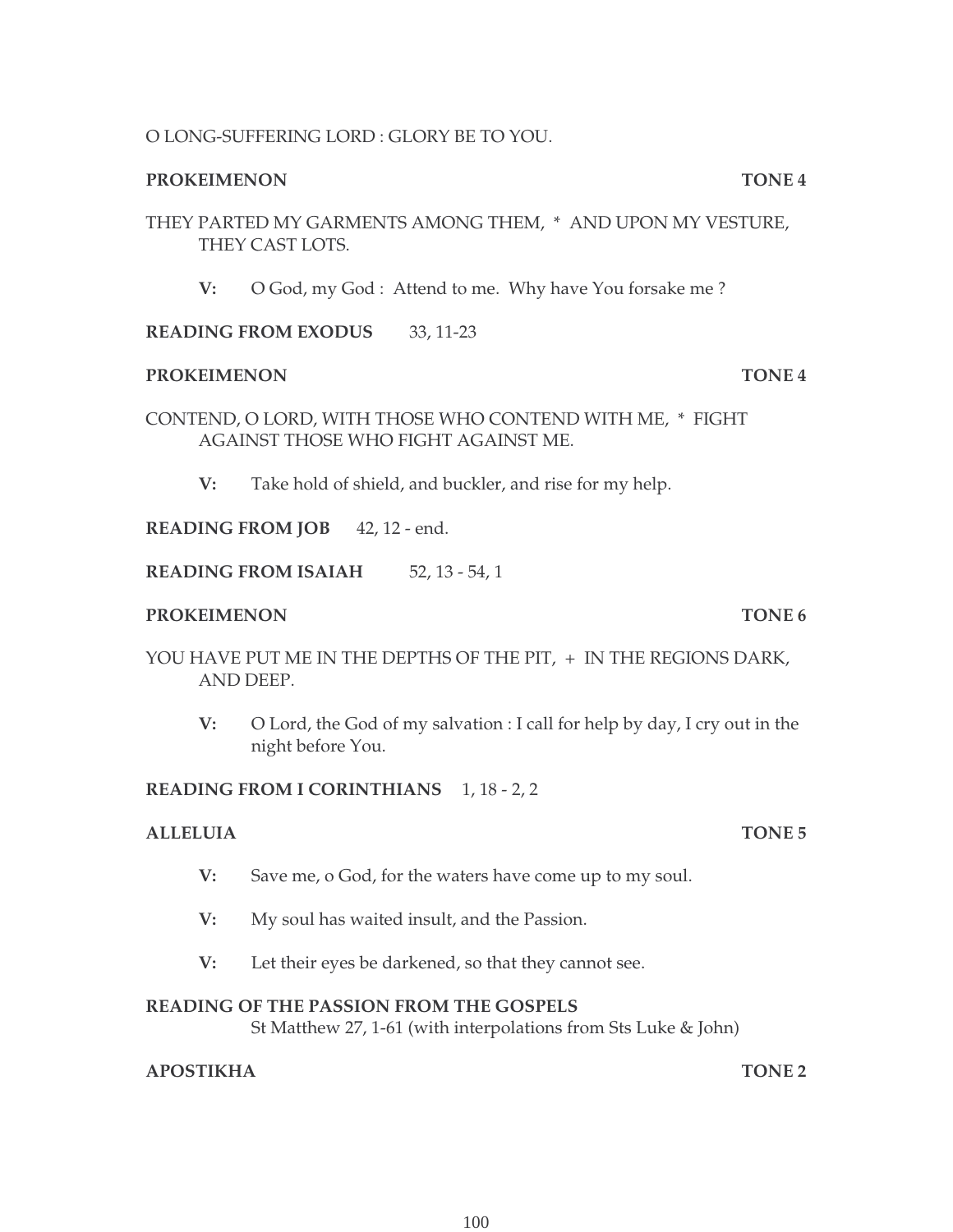JOSEPH OF ARIMATHEA TOOK YOU DOWN FROM THE TREE — THE LIFE OF ALL, COLD IN DEATH. BATHING YOU WITH SWEET, AND COSTLY MYRRH, HE GENTLY COVERED YOU WITH FINEST LINEN, AND WITH SORROW, AND TENDER LOVE IN HIS HEART, HE EMBRACED YOUR MOST PURE BODY. TREMBLING AT THIS AWESOME SIGHT, HE CRIED OUT TO YOU, O CHRIST :// GLORY BE TO YOUR CONDESCENSION, O LOVER OF MANKIND.

**V:** The Lord is king. He is robed in majesty.

WHEN YOU, THE REDEEMER OF ALL, WER PLACED IN A TOMB, ALL THE POWERS OF HADES QUAKED IN FEAR. ITS BARS WERE BROKEN, ITS GATES WERE SMASHED. ITS MIGHTY REIGN WAS BROUGHT TO AN END. FOR, THE DEAD CAME FORTH ALIVE FROM THEIR TOMBS, CASTING OFF THE BONDS OF THEIR CAPTIVITY. ADAM WAS FILLED WITH JOY. HE GRATEFULLY CRIED OUT TO YOU, O CHRIST :// GLORY BE TO YOUR CONDESCENSION, O LOVER OF MANKIND.

**V:** He has established the world so that it shall never be moved.

IN THE FLESH, YOU WERE WILLINGLY ENCLOSED IN THE TOMB — YOU, THAT ARE BOUNDLESS, AND INFINITE IN YOUR DIVINITY. YOU CLOSED THE CHAMBERS OF DEATH, O CHRIST. YOU HAVE EMPTIED ALL THE PALACES OF HADES.// YOU HAVE HONOURED THIS SABBATH WITH YOUR BLESSING, GLORY, AND HONOUR.

**V:** Holiness befits Your house, O Lord, forevermore.

THE POWERS OF HEAVEN SHOOK WITH FEAR, WHEN THEY SAW YOUR INEFFABLE FORBEARANCE. THEY BEHELD YOU, SLANDERED BY LAWLESS MEN, MOCKED, AS A DECEIVER, BY TRANSGRESSORS. THEY BEHELD THE STONE THAT CLOSED YOUR TOMB, SEALED BY THE SAME HANDS THAT PIERCED YOUR SIDE ; BUT THEY KNEW THAT YOUR DEATH WOULD BE OUR LIFE, AND JOYFULLY, THEY CRIED OUT TO YOU, O CHRIST :// GLORY BE TO YOUR CONDESCENSION, O LOVER OF MANKIND.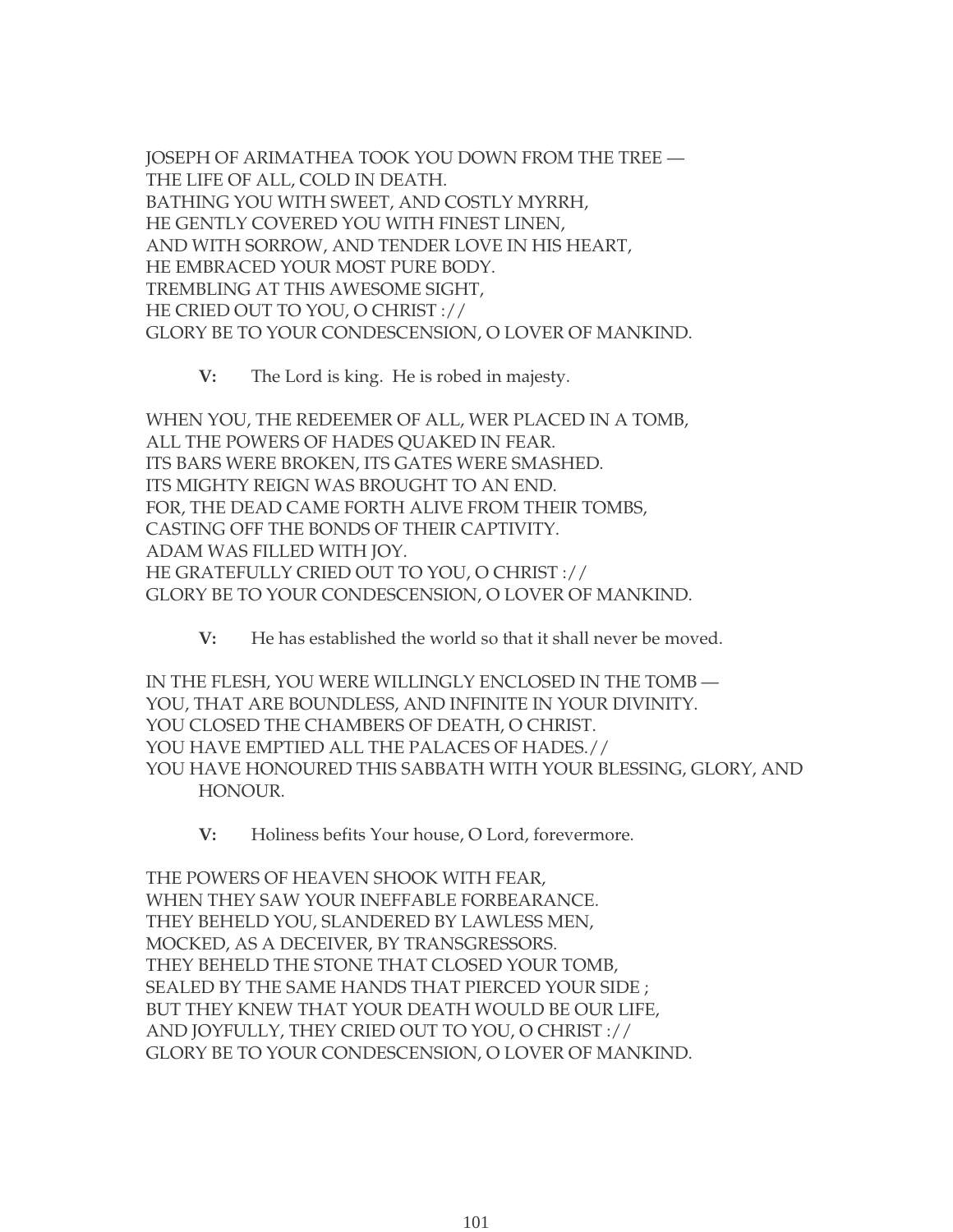**V:** Glory be to the Father, and to the Son, and to the Holy Spirit ; now, and ever, and unto the ages of ages. Amen.

**TONE 5**

JOSPEH, TOGETHER WITH NICODEMUS, TOOK YOU DOWN FROM THE TREE — YOU, THAT CLOTHE YOURSELF WITH LIGHT, AS WITH A GARMENT. HE GAZED ON YOUR BODY — DEAD, NAKED, AND UNBURIED, AND IN GRIEF, AND TENDER COMPASSION, HE LAMENTED : WOE IS ME, MY SWEETEST JESUS. A SHORT WHILE AGO, THE SUN BEHELD YOU, HANGING ON THE CROSS, AND IT HID ITSELF IN DARKNESS. THE EARTH QUAKED IN FEAR, AT THE SIGHT. THE VEIL OF THE TEMPLE WAS TORN IN TWO. LO, NOW I SEE YOU WILLINGLY SUBMIT TO DEATH FOR OUR SAKE. HOW SHALL I BURY YOU, O MY GOD ? HOW CAN I WRAP YOU IN A SHROUD ? HOW CAN I TOUCH YOUR MOST PURE BODY WITH MY HANDS ? WHAT SONGS CAN I SING FOR YOUR EXODUS, O COMPASSIONATE ONE ? I MAGNIFY YOUR PASSION. I GLORIFY YOUR BURIAL, AND YOUR HOLY RESURRECTION, // CRYING OUT : O LORD, GLORY BE TO YOU.

#### **TROPARS** TONE 2

THE NOBLE JOSEPH, WHEN HE HAD TAKEN DOWN YOUR MOST PURE BODY FROM THE TREE, WRAPPED IT IN FINE LINEN, AND ANOINTED IT WITH SPICES, // AND PLACED IT IN A NEW TOMB.

GLORY BE TO THE FATHER, AND TO THE SON, AND TO THE HOLY SPIRIT ; NOW, AND EVER, AND UNTO THE AGES OF AGES. AMEN.

THE ANGEL CAME TO THE MYRRHBEARING WOMEN AT THE TOMB, AND SAID : MYRRH IS FITTING FOR THE DEAD, // BUT CHRIST HAS SHOWN HIMSELF A STRANGER TO CORRUPTION.

### **TROPARS AT VENERATION TONE 5**

COME, LET US BLESS JOSEPH OF ETERNAL MEMORY, WHO CAME BY NIGHT TO PILATE, AND BEGGED FOR THE LIFE OF ALL :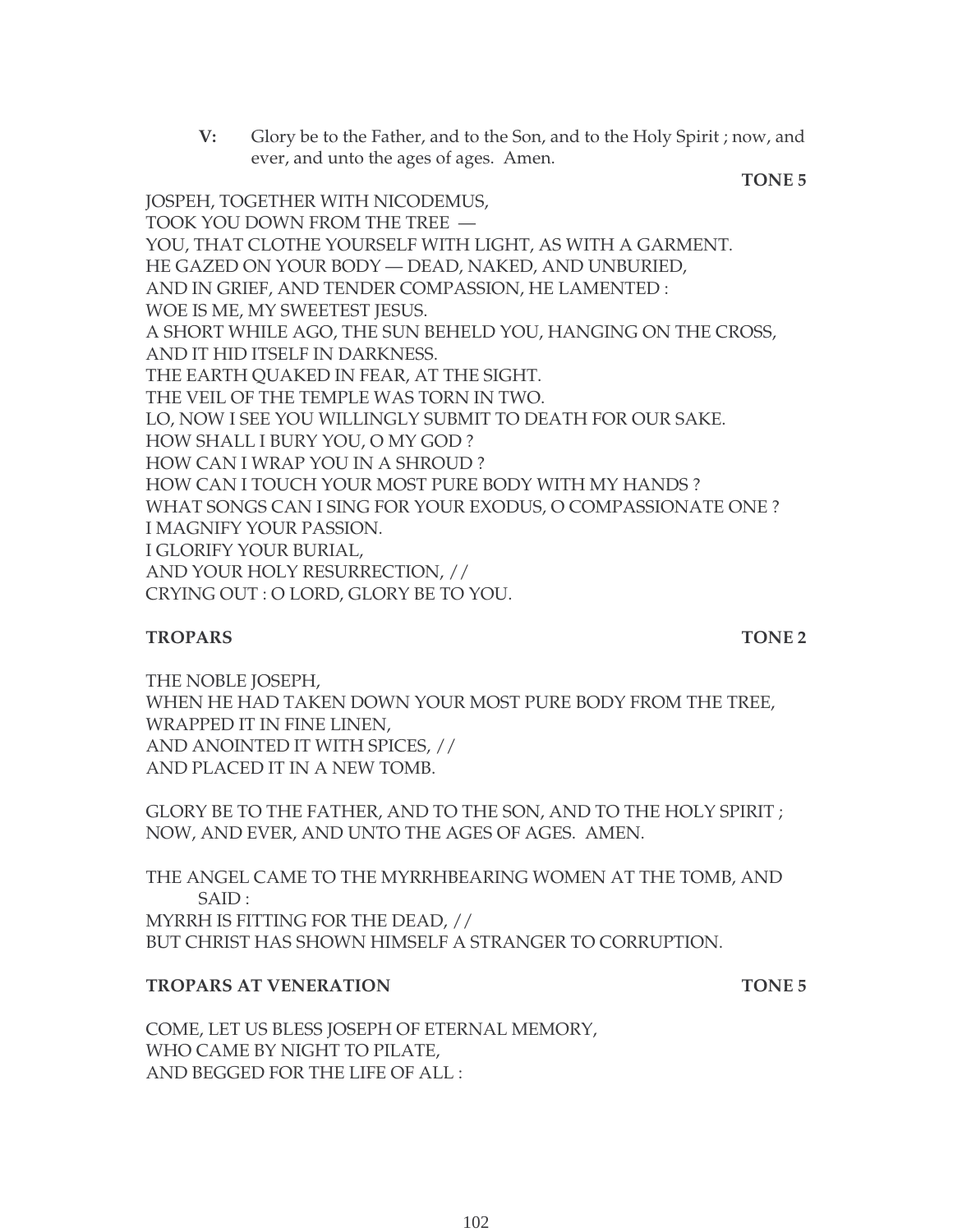GIVE ME THIS STRANGER, WHO HAS NO PLACE TO LAY HIS HEAD. GIVE ME THIS STRANGER, WHOM AN EVIL DISCIPLE BETRAYED TO DEATH. GIVE ME THIS STRANGER, WHOM HIS MOTHER SAW HANGING UPON THE CROSS, AND, WITH A MOTHER'S SORROW, CRIED OUT WEEPING : WOE IS ME, O MY CHILD, LIGHT OF MY EYES, AND BELOVED OF MY BOSOM. FOR WHAT SYMEON FORETOLD IN THE TEMPLE, HAS NOW COME TO PASS : A SWORD HAS PIERCED MY HEART. BUT CHANGE MY GRIEF TO GLADNESS BY YOUR RESURRECTION. WE WORSHIP YOUR PASSION, O CHRIST. WE WORSHIP YOUR PASSION, O CHRIST. WE WORSHIP YOUR PASSION, O CHRIST, // AND YOUR HOLY RESURRECTION.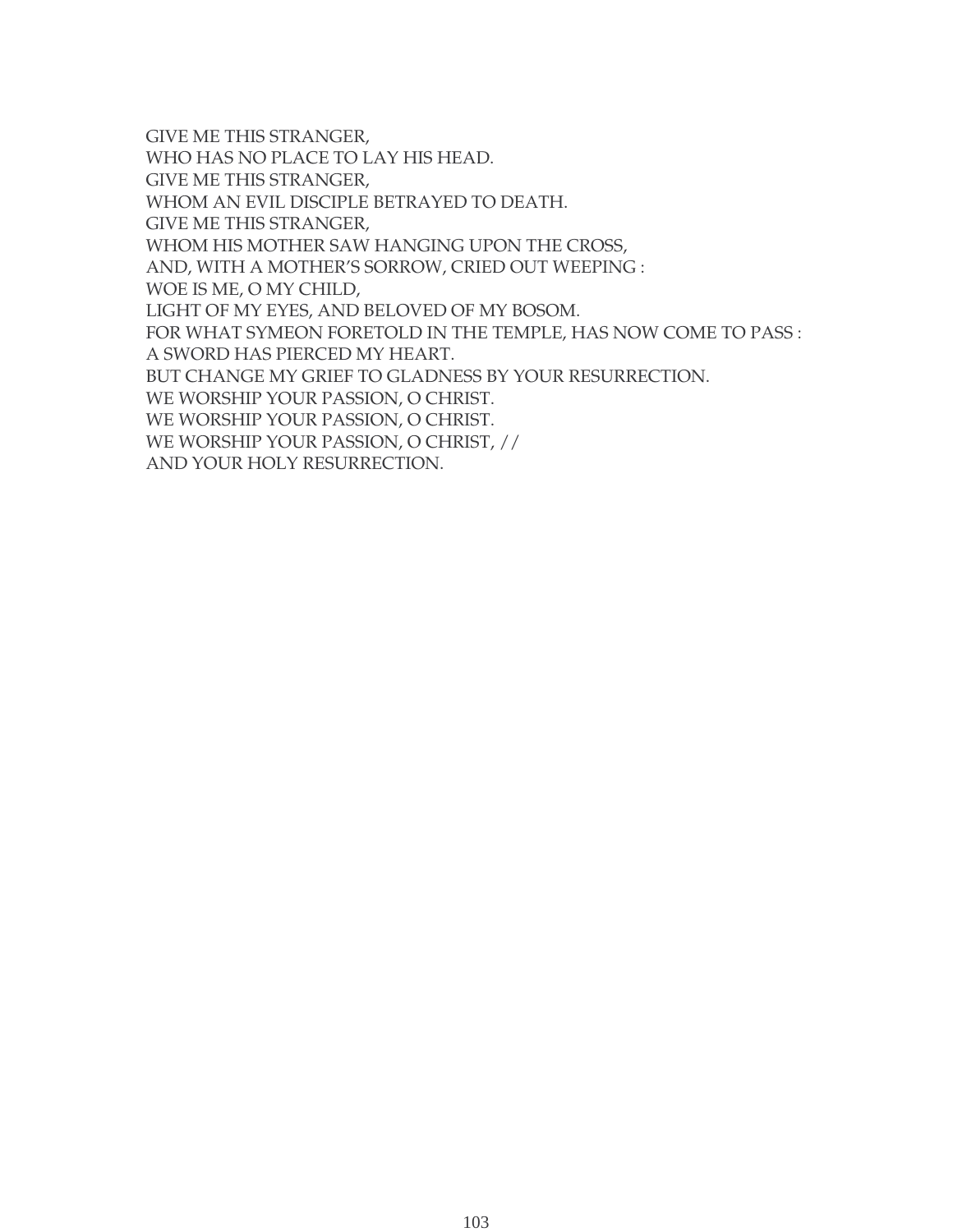# <u>na matang pangalang sa pangalang sa pangalang sa pangalang sa pangalang sa pangalang sa pangalang sa pangalang sa pangalang sa pangalang sa pangalang sa pangalang sa pangalang sa pangalang sa pangalang sa pangalang sa pan</u> GREAT AND NOLY SATURDAY

**MATINS**

#### **TROPARS OF GREAT SATURDAY TONE 2**

**THE PRAISES**

## *Verses on Kathisma 17* THE FIRST STASIS TONE 5 *Psalm 118*

BLESSED ARE YOU, O LORD. TEACH ME YOUR STATUTES.

Blessed are the blameless in their way, who walk in the law of the Lord.

IN A TOMB THEY LAID YOU, O CHRIST THE LIFE. THE ANGELIC HOSTS WERE OVERCOME WITH AWE, AND GLORIFIED YOUR CONDESCENSION.

Blessed are those who search out His testimonies, who seek Him with their whole heart.

O LIFE, HOW CAN YOU DIE ? HOW CAN YOU DWELL IN A TOMB ? YET BY YOUR DEATH YOU HAVE DESTROYED THE REIGN OF DEATH, AND RAISED ALL THE DEAD FROM HADES.

For workers of iniquity have not walked in His ways.

WE MAGNIFY YOU, O JESUS, OUR KING. WE WORSHIP YOUR PASSION, AND YOUR BURIAL, FOR BY THEM, YOU HAVE SAVED US FROM DEATH.

You have given Your commandments to be kept diligently.

THE BOUNDS OF EARTH, YOU HAVE MEASURED, O JESUS, KING OF ALL, YET, TODAY YOU DWELL IN A NARROW TOMB, RAISING THE DEAD FROM THEIR GRAVES.

Oh, that my ways may be directed to guard Your statutes.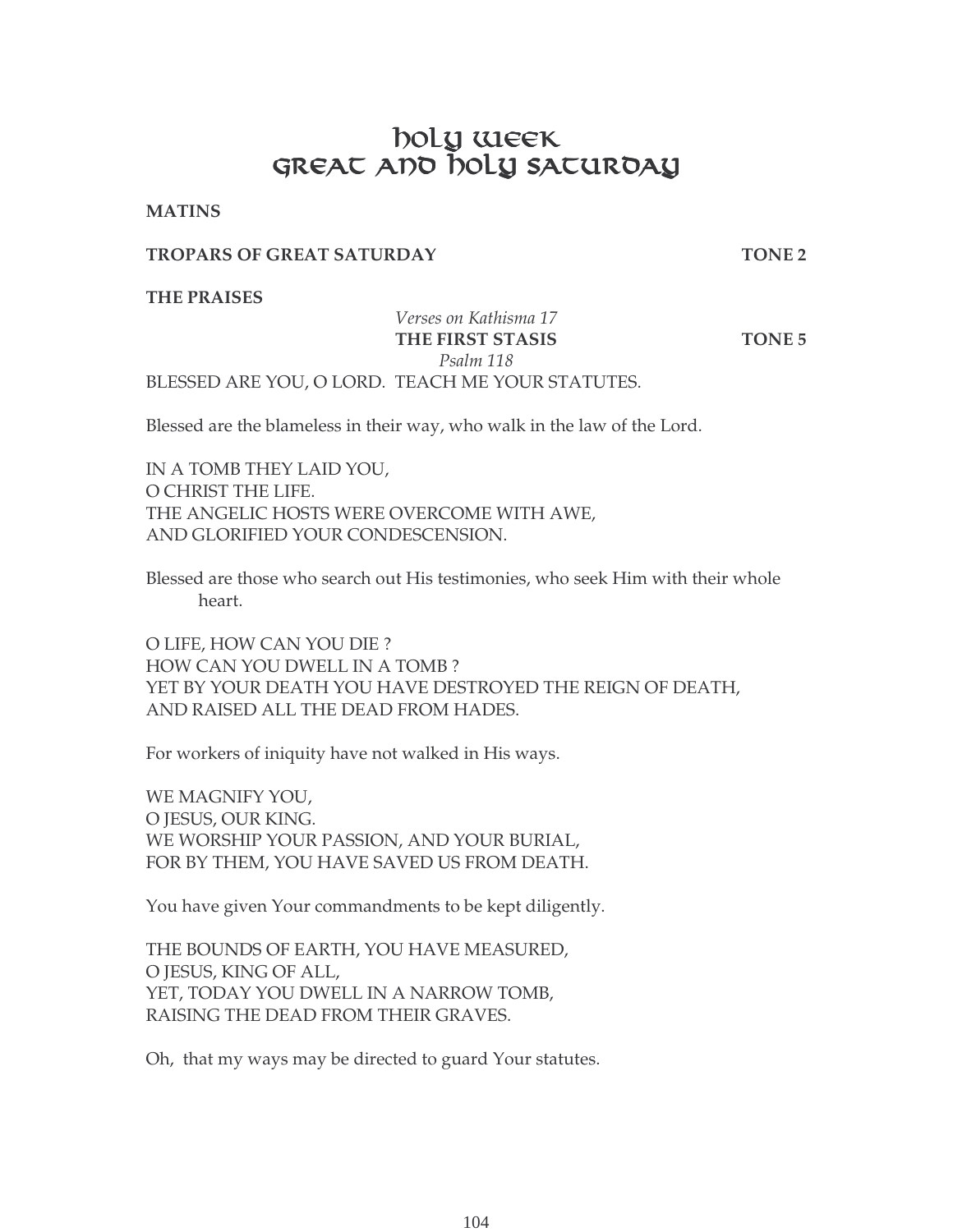O MESSIAH, O JESUS, MY KING, THE LORD OF ALL : WHOM ARE YOU SEEKING IN THE DEPTHS OF HADES ? HAVE YOU COME TO FREE THE RACE OF MORTAL MEN ?

Then would I be ashamed, when I look upon all Your commandments.

LO, THE SOVEREIGN RULER OF CREATION IS DEAD. ALMIGHTY GOD IS LAID IN A NEW TOMB, TO EMPTY THE GRAVES OF ALL THEIR DEAD.

I shall confess You in uprightness of heart, as I learned the judgements of Your righteousness.

IN A TOMB THEY LAID YOU, O CHRIST, THE LIFE. BY YOUR DEATH, YOU HAVE CAST DOWN THE MIGHT OF DEATH AND BECOME THE FONT OF LIFE FOR ALL THE WORLD.

I shall keep Your statutes, do not utterly forsake me.

YOU HAVE BEEN NUMBERED AMONG TRANSGRESSORS, O CHRIST. YOU HAVE JUSTIFIED US ALL, O LAMB OF GOD, BY FREEING US FROM THE DEVIL'S WORKS.

How shall a young man straighten his way ? By guarding Your words.

YOU, O LORD, ARE FAIRER THAN ALL THE SONS OF MEN. YOU HAVE FILLED CREATION WITH YOUR BEAUTY ; HOW CAN YOU LIE BEFORE US DEAD THIS DAY ?

I have sought You out with all my heart. Do not push me away from Your commandments.

HOW COULD HADES BEAR YOUR COMING, AND NOT SHATTER AT ONCE ? DEATH IS BLINDED BY YOUR SPLENDOR, O LORD. ITS GLOOM IS SCATTERED BY YOUR DAZZLING LIGHT.

In my heart have I hidden Your teachings, that I might not sin against You.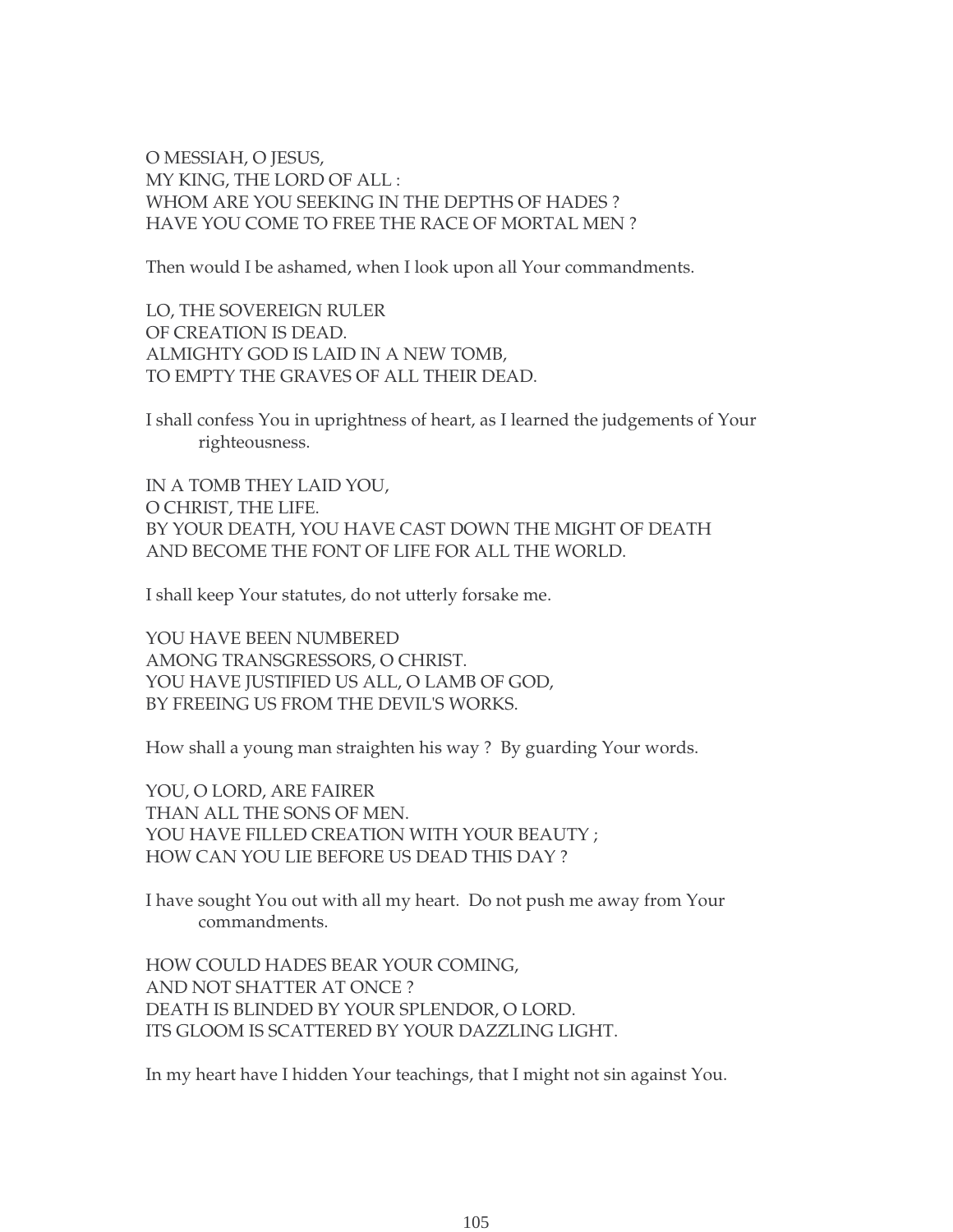O JESUS, MY SALVATION, MV SWEETNESS, MY LIGHT : HOW ARE YOU HIDDEN IN A DARK TOMB ? OH, PATIENCE, PAST OUR STRENGTH TO UNDERSTAND. Blessed are You, Lord : teach me Your statutes.

THE SPIRITUAL POWERS AND THE ANGELIC HOSTS STAND IN SILENCE, OVERCOME WITH WONDER, BEFORE THE AWESOME MYSTERY OF YOUR TOMB.

With my lips have I told out all the judgements of Your mouth.

A NEW, AND STRANGE WONDER. HE WHO GAVE ME LIFE, AND BREATH, NOW IS LIFELESS ; BREATHLESS, CARRIED TO THE TOMB, AND BURIED BY JOSEPH'S HANDS.

With the way of Your testimonies have I been delighted, as if with all riches.

IN YOUR BODY, BURIED, IN HADES WITH YOUR SOUL, YET NOT PARTED FROM YOUR FATHER'S SIDE, O CHRIST. OH, STRANGE, AND AWESOME WONDER.

On Your commandments have I deliberated, and I shall consider on Your ways.

O JESUS : ALL CREATION KNEW YOU TO BE ITS LORD. YOU ARE TRULY KING OF HEAVEN, AND EARTH, ALTHOUGH YOU ARE SHUT WITHIN A NARROW TOMB.

On Your statutes shall I meditate ; I shall not forget Your words.

O CHRIST, CREATOR : YOU WERE LAID WITHIN A TOMB. HADES' FOUNDATIONS QUAKED, AND TREMBLED, SEEING YOU OPENING THE GRAVES OF MORTAL MEN.

Reward Your servant ; make me live, and I shall guard Your words.

HE, WHO HOLDS THE EARTH IN THE HOLLOW OF HIS HAND,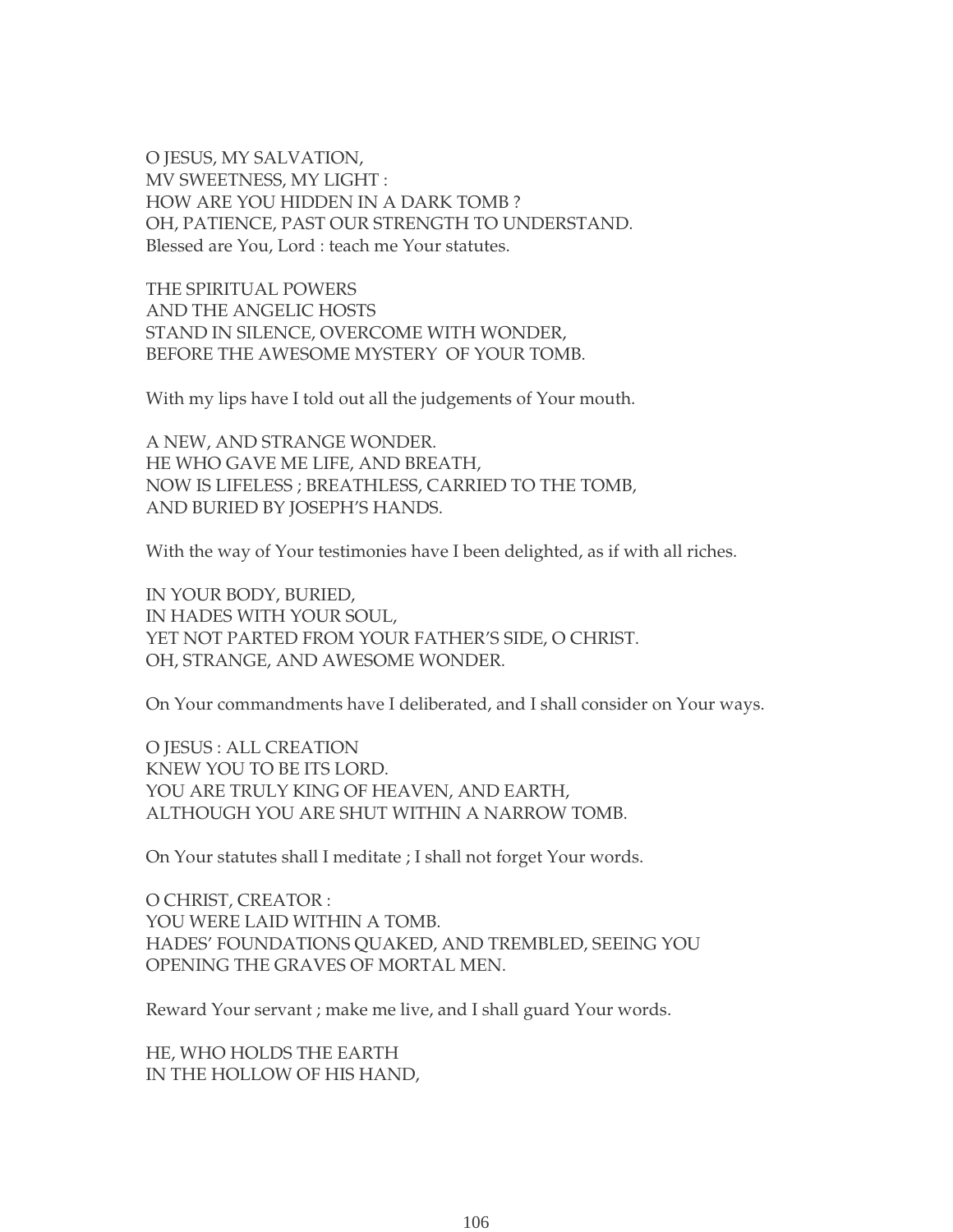#### HAS BEEN PUT TO DEATH, AND HELD FAST BY THE EARTH, TO SAVE THE DEAD FROM HADES' GRASPING HAND.

Uncover my eyes, and I shall consider the wonders of Your law.

O MY LIFE, MY SAVIOUR, DWELLING WITH THE DEAD IN DEATH : YOU HAVE DESTROYED THE IRON BARS OF HADES, AND HAVE RISEN FROM CORRUPTION.

I am a sojourner on the earth ; do not hide Your commandments from me.

NOW IS GOD'S FLESH HIDDEN BENEATH A VEIL OF EARTH, YET IT IS A LAMP-STAND BRIGHTLY SHINING, SCATTERING THE DARKNESS OF HADES.

My soul longed to desire Your judgement at all times.

JOSEPH, NICODEMUS — AND ALL THE HEAVENLY HOSTS — HASTEN TO A NARROW TOMB TO ENCLOSE YOU, WHOM THE HEIGHTS OF HEAVEN CANNOT CONTAIN.

You rebuked the proud ; they are accursed, who incline away from Your commandments.

SLAIN WILLINGLY, O JESUS, AND LAID BENEATH THE EARTH, YOU HAVE RAISED ME, O FOUNTAIN OF LIFE, WHEN I LAY DEAD IN BITTER SIN.

Take away from me reproach, and contempt, for I have sought after Your testimonies.

THE UNIVERSE WAS ALTERED AT YOUR PASSION, O WORD ; KNOWING THAT YOU HOLD ALL IN UNITY, ALL CREATED THINGS SUFFERED WITH YOU.

For princes sat down, and they spoke against me : "As for Your servant, he deliberates about Your statutes.

WHEN DEVOURING HADES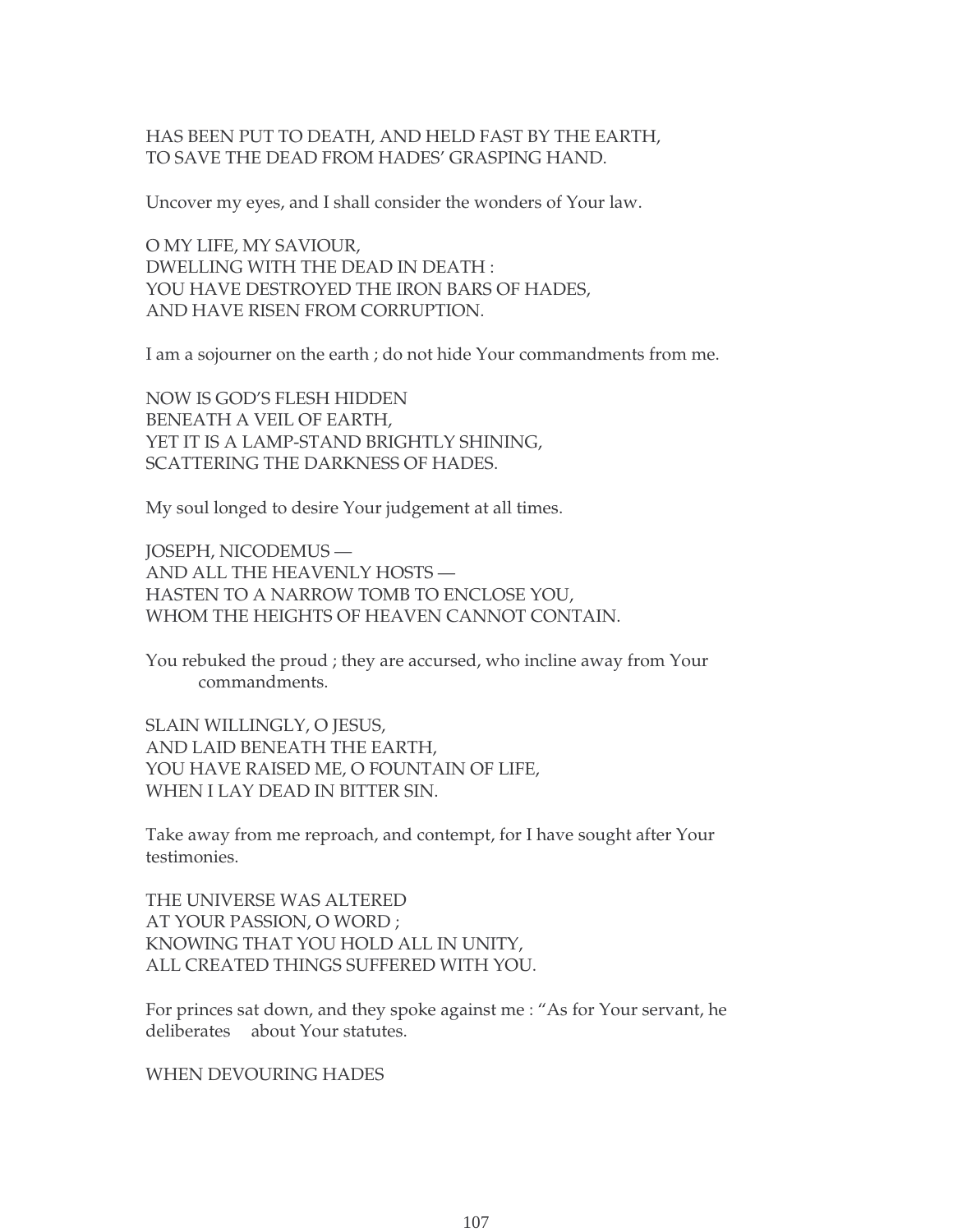ENGULFED THE ROCK OF LIFE, IN GREAT PAIN, HE BURST ASUNDER ; AND THE DEAD, HELD CAPTIVE FROM ALL AGES, WERE RELEASED.

For Your testimonies are my meditation, and my counsellors are Your statutes.

YOU, O CHRIST, WERE BURIED IN A NEW TOMB, AND THE NATURE OF MORTALS WAS MADE NEW, WHEN, AS GOD, YOU AROSE FROM THE DEAD. My soul cleaved to the earth ; make me live according to Your word.

WISHING TO SAVE ADAM, YOU CAME DOWN TO EARTH. NOT FINDING HIM ON EARTH, O MASTER, YOU DESCENDED TO HADES, SEEKING HIM.

I have been telling forth my ways, and You listened to me ; teach me Your statutes.

ALL THE EARTH WAS TROUBLED, AND QUAKED WITH FEAR. THE DAY-STAR HID HIS BRILLIANT FACE, O WORD, WHEN YOUR GREAT LIGHT WAS HIDDEN IN THE EARTH.

Make me understand the way of Your statutes, and I shall deliberate on Your wonders. AS A MAN, O SAVIOUR, YOU CONSENTED TO DIE. AS GOD, YOU RAISED THE DEAD FROM THEIR TOMBS, AND LIFTED THEM FROM THE DARK ABYSS OF SIN.

My soul has slumbered from accidie ; secure me in Your words.

TEARS OF LAMENTATION, THE PURE VIRGIN SHED FOR YOU. WITH A MOTHER'S GRIEF, O JESUS, SHE CRIED OUT : HOW CAN I LAY YOU IN THE GRAVE, O MY SON ?

Put away from me that path of iniquity, and by Your law, have mercy on me.

IN THE EARTH'S DARK BOSOM, THE GRAIN OF WHEAT IS LAID. BY ITS DEATH, IT SHALL BRING FORTH ABUNDANT FRUIT : ADAM'S SONS, FREED FROM THE CHAINS OF DEATH.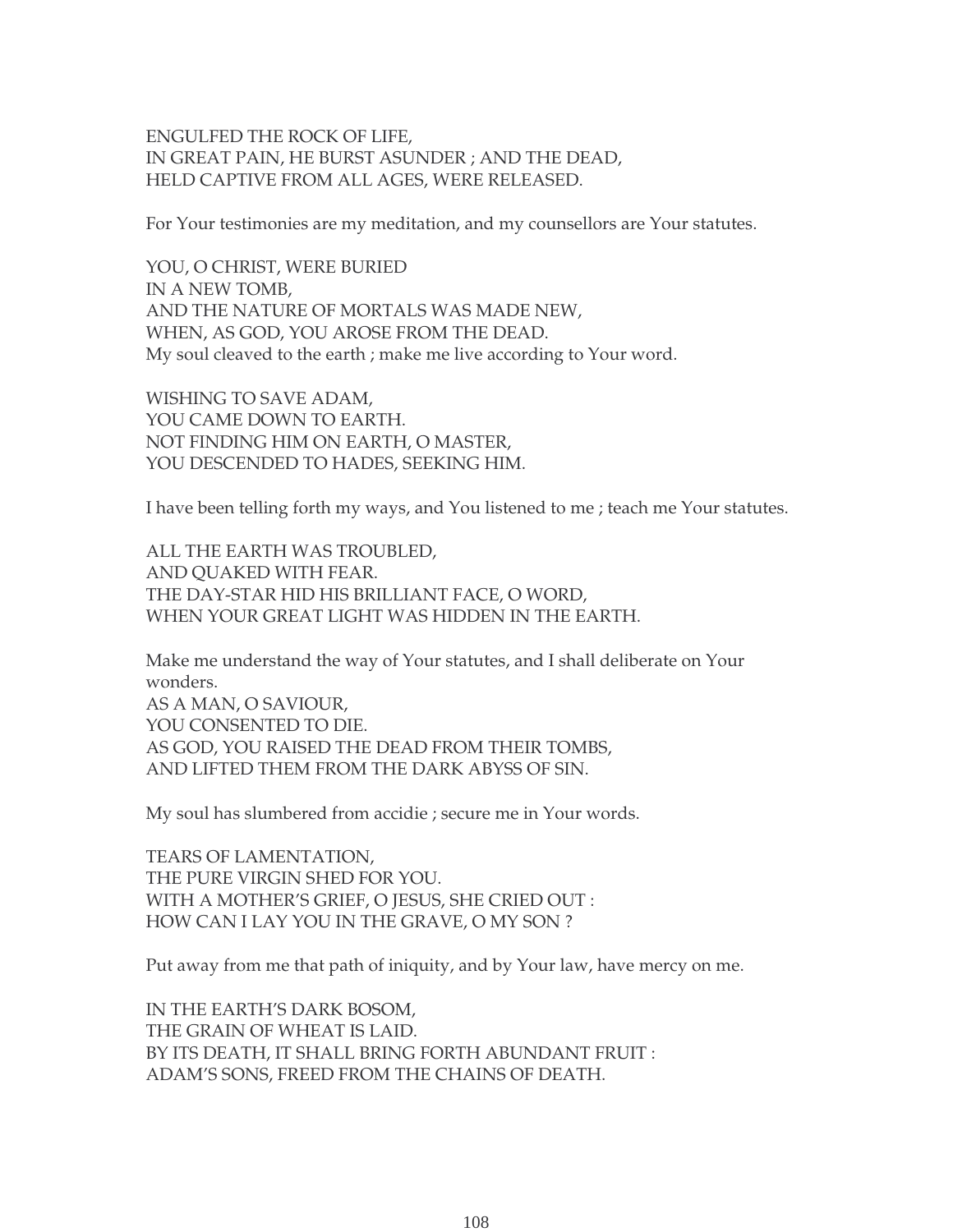I have chosen the way of truth ; I have not forgotten Your judgements.

AS THE SUN, AT EVENING, SETS BENEATH THE EARTH, YOU ARE HIDDEN, COVERED BY THE NIGHT OF DEATH. O SAVIOUR : ARISE IN BRIGHTER DAWN.

I have cleaved to Your testimonies, O Lord : put me not to shame.

AS WHEN THE MOON COVERS THE CIRCLE OF THE SUN, NOW THE GRAVE HAS HIDDEN YOU, O SAVIOUR, YOUR MORTAL FLESH ECLIPSED IN DEATH.

I ran the way of Your commandments, when You have set my heart at large.

BY DYING IN THE BODY, O LIFE-GIVING CHRIST, YOU HAVE DELIVERED MORTAL MEN FROM DEATH, BESTOWING NEW LIFE UPON US ALL.

Give me a law, O Lord, the way of Your statutes, and I shall always seek it out.

THROUGH THE SERPENT'S ENVY, ADAM DIED OF OLD, BUT YOU CAME, O SAVIOUR, OUR NEW ADAM, TO BRING HIM BACK TO LIFE, THROUGH YOUR DEATH.

Make me understand, and I shall search out Your law, and I shall guard it with my whole heart.

WHEN THE RANKS OF ANGELS SAW YOU LAID OUT DEAD, THEY WERE FILLED WITH FEAR, AND WONDER, O LORD, AND COVERED THEIR FACES WITH THEIR WINGS.

Guide me on the path of Your commandments, for I have desired it.

RAMAH'S SON, O SAVIOUR, TOOK YOU DOWN FROM THE TREE. HE LAID YOUR LIFELESS BODY IN HIS TOMB ; BUT RISE UP, AS GOD, TO SAVE US ALL.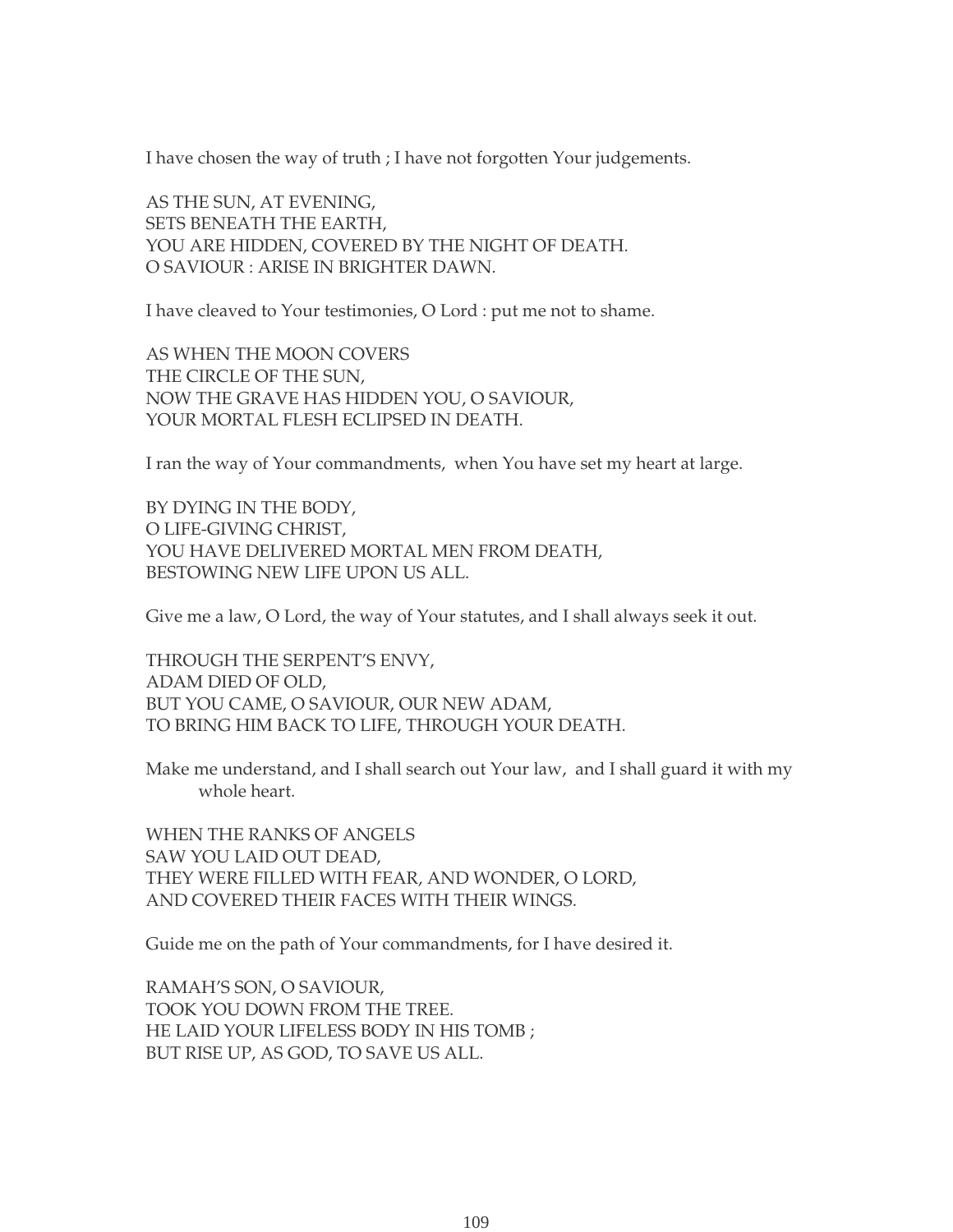Incline my heart to Your testimonies, and not to covetousness.

YOU ARE THE GLADNESS OF ANGELS, O LORD, BUT TODAY, YOU HAVE BECOME THEIR CAUSE OF GRIEF, AS THEY SEE YOU IN THE FLESH, A LIFELESS CORPSE.

Turn my eyes away from seeing futility ; make me live in Your way.

ON THE CROSS UPLIFTED, TO DRAW LIVING MEN TO YOU, YOU DESCENDED BENEATH THE EARTH AS WELL, TO RAISE UP ALL THAT LAY BURIED THERE.

Set before Your servant Your teaching, that I may fear You.

O SAVIOUR, AS A MAN, YOU SLEEP IN THE FLESH, YET, AS A LION'S CUB, YOU AROSE, CASTING OFF THE OLD AGE OF THE FLESH.

Take away from around me the insult which I have dreaded ; for Your judgements are gracious.

YOU HAVE FASHIONED EVE FROM ADAM'S SIDE. NOW A SPEAR HAS PIERCED YOUR SIDE, O SAVIOUR, AND FROM IT FLOWS A PURIFYING STREAM.

Behold, I have desired Your commandments ; make me live in Your righteousness.

SECRETLY, IN EGYPT, THE LAMBS OF OLD WERE SLAIN, BUT YOU WERE SACRIFICED BENEATH THE OPEN SKY, FOR THE CLEANSING OF THE UNIVERSE.

And may Your mercy come upon me, Lord — Your salvation, according to Your word.

WHAT HUMAN TONGUE CAN UTTER THIS TERRIBLE, STRANGE THING ? TODAY THE LORD, OF HEAVEN, AND EARTH, SUFFERS, AND DIES FOR OUR SAKE.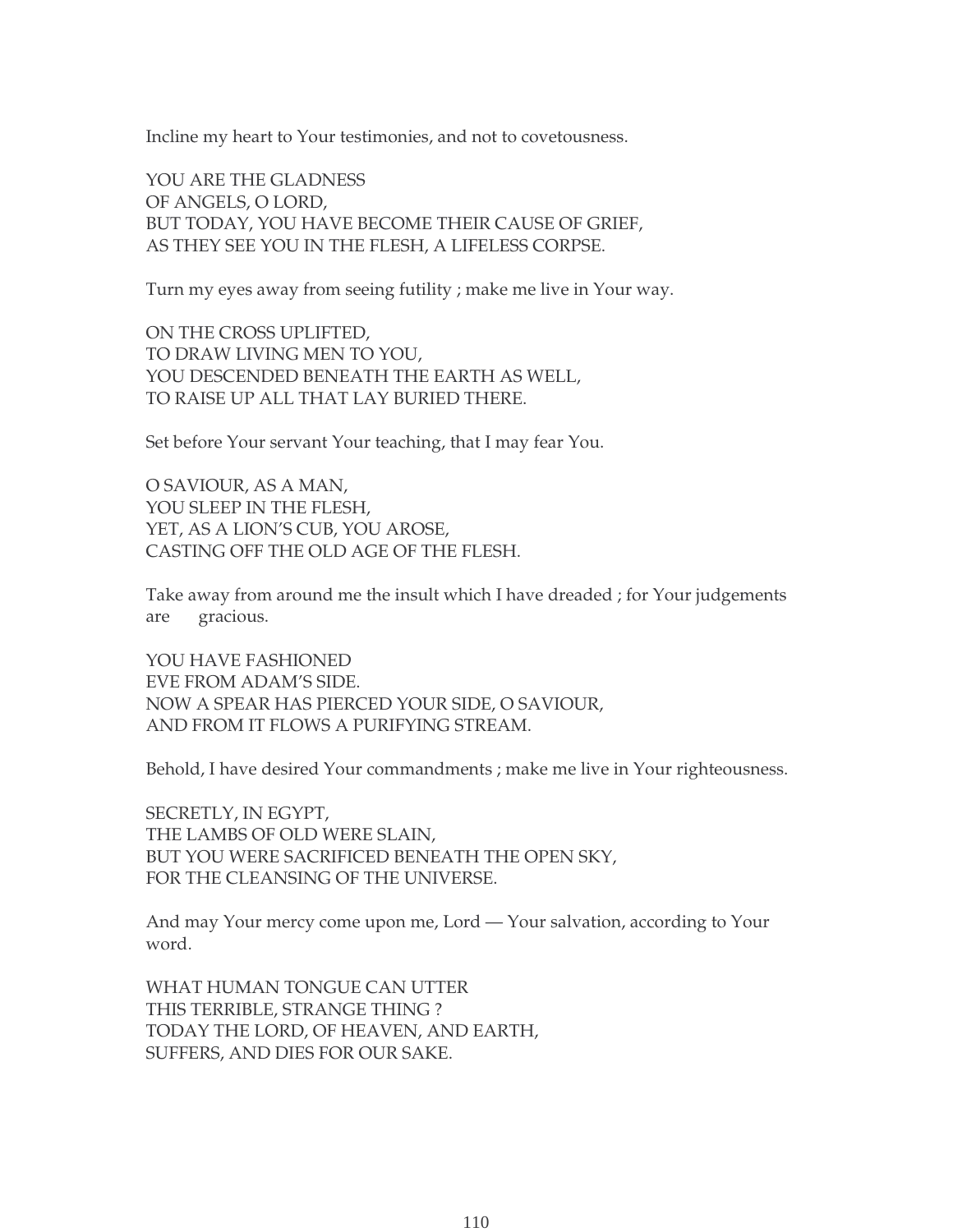I shall answer a word to those who reproach me, for I have hoped on Your words.

HOW CAN WE SEE THE GIVER OF LIFE NOW DEAD ? THE ANGELS CRIED IN FEAR, AND AWE : HOW IS GOD ENCLOSED WITHIN A TOMB ?

And do not utterly take away from my mouth Your word of truth, for I have placed my hope on Your judgements.

NEW LIFE FOR EVE, O SAVIOUR, FLOWS FROM YOUR OPENED SIDE. THROUGH HER, I WAS BANISHED FROM THE TREE OF LIFE ; TODAY, SHE IS REDEEMED, WITH ALL HER SONS.

I shall keep Your law at all times, forever, and unto the ages of ages.

WHEN YOU, O JESUS, WERE STRETCHED OUT UPON THE WOOD, YOU DREW US MORTAL MEN TO UNITY ; AND FROM YOUR PIERCED SIDE, FORGIVENESS FLOWED FOR ALL.

I have walked at large, for I have sought out Your commandments.

THE NOBLE JOSEPH WITH TREMBLING, AND FEAR, LAYS YOUR BODY OUT FOR BURIAL, O LORD, AS HE GAZES WITH AWE ON YOUR DREAD FORM.

I was speaking of Your testimonies in the presence of kings, and I was not ashamed.

YOU WILLED, O SAVIOUR, TO GO BENEATH THE EARTH. YOU FREED DEATH'S FALLEN CAPTIVES FROM THEIR CHAINS, LEADING THEM FROM EARTH TO HEAVEN.

I have meditated on Your commandments, which I have greatly loved.

DEATH SEIZED YOU, O JESUS, AND WAS STRANGLED IN YOUR TRAP. HADES' GATES WERE SMASHED, THE FALLEN WERE SET FREE, AND CARRIED FROM BENEATH THE EARTH ON HIGH.

I have raised up my hands towards Your commandments, which I have loved.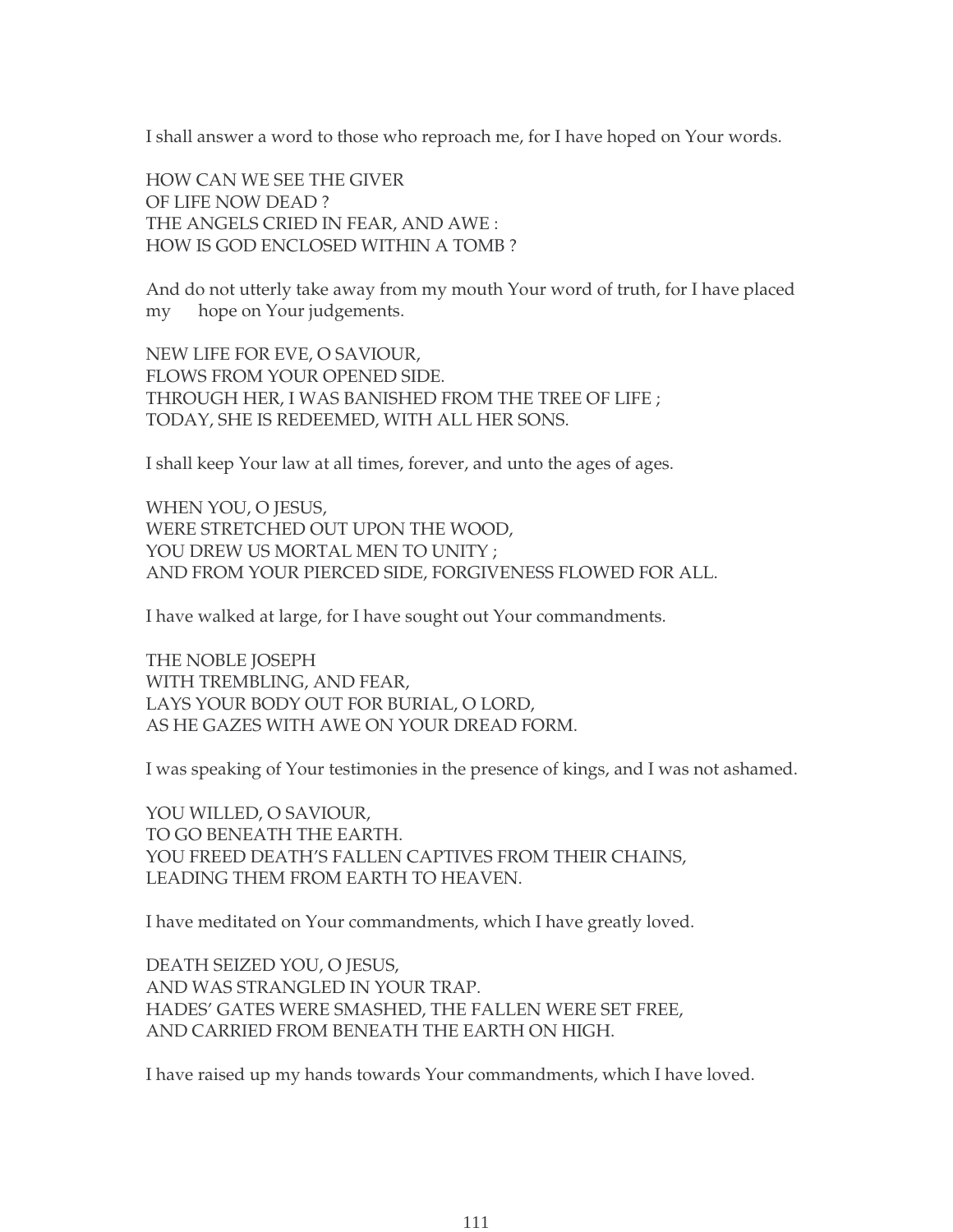O SAVIOUR : DEATH'S CORRUPTION COULD NOT TOUCH YOUR HOLY FLESH. YOU HAVE BOUND THE ANCIENT MURDERER OF MAN, AND RESTORED ALL THE DEAD TO NEW LIFE.

I have deliberated on Your statutes.

OH, HOW GREAT THE JOY, HOW FULL THE GLADNESS, THAT YOU HAVE BROUGHT TO HADES' PRISONERS, LIKE LIGHTNING FLASHING IN ITS GLOOMY DEPTHS.

Remember Your word to Your servant, in which You have given me hope.

YOUR PASSION, I WORSHIP ; YOUR BURIAL, I PRAISE ; YOUR POWER, I MAGNIFY, O LOVING LORD ; FOR, FROM CORRUPTING PASSIONS YOU HAVE SET ME FREE. This has consoled me in my humiliation, for Your teaching gave me life.

A SWORD WAS SHARPENED AGAINST YOU, O CHRIST, BUT THE SWORD OF THE STRONG FOE WAS BLUNTED, AND THE SWORD THAT GUARDS EDEN WAS TURNED BACK.

The proud have exceedingly transgressed Your law, but I did not incline away from Your law.

THE EWE SAW HER LAMB SLAUGHTERED, AND CRIED ALOUD IN GRIEF. SHE WAS PIERCED WITH ANGUISH, AND THE FLOCK OF CHRIST ASSEMBLED TO JOIN HER LAMENT.

I have remembered Your eternal judgements, O Lord, and I have been consoled.

ALTHOUGH YOU ARE BURIED IN A GRAVE, O CHRIST, THOUGH YOU WENT DOWN TO HADES, O SAVIOUR, YOU HAVE STRIPPED HADES NAKED, EMPTYING ITS GRAVES.

Despondency held me fast, because of the sinners, who are abandoning Your law.

WILLINGLY, O SAVIOUR,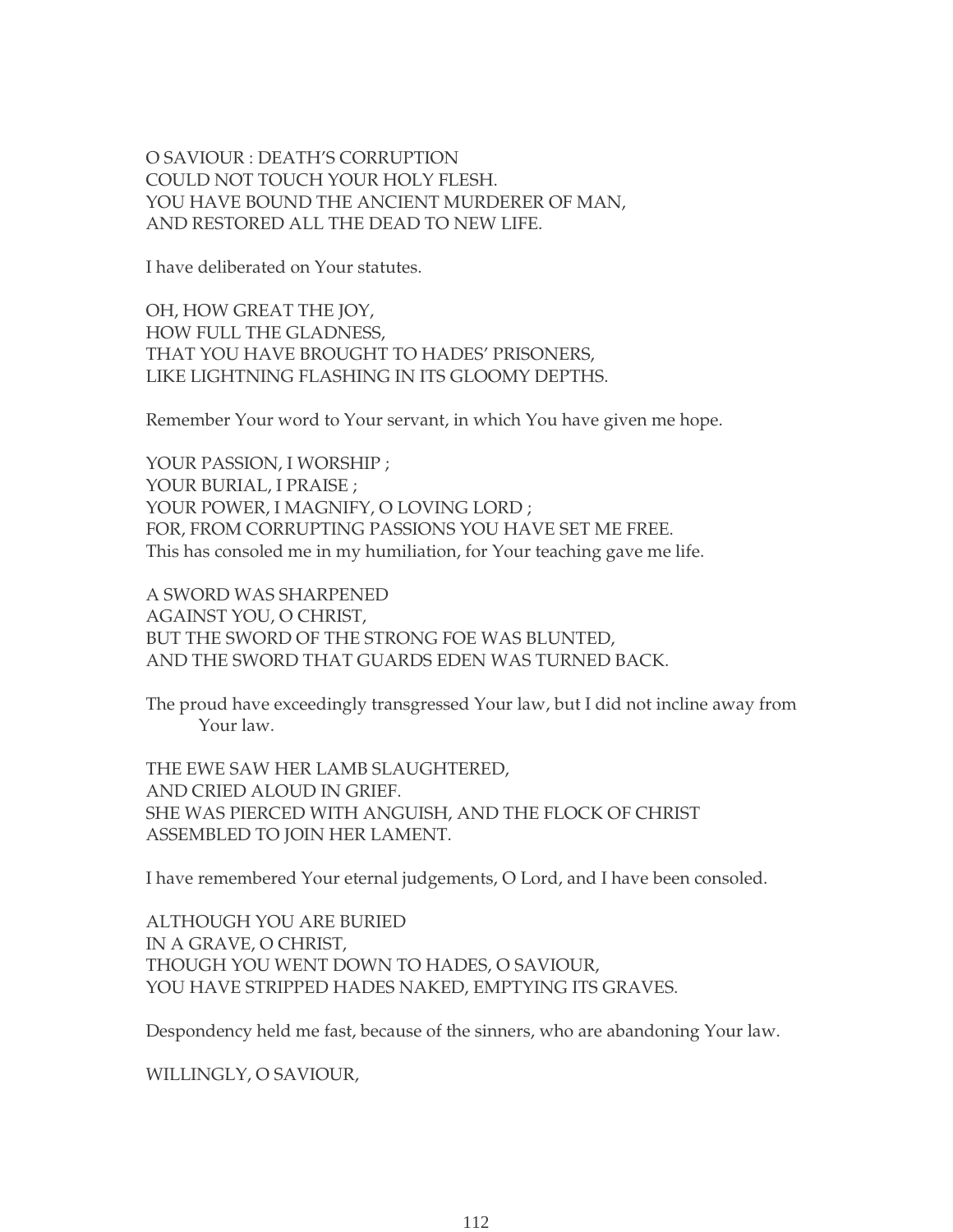# YOU DESCENDED TO HADES. THERE, YOU RESTORED THE DEAD TO NEW LIFE, AND LED THEM BACK TO THE FATHER'S HOUSE.

Your statutes were my chants, in the place of my sojourning.

ONE PERSON OF THE GODHEAD, FOR THE SAKE OF MORTAL MEN, ENDURES A SHAMEFUL DEATH ON THE CROSS ; THE SUN TREMBLES, AND THE EARTH QUAKES IN FEAR.

I remembered Your Name in the night, O Lord, and guarded Your law.

THE OFFSPRING OF JUDAH BECAME A POISONED WELL. THEY REJECTED YOU, THE WATER OF LIFE, WHO FILLED THEM WITH WATER FROM THE ROCK.

It happened to me, for I have sought out Your statutes.

AS ONE ACCUSED, THE JUDGE STOOD AT PILATE'S JUDGEMENT SEAT. HE WAS HANDED OVER TO AN UNJUST DEATH, AND SUSPENDED ON THE WOOD OF THE CROSS.

"You are my portion, O Lord" ; I said I would guard Your law.

O BLOOD-GUILTY PEOPLE, FAITHLESS ISRAEL : THE MURDERER BARABBAS YOU SET FREE, BUT DELIVERED YOUR SAVIOUR TO THE CROSS.

I have entreated Your face with my whole heart ; have mercy on me, according to Your teaching.

YOU FASHIONED ADAM FROM THE DUST OF THE EARTH. BECOMING MAN BY NATURE, FOR HIS SAKE, YOU HAVE OFFERED UP YOUR LIFE ON THE CROSS.

I thought about Your ways repeatedly, and I turned my feet towards Your testimonies.

YOU OBEYED YOUR FATHER,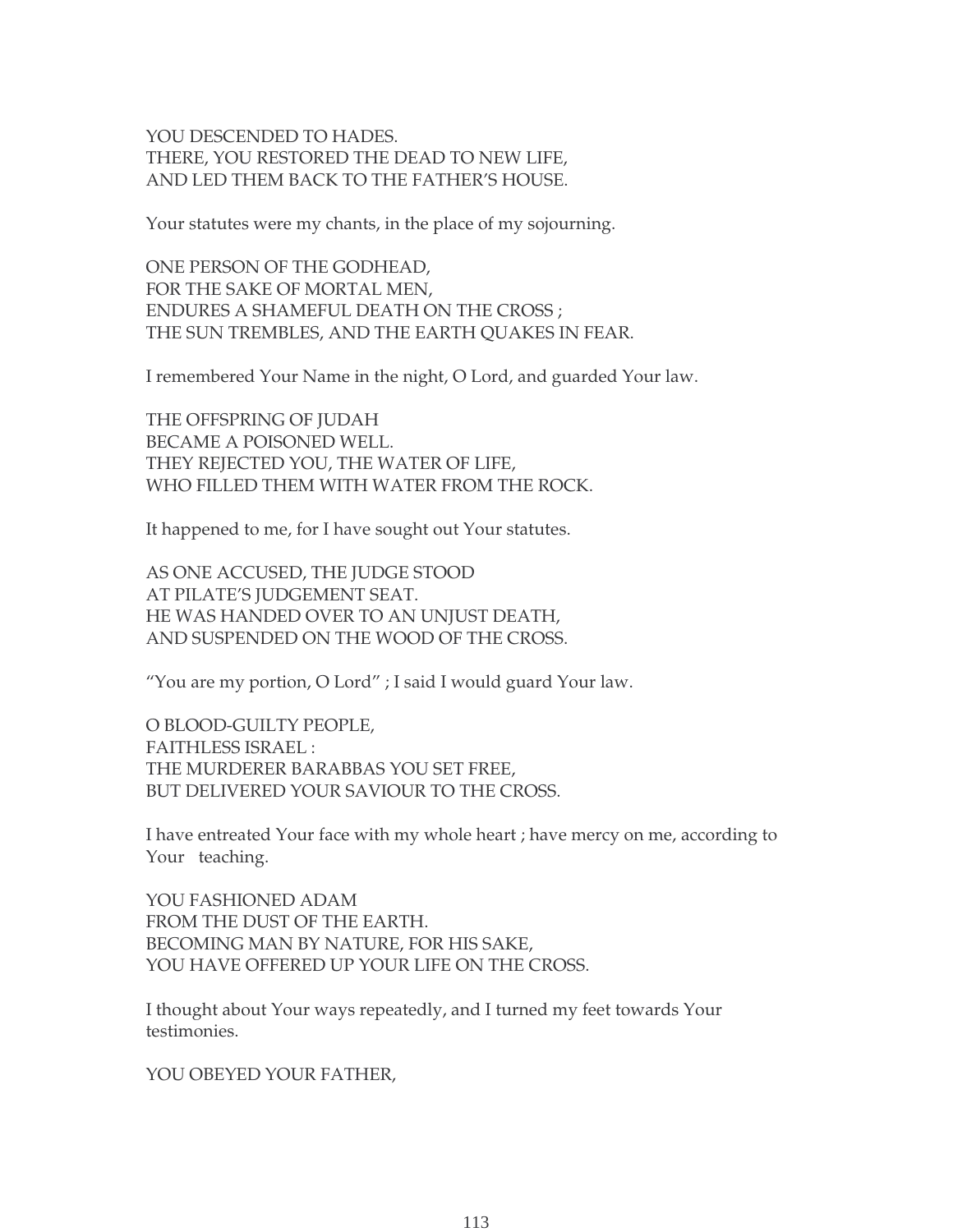# O WORD OF GOD MOST HIGH. DESCENDING TO THE DREAD DEPTHS OF THE PIT, YOU HAVE RAISED THE RACE OF MORTAL MEN.

I was prepared, and I was not stirred up, in order to guard Your commandments.

MY HEART'S DESIRE, O JESUS. WOE IS ME, MY LIGHT. WOE IS ME, O LIGHT OF THE WORLD. CRIED THE VIRGIN IN HER BITTER GRIEF.

The ropes of sinners were woven around me, but I did not forget Your law.

O BLOOD-THIRSTY PEOPLE, VENGEFUL, AND ENVIOUS : BE CONVICTED BY THE SHROUD, AND NAPKIN, WHICH BEAR WITNESS TO THE RISING OF CHRIST.

In the middle of the night I awoke to confess You, for the judgements of Your righteousness.

O EVIL DISCIPLE, MURDERER OF GOD : TELL ME, WHAT POISON ENTERED YOUR HEART, TO MAKE YOU BETRAY CHRIST.

I myself am a companion with all those who fear You, and with those who guard Your commandments.

OH, MONEY-LOVING BLINDNESS. YOU CLAIMED TO LOVE THE POOR, YET YOU SOLD IMMORTAL OINTMENT FOR A PRICE, AND EARNED WAGES OF DEATH, AND DESPAIR.

The earth is full of Your mercy, O Lord ; teach me Your statutes.

FOR THE MYRRH OF HEAVEN, WHAT PRICE HAVE YOU RECEIVED ? YOU GAINED ONLY MADNESS, O CURSED SATAN, IN EXCHANGE FOR THE PEARL OF GREAT PRICE.

You have shown loving-kindness to Your servant, according to Your word, O Lord.

FOR HER SOUL'S FORGIVENESS,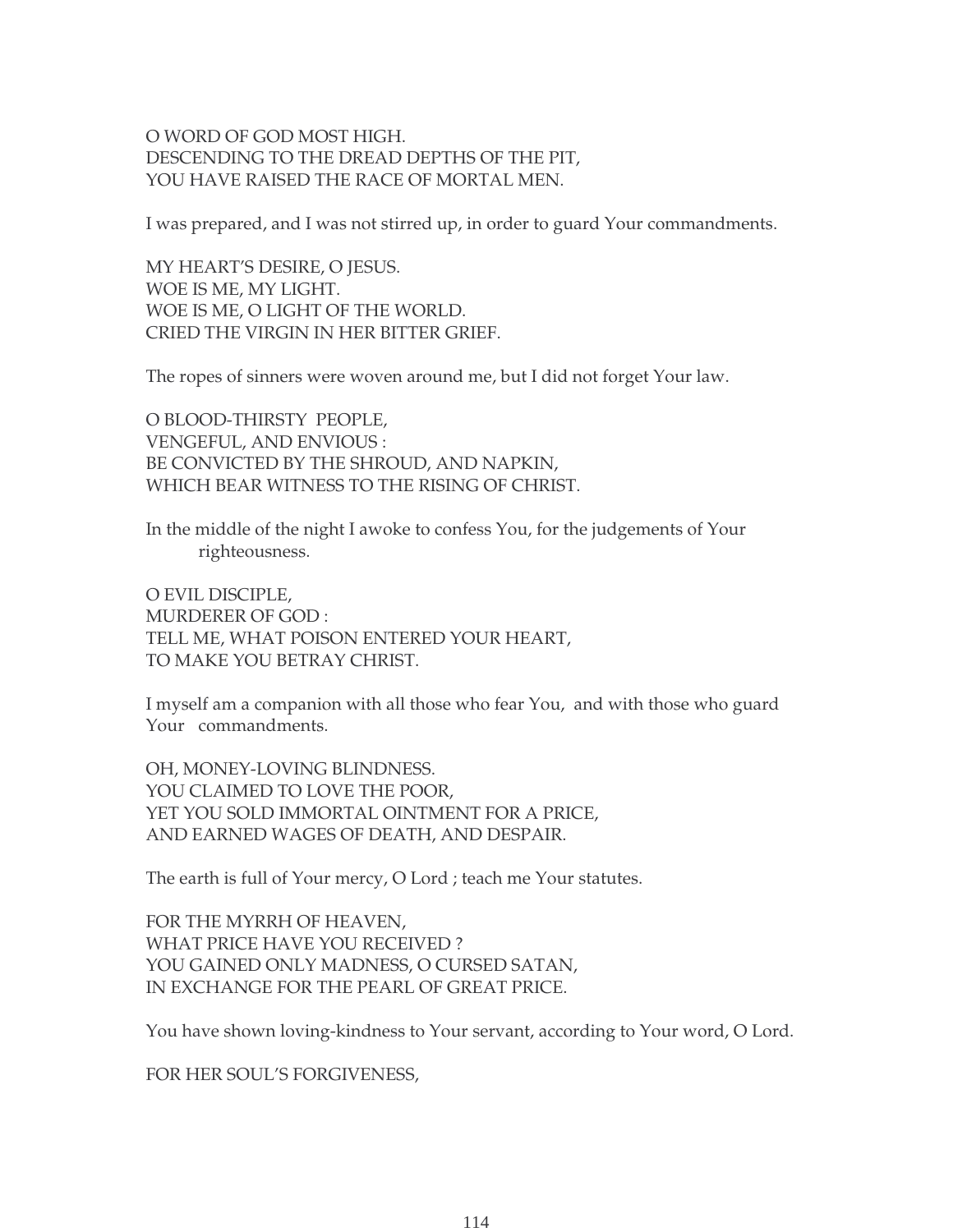# MARY POURED OUT MYRRH. JUDAS CLAIMED TO LOVE THE POOR, BUT ENVIED HER, AND FOR SILVER SOLD THE LIGHT OF THE WORLD.

Teach me loving-kindness, and instruction, and knowledge, for I have believed in Your commandments.

O WORD OF GOD IMMORTAL, MY JOY, AND MY DESIRE : HOW SHALL I ENDURE YOUR THREE DAYS IN THE TOMB ? MY HEART IS TORN ASUNDER WITH GRIEF.

Before I was humbled, I did wrong ; because of this, I guarded Your teaching.

WHO WILL GIVE ME WATER, A SPRING FOR MY TEARS, THAT I MAY WEEP FOR MY SWEET JESUS ? CRIED THE VIRGIN BRIDE OF GOD.

You are gracious, O Lord ; in Your loving-kindness, teach me Your statutes.

O HILLS, AND VALLEYS, THE MULTITUDE OF MEN, AND ALL CREATION : WEEP, AND LAMENT WITH ME, THE MOTHER OF YOUR GOD.

The unrighteousness of the proud has multiplied against me ; but with my whole heart, I shall search out Your commandments.

O JOY, AND LIGHT ETERNAL, THE GLADNESS OF MY HEART, WHEN SHALL I SEE YOU, O MY SAVIOUR ? CRIED THE VIRGIN IN HER BITTER GRIEF.

Their heart has been curdled, just like milk ; as for me, I meditated on Your law.

YOUR SIDE WAS PIERCED, O JESUS, LIKE THE DESERT'S ROCK OF OLD. FROM IT, O SAVIOUR, WELLSPRING OF ETERNAL LIFE, A STREAM OF LIVING WATER FLOWS

It is good for me that You have humbled me, that I might learn Your statutes.

BLOOD, AND WATER, FLOWING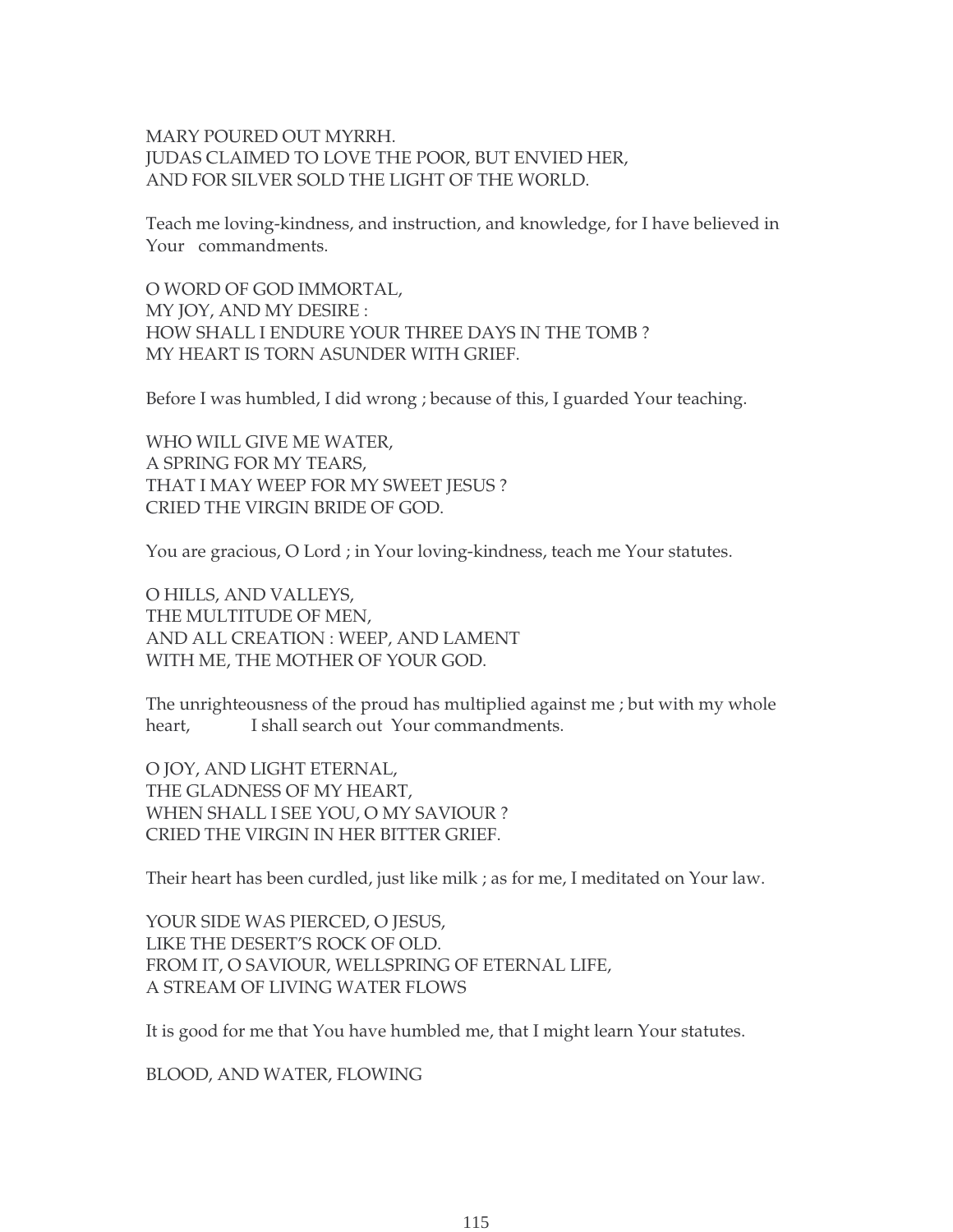IN A DOUBLE STREAM, FROM YOUR PIERCED SIDE, AS FROM A SINGLE SOURCE, HAS QUENCHED OUR THIRST FOR IMMORTAL LIFE.

The law of Your mouth is good for me, more than thousands of gold and silver.

OF YOUR OWN WILL, O SAVIOUR YOU WERE LAID DEAD IN THE TOMB, YET YOU ARE ALIVE, AND, AS YOU HAVE FORETOLD, BY YOUR RISING, YOU SHALL RAISE UP MORTAL MAN.

Glory be to the Father, and to the Son, and to the Holy Spirit.

O WORD OF GOD, WE PRAISE YOU, THE LORD OF ALL THE WORLD, WITH YOUR FATHER, AND YOUR HOLY SPIRIT, AND WE GLORIFY YOUR BURIAL.

Now, and ever, and unto the ages of ages. Amen.

WE BLESS YOU, O VIRGIN, BIRTH-GIVER OF GOD ; AND WITH FAITHFUL HEARTS, WE PRAISE THE BURIAL ENDURED BY YOUR SON, AND OUR GOD.

IN A TOMB THEY LAID YOU, O CHRIST THE LIFE. THE ANGELIC HOSTS WERE OVERCOME WITH AWE, AND GLORIFIED YOUR CONDESCENSION.

**The Little Litany**

**THE SECOND STASIS TONE 5** 

IT IS RIGHT TO MAGNIFY YOU, O LIFE-GIVING LORD ; YOU HAVE STRETCHED OUT YOUR MOST PURE ARMS UPON THE CROSS, AND BROKEN THE ENEMY'S POWER.

Your hands have made and fashioned me ; make me understand, and I shall learn Your commandments.

IT IS RIGHT TO MAGNIFY YOU, O CREATOR OF ALL.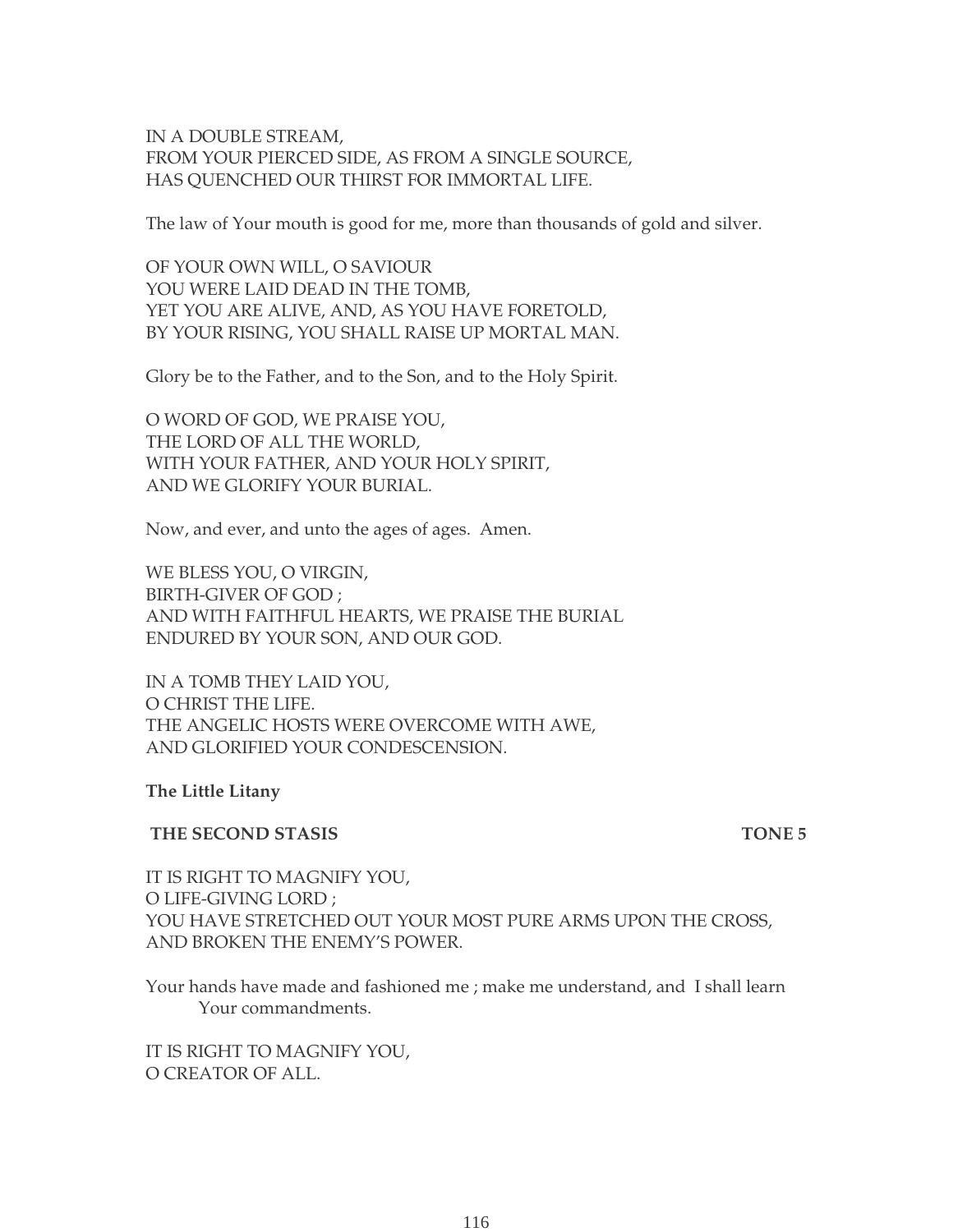# WE ARE FREED FROM PASSION THROUGH YOUR PASSION, AND DELIVERED FROM CORRUPTION.

Those who fear You shall see me, and be glad, for I have placed my hope on Your words.

THE EARTH QUAKED WITH FEAR, O SAVIOUR CHRIST ; THE SUN HID ITSELF, SEEING YOU, THE LIGHT THAT KNOWS NO EVENING, SINKING DOWN INTO THE TOMB.

I have known, Lord, that Your judgements are righteousness, and in truth haveYou humbled me.

YOU HAVE SLEPT IN THE TOMB, O CHRIST, A LIFE-GIVING SLEEP, BY WHICH YOU HAVE WAKENED ALL THE HUMAN RACE FROM THE HEAVY SLUMBER OF SIN.

Let Your mercy be my consolation, according to Your teaching to Your servant.

ALONE AMONG WOMEN, O MY CHILD, I GAVE BIRTH TO YOU WITHOUT PAIN. NOW I CANNOT BEAR THE GRIEF I SUFFER, THE MOST PURE MOTHER CRIED OUT.

Let Your compassions come upon me, and I shall live, for Your law is my meditation.

THE SERAPHIM SAW YOU, O LORD, LYING DEAD ON EARTH BELOW, YET UNITED WITH YOUR FATHER ON HIGH; AND THEY SHUDDERED, AND TREMBLED WITH FEAR.

Let the proud, who unrighteously worked iniquity against me, be put to shame ; as for me, I shall deliberate on Your commandments.

THE VEIL OF THE TEMPLE WAS TORN AT YOUR CRUCIFIXION, AND THE LIGHTS OF HEAVEN HID THEIR RADIANCE, WHEN YOU, THE SUN, WERE HIDDEN IN THE EARTH.

Let those who fear You turn towards me, and those who know Your testimonies.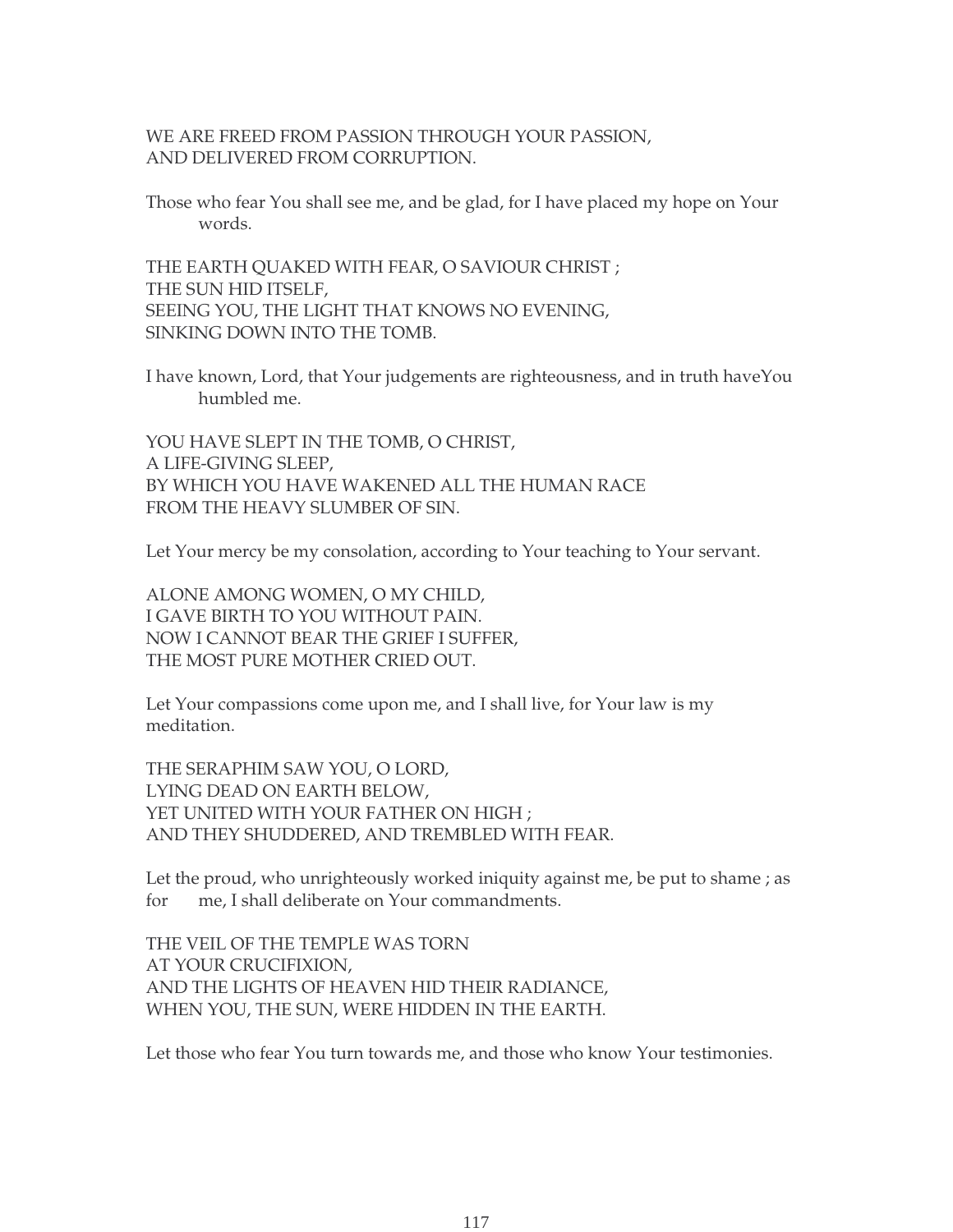BY YOUR NOD ALONE, LONG AGO, THE EARTH WAS SET ON ITS COURSE. NOW YOU HAVE DESCENDED, DEAD, BENEATH THE EARTH. TREMBLE, O HEAVEN, AT THIS SIGHT.

Let my heart become blameless in Your statutes, that I may not be put to shame.

YOU, THAT FORMED MAN WITH YOUR HAND, HAVE GONE DOWN BENEATH THE EARTH, AND, O SUN, WITH YOUR ALMIGHTY RIGHT HAND, YOU HAVE RAISED UP FALLEN MEN.

My soul faints for Your salvation ; I have placed my hope on Your words.

COME, LET US SING OUR LAMENT TO CHRIST, WHO DIES FOR US, THAT WE MAY BE WORTHY, WITH THE MYRRHBEARERS, TO HEAR HIS SAVING GREETING : REJOICE.

My eyes have failed for Your teaching, saying "When will You console me ?"

YOU ARE IN VERY TRUTH, O WORD, THE MYRRH OF INCORRUPTION. THEREFORE, TO ANOINT YOU AS THE LIVING GOD, THE WOMEN BROUGHT YOU PRECIOUS MYRRH.

For I have become like a wine-skin in the frost ; but I have not forgotten Your statutes.

YOU HAVE DESTROYED THE PALACES OF HADES BY YOUR BURIAL, O CHRIST. YOU HAVE TRAMPLED DEATH BY YOUR DEATH, O LORD, AND REDEEMED EARTH'S CHILDREN FROM CORRUPTION.

"How many are the days of Your servant ? When will You make judgement on those who pursue me ?"

THE SOURCE OF THE RIVER OF LIFE, THE WISDOM OF GOD, HAS DESCENDED TO THE UTMOST DEPTHS OF HADES, TO GIVE LIFE TO ALL HELD CAPTIVE THERE.

Transgressors spoke about me with idle talk, but it is not like Your law, O Lord.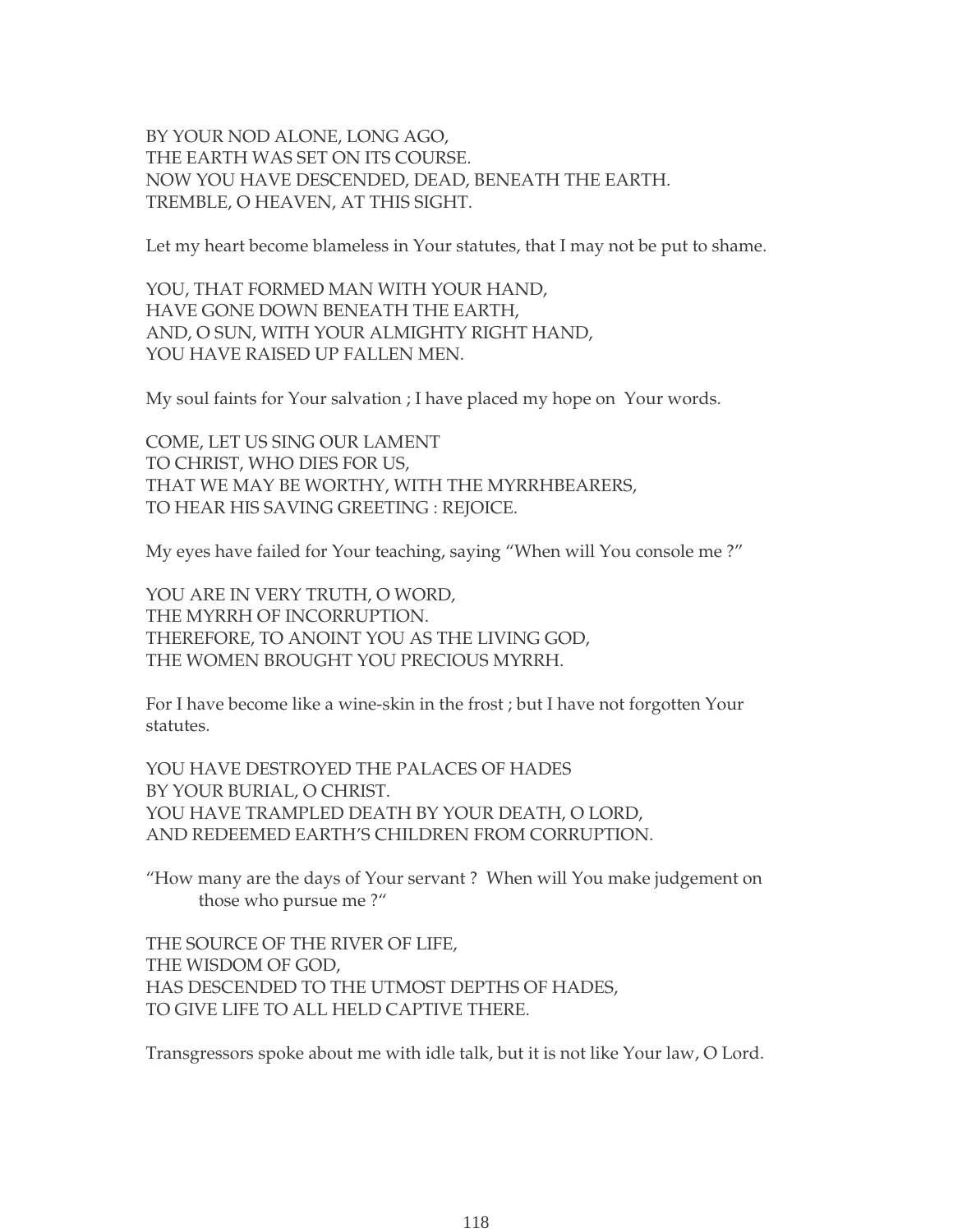THAT I MAY FASHION ANEW ADAM'S BROKEN NATURE, I WILLINGLY ENDURE DEATH'S STING IN MY FLESH. O MOTHER : DO NOT STRIKE YOUR BREAST IN GRIEF.

All Your commandments are truth ; help me, for they have pursued me unrighteously.

O MORNING-STAR OF RIGHTEOUSNESS : YOU HAVE SET BENEATH THE EARTH, AND HAVE RAISED UP ALL THE DEAD AS THOUGH FROM SLEEP, DISPERSING ALL THE DARKNESS OF HADES.

Quickly have they brought my life on earth to an end ; but as for me, I have not abandoned Your commandments.

THE SEED THAT GIVES LIFE TO THE WORLD, TWOFOLD IN NATURE, SOWN TODAY WITH TEARS IN EARTH'S DARK FURROWS, TOMORROW WILL SPROUT FORTH LIFE.

Make me live according to Your mercy, and I shall guard the testimonies of Your mouth.

ADAM WAS GREATLY AFRAID, WHEN GOD WALKED IN PARADISE. NOW, WITH JOY, HE SEES GOD STALKING HADES' DEPTHS. THERE, HE FELL, BUT HERE, HE IS RAISED UP.

For ever, O Lord, does Your word endure in heaven.

SHE, WHO GAVE BIRTH TO YOU, O CHRIST, POURED OUT HER TEARS FOR YOU ; WHEN SHE SAW YOUR BODY BURIED IN THE TOMB — ARISE, AS YOU HAVE PROMISED, SHE CRIED OUT.

And generation to generation, Your truth. You laid the foundations of the earth, and it endures.

IN A NEW TOMB, O SAVIOUR, JOSEPH LAID YOU REVERENTLY, SINGING LAMENTATIONS FOR YOUR EXODUS, MINGLED WITH THE VOICES MOURNING FOR YOU.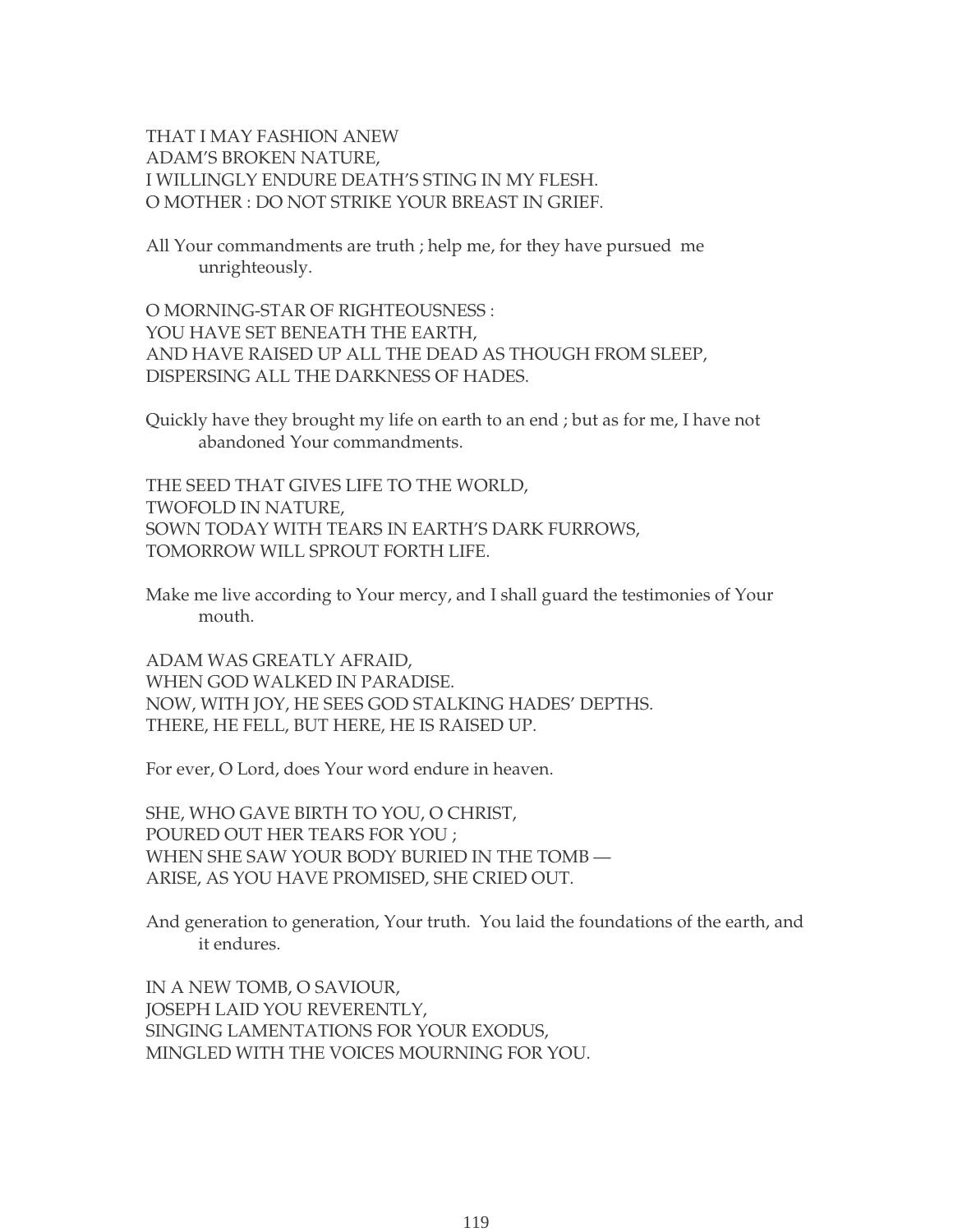At Your command the day shall endure, for all things are Your servants.

WHEN YOUR MOTHER SAW YOU, O CHRIST, PIERCED WITH NAILS, UPON THE CROSS, SHE WAS SMITTEN WITH THE NAILS OF BITTER GRIEF ; HER SOUL WAS PIERCED, AS SYMEON FORETOLD.

If it were not that Your law is my meditation, then I would have perished in my humiliation.

O SWEETNESS OF THE UNIVERSE : WHEN YOUR MOTHER SAW YOU DRINK THE BITTER VINEGAR UPON THE CROSS, HER CHEEKS WERE WET WITH BITTER TEARS.

Forever shall I not forget Your statutes, for in them have You made me live.

I AM TORN ASUNDER WITH GRIEF ; MY HEART IS WOUNDED UNTO DEATH, SEEING YOU UNJUSTLY SLAUGHTERED, O MY SON, SAID THE ALL-PURE VIRGIN IN HER TEARS.

I am Yours : save me ; for I have sought out Your statutes.

HOW SHALL I CLOSE YOUR LIPS, O WORD, AND YOUR EYES, SO SWEET ? HOW SHALL I PREPARE YOUR BODY FOR THE TOMB ? JOSEPH CRIED OUT IN TREMBLING.

Sinners waited for me, to destroy me ; I understood Your testimonies.

JOSEPH, AND NICODEMUS, NOW SING HYMNS OF BURIAL, AS THEY STAND BEFORE THE TOMB OF CHRIST THE LORD, AND WITH THEM SING THE SERAPHIM.

I saw the limit of every achievement ; but Your commandment is exceedingly broad.

O SAVIOUR : SUN OF RIGHTEOUSNESS, YOU HAVE SET BENEATH THE EARTH, AND THE MOON, YOUR MOTHER, IS ECLIPSED WITH GRIEF, SUFFERING THE LOSS OF YOUR LIGHT.

How I have loved Your law, O Lord. It is my meditation all the day long.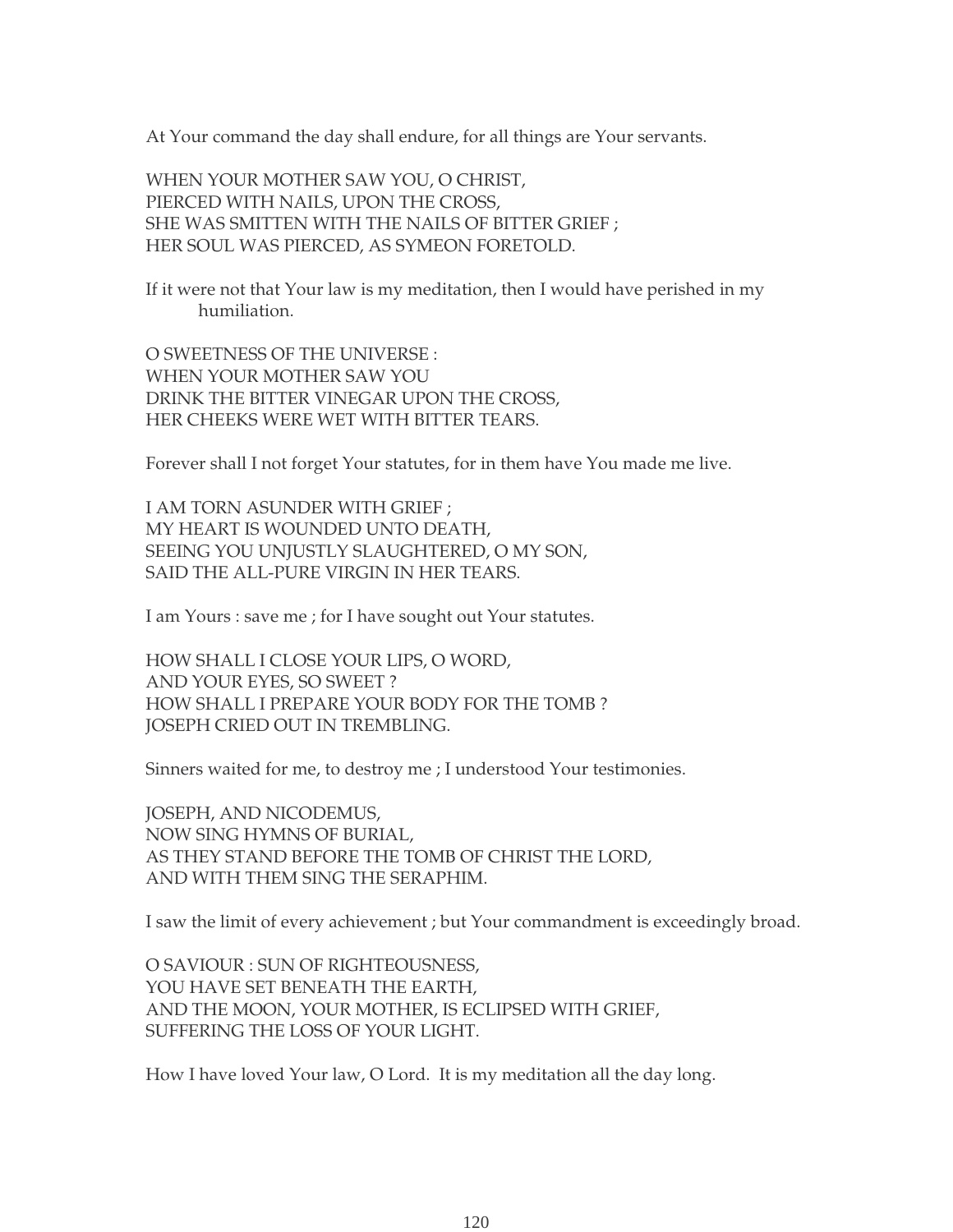HADES SHOOK WITH FEAR, O SAVIOUR, SEEING YOU, THE GIVER OF LIFE, SPOILING HIM OF ALL HIS HOARDED RICHES, AND RAISING UP THE DEAD FROM EVERY AGE.

You have made me wise over my enemies by Your commandment, for it is mine forever.

THE SUN RISES BRIGHTLY, O WORD, WHEN THE NIGHT IS PASSED AND YOU, AFTER YOUR DEATH, SHALL RISE IN SPLENDOUR, AS A BRIDEGROOM COMING FROM HIS CHAMBERS.

I have understood more than all those who teach me, for Your testimonies are my meditation.

EARTH SHOOK, AND QUAKED IN FEAR, O SAVIOUR, AND CREATOR, WHEN, IN HER DARK BOSOM, SHE ENFOLDED YOU, AND WITH HER QUAKING, SHE AWOKE THE DEAD.

I have understood more than the elders, for I sought out Your commandments.

JOSEPH, THAT RIGHTEOUS MAN, WITH NICODEMUS, WRAPPED YOU IN SWEET SPICES, AS THEY CRIED ALOUD : BE TERRIFIED, AND TREMBLE, O EARTH.

I restrained my feet from every path of evil, so that I might guard Your words.

THE SUN SET TOGETHER WITH YOU, O CREATOR OF THE LIGHT. ALL CREATION WAS THEN OVERCOME WITH FEAR, AND CONFESSED YOU AS CREATOR.

I did not decline away from Your judgements, for You have given me a law.

A STONE, HEWN BY HUMAN HANDS, CONCEALS THE CORNERSTONE, AND A MORTAL MAN HIDES GOD WITHIN A TOMB. BE SHAKEN, AND TREMBLE, O EARTH.

How sweet to my throat are Your teachings, more than honey to my mouth.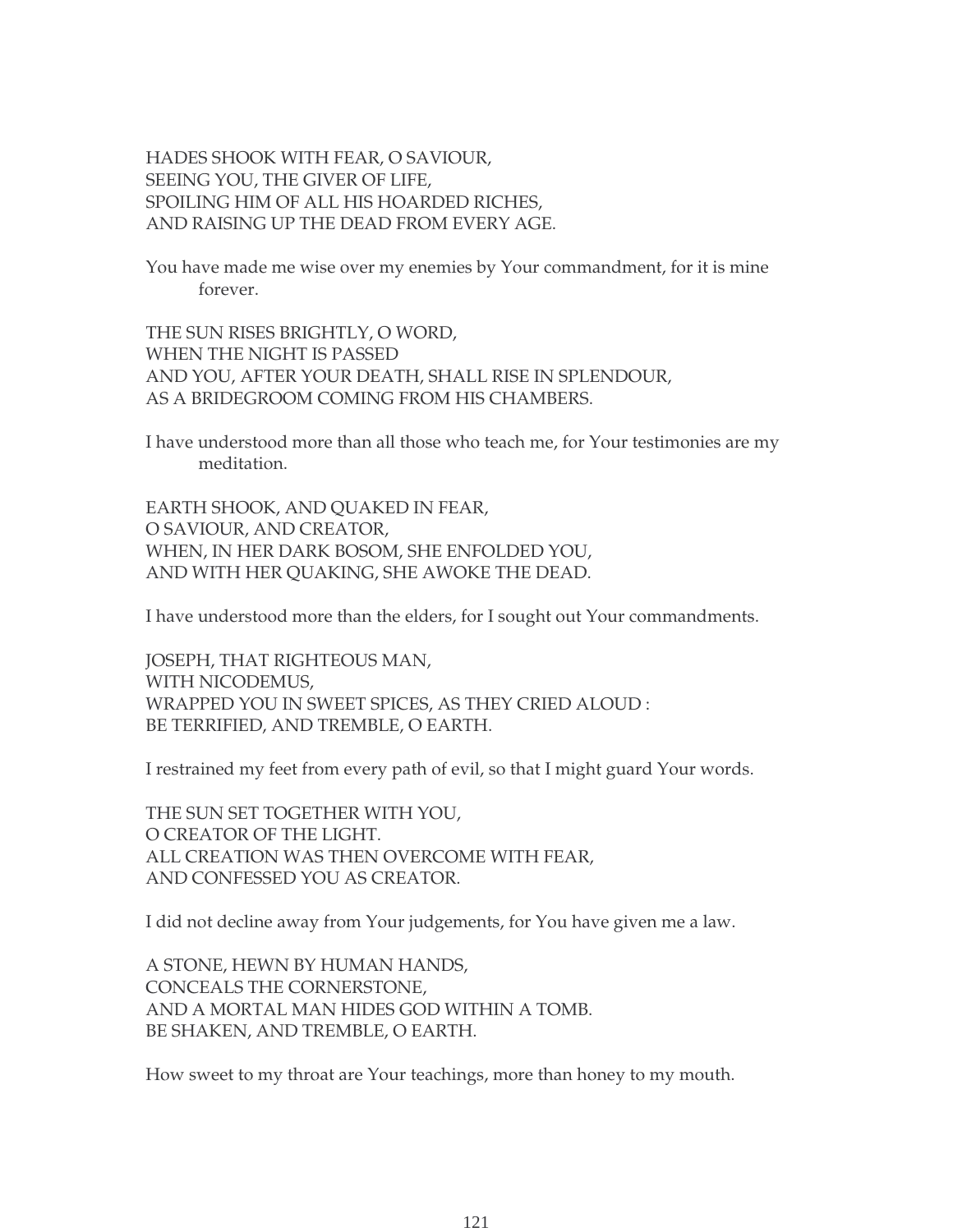BEHOLD THE DISCIPLE YOU HAVE LOVED, AND YOUR OWN MOTHER. LET US HEAR YOUR VOICE AGAIN, MY SWEETEST CHILD, CRIED OUT THE PURE ONE, WEEPING.

From Your commandments, I have understood ; therefore, I hated every way of unrighteousness.

THOUGH YOUR PEOPLE NAILED YOU TO THE CROSS, YOU DID NOT DESTROY THEM, BUT RAISED UP THEIR FATHERS FROM THE DEAD, O WORD, AS YOU ARE THE GIVER OF LIFE.

A lamp to my feet is Your law, and a light to my paths.

NO FORM OR BEAUTY DID YOU HAVE, WHEN YOU SUFFERED, BUT WHEN YOU WERE CLOTHED IN RESURRECTION LIGHT, YOU BEAUTIFIED THE HUMAN RACE.

I have sworn, and stood, to guard the judgements of Your righteousness.

YOU HAVE GONE DOWN BENEATH THE EARTH, O DAY-STAR WITHOUT EVENING, AND THE SUN WAS DARKENED AT THE HEIGHT OF NOON, UNABLE TO ENDURE THE SIGHT OF YOU.

I have been exceedingly humbled, O Lord ; make me live according to Your word.

CLOTHED IN BLACK ROBES OF MOURNING, LIKE FAITHFUL SERVANTS, SUN, AND MOON TOGETHER, O MY SAVIOUR, WERE DARKENED COMPLETELY AT YOUR DEATH.

Make the free-will offering of my mouth well-pleasing, O Lord ; and teach me Your judgements.

THE CENTURION KNEW YOU TO BE GOD, ALTHOUGH YOU WERE COLD IN DEATH. HOW, THEN, SHALL I TOUCH YOU WITH MY HANDS, MY GOD ? I AM AFRAID, JOSEPH CRIED OUT. My soul is always in Your hands, and I have not forgotten Your law.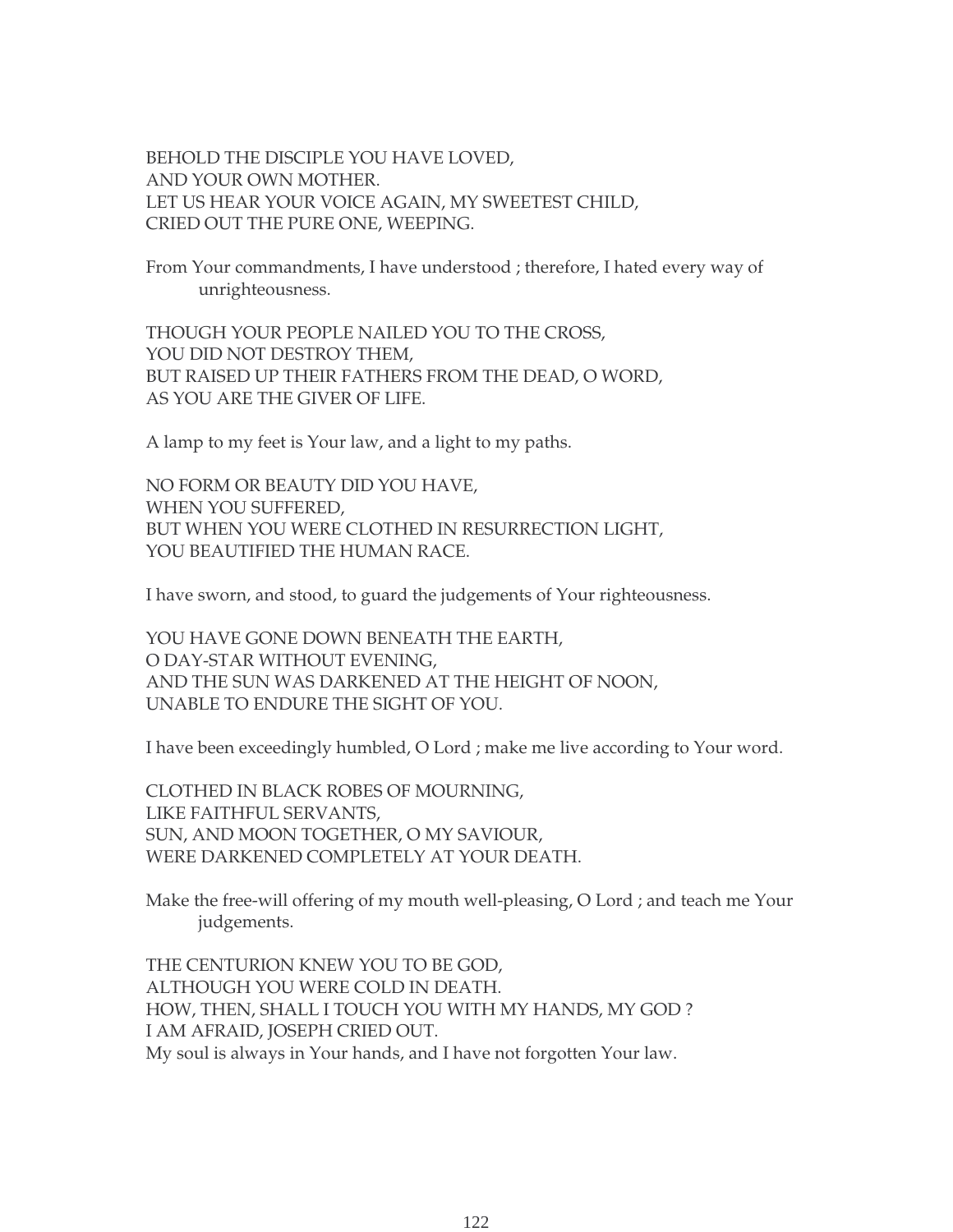ADAM SLEPT, AND FROM HIS SIDE CAME EVE, WHO BROUGHT DEATH TO ALL FLESH. YOU HAVE SLEPT A BLESSED SLEEP, O WORD OF GOD, AND FROM YOUR SIDE FLOWS LIFE FOR ALL THE WORLD.

Sinners have laid a snare for me, but I have not gone astray from Your commandments.

YOU HAVE SLEPT A LITTLE WHILE, AND BROUGHT THE DEAD TO LIFE. YOU HAVE RAISED UP ALL WHO SLEPT FROM EVERY AGE, BY YOUR RESURRECTION, O LOVING LORD.

I have inherited Your testimonies forever ; for they are the exultation of my heart.

O LIFE-GIVING VINE : YOU WERE LIFTED FROM THE EARTH ; THERE, YOU POURED OUT YOUR SAVING WINE, O LORD. I GLORIFY YOUR PASSION, AND YOUR CROSS.

I have inclined my heart to do Your statutes, forever, in requital.

WHEN THE CAPTAINS OF THE ANGELS SAW YOU, O SAVIOUR, NAKED, STAINED WITH BLOOD, CONDEMNED UNJUSTLY, HOW COULD THEY BEAR SUCH MURDEROUS CRUELTY ?

I have hated transgressors, but I have loved Your law.

O DECEITFUL PEOPLE, UNBELIEVING ISRAEL : KNOWING THAT HIS TEMPLE WOULD BE RAISED AGAIN, WHY DID YOU CONDEMN CHRIST TO THE CROSS ?

You are my Helper and my Support ; I have placed my hope in Your words.

YOU CLOTHE HIM, WHO ORDERS ALL THINGS, IN A ROBE OF MOCKERY, THOUGH HE FILLED THE VAULT OF HEAVEN WITH BRIGHT STARS, AND MADE THE EARTH MOST WONDROUSLY.

Decline away from me, you evildoers, and I shall search out the commandments of my God.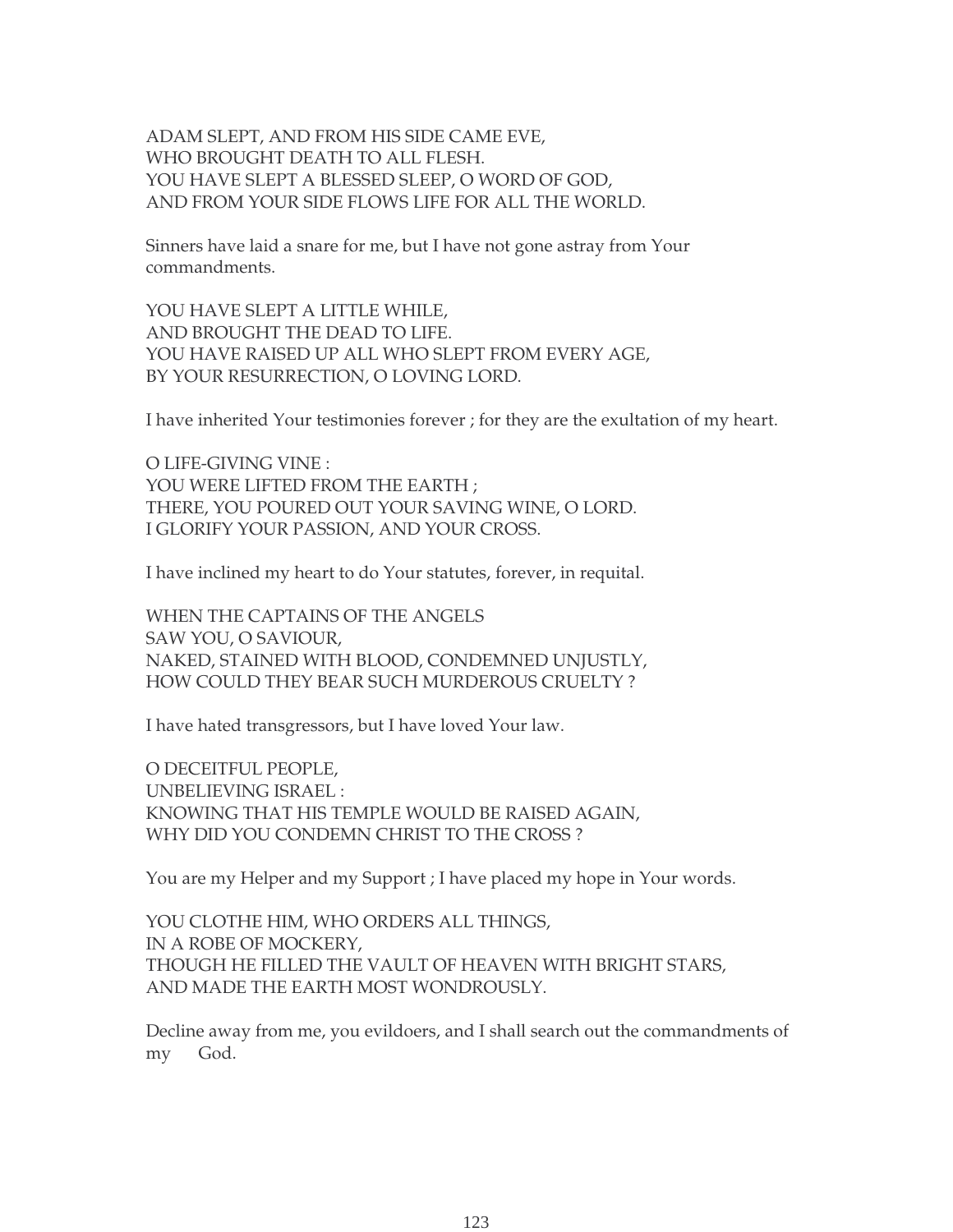WOUNDED IN YOUR SIDE, O WORD, LIKE THE PELICAN, YOU HAVE GIVEN LIFE TO YOUR DEAD CHILDREN, WITH THE LIFE-GIVING DROPS OF YOUR BLOOD.

Support me according to Your teaching, and I shall live, and do not put me put me to shame from my expectation.

JOSHUA MADE THE SUN STAND STILL OF OLD, AS HE SMOTE THE HEATHEN TRIBES ; YOU, O LORD, HAVE BLOTTED OUT ITS BRIGHTNESS, WHEN YOU CRUSHED THE PRINCE OF DARKNESS.

Help me, and I shall be saved, and I shall always meditate on Your statutes.

YOU HAVE CONSENTED, IN YOUR LOVE, TO BECOME A MORTAL MAN ; WITHOUT BEING PARTED FROM YOUR FATHER'S SIDE, YOU HAVE GONE DOWN TO HADES, O CHRIST.

You have reckoned as nothing all those who go stand away from Your statutes, for unrighteous is their reasoning.

HE, WHO HUNG THE EARTH UPON THE FLOODS, IS HUNG UPON THE CROSS. AS A LIFELESS CORPSE, THE EARTH RECEIVES HIM, AND QUAKES IN TERROR AT HIS PRESENCE.

I reckoned as transgressors all the sinners of the earth ; therefore, I have always loved Your testimonies.

O MY BELOVED SON, LAMENTS THE VIRGIN, I NOW SEE YOU HANGING ON THE CROSS, CONDEMNED, WHOM I HAD HOPED TO SEE ENTHRONED AS KING.

Nail my flesh with the fear of You, for I have feared Your judgments.

GABRIEL ANNOUNCED TO ME THIS NEWS, WHEN HE FLEW DOWN FROM HEAVEN ; HE SAID THAT THE REIGN OF MY SON JESUS WOULD ENDURE FOREVER.

I have practiced judgement, and righteousness ; do not give me over to those who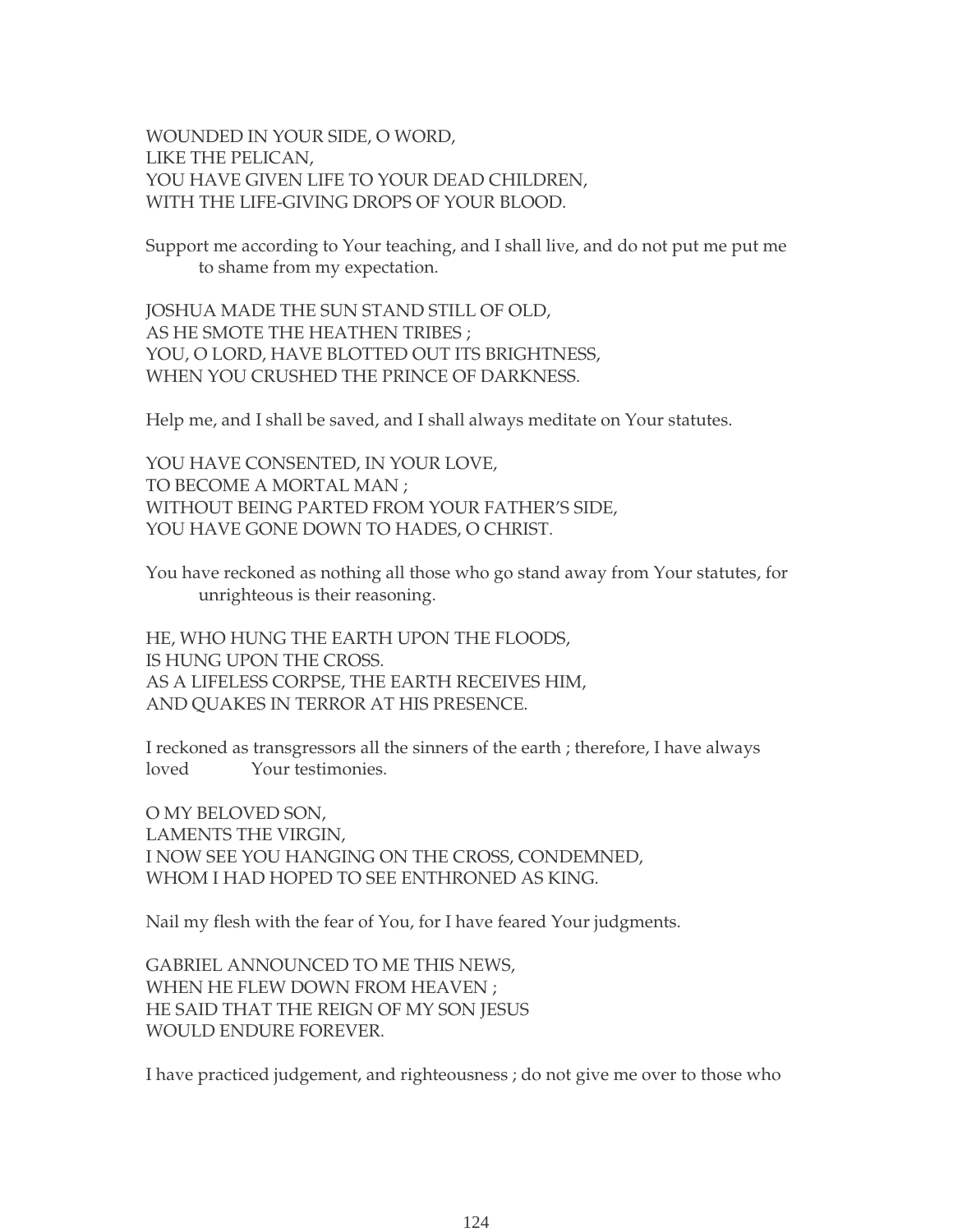wrong me.

SIMEON'S PROPHECY HAS BEEN FULFILLED TODAY, FOR THE SWORD, OF WHICH HE SPOKE, HAS PIERCED MY HEART, O MY SON, EMMANUEL.

Receive Your servant to good ; do not let the proud slander me.

BE ASHAMED, O JEWS, AT THE WITNESS OF YOUR DEAD, RAISED TO LIFE BY HIM, WHOM YOU CONDEMNED TO DEATH, IN MALICE, AND ENVY.

My eyes have failed for Your salvation, and for the teaching of Your righteousness.

O MY JESUS, LIGHT INVISIBLE : WHEN THE SUN BEHELD YOU, HIDDEN WITHOUT BREATH INSIDE A TOMB OF STONE, IT TREMBLED, AND DARKENED ITS LIGHT.

Do with Your servant according to Your mercy, and teach me Your statutes.

YOUR ALL-BLAMELESS MOTHER WEPT MOST BITTERLY, WHEN SHE SAW YOU, LAID WITHIN THE TOMB, O WORD, INEFFABLE, ETERNAL GOD.

I am Your servant : make me understand, and I shall know Your testimonies.

YOUR UNDEFILED MOTHER, WHEN SHE SAW YOU DIE, CRIED OUT TO YOU, O CHRIST, IN BITTER SORROW : DO NOT TARRY AMONG THE DEAD, O LIFE.

It is the time for the Lord to act ; they have dispersed Your law.

HADES, WHO HAD FILLED ALL MEN WITH FEAR, TREMBLED AT THE SIGHT OF YOU, AND, IN HASTE, HE YIELDED UP HIS PRISONERS, O IMMORTAL SUN OF GLORY.

Because of this, I have loved Your commandments more than gold and topaz.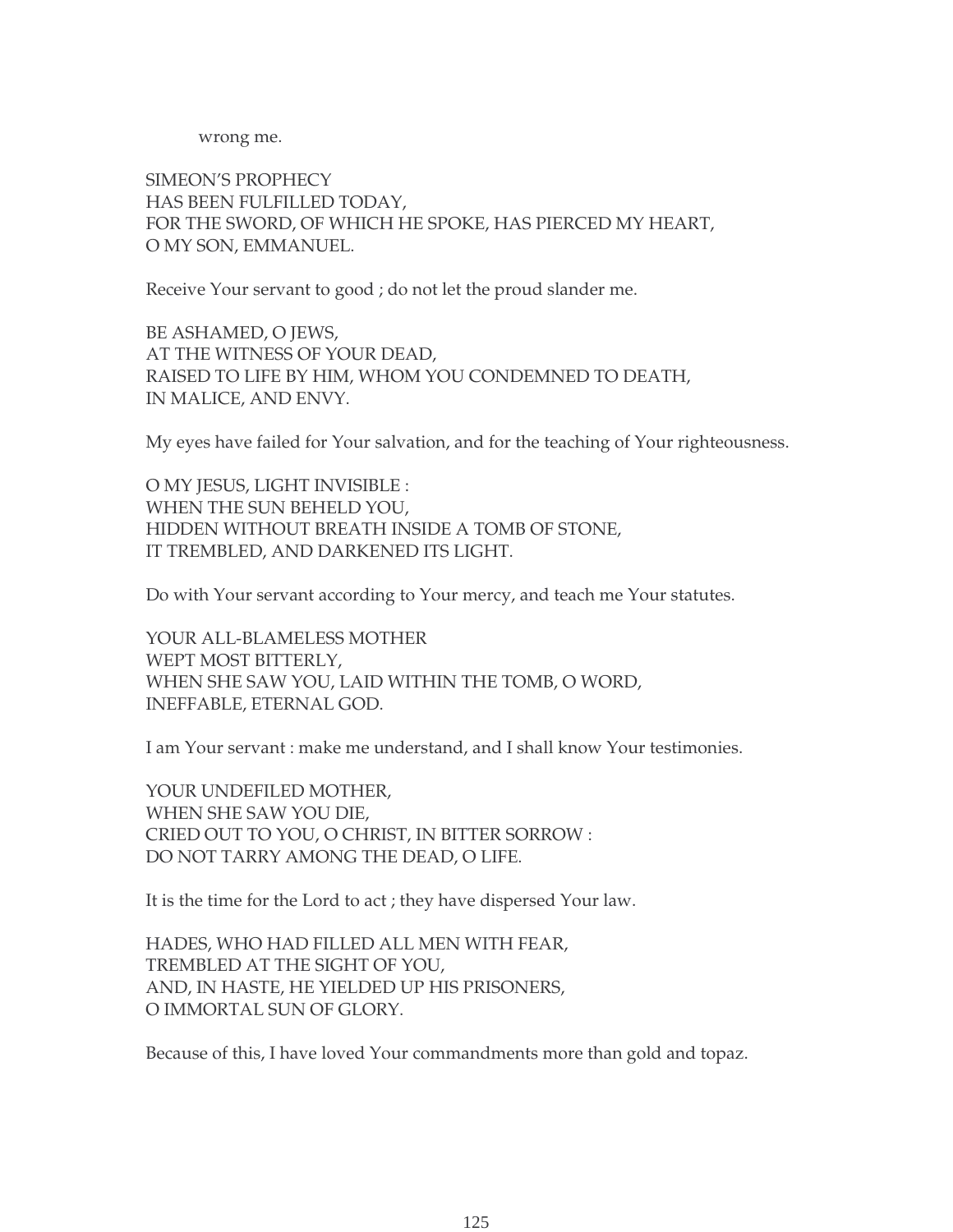O SAVIOUR : THE SIGHT BEFORE OUR EYES IS GREAT, AND TERRIBLE ; FOR THE CAUSE OF LIFE TODAY SUBMITS TO DIE, WISHING TO GIVE LIFE TO ALL.

Because of this, I have been straightened towards all Your commandments ; I have hated every unrighteous way.

O MASTER : YOUR SIDE IS PIERCED AND YOUR HANDS ARE NAILED. THUS, YOU HAVE HEALED THE WOUND OF OUR FIRST PARENTS AND THE SINFUL GREED OF THEIR HANDS.

Wonderful are Your testimonies ; because of this, my soul has searched them out.

ONCE, IN EVERY HOUSE OF BETHLEHEM, THEY WEPT FOR RACHEL'S CHILDREN. NOW, HIS MOTHER, WITH THE APOSTOLIC CHOIR, LAMENTS WITH THE VIRGIN'S SON.

The demonstration of Your words shall illumine, and shall make infants understand.

CHRIST WAS SLAPPED ON THE FACE BY THE HANDS OF MORTAL MEN, ALTHOUGH HE FASHIONED MAN WITH HIS ALMIGHTY HAND, AND CRUSHED THE TEETH OF THE BEAST.

I opened my mouth, and I drew in the spirit, for I have longed for Your commandments.

ALL YOUR FAITHFUL PEOPLE, O CHRIST, SINGING HYMNS OF PRAISE, BLESS YOUR CRUCIFIXION, AND YOUR BURIAL, BY WHICH WE ARE RANSOMED FROM DEATH.

Glory be to the Father, and to the Son, and to the Holy Spirit,

O GOD WITHOUT BEGINNING, ETERNAL WORD, AND SPIRIT : HELP YOUR PEOPLE TO PREVAIL AGAINST THE FOE, AS YOU ARE THE LOVER OF MANKIND.

Now, and ever, and unto the ages of ages. Amen.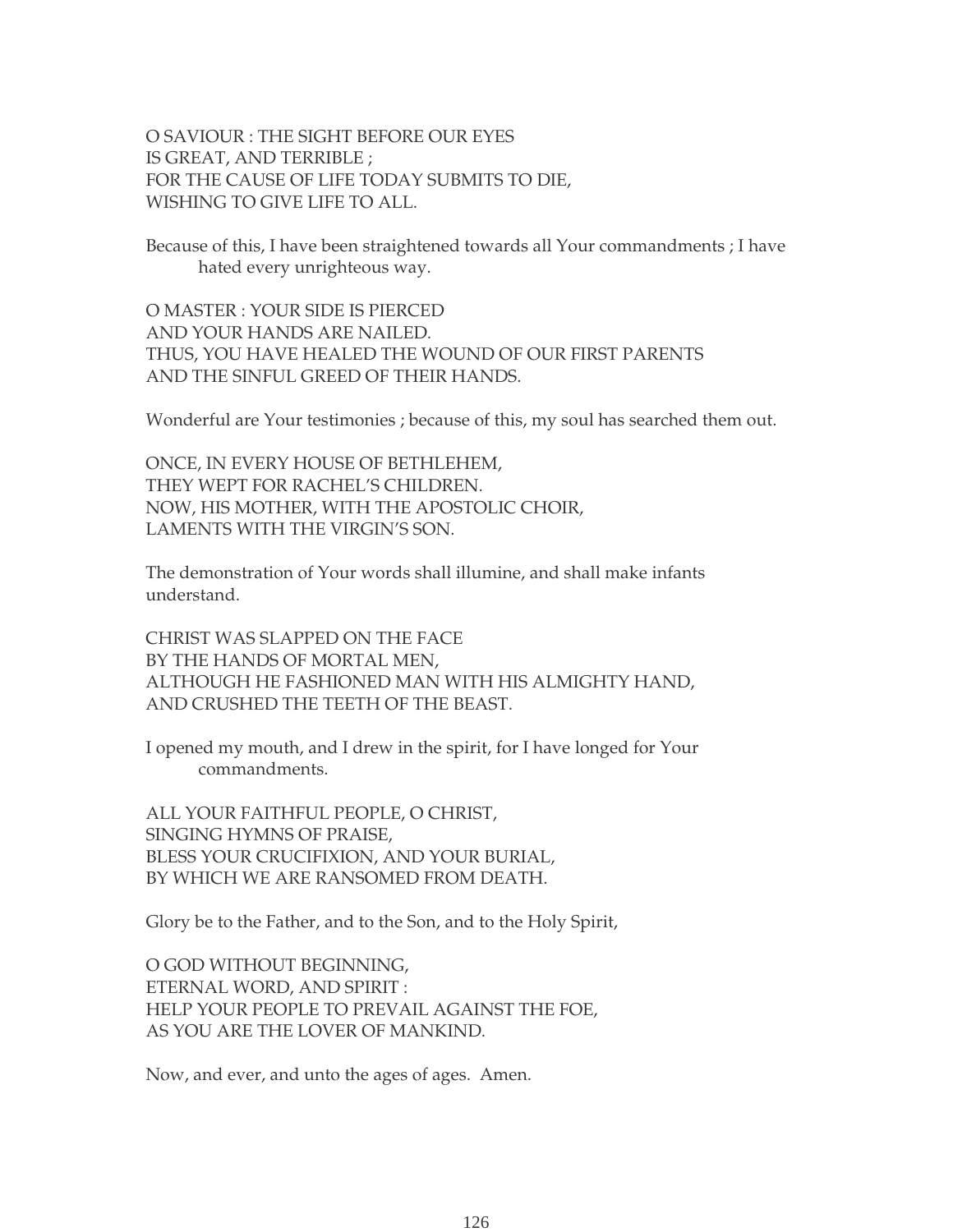O VIRGIN, PURE, AND UNDEFILED : YOU GAVE BIRTH TO OUR LIFE ; MAKE THE STRIFE, AND SCANDALS OF THE CHURCH TO CEASE ; IN YOUR GOODNESS, GRANT HER PEACE.

IT IS RIGHT TO MAGNIFY YOU, O LIFE-GIVING LORD ; YOU HAVE STRETCHED OUT YOUR MOST PURE ARMS UPON THE CROSS, AND BROKEN THE ENEMY'S POWER

**The little Litany**

#### **THE THIRD STASIS:** TONE 3

EVERY GENERATION OFFERS YOU ITS HYMN OF PRAISE AT YOUR BURIAL, O MY CHRIST.

Look down upon me, and have mercy on me, according to the judgement of those who love Your name.

THE ARIMATHEAN TOOK YOU DOWN FROM THE TREE, AND LAID YOU IN A TOMB.

Direct my footsteps according to Your teaching, and do not let any iniquity lord it over me.

THE MYRRHBEARING WOMEN, WITH FORESIGHT, BROUGHT SWEET SPICES AND DREW NEAR TO YOU, O MY CHRIST.

Redeem me from the sycophancy of men, and I shall guard Your commandments.

COME, ALL CREATION : SING A HYMN TO HONOUR THE CREATOR'S BURIAL.

Make Your face shine upon Your servant, and teach me Your statutes.

LET US, WITH THE MYRRHBEARERS, ANOINT AS DEAD, THE LIVING ONE WITH THE MYRRH OF TRUE KNOWLEDGE.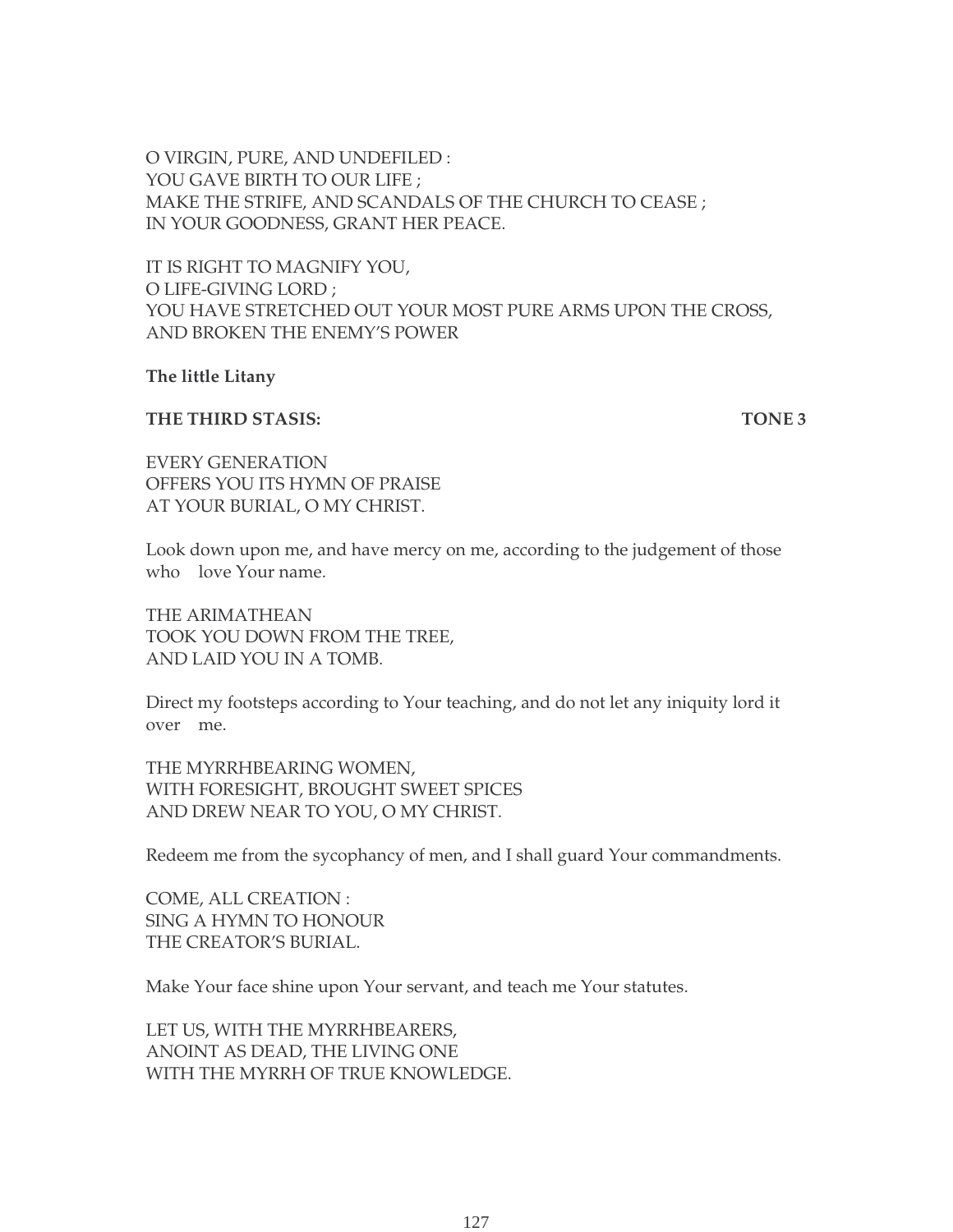My eyes have poured out streams of waters, because they have not guarded Your law.

O THRICE-BLESSED JOSEPH : BURY NOW THE BODY OF CHRIST, THE GIVER OF LIFE.

You are righteous, O Lord ; and upright are Your judgements.

YOU FED YOUR PEOPLE WITH MANNA IN THE DESERT, BUT THEY RAISED THEIR HEEL AGAINST YOU.

You have commanded Your testimonies, as righteousness, and truth, exceedingly.

YOU FED THE NATIONS, FILLING THEM WITH BOUNTY. THEY BETRAY YOU WITH GALL, AND VINEGAR.

Your zeal has melted me away, for my enemies have forgotten Your words.

OH, THE FOLLY OF THOSE WHO KILLED THE PROPHETS. NOW THEY SLAY THE MESSIAH.

Your teaching has been utterly tried with fire, and Your servant has loved it.

JUDAS, THE DISCIPLE, LIKE A FOOLISH SERVANT, HAS BETRAYED THE ABYSS OF WISDOM.

I was younger, and reckoned as nothing. I did not forget Your statutes.

JUDAS, THE TRAITOR, HAS BECOME A CAPTIVE, BY SELLING HIS DELIVERER.

Your righteousness is righteous forever, and Your law is truth.

AS SOLOMON HAS WRITTEN, THE MOUTH OF THE TRANSGRESSOR IS A PIT OF EVIL.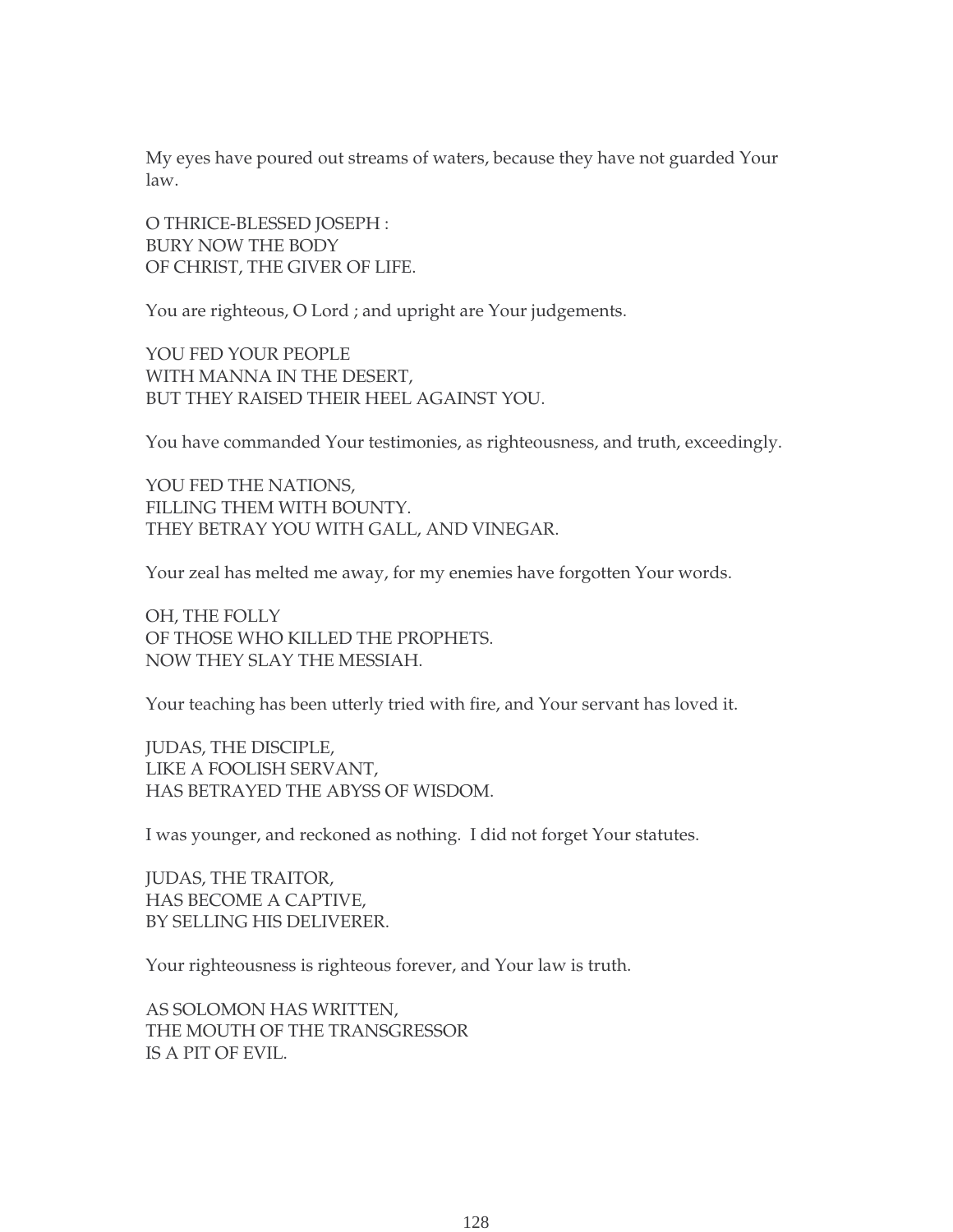Oppressions, and necessities have found me ; Your commandments are my meditation.

GOD'S CHOSEN PEOPLE CHOSE TO WALK ON CROOKED PATHS. THORNS, AND SNARES, ARE IN THEIR WAY.

Your testimonies are righteousness forever ; make me understand, and I shall live.

JOSEPH, AND NICODEMUS, BURY THE CREATOR, WITH HONOURS FITTING FOR THE DEAD.

I have cried out with my whole heart : "Listen to me, O Lord," and I shall seek out Your statutes.

O LIFE-GIVING SAVIOUR : YOU HAVE DESTROYED HADES. UNTO YOU BE MIGHT, AND GLORY.

I have cried out to You : save me, and I shall guard Your testimonies.

THE ALL-PURE VIRGIN WEPT WITH A MOTHER'S GRIEF, O WORD, WHEN SHE SAW YOU LYING DEAD.

I have gone before You in the dead of night, and I cried out ; in Your words have I placed my hope.

O MY SWEET SPRINGTIME, O MY SWEETEST CHILD, WHERE HAS ALL YOUR BEAUTY FADED ?

I have gone before You at daybreak, to meditate on Your teachings.

YOUR ALL-PURE MOTHER MOURNED, AND LAMENTED YOU, WHEN SHE SAW YOU DEAD, O WORD.

Hear my voice, O Lord, according to Your mercy ; according to Your judgment make me live.

THE MYRRH-BEARING WOMEN CAME AT DAWN, WITH SPICES,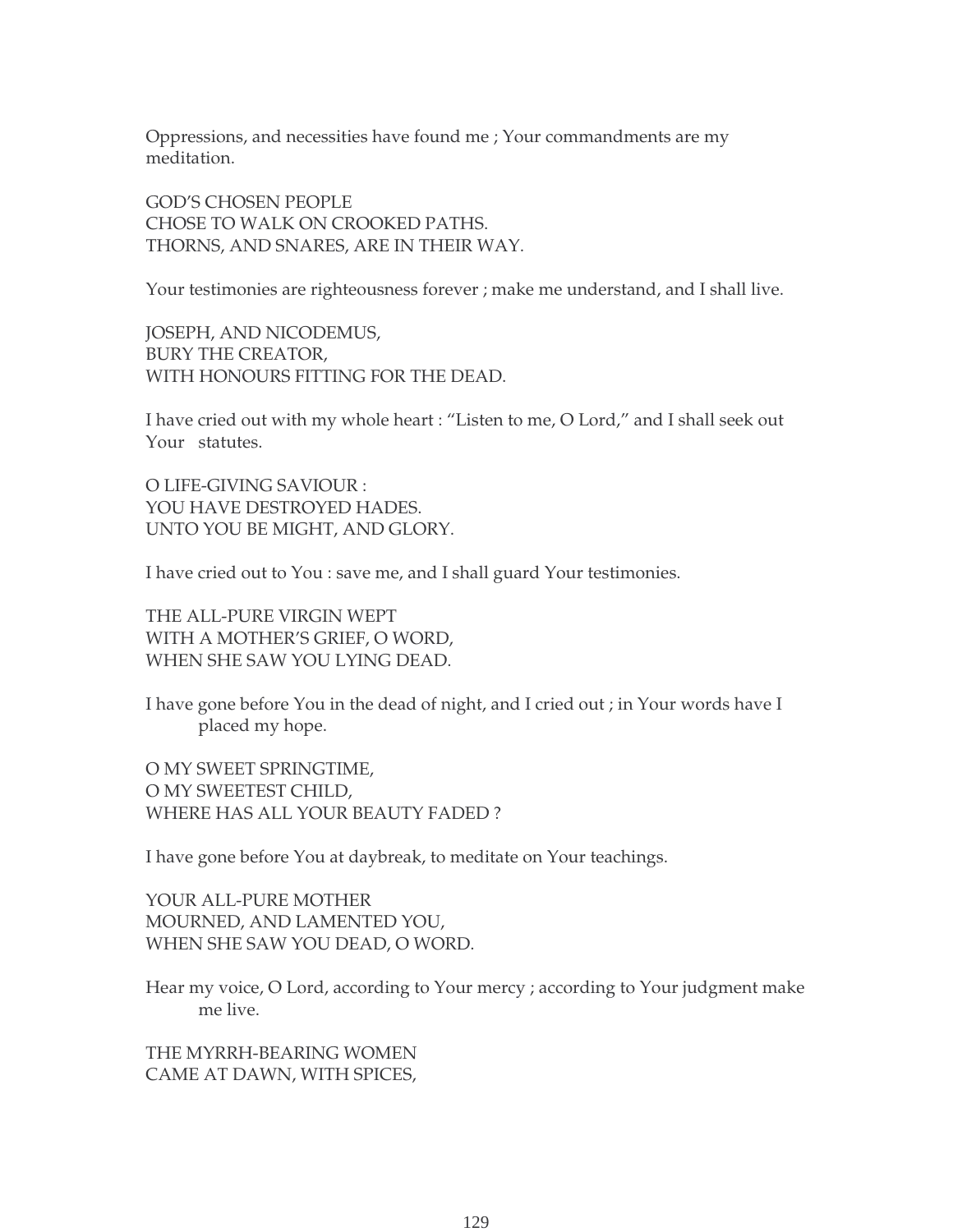#### TO ANOINT CHRIST, THE MYRRH OF GOD.

Those who pursue me with iniquity have drawn near ; they have kept far away from Your law.

BY DYING, O MY GOD, YOU HAVE PUT DEATH TO DEATH, THROUGH YOUR DIVINE POWER.

You are near, O Lord, and all Your commandments are truth.

THE DECEIVER HAS BEEN DECEIVED, AND THOSE WHOM HE DECEIVED ARE FREED BY YOUR WISDOM, O MY GOD.

From the beginning have I known of Your testimonies, for You have laid their foundation forever.

THE TRAITOR HAS THROWN HIMSELF DOWN TO THE DEPTHS OF HADES, AND THE PIT OF DESTRUCTION.

Behold my humiliation, and take me away, for I have not forgotten Your law.

FOOLISH, AND MOST WRETCHED, JUDAS CHOSE AN EVIL PATH. THORNS, AND SNARES, ARE IN HIS WAY.

Pass my judgement, and redeem me ; because of Your word, make me live.

ALL WHO CRUCIFIED YOU, O WORD, SHALL BE DESTROYED, TOGETHER, O SON OF GOD, AND KING OF ALL

Far off from sinners is salvation, for they have not sought out Your statutes.

ALL BLOOD-GUILTY MEN SHALL BE DESTROYED TOGETHER IN THE PIT OF DESTRUCTION.

Your compassions are many, O Lord : according to Your judgement, make me live.

O SON OF GOD, AND KING OF ALL, MY GOD, AND MY CREATOR :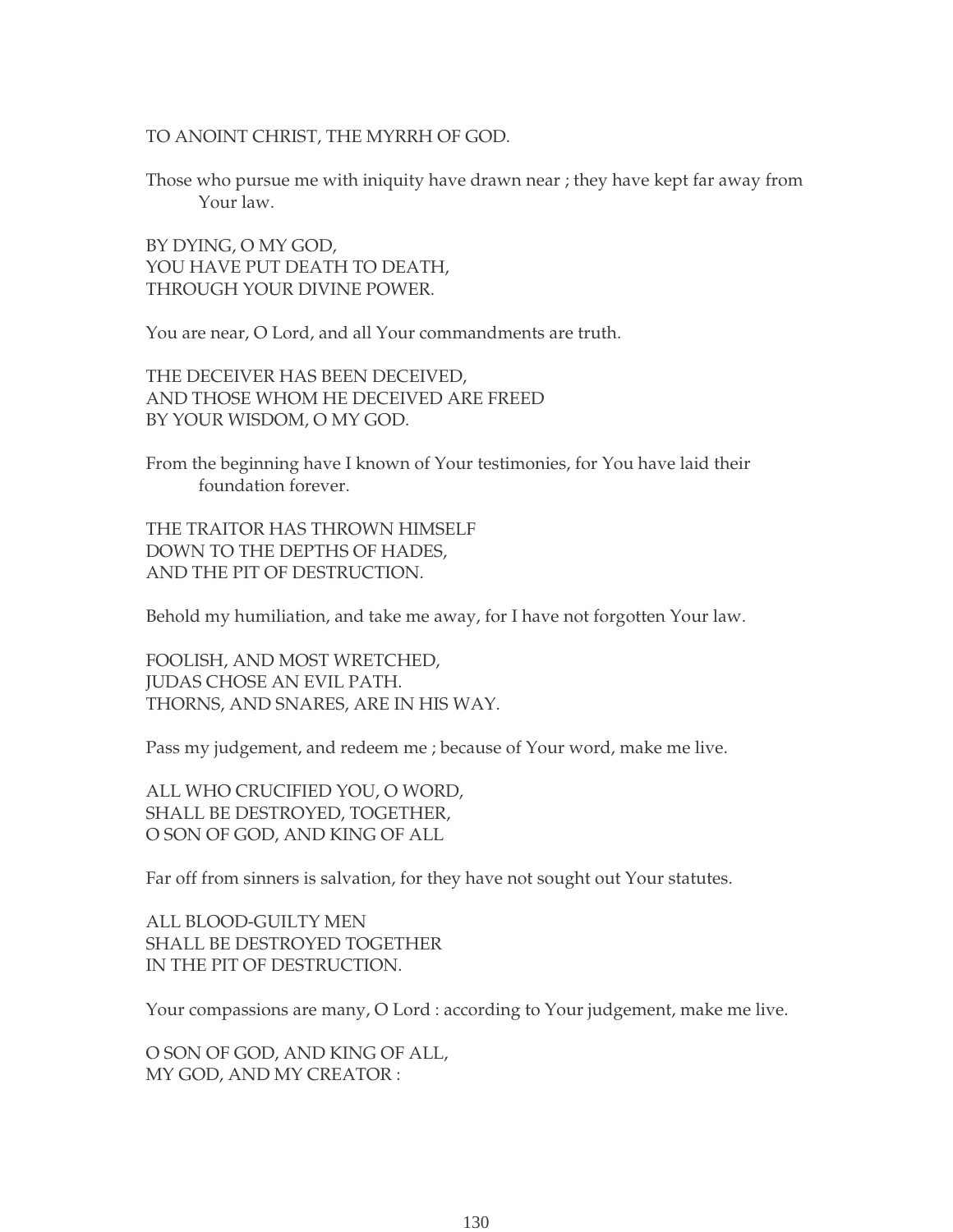#### HOW CAN YOU ENDURE SUCH SUFFERING ?

Many are those who chase me out, and oppress me ; but I have not inclined away from Your testimonies.

AS A EWE BEHOLDS HER LAMB, THE VIRGIN GAZED ON YOU WITH GRIEF, WHEN SHE SAW YOU HANGING ON THE TREE.

I saw those who are without understanding, and I melted away, for they did not guard Your teachings.

JOSEPH, AND NICODEMUS BURY THE BODY THAT GIVES LIFE TO ALL THE WORLD.

See that I have loved Your commandments ; O Lord : in Your mercy, make me live.

THE VIRGIN'S HEART WAS PIERCED ; SHE SHED HOT TEARS FOR YOU, AND CRIED OUT, LAMENTING.

The beginning of Your word is truth, and all the judgements of Your righteousness are forever.

LIGHT OF MY EYES, O MY BELOVED SUN : HOW ARE YOU NOW HIDDEN IN A TOMB ?

Princes pursued me without a cause, and my heart was afraid because of Your words.

DO NOT WEEP, O MOTHER. I SUFFERED ALL THESE THINGS TO GIVE FREEDOM TO ADAM, AND EVE.

I shall exult over Your teachings, like one who found much spoils.

O MY SON : I PRAISE YOU FOR YOUR GREAT COMPASSION. THAT LED YOU TO THIS SUFFERING.

I hated unrighteousness, and abhorred it, but I have loved Your law.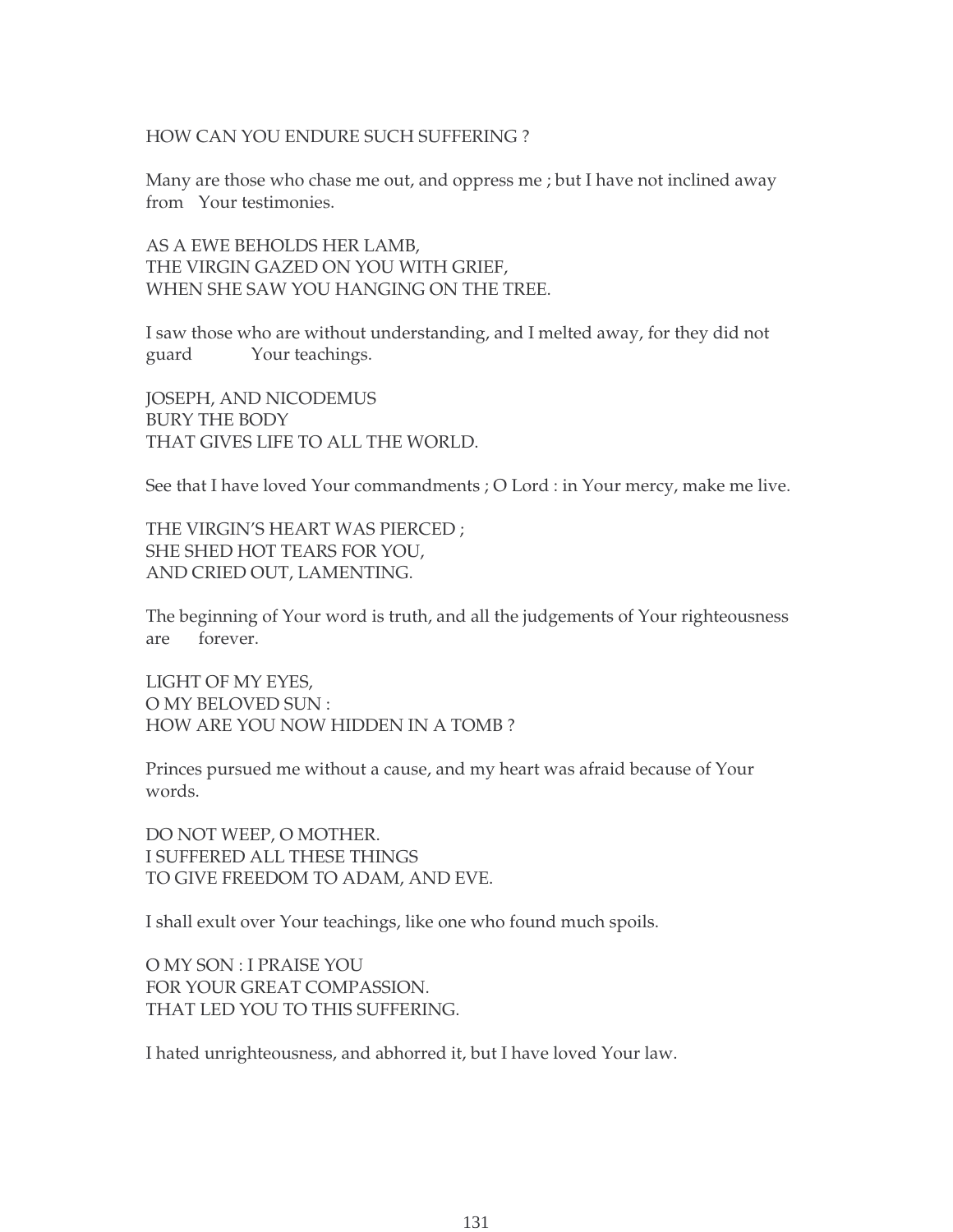# YOU HAVE TASTED VINEGAR, TO FREE US FROM THE BITTER TASTE OF THE FRUIT FORBIDDEN OF OLD.

Seven times a day have I praised You, for the judgements of Your righteousness.

YOU ARE NAILED UPON THE CROSS, WHO, OF OLD, SHELTERED YOUR PEOPLE WITH A PILLAR OF CLOUD.

There is great peace for those who love Your law, for there is no stumbling-block for them.

THE MYRRH-BEARING WOMEN CAME, O SAVIOUR, TO YOUR TOMB, OFFERING YOU SWEET SPICES.

I was expecting Your salvation, O Lord, and I loved Your commandments.

ARISE, O LORD ALL-MERCIFUL. RAISE US FROM THE DEPTHS OF HADES AND FROM THE DARK ABYSS OF SIN.

My soul guarded Your testimonies, loved them exceedingly.

THE MOTHER, WHO GAVE BIRTH TO YOU, PRAYED TO YOU WITH WEEPING : ARISE, O LORD, AND GIVER OF LIFE.

I guarded Your commandments, and Your testimonies, for all my ways are before You, O Lord.

MAKE HASTE TO ARISE, O WORD. TAKE AWAY THE SORROW OF YOUR VIRGIN MOTHER.

Let my supplication draw near to Your presence, O Lord ; make me understand, according to Your teaching.

ALL THE HOSTS OF HEAVEN WERE FILLED WITH FEAR, AND WONDER WHEN THEY SAW YOU DEAD, O LORD.

Let my request come into Your presence, O Lord ; rescue me, according to Your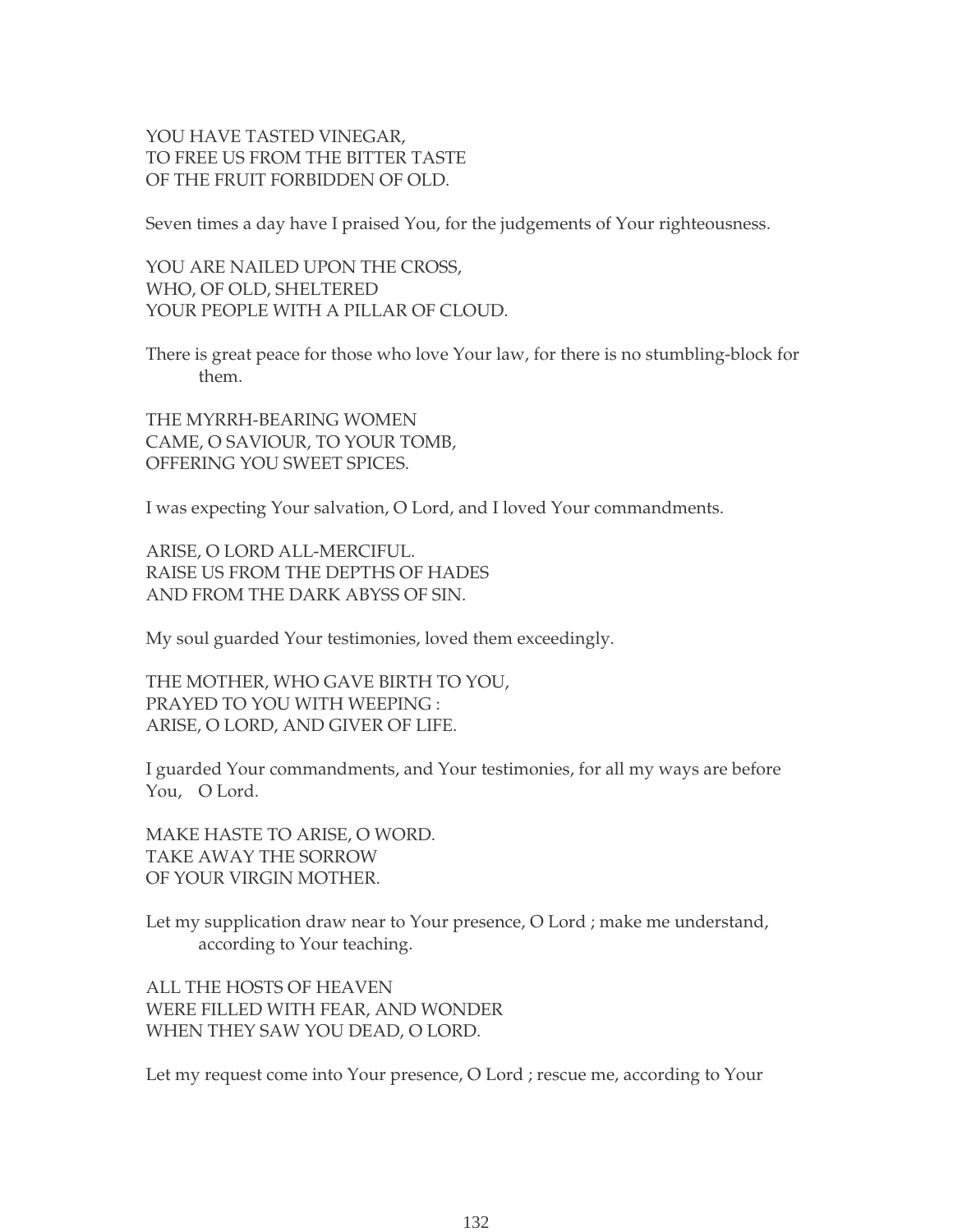teaching.

WE HONOUR YOUR PASSION, WITH LOVE, AND FEAR, O LORD. GRANT US FORGIVENESS OF OUR SINS.

Let my lips burst into a hymn, when You teach me Your statutes.

OH, STRANGE, AND DREADFUL WONDER. HOW ARE YOU NOW HIDDEN IN THE EARTH, O WORD OF GOD.

May my tongue utter Your teaching, for all Your commandments are righteousness.

WHEN YOU FLED TO EGYPT, JOSEPH GUARDED YOU, O LORD. NOW, ANOTHER JOSEPH BURIES YOU.

Let Your hand be there to save me, for I have chosen Your commandments.

YOUR ALL-HOLY MOTHER WEEPS FOR YOU, LAMENTING, AT YOUR DEATH, O MY SAVIOUR. I have longed after Your salvation, O Lord, and Your law is my meditation.

THE HOSTS OF ANGELS TREMBLE AT THE STRANGE, AND FEARFUL SIGHT OF YOUR BURIAL, O MAKER OF ALL.

My soul shall live, and shall praise You, and Your judgements shall help me.

EARLY IN THE MORNING, THE MYRRH-BEARING WOMEN CAME TO YOU, AND SPRINKLED MYRRH ON YOUR TOMB.

I have gone astray, like a lost sheep : seek Your servant, for I have not forgotten Your commandments.

BY YOUR RESURRECTION, GRANT PEACE TO YOUR CHURCH, AND SALVATION TO YOUR PEOPLE.

Glory be to the Father, and to the Son, and to the Holy Spirit.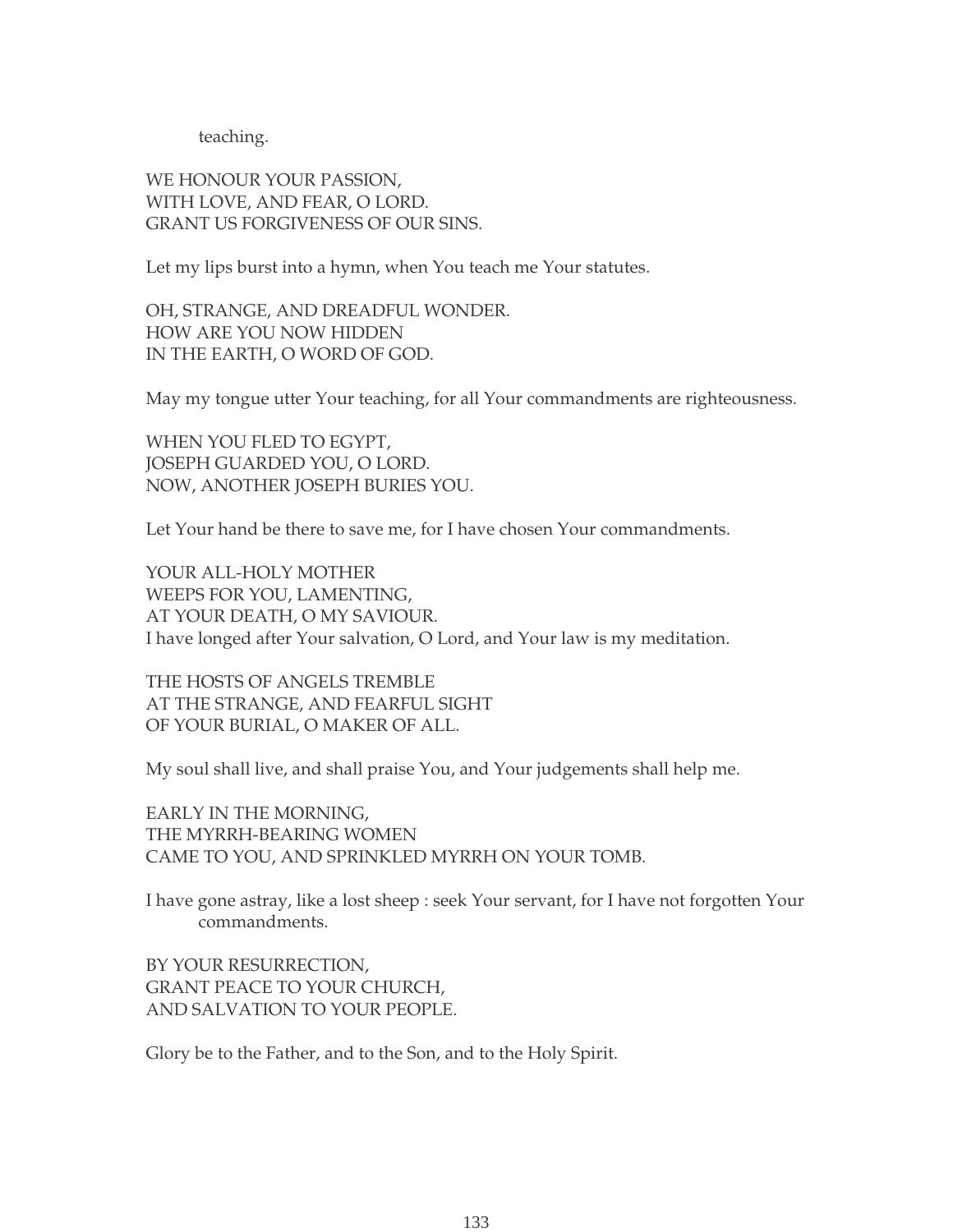# O GOD IN TRINITY, FATHER, SON, AND SPIRIT : GRANT YOUR MERCY TO THE WORLD.

Now, and ever, and unto the ages of ages. Amen.

GRANT US, YOUR SERVANTS, TO BEHOLD, O VIRGIN, THE RESURRECTION OF YOUR SON.

*There is no Little Litany, but at once we begin the singing of* 

### **THE RESURRECTIONAL TROPARS TONE 5**

*After the singing of the Resurrectional Tropars :*

# **THE LITTLE LITANY**

#### **SESSIONAL HYMN** TONE 1

JOSEPH BEGGED YOUR HOLY BODY FROM PILATE ; HE ANOINTED IT WITH SWEET-SMELLING SPICES ; HE WRAPPED IT IN CLEAN LINEN, AND LAID IT IN HIS OWN NEW TOMB, AND EARLY IN THE MORNING, THE MYRRH-BEARING WOMEN CRIED OUT : AS YOU HAVE FORETOLD, O CHRIST,// SHOW US THE RESURRECTION.

GLORY BE TO THE FATHER, AND TO THE SON, AND TO THE HOLY SPIRIT. AS YOU HAVE FORETOLD, O CHRIST,// SHOW US THE RESURRECTION.

NOW, AND EVER, AND UNTO THE AGES OF AGES. AMEN. THE CHOIRS OF ANGELS ARE FILLED WITH AWE, SEEING HIM, WHO RESTS IN THE FATHER'S BOSOM, LAID IN THE TOMB AS DEAD, ALTHOUGH HE IS IMMORTAL. THE RANKS OF ANGELS SURROUND HIM ; TOGETHER WITH THE DEAD IN HADES,// THEY GLORIFY HIM AS CREATOR, AND LORD.

# **PSALM 50**

*The prayer of intercession, "O Lord save Your people..." is not taken.* 

*On this day, the canon begins immediately.*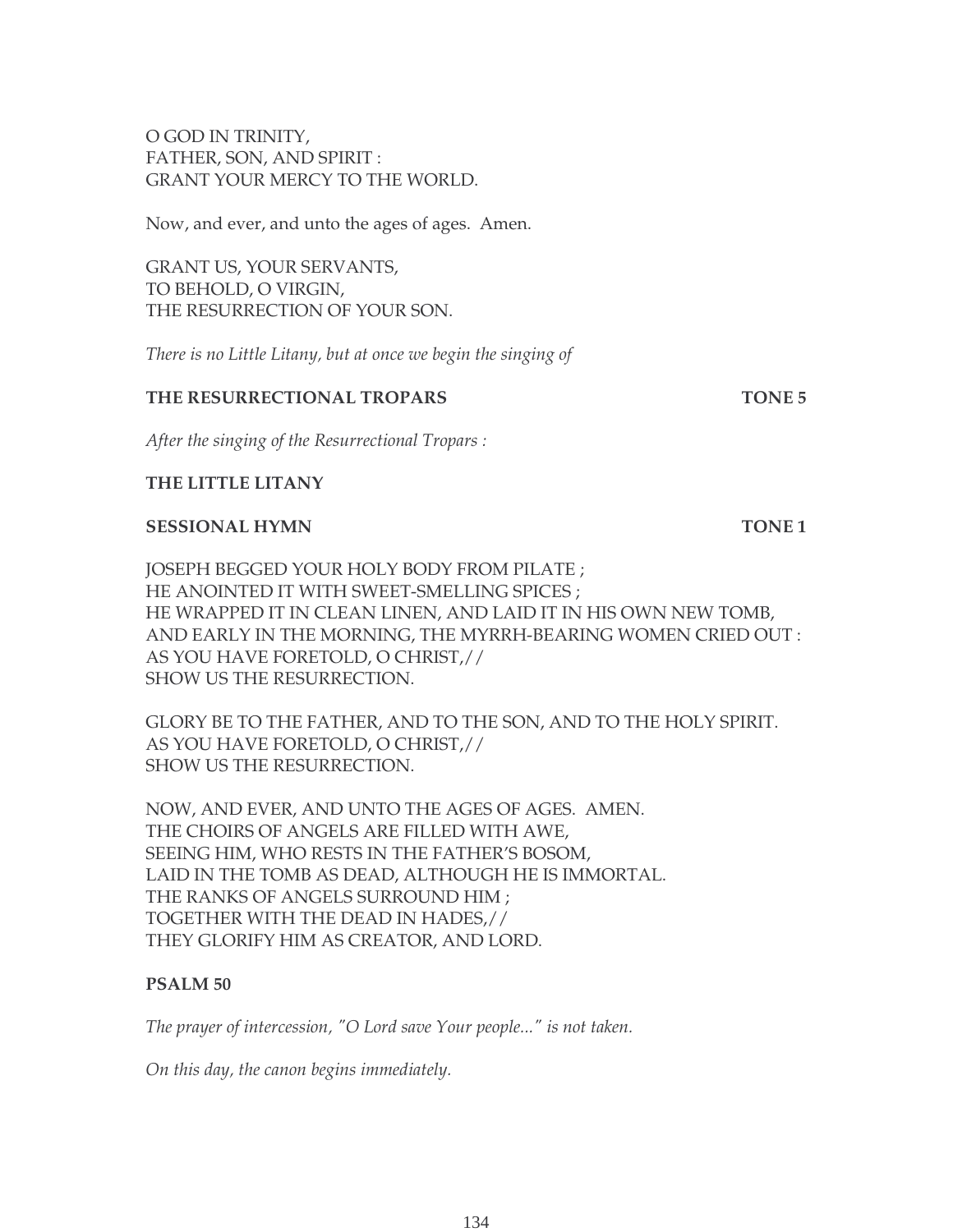# **THE CANON TONE 6**

# **CANTICLE ONE: IRMOS :**

# OF OLD, YOU BURIED THE PURSUING TYRANT...

# **Refrain:** GLORY BE TO YOU, OUR GOD, GLORY BE TO YOU.

## **Tropars:**

Unto You, I sing a hymn for the departed, and a song of burial, O Lord my God, Who by Your burial, have opened for me the entrance to life, and by Your death have put death and Hades to death.

#### **R:**

Beholding You upon the throne, and on high, and in the grave below, the things of heaven, and the things beneath the earth, trembled at Your death ; for, in a manner past understanding, were You, the very source of life, seen dead.

**R:**

You descended to the depths of the earth, to fill all with Your glory ; for my person, that is in Adam, was not hidden from You, and when You were buried, You renewed me, who am corrupt, O Lover of Mankind.

# KATAVASIA :

OF OLD YOUR BURIED THE PURSUING TYRANT....

# **CANTICLE THREE:**

#### **IRMOS :**

YOU SUSPENDED THE EARTH...

# **Refrain:** GLORY BE TO YOU, OUR GOD, GLORY BE TO YOU.

# **Tropars:**

By a multitude of visions, You indicated the signs of Your burial, O Master. But now, as dead, and Man, You make clear Your hidden things even unto those in Hades, who cry out : None is holy but You, O Lord.

**R:**

You have stretched out Your hands, O Saviour, and united what before had been divided ; and by clothing Yourself in a winding sheet, You have saved even those held captive by the tomb, who cry out : None is holy but You, O Lord.

#### **R:**

By Your will, a sealed tomb contained You, Who cannot be contained ; for by Your divine accomplishments, You have made known Your power unto those who sing : None is holy but You, Lord the Lover of mankind.

# **SESSIONAL HYMN** TONE 1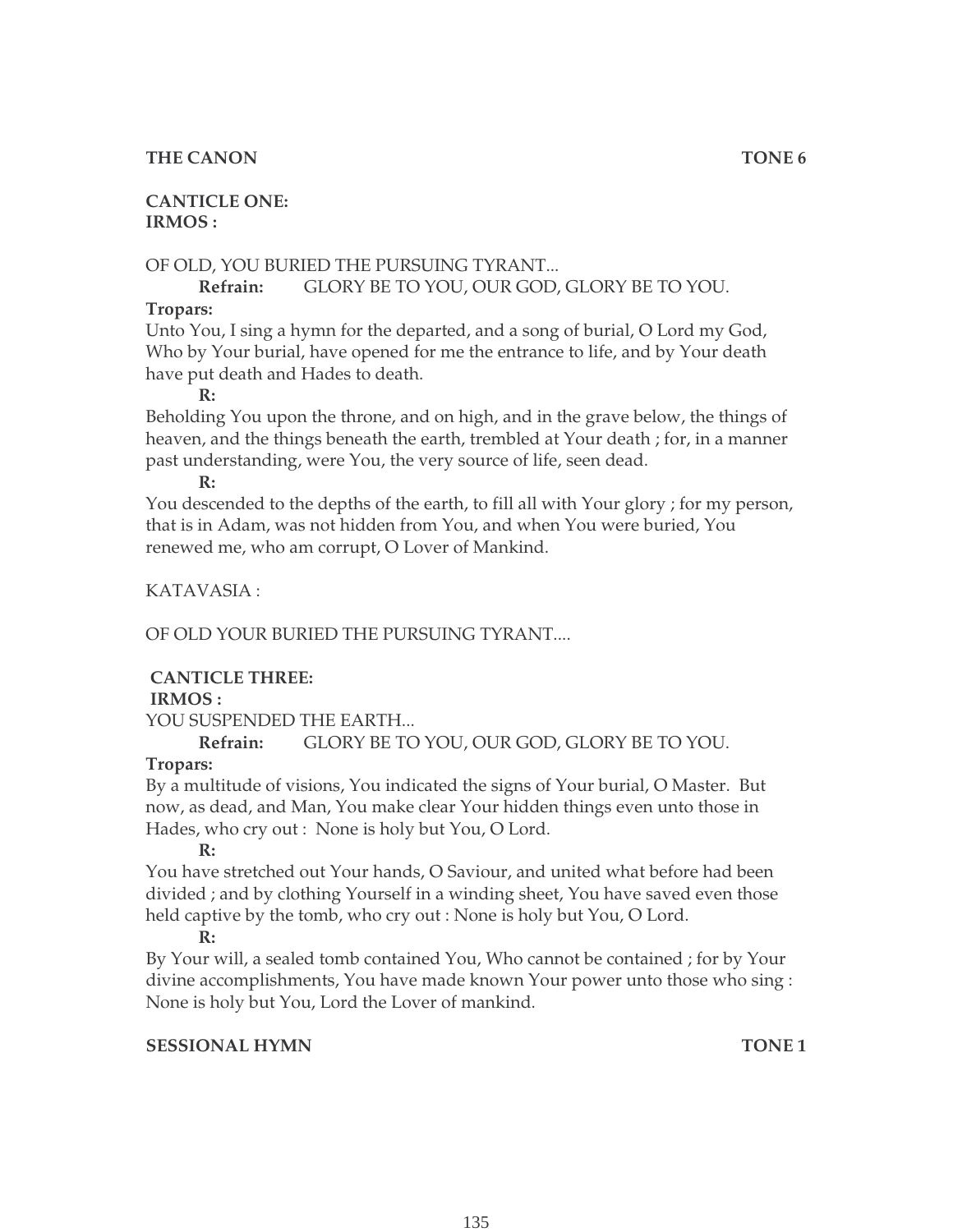THE SOLDIERS, GUARDING YOUR TOMB, O SAVIOUR, BECAME AS DEAD MEN AT THE LIGHTNING FLASH OF THE ANGEL, WHO APPEARED, ANNOUNCING YOUR RESURRECTION TO THE WOMEN. WE GLORIFY YOU, THAT CLEANSE FROM CORRUPTION. WE FALL DOWN BEFORE YOU, THAT ROSE FROM THE TOMB,// OUR ONLY GOD.

#### **CANTICLE FOUR: IRMOS :**

#### FORESEEING YOUR DIVINE HUMILIATION...

#### **Refrain:** GLORY BE TO YOU, OUR GOD, GLORY BE TO YOU.

#### **Tropars:**

You have sanctified this, the seventh day, which, of old, You blessed by rest from work; for You bring all things into being, and renew them, O my Saviour, while resting, and reviving on the Sabbath.

#### **R:**

By the overwhelming strength of Your divine nature, You won the victory, O Word ; for Your soul was parted from the flesh, sundering by Your might the bonds of Hades, and death.

#### **R:**

When Hades encountered You, O Word, it was embittered. Seeing You as a mortal man deified, marked with wounds, yet having almighty power, it cried out at Your awesome appearance.

# KATAVASIA :

FORESEEING YOUR DIVINE HUMILIATION...

#### **CANTICLE FIVE: IRMOS :**

#### ISAIAH SAW THE NEVER-SETTING LIGHT...

**Refrain:** GLORY BE TO YOU, OUR GOD, GLORY BE TO YOU.

### **Tropars:**

When You became earthly, O Creator, You renewed those born on earth, and the winding sheet, and the grave, revealed the mystery concerning You, O Word ; for Joseph, the noble counsellor, fulfils the counsel of Him who begot You, and who wondrously renews me in You.

#### **R:**

Through death, You transform what is mortal, and through burial, You transform what is corruptible ; for, in a manner befitting God, You make incorrupt, and immortal the nature which You have assumed, since Your flesh did not see corruption, and in a wondrous manner, Your soul was not abandoned in Hades.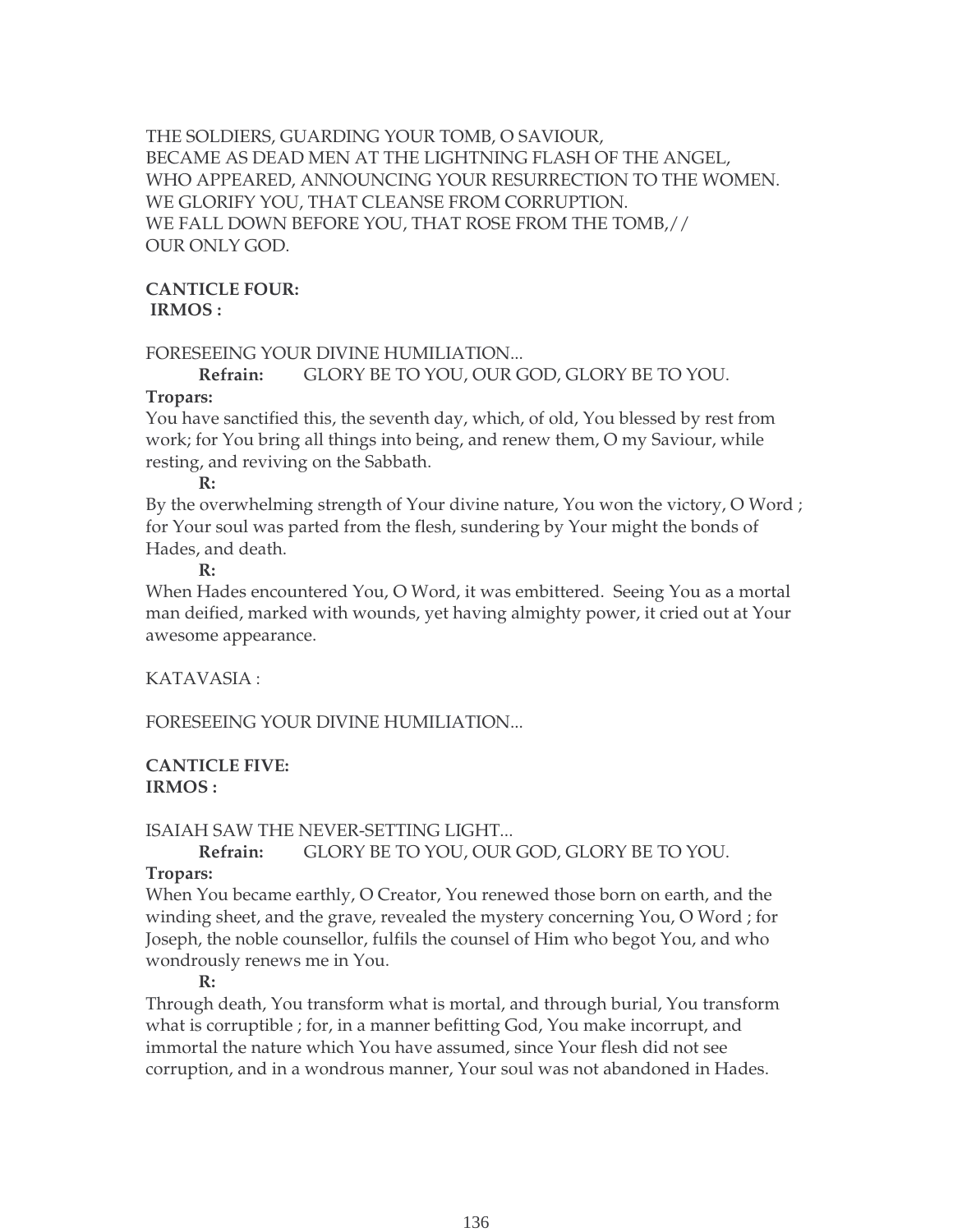**R:**

You came forth from a painless birth, O my Maker, and Your side was pierced. By this, have You, the new Adam, accomplished the restoration of Eve. You fell into a sleep surpassing, and renewing nature, and as the all-powerful One, You raised up life from sleep, and corruption.

# KATAVASIA :

ISAIAH SAW THE NEVER-SETTING LIGHT...

## **CANTICLE SIX: IRMOS :**

# JONAH WAS CAUGHT, BUT NOT HELD FAST...

**Refrain:** GLORY BE TO YOU, OUR GOD, GLORY BE TO YOU.

# **Tropars:**

You were killed, O Word, but not separated from the flesh, which You share with us; for even though the temple of Your body was destroyed at the time of the passion, the person of Your divinity, and of Your flesh, was one, for in both You remain one Son, Word of God, God, and man.

## **R:**

The fall of Adam resulted in the death of man, not God ; for, even though the earthly substance of Your flesh suffered, Your divinity remained passionless. In Yourself, You have transformed the corruptible to incorruption, and by Your resurrection, You have revealed a fountain of incorruptible life.

#### **R:**

Hades rules the race of mortal men, but not eternally ; for, when You were placed in the grave, O powerful One, You tore asunder the bars of death by Your life-creating hand, and proclaimed true deliverance to those sleeping there from the ages, since You, O Saviour, have become the first-born of the dead.

# KATAVASIA :

# JONAH WAS CAUGHT BUT NOT HELD FAST...

# **IKOS**

He, who holds all things together, has been lifted up upon the Cross, and all of creation weeps at seeing Him hanging, naked, upon the wood. The sun hid its rays, and the stars cast aside their splendour. The earth shook with great fear, the sea fled, and the rocks were split asunder. Many tombs were opened, and the bodies of holy men arose. Hades groaned below, and the Jews considered how to slander the Resurrection of Christ, but the women cried out ://

# **CANTICLE SEVEN:**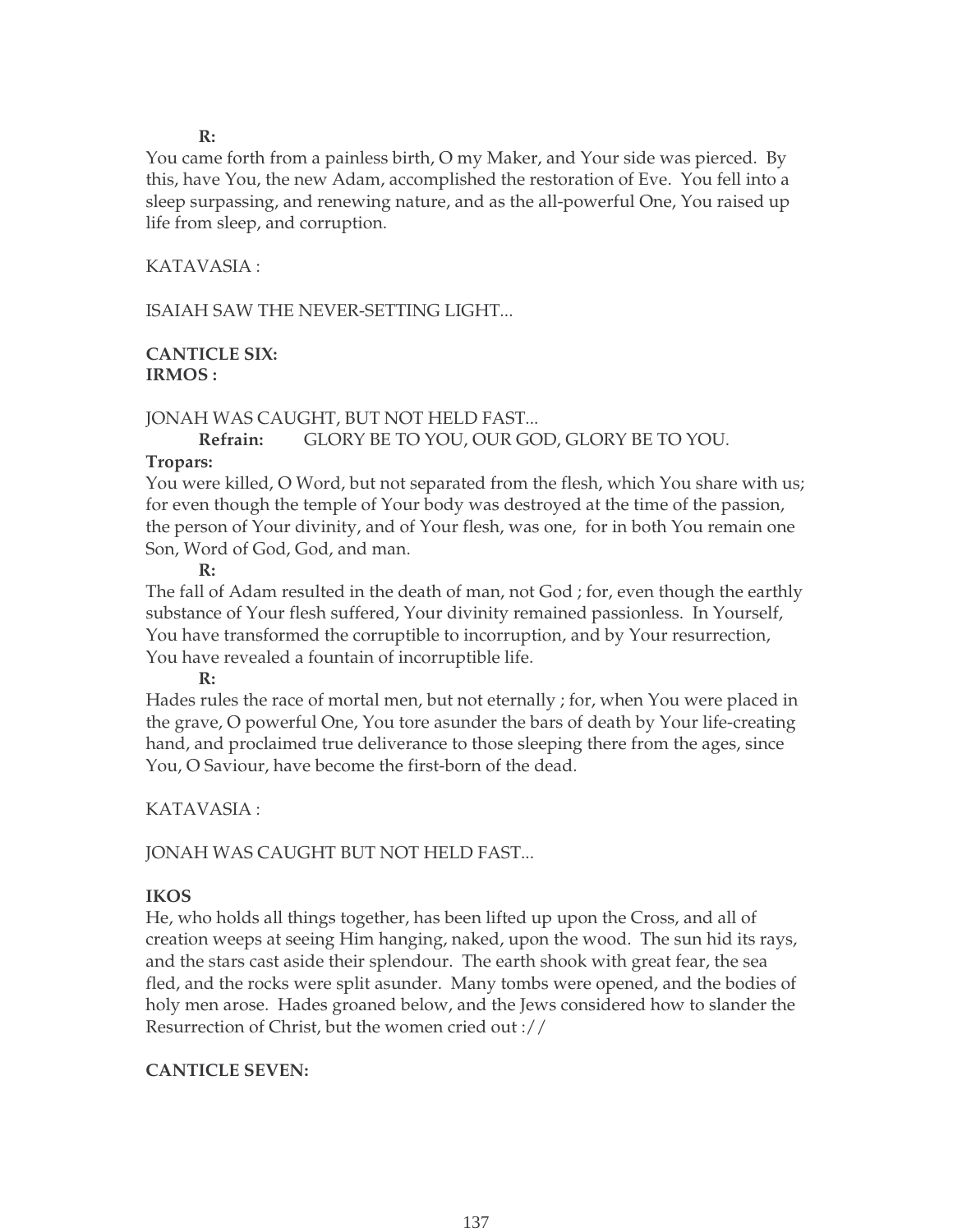# **IRMOS :**

# INEXPRESSIBLE WONDER....

## **Refrain:** GLORY BE TO YOU, OUR GOD, GLORY BE TO YOU.

# **Tropars:**

Hades was wounded in the heart, when it received Him whose side was pierced by a spear, and it groans, consumed by divine fire, unto the salvation of us who sing : Blessed are You, O God, our Redeemer.

**R:**

Blessed is the tomb ; for, having received the Creator as one asleep, it became a divine treasury of life for the salvation of us who sing : Blessed are You, O God, our Redeemer.

## **R:**

In accordance with the law of the dead, the Life of all accepts burial in the tomb, and the tomb becomes the source of resurrection unto the salvation of us who sing : Blessed are You, O God, our Redeemer.

#### **R:**

In Hades, in the tomb. and in Eden, with the Father, and the Spirit, the divinity of Christ was one, and undivided, for the salvation of us who sing : Blessed are You, O God, our Redeemer.

KATAVASIA :

INEXPRESSIBLE WONDER....

# **CANTICLE EIGHT: IRMOS :**

# BE AMAZED O HEAVENS....

**Refrain:** GLORY BE TO YOU, OUR GOD, GLORY BE TO YOU.

# **Tropars:**

The pure Temple has been destroyed, yet He raises with Himself the tabernacle that had fallen ; for the second Adam, who dwells in the highest, has descended to the first Adam, even into the lowest chambers of Hades. Bless Him, youths. Praise Him, O priests. O people : exalt Him above all forever.

#### **R:**

The courage of all the disciples failed, but Joseph of Arimathea showed valour ; for, seeing the God of all dead, and naked, he sought Him, and dressed Him for burial, crying out : Bless Him, youths. Praise Him, O priests. O people : exalt Him above all forever.

**Refrain:** LET US BLESS THE FATHER AND THE SON AND THE HOLY SPIRIT : THE LORD ; NOW, AND EVER, AND UNTO THE AGES OF AGES. AMEN.

What new wonders. What great goodness. What ineffable forbearance. For, He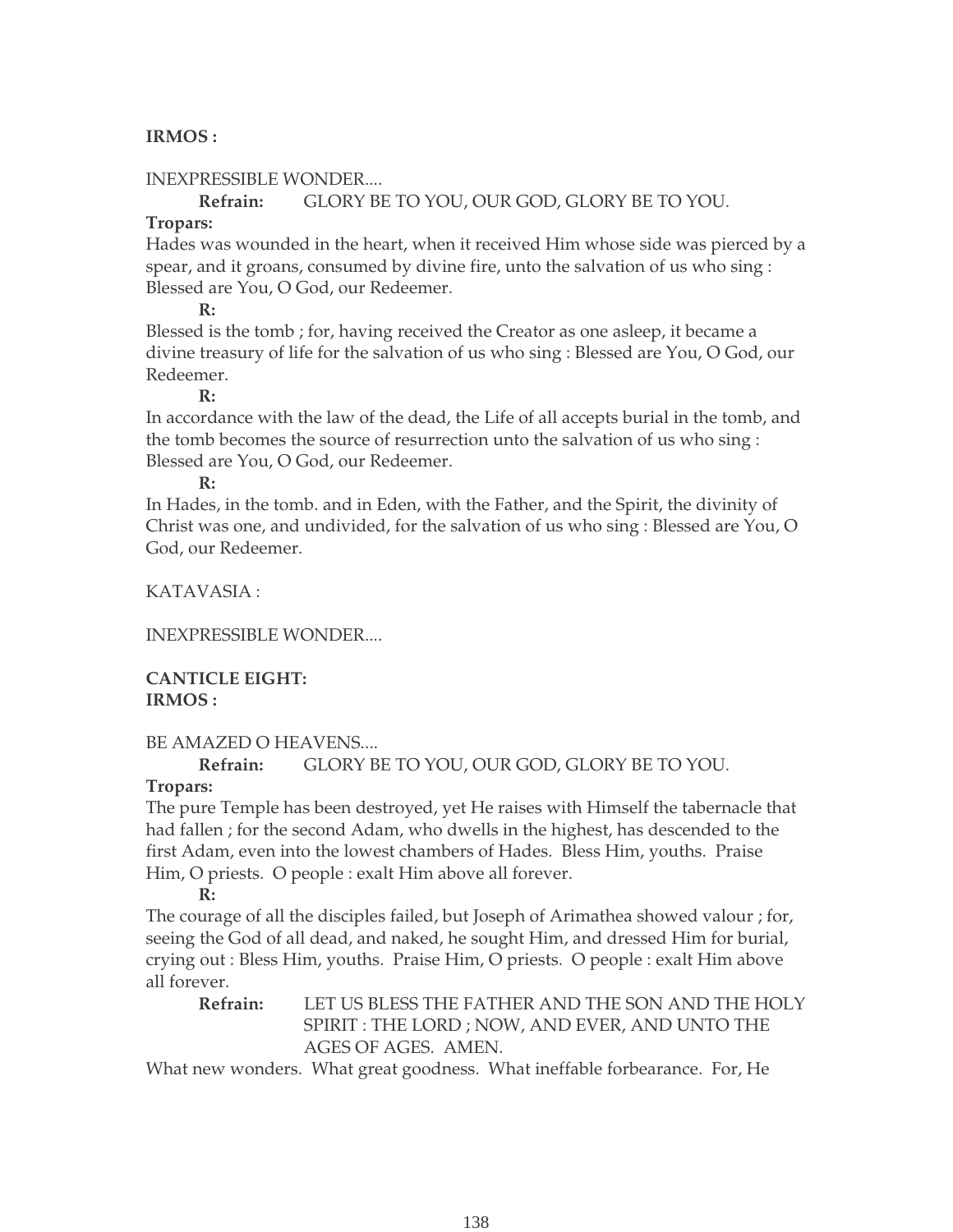who dwells in the highest is willingly sealed beneath the earth, and God is slandered as a deceiver. Bless Him, youths, praise Him, O priests. O people : exalt Him above all forever.

# **Refrain:** WE PRAISE, BLESS, AND WORSHIP THE LORD : SINGING, AND EXALTING HIM THROUGHOUT ALL AGES.

KATAVASIA :

BE AMAZED, O HEAVENS....

#### **CANTICLE NINE: IRMOS :**

#### DO NOT LAMENT ME, O MOTHER...

# **Refrain:** GLORY BE TO YOU, OUR GOD, GLORY BE TO YOU.

#### **Tropars:**

I escaped sufferings, and was blessed beyond nature, at Your strange birth, O Son without beginning. But now, beholding You, my God, dead, and without breath, I am sorely pierced by the sword of sorrow. But arise, that I may be magnified.

**R:**

By my own will, the earth covers me, O mother, but the gatekeepers of Hades tremble at seeing me, clothed in the blood-stained garments of vengeance ; for, when I have vanquished my enemies on the cross, I shall arise as God, and magnify you.

**R:**

Let creation rejoice. Let all born on earth be glad, for hateful Hades has been despoiled. Let the women with myrrh come to meet me ; for I am redeeming Adam, and Eve, and all their children, and on the third day shall I arise.

# KATAVASIA :

# DO NOT LAMENT ME, O MOTHER...

#### **The Little Litany**

*Followed at Matins by :* **HOLY IS THE LORD OUR GOD TONE 2** *as on Sunday*

#### **THE PRAISES** TONE 2

LET EVERY BREATH PRAISE THE LORD. PRAISE THE LORD FROM THE HEAVENS. PRAISE HIM IN THE HIGHEST.// TO YOU, O GOD, IS DUE A SONG.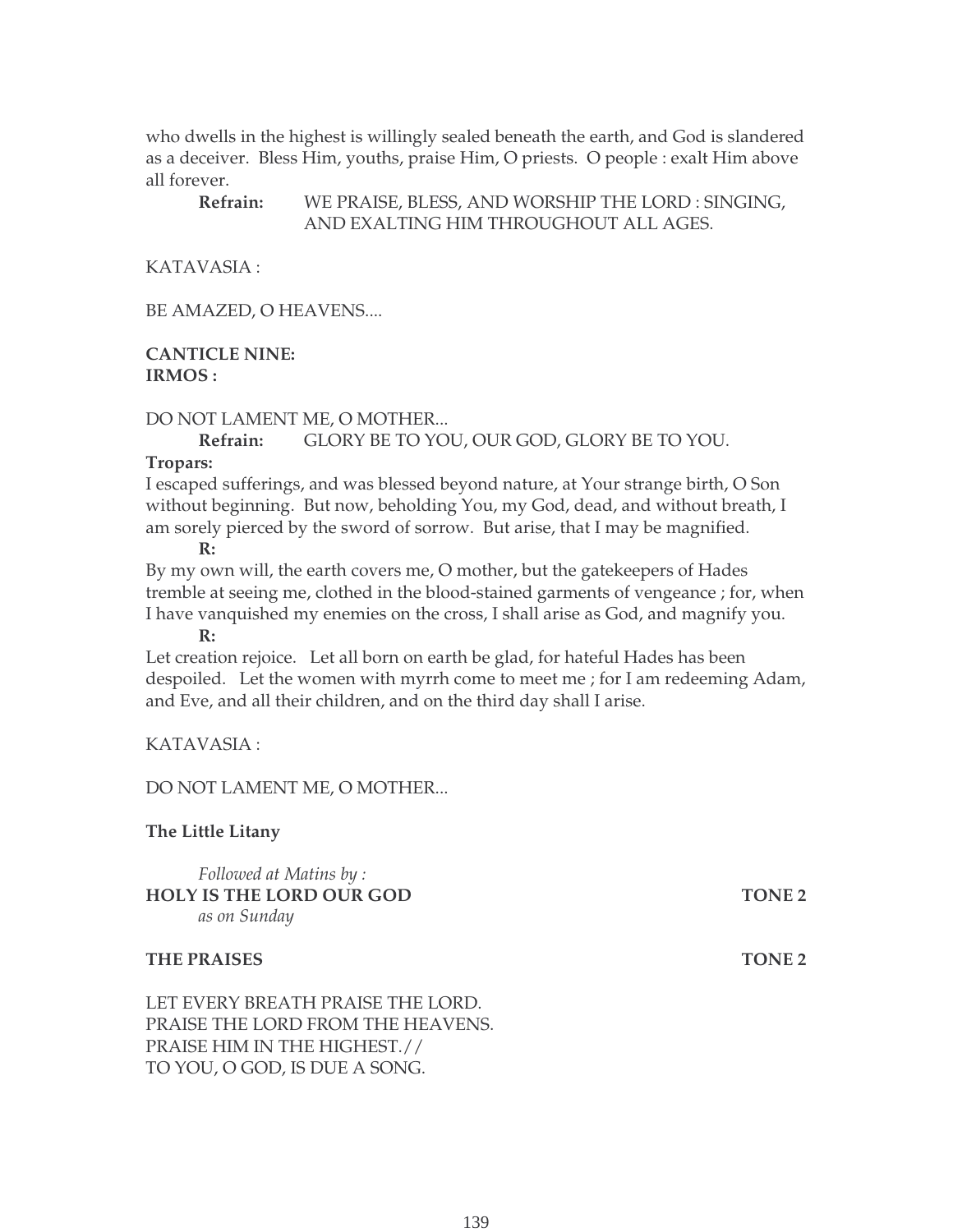PRAISE HIM ALL HIS ANGELS. PRAISE HIM ALL HIS HOSTS.// TO YOU, O GOD, IS DUE A SONG.

PRAISE HIM WITH TRUMPET SOUND ; PRAISE HIM WITH LUTE AND HARP.

PRAISE HIM WITH TIMBREL AND DANCE ; PRAISE HIM WITH STRINGS AND PIPE.

PRAISE HIM WITH SOUNDING CYMBALS ; PRAISE HIM WITH LOUD CLASHING CYMBALS.

LET EVERYTHING THAT BREATHES PRAISE THE LORD. PRAISE THE LORD.

**TONE 2**

TODAY, THE ONE, WHO HOLDS CREATION IN THE PALM OF HIS HAND, IS HELD IN THE TOMB.

A STONE COVERS THE ONE, WHO COVERED THE HEAVENS WITH GLORY. LIFE SLEEPS, AND HADES TREMBLES,

WHILE ADAM IS SET FREE FROM HIS BONDS.

GLORY BE TO YOUR DISPENSATION.

GLORY BE TO YOUR ALMIGHTY POWER, GRANTING US AN ETERNAL SABBATH ://

YOUR ALL-HOLY RESURRECTION FROM THE DEAD.

WHAT IS THIS SIGHT WE BEHOLD ? WHAT IS THIS PRESENT REST ? THE KING OF THE AGES, WHO, THROUGH HIS PASSION, FULFILLED THE PLAN OF SALVATION, KEEPS SABBATH IN THE TOMB, GRANTING US A NEW SABBATH. LET US CRY ALOUD TO HIM : ARISE, O LORD, AND JUDGE THE EARTH. FOR YOUR GREAT MERCY IS WITHOUT MEASURE, // AND YOU REIGN FOREVER.

COME, LET US BEHOLD OUR LIFE, LYING IN THE TOMB, GIVING LIFE TO THOSE, WHO LIE DEAD IN THEIR GRAVES. COME, LET US BEHOLD THE SON OF JUDAH, AS HE SLEEPS TODAY, AND WITH THE PROPHET, LET US CRY ALOUD TO HIM : WHY DO YOU LIE, AND SLEEP, AS A LION ? WHO SHALL AWAKEN YOU, O KING ? BUT AS YOU WILLINGLY GIVE YOURSELF FOR US, ARISE BY YOUR OWN FREE WILL.// O LORD : GLORY BE TO YOU.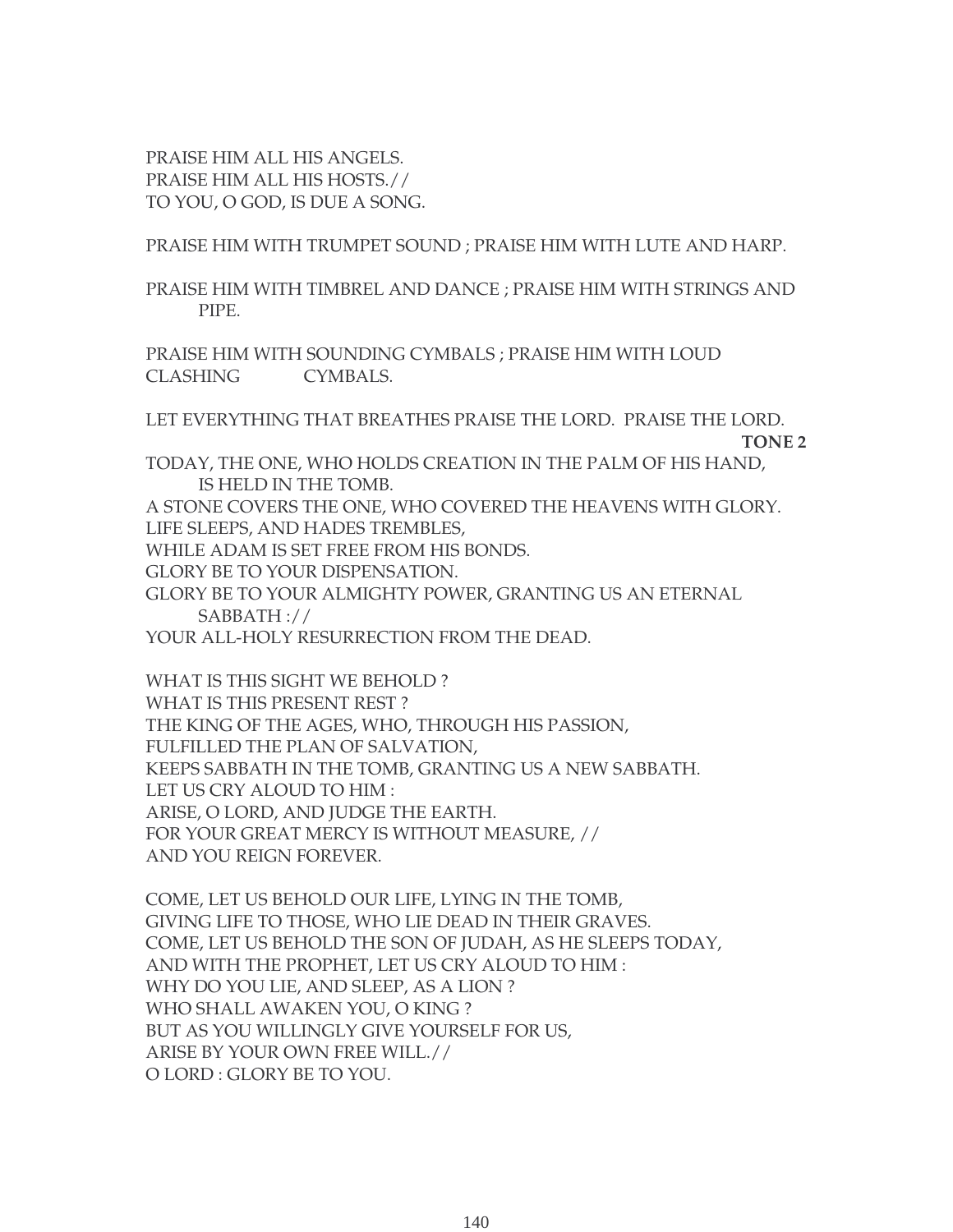**TONE 6**

JOSEPH ASKED FOR THE BODY OF JESUS, AND LAID IT IN HIS OWN NEW TOMB : FOR IT WAS FITTING THAT THE LORD SHOULD COME FORTH OUT OF THE GRAVE AS FROM A BRIDAL CHAMBER. YOU HAVE BROKEN THE POWER OF DEATH, AND OPENED THE GATES OF PARADISE TO MEN :// O LORD : GLORY BE TO YOU.

GLORY BE TO THE FATHER, AND TO THE SON, AND TO THE HOLY SPIRIT.

**TONE 6**

THE GREAT MOSES MYSTICALLY FORESHADOWED THIS DAY. GOD BLESSED THE SEVENTH DAY, WHEN HE SAID : THIS IS THE BLESSED SABBATH. THIS IS THE DAY OF REST, ON WHICH THE ONLY-BEGOTTEN SON OF GOD RESTED FROM HIS WORKS. HE KEPT THE SABBATH IN THE FLESH, THROUGH THE DISPENSATION OF DEATH. BUT ON THIS DAY, HE RETURNED AGAIN, THROUGH THE RESURRECTION. HE HAS GRANTED US ETERNAL LIFE,// FOR HE ALONE IS GOOD, THE LOVER OF MANKIND.

NOW, AND EVER, AND UNTO THE AGES OF AGES. AMEN.

YOU ARE MOST BLESSED...

*During the veneration of the tomb, following the dismissal of Matins:*

**TONE 5**

COME, LET US BLESS JOSEPH OF ETERNAL MEMORY, WHO CAME TO PILATE BY NIGHT, WHO BEGGED FOR THE LIFE OF ALL : GIVE ME THIS STRANGER, WHO HAS NO PLACE TO LAY HIS HEAD. GIVE ME THIS STRANGER, WHOM HIS EVIL DISCIPLE DELIVERED TO DEATH. GIVE ME THIS STRANGER, WHOM HIS MOTHER SAW HANGING ON THE CROSS, AND WITH A MOTHER'S SORROW, CRIED OUT WEEPING : WOE IS ME, O MY CHILD. WOE IS ME, THE LIGHT OF MY EYES. THE BELOVED FRUIT OF MY WOMB. FOR, WHAT SYMEON FORETOLD IN THE TEMPLE HAS COME TO PASS THIS DAY: A SWORD PIERCES MY HEART. BUT CHANGE MY GRIEF TO JOY BY YOUR RESURRECTION.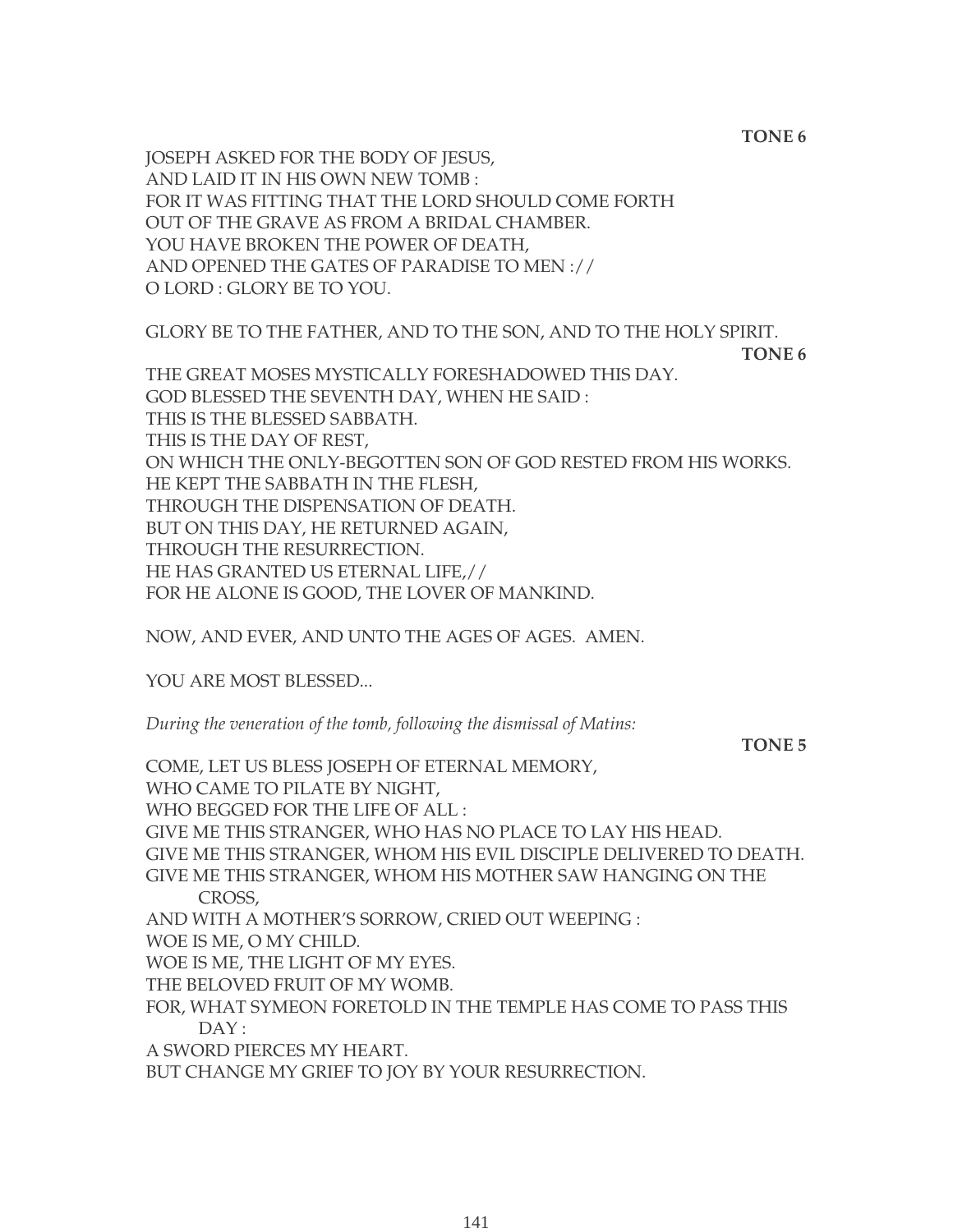WE VENERATE YOUR PASSION, O CHRIST. WE VENERATE YOUR PASSION, O CHRIST. WE VENERATE YOUR PASSION, O CHRIST ; // AND YOUR HOLY RESURRECTION.

*THE HOURS ARE NOT TAKEN*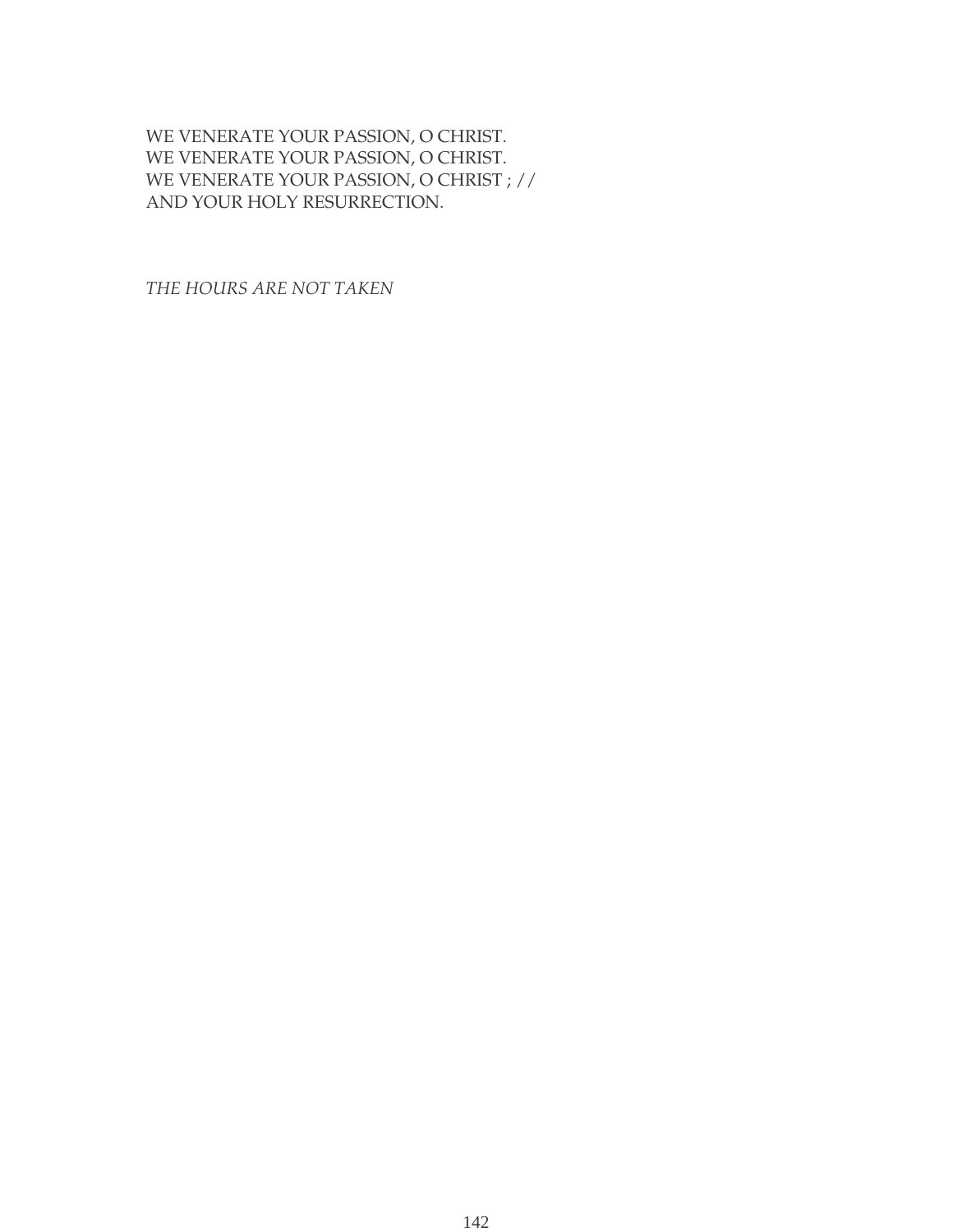**VESPERS** *of Great and Holy Saturday, the beginning of Pascha Leading into the Divine Liturgy*

**LORD I CALL... TONE 1** *of the Resurrection*

ACCEPT OUR EVENING PRAYERS, O HOLY LORD. GRANT US REMISSION OF SINS,// FOR YOU ALONE HAVE MANIFESTED THE RESURRECTION TO THE WORLD

ENCIRCLE SION, AND SURROUND HER, O PEOPLE. GIVE GLORY IN HER TO THE ONE, WHO ROSE FROM THE DEAD. FOR HE IS OUR GOD,// WHO HAS DELIVERED US FROM OUR TRANSGRESSIONS.

COME, O PEOPLE : LET US HYMN, AND FALL DOWN BEFORE CHRIST, GLORIFYING HIS RESURRECTION FROM THE DEAD. FOR HE IS OUR GOD,// WHO HAS DELIVERED THE WORLD FROM THE ENEMY'S DECEIT.

*Anatolian stikhs:*

O HEAVENS : BE GLAD ; SOUND TRUMPETS, O FOUNDATIONS OF THE EARTH. SING IN GLADNESS, YOU MOUNTAINS. BEHOLD, EMMANUEL HAS NAILED OUR SINS TO THE CROSS, GRANTING LIFE, HE HAS SLAIN DEATH.// AS THE LOVER OF MANKIND, HE HAS RESURRECTED ADAM.

**TONE 8**

TODAY, HADES CRIES OUT, GROANING : I SHOULD NOT HAVE ACCEPTED THE MAN BORN OF MARY. HE CAME, AND DESTROYED MY POWER. HE SHATTERED THE GATES OF BRASS. AS GOD, HE RAISED THE SOULS THAT I HAD HELD CAPTIVE.// GLORY BE TO YOUR CROSS, AND RESURRECTION, O LORD. (*Twice*)

TODAY, HADES CRIES OUT GROANING : MY DOMINION HAS BEEN SHATTERED. I RECEIVED A DEAD MAN, AS ONE OF THE DEAD, BUT AGAINST HIM I COULD NOT PREVAIL. FROM ETERNITY, I HAD RULED THE DEAD, BUT, BEHOLD, HE RAISES ALL. BECAUSE OF HIM, DO I PERISH.// GLORY BE TO YOUR CROSS, AND RESURRECTION, O LORD.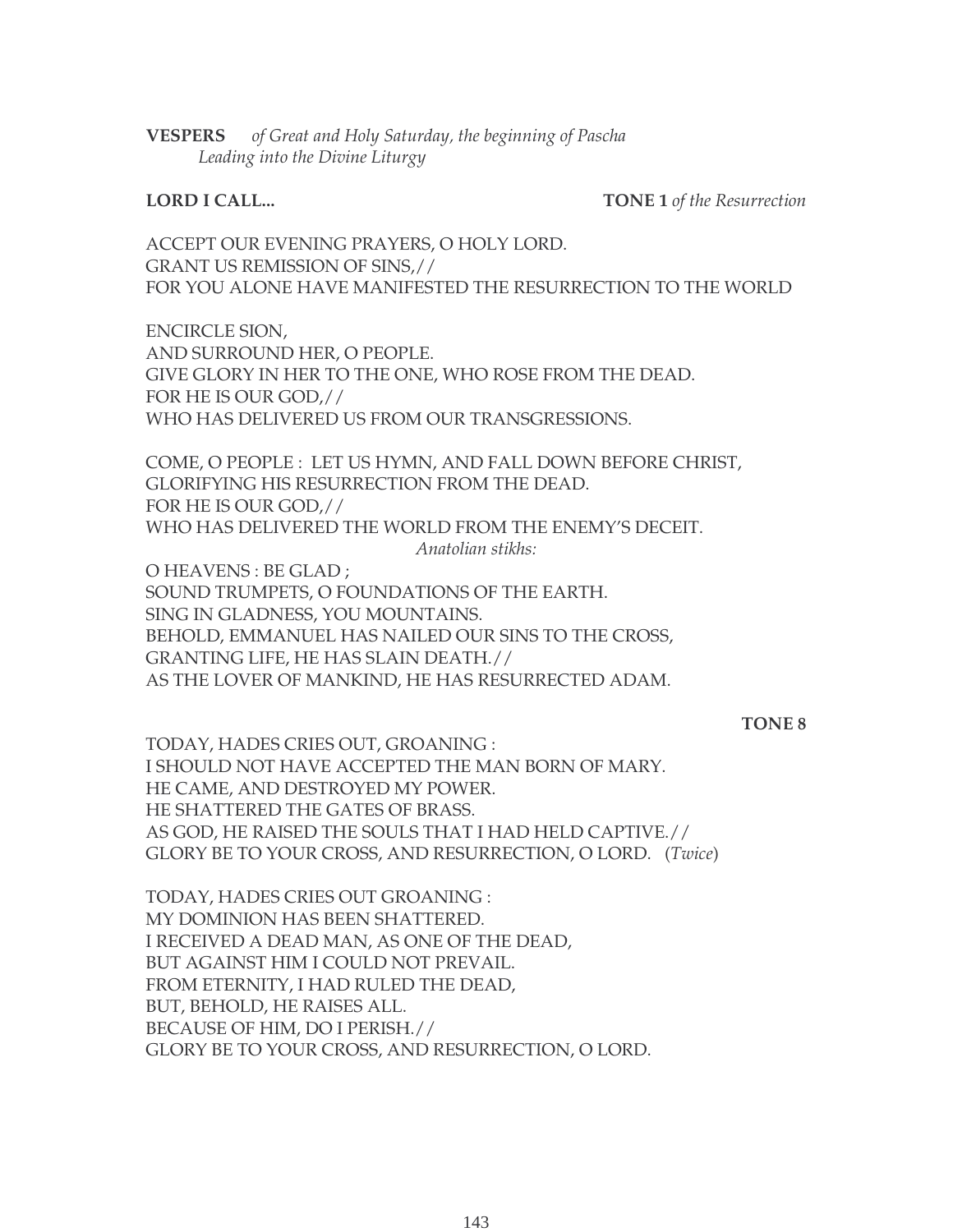TODAY, HADES CRIES OUT GROANING : MY POWER HAS BEEN TRAMPLED. THE SHEPHERD IS CRUCIFIED, AND ADAM IS RAISED. I HAVE BEEN DEPRIVED OF THOSE, WHOM I RULED. THOSE, WHOM I SWALLOWED IN MY STRENGTH, I HAVE GIVEN UP. HE, WHO WAS CRUCIFIED, HAS EMPTIED THE TOMB. THE POWER OF DEATH HAS BEEN VANQUISHED.// GLORY BE TO YOUR CROSS AND RESURRECTION, O LORD.

GLORY BE TO THE FATHER, AND TO THE SON, AND TO THE HOLY SPIRIT. **TONE 6** THE GREAT MOSES MYSTICALLY FORESHADOWED THIS DAY, WHEN HE SAID : GOD BLESSED THE SEVENTH DAY. THIS IS THE BLESSED SABBATH. THIS IS THE DAY OF REST, ON WHICH THE ONLY-BEGOTTEN SON OF GOD RESTED FROM HIS WORKS. HE KEPT THE SABBATH IN THE FLESH, THROUGH THE DISPENSATION OF DEATH. BUT ON THIS DAY, HE RETURNED AGAIN, THROUGH THE RESURRECTION. HE HAS GRANTED US ETERNAL LIFE,// FOR HE ALONE IS GOOD, THE LOVER OF MANKIND.

NOW, AND EVER, AND UNTO THE AGES OF AGES. AMEN.

**TONE 1** *of the Resurrection*

LET US PRAISE THE VIRGIN MARY, THE GATE OF HEAVEN, THE GLORY OF THE WORLD. THE SONG OF THE ANGELS, THE BEAUTY OF THE FAITHFUL. SHE WAS BORN OF MAN, YET GAVE BIRTH TO GOD. SHE WAS REVEALED AS THE HEAVEN, AS THE TEMPLE OF THE GODHEAD. SHE DESTROYED THE WALL OF ENMITY. SHE COMMENCED THE PEACE, SHE OPENED THE KINGDOM. SINCE SHE IS OUR FOUNDATION OF FAITH, OUR DEFENDER IS THE LORD WHOM SHE BORE. COURAGE. COURAGE, O PEOPLE OF GOD ; FOR CHRIST WILL DESTROY OUR ENEMIES,// SINCE HE IS ALL POWERFUL.

*And the Divine Liturgy of St Basil the Great, according to the special form for this day.*